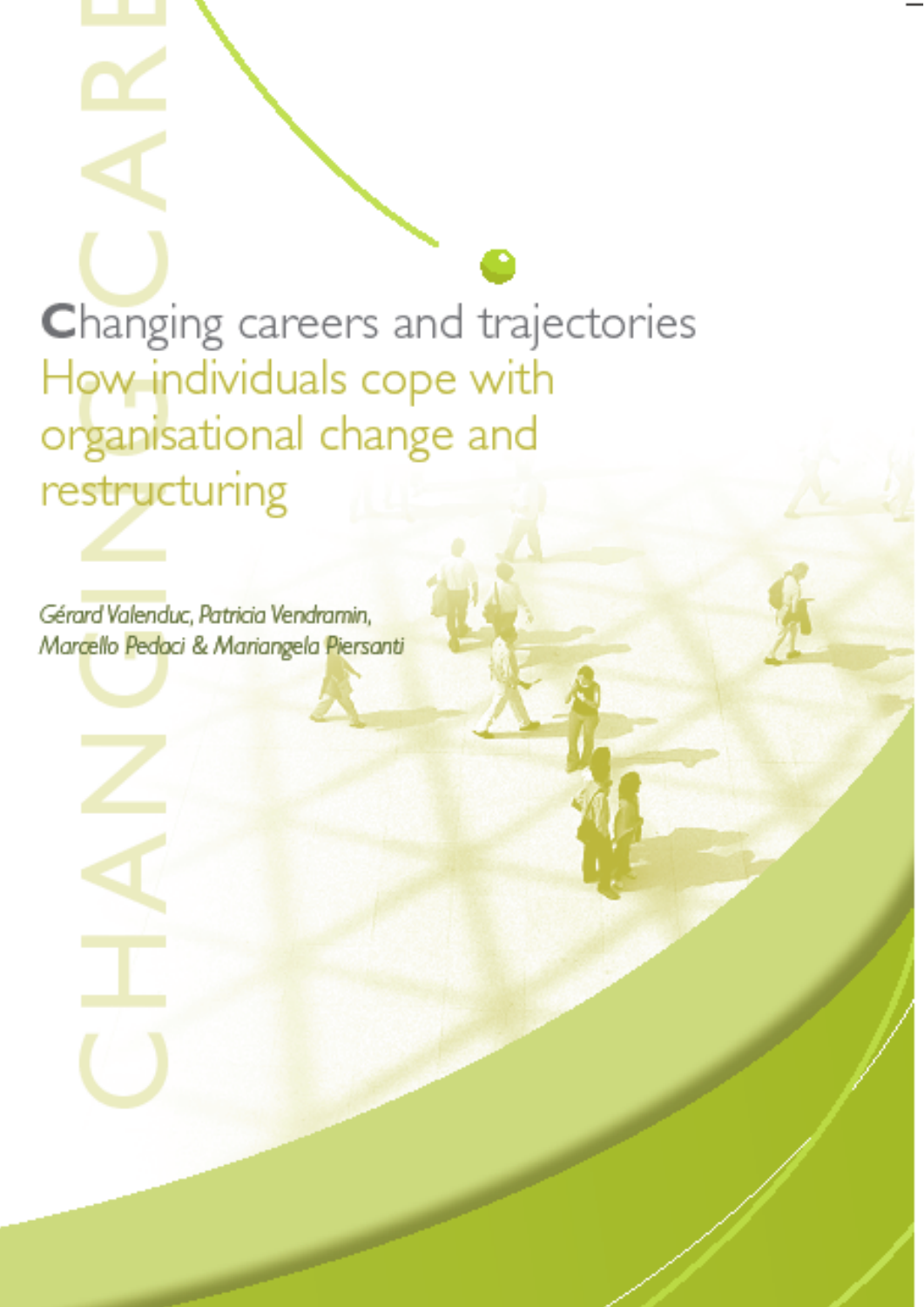## **C**hanging careers and trajectories

How individuals cope with organisational change and restructuring

Gérard Valenduc & Patricia Vendramin (FTU) Marcello Pedaci & Mariangela Piersanti (IRES)

Funded under the Sixth Research Framework Programme of the European Union









**www.hiva.be**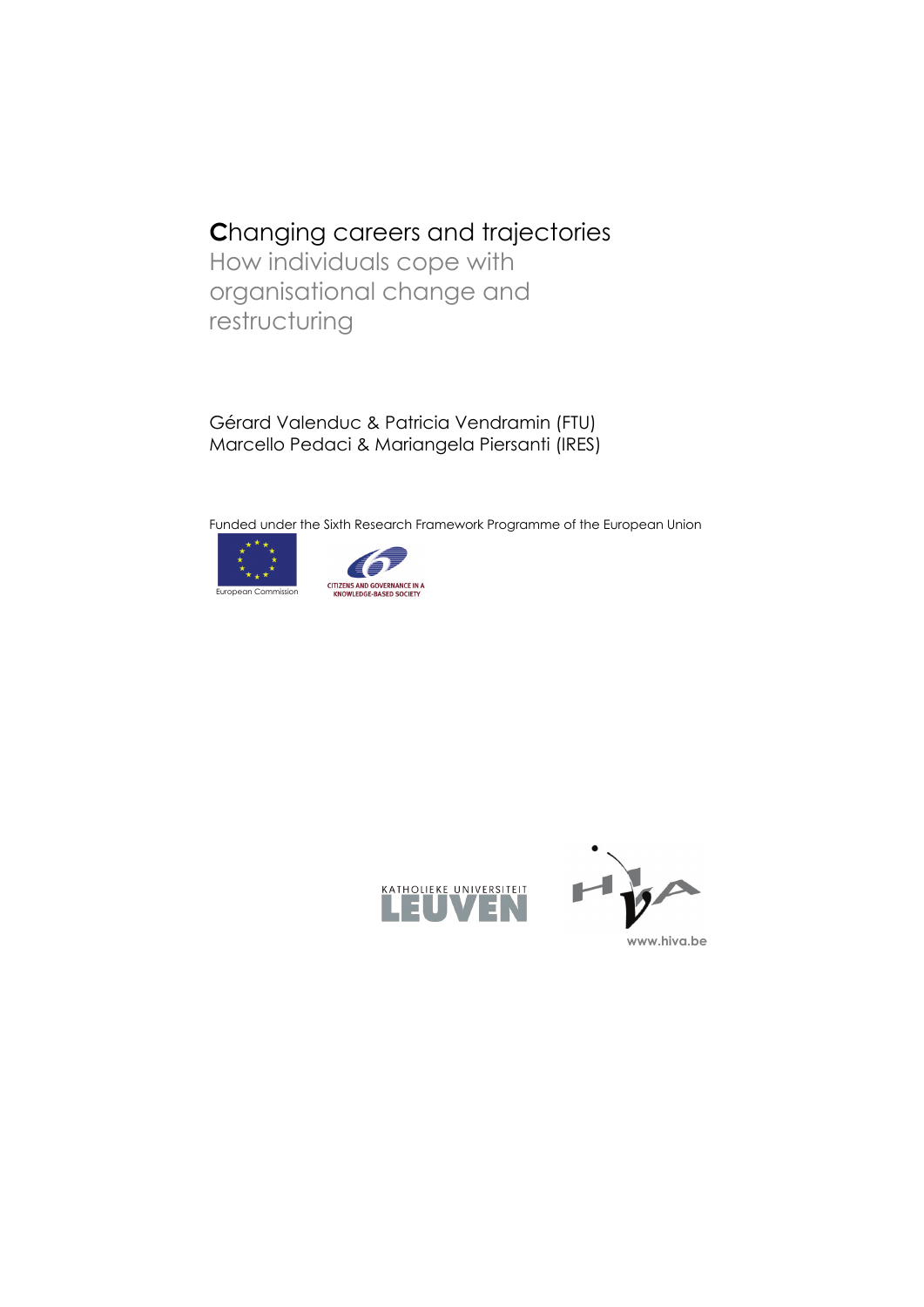#### Valenduc, Gérard

Changing careers and trajectories. How individuals cope with organisational change and restructuring / Gérard Valenduc, Patricia Vendramin, Marcello Pedaci & Mariangela Piersanti. – Leuven: Katholieke Universiteit Leuven. Higher institute of labour studies, 2009, 76 p.

ISBN 978-90-8836-012-1. D/2009/4718/13.

Cover design by Koloriet.

Copyright (2009) Work organisation and restructuring in the knowledge society WORKS project - Project number: CIT3-CT-2005-006193 http://www.worksproject.be Higher institute of labour studies (K.U.Leuven) *Hoger instituut voor de arbeid (K.U.Leuven)* Parkstraat 47, B-3000 Leuven, Belgium hiva@kuleuven.be http://www.hiva.be

All rights reserved. No part of the report may be reproduced, stored in a retrieval system, or transmitted in any form or by any means, electronic, mechanical, photocopying, recording; and may not be quoted or cited, without prior permission in writing from the Project Co-ordinator.

The authors are solely responsible for the content of this report. It does not represent the opinion of the Community. The Community is not responsible for any use that might be made of data/information appearing therein.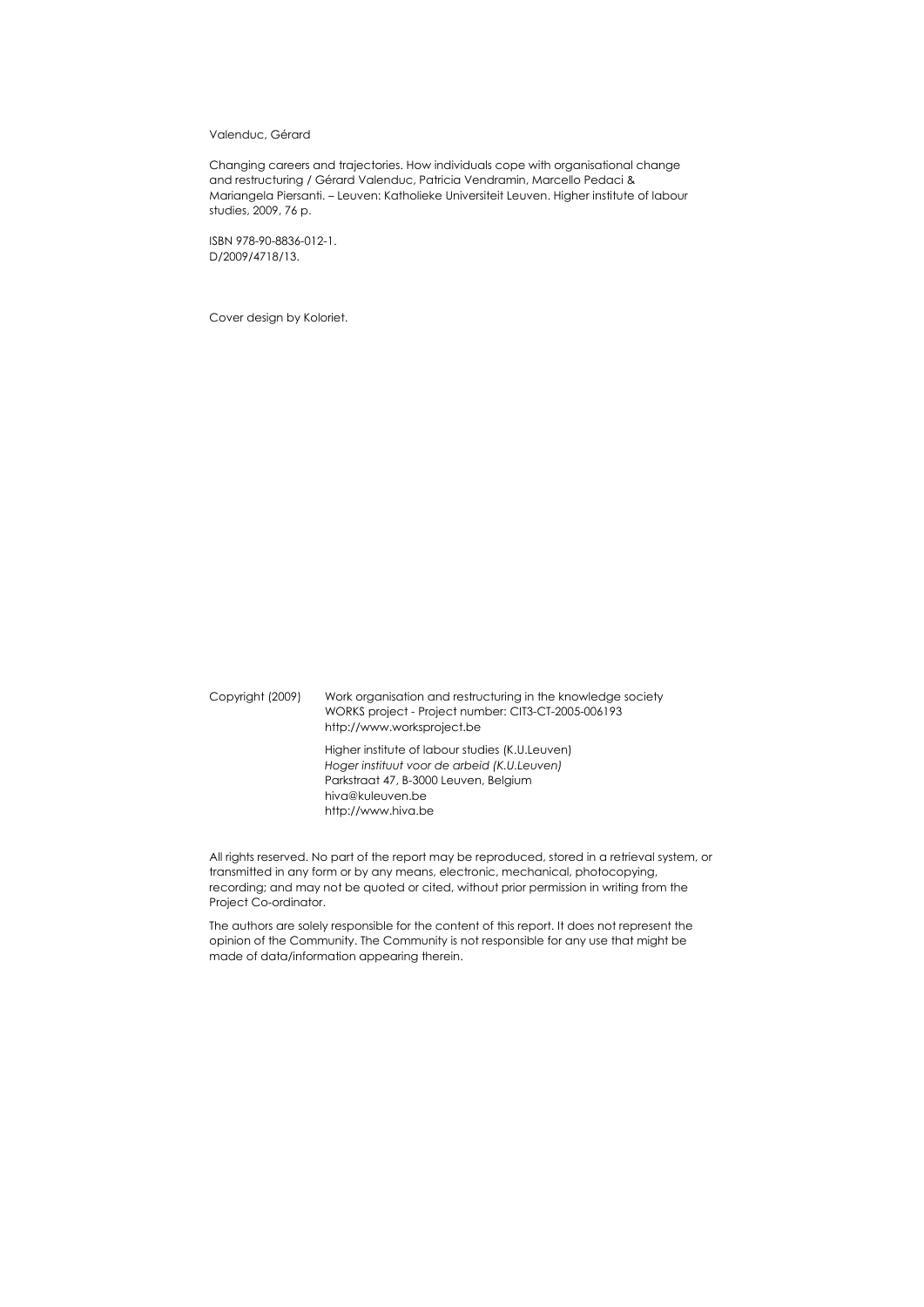## **Contents**

| 1              | Introduction: the WORKS perspective                                         | 5              |
|----------------|-----------------------------------------------------------------------------|----------------|
|                | 1.1 Theories and concepts                                                   | 6              |
|                | 1.2 Quantitative research                                                   | $\overline{7}$ |
|                | 1.3 Qualitative research on organisations                                   | $\,8\,$        |
|                | 1.4 Qualitative research on individuals                                     | 10             |
|                | 1.5 The policy pillar                                                       | 11             |
|                | 1.6 This thematic report on changing careers and trajectories               | 12             |
| $2^{\circ}$    | Careers and occupational identities: concepts confronted to facts           | 13             |
|                | 2.1 Careers, trajectories, identities and occupations: some definitions     | 13             |
|                | 2.1.1 Careers and trajectories                                              | 13             |
|                | 2.1.2 Identities                                                            | 14             |
|                | 2.1.3 Occupations and occupational groups                                   | 15             |
|                | 2.2 Careers and identities: selected theories and their empirical relevance | 18             |
|                | 2.2.1 Career anchors                                                        | 18             |
|                | 2.2.2 Organisational, protean and boundaryless careers                      | 20             |
|                | 2.2.3 Trajectories                                                          | 26             |
|                | 2.3 Identities at work: selected theories and their empirical relevance     | 30             |
|                | 2.3.1 Cultural models of identities at work                                 | 30             |
|                | 2.3.2 Identities and adaptation or resistance to restructuring              | 33             |
| 3 <sup>7</sup> | Careers, occupational identities and changes in the work sphere             | 37             |
|                | 3.1 Changes in economic driving forces: the role of market pressure         | 37             |
|                | 3.1.1 General trends: closer to markets, closer to customers, and faster    | 37             |
|                | 3.1.2 Differentiated aspects among occupational groups                      | 41             |
|                | 3.2 Changes in labour markets and workers' trajectories                     | 43             |
|                | 3.2.1 Core workers and peripheral workers: divergent trajectories           | 43             |
|                | 3.2.2 Internal labour market and career opportunities                       | 44             |
|                | 3.2.3 Stability and instability in internal labour markets                  | 44             |
|                | 3.2.4 Fragmentation of internal labour markets                              | 45             |
|                | 3.3 Changes in workforce management: individualisation and collective       |                |
|                | dimension                                                                   | 47             |
|                | 3.3.1 Individualisation of human resource management and careers            | 47             |
|                | 3.3.2 Changes in collective framework and collective involvement            | 50             |
|                | 4 Careers, identities and meanings of work in life                          | 57             |
|                | 4.1 Changing values in the meaning of work                                  | 57             |
|                | 4.2 Changes in life courses and individual trajectories                     | 59             |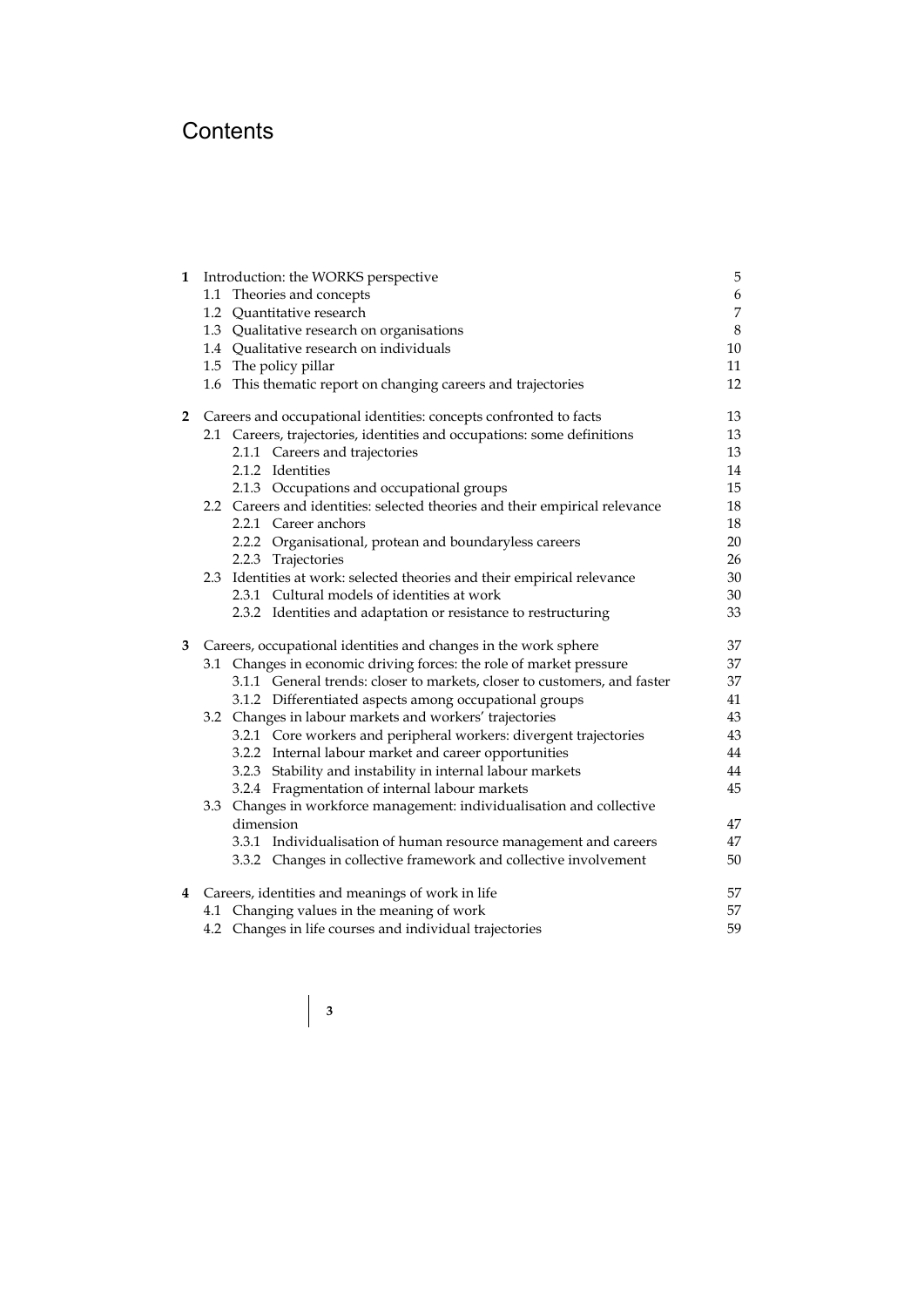| 5 Conclusions: trends, threats and opportunities                  |                                            |    |  |  |  |  |
|-------------------------------------------------------------------|--------------------------------------------|----|--|--|--|--|
|                                                                   | 5.1 Key trends in careers and trajectories | 63 |  |  |  |  |
| 5.2 Beyond occupations: gender as a transversal issue for careers |                                            |    |  |  |  |  |
| 5.3 Restructuring and international comparisons                   |                                            |    |  |  |  |  |
|                                                                   |                                            |    |  |  |  |  |
|                                                                   | Bibliography                               |    |  |  |  |  |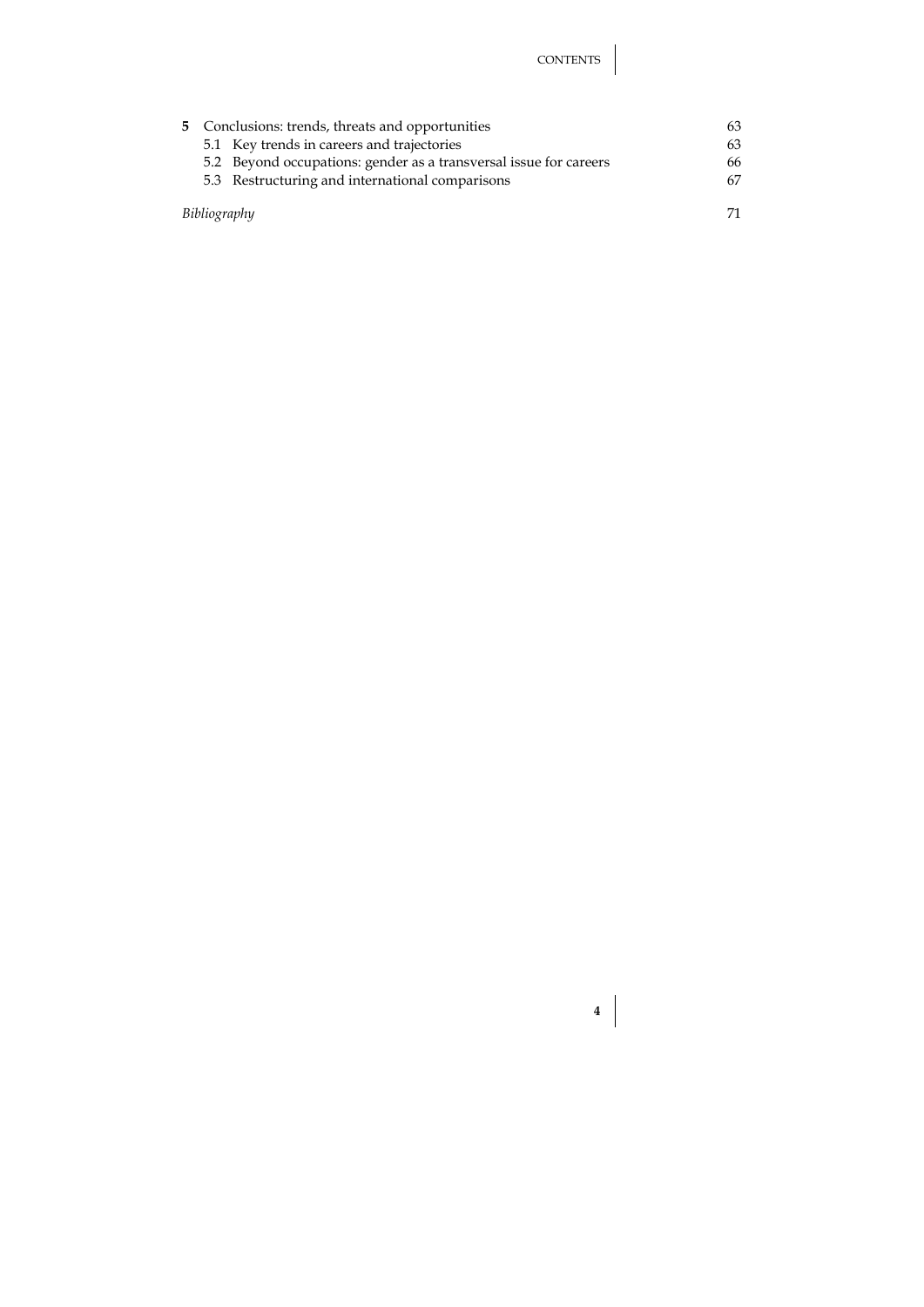# 1 Introduction

*The WORKS perspective* 

It is generally agreed that major upheavals are taking place in the organisation of work as corporate structures are transformed in the context of economic globalisation and rapid technological change. But how can these changes be understood? And what are the impacts on social institutions and on workers? The 'Work organisation and restructuring in the knowledge society (WORKS)' project was funded by the European Commission in 2005 under its 6th Framework Programme to investigate these questions. This ambitious research project has combined theoretical work and a detailed analysis of a wide range of statistics with in-depth case studies to analyse the forces that bring about these changes, including global value chain restructuring and the policy environment.

One of the underlying assumptions of the WORKS project is that the reorganisation of work can only be understood fully in the context of a global restructuring of value chains, entailing a simultaneous decomposition and recomposition of sectors, organisations, labour processes and skills. However, the considerable heterogeneity within Europe of skill supply, levels of employment, welfare systems and economic sectors makes it especially difficult to disentangle the causes and effects of such processes and to isolate the primary drivers of change. Yet it is particularly important for Europe both to understand the factors that will enable firms to sustain their competitive edge, to ensure a future supply of jobs that is satisfactory both quantitatively and qualitatively and to examine the impact of these changes on the quality of life. At the heart of this is a single issue: how are employment practices adapting to change and with what effect? If we can answer this more effectively on a Europe-wide basis we will be able to propose practical solutions to real problems.

Starting in June 2005, the WORKS consortium, involving partners from seventeen different institutes across fourteen EU member states, carried out an ambitious programme of theoretical and empirical work. These were carried out under five main pillars: 'theories and concepts', 'quantitative research', 'policy', 'qualitative research on organisations' and 'qualitative research on individuals'. The work of these pillars is summarised more fully below.

This is one of eleven thematic reports that bring together the results of all five pillars to deepen our insights into the topic of changing careers and trajectories. The other reports will focus on the topics of: value chain restructuring in Europe in a global economy; changes in work organisation and representation at the workplace; strategies to reach flexibility in the organisation; skills and qualification policies and HRM; new career trajectories and biographies; changing gender and ethnic relations in the workplace; working time, gender and work-life balance; change processes and future perspectives; changes in work in transitional economies; health, safety and the quality of working life; and employers' use of technology and the impact on organisational structure.

The material on which this report draws is summarised below.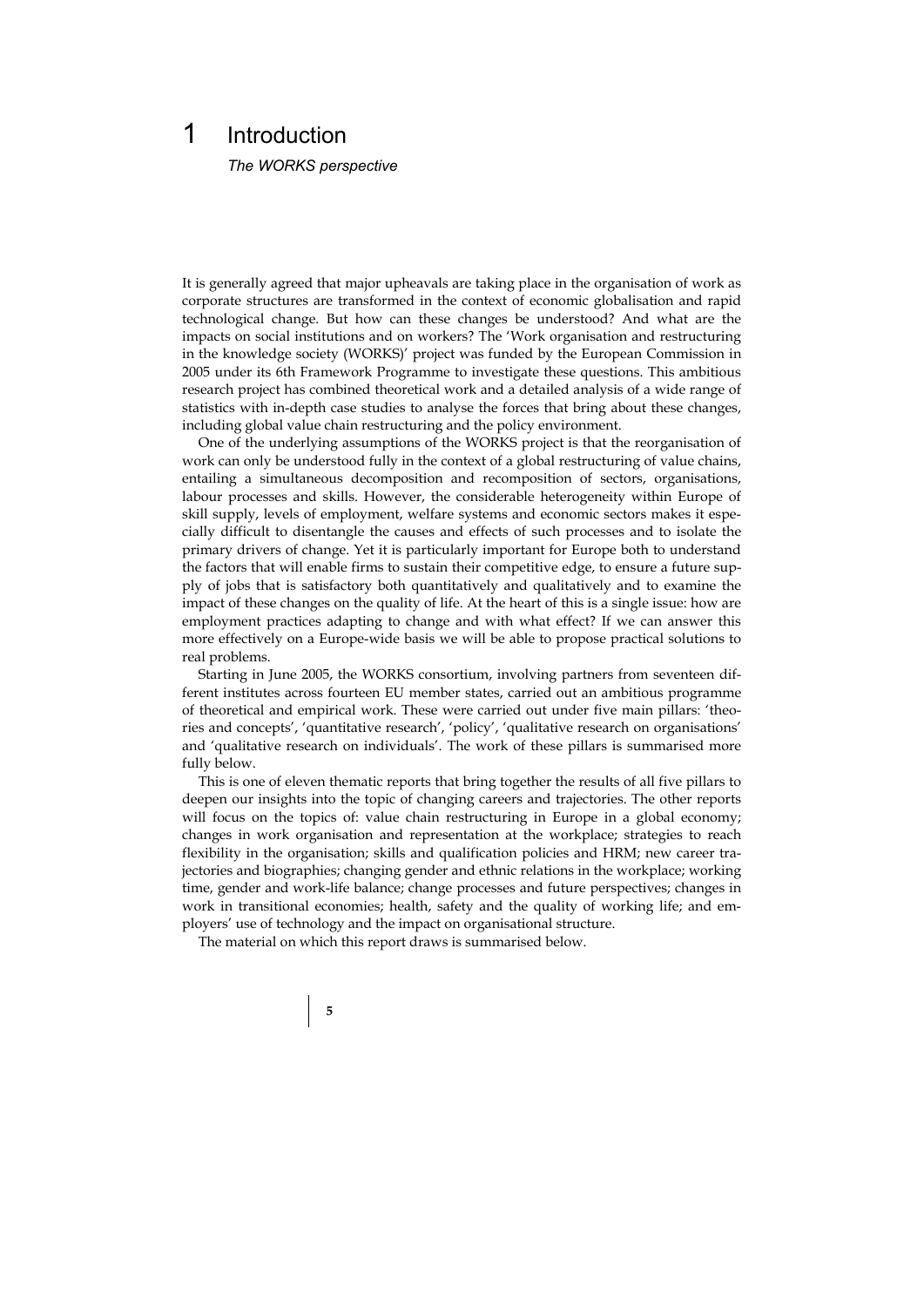#### **1.1 Theories and concepts**

In the first stage of its work the WORKS partners collectively carried out a review of the very large body of literature with relevance to the project's research questions, in order to map the field, formulate hypotheses to be tested in the empirical work and develop a clear conceptual framework for the research. This was no easy task. There are many lenses through which one can view the restructuring of work in a global knowledge economy. There are the lenses of different academic disciplines, for instance the sociology of work, economic geography, organisational theory, social psychology, ethnography, gender studies, industrial relations or political science. Then there are the lenses of different social perspectives, for instance those of international development agencies, of national governments in developed and developing countries, of technology providers, of statisticians, of employers, of trade unions, of educators, of civil society, of skilled professional workers who are may be beneficiaries of change, and of those groups that are potential losers. There are also differences deriving from different national research traditions, different ideological approaches and many other variables. In each of these many fields, a body of literature has grown up, trying to make sense of the changes taking place and supplying fragments of evidence. Piecing all this evidence together was a major challenge. The very disparity of the origins of this literature means that it is difficult to find a common frame of reference. Even when the same terms are used, they may be used with different meanings and the lack of commonly agreed definitions can make the refracted pieces of evidence difficult to compare, often giving them a contradictory and anecdotal character.

Nevertheless, in its first six months, the project managed to bring together in a single report (Huws, 2006) a remarkably comprehensive overview of the available evidence, thanks to the large collective efforts of the interdisciplinary WORKS team. This evidence was carefully sifted with the aim of distilling insights that could help to produce a clear conceptual framework in order to develop hypotheses and research questions to guide the empirical research to be undertaken by the WORKS project. This programme of work was, however, highly ambitious, encompassing the aims of: improving our understanding of the major changes in work in the knowledge-based society, taking account both of global forces and of the regional diversity within Europe; investigating the evolving division of labour within and between companies and the related changes at the workplace; exploring the implications for the use of skills and knowledge, for flexibility and for the quality of working life; and examining the impact on occupational identities; time use and learning; as well as the impact on the social dialogue and the varieties of institutional shaping. Balancing the need to take account of these many dimensions whilst still retaining a focus on clear research questions that could be addressed feasibly within a coherent research design in a relatively short space of time was a major challenge, and we begin by presenting the methodology that was adopted to achieve this.

The first task was to achieve a division of labour that on the one hand took full advantage of the specialist subject expertise of partners whilst also recognising the diversity of national research traditions across Europe and the need to take account of the literature in all major European languages. Once topics had been assigned to partners, in a second stage, these partners were asked to produce a list of 'key concepts' for inclusion in a glos-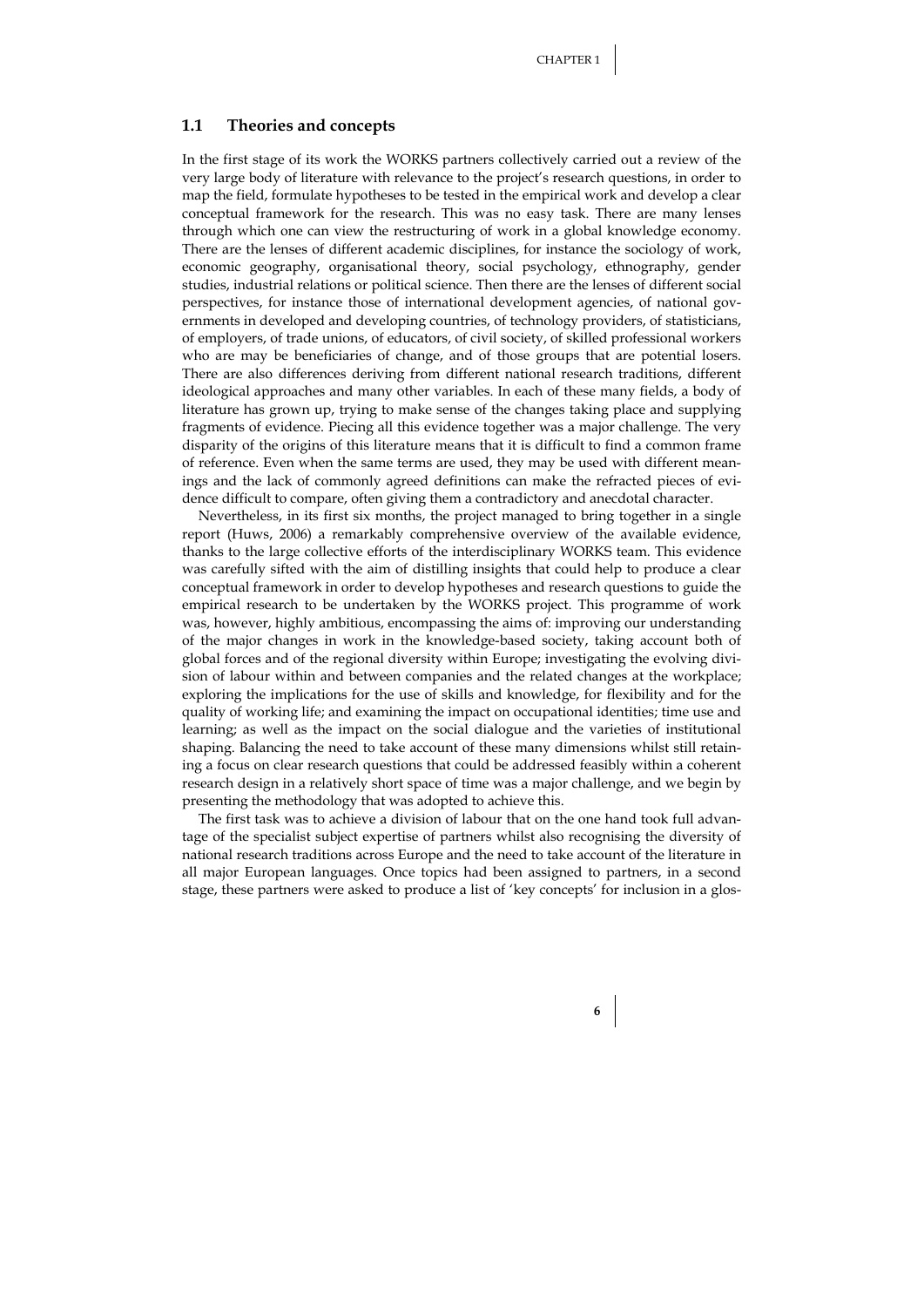sary.<sup>1</sup> The purpose of the glossary was to ensure that all partners could share a common understanding and make visible any differences of interpretation or definition of key terms so that they could be discussed and agreed, in a process whereby, in its contribution to the cohesion of the whole group, the dialogue involved in producing the entries was as valuable as the end result. The next stage involved the production of draft reports covering the main concepts and the associated literature. Despite the authors' broad knowledge of their chosen topics, and the fact that each report included inputs from institutes in more than one country, it was felt that the only way to ensure that each report covered the full range of relevant European scholarship was to add a further, vital stage in the work. This involved circulating each draft report as it was completed to all the other WORKS partners, including those who had not been involved in the actual process of report-writing. In this stage, partners were asked to draw on their knowledge of the literature in their own language or national setting, as well as their specific subject knowledge, to comment on the reports, point to issues that might be regarded as contentious and add references to relevant sources. This process of peer review enriched and refined the report which was then used by all partners as an input to the development of research questions, methodologies and research instruments for the empirical research.

### **1.2 Quantitative research**

The 'quantitative research' pillar of the WORKS project studied the changes in work in Europe on the basis of comparative analyses of data from existing organisation and individual surveys. In a first step, major European organisation surveys and individual and household surveys relevant for changes in work were mapped and benchmarked in order to assess their relevance and their strengths and weaknesses for comparative analyses on changes in work. Next, and more important for the thematic reports, the research focused on the secondary analysis of the results of the organisation and individual/household surveys. For the organisation surveys, a thematic analysis of thirteen major national and international organisation surveys, focusing on the major results with respect to the key issues of the WORKS project, resulted in an overview report 'Comparative analysis of organisation surveys in Europe' (Ramioul & Huys, 2007). The key issues addressed in this report are:

- new forms of work organisation, organisational and technological innovation, changes in work. Here in particular some findings with respect to skill-biased organisational change and the role of employee involvement and participation are relevant;
- changes in skills and qualification and vocational training policies at establishment level;
- work-life balance and working time arrangements. Here conclusions from EU wide research on working time arrangements and flexibility policies are of particular interest;
- quality of the working life as measured in organisation surveys.

 $\overline{1}$ Available online on http://www.worksproject.be/Glos\_and\_defint.htm

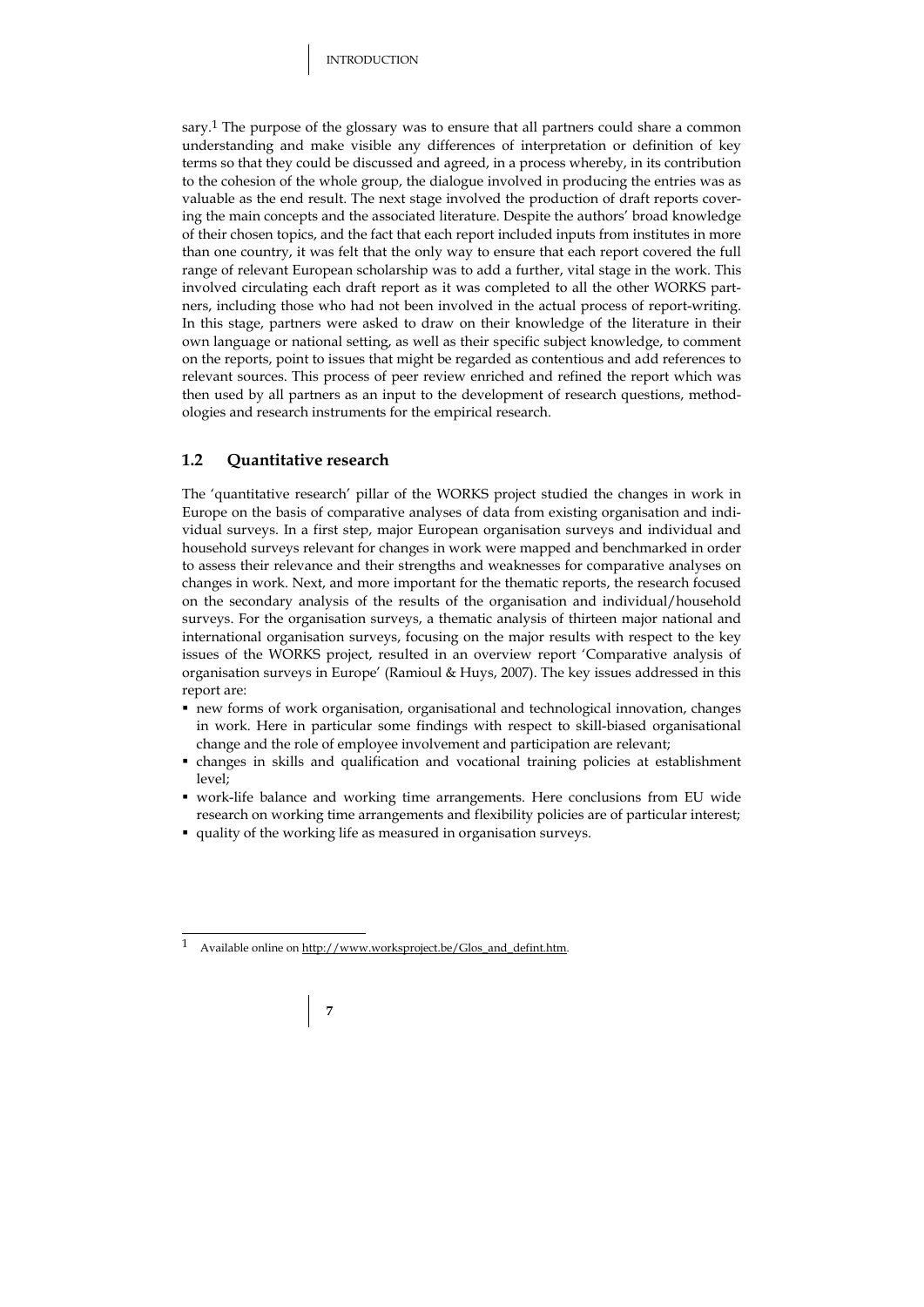For each of these issues, the most relevant conclusions from the organisation surveys were summarised, thus leading to a comprehensive overview of organisational changes in Europe based on this particular data source.

For individual surveys, three major sources of individual and household data made it possible to carry out longitudinal and EU comparative analysis on the issues relevant for the WORKS project: the Community Labour Force Survey (CLFS); the European Working Conditions Survey (EWCS) and the European Community Household Panel (ECHP). Based on these three key data sources, four different reports were published, each focusing on the EU comparative analysis and on the identification of trends with respect to key WORKS issues. The reports focused on the following issues:

- tracing employment in business functions: a sectoral and occupational approach: in this report an innovative method was used to measure changes in employment related to value chain restructuring;
- trends in work organisation and working conditions. For this report, three waves of the European Working Conditions Survey were analysed in a longitudinal and EU comparative perspective, shedding light on changes in task complexity, autonomy, working time independency, health and safety issues and working conditions;
- work flexibility in Europe: a sectoral and occupational description of trends in work hours, part-time work, temporary work and self-employment was carried out based on this important European data source;
- occupational change in Europe: based on longitudinal data, aspects of work satisfaction, occupational mobility and overqualification were investigated.

#### **1.3 Qualitative research on organisations**

The organisational case studies within the WORKS project covered a number of generic business functions that represent a wide variety of activities and labour processes in the 'knowledge society' ranging from highly skilled 'knowledge work' to semi-skilled manual tasks. The research also aimed to focus on those business functions that feature prominently in the external restructuring of companies and thus in the restructuring of global value chains. The selected business functions were: research and development, production, logistics, customer service and information technology.

To study the restructuring of value chains these business functions need to be located in specific sectors. The selection of sectors reflected the emergence of global value chains in different historical stages: sectors where vertical disintegration and internationalisation is already a rather old fact, and sectors where these have developed only very recently. The sectors under study were:

The *clothing industry* is an example of an 'old' industry where restructuring of global commodity chains was already an issue in the 1970s. Recently, the integration of Central and Eastern Europe in pan-European production networks and the phasing out of the MultiFibre Arrangement and the WTO Agreement on Textiles and Clothing considerably changed the trade regimes and resulted in a new wave of restructuring mainly affecting production in Southern Europe and the CEE countries. This sector also provides interesting examples of 'head and tail' companies which concentrate high-skilled work within Europe but carry out the rest elsewhere.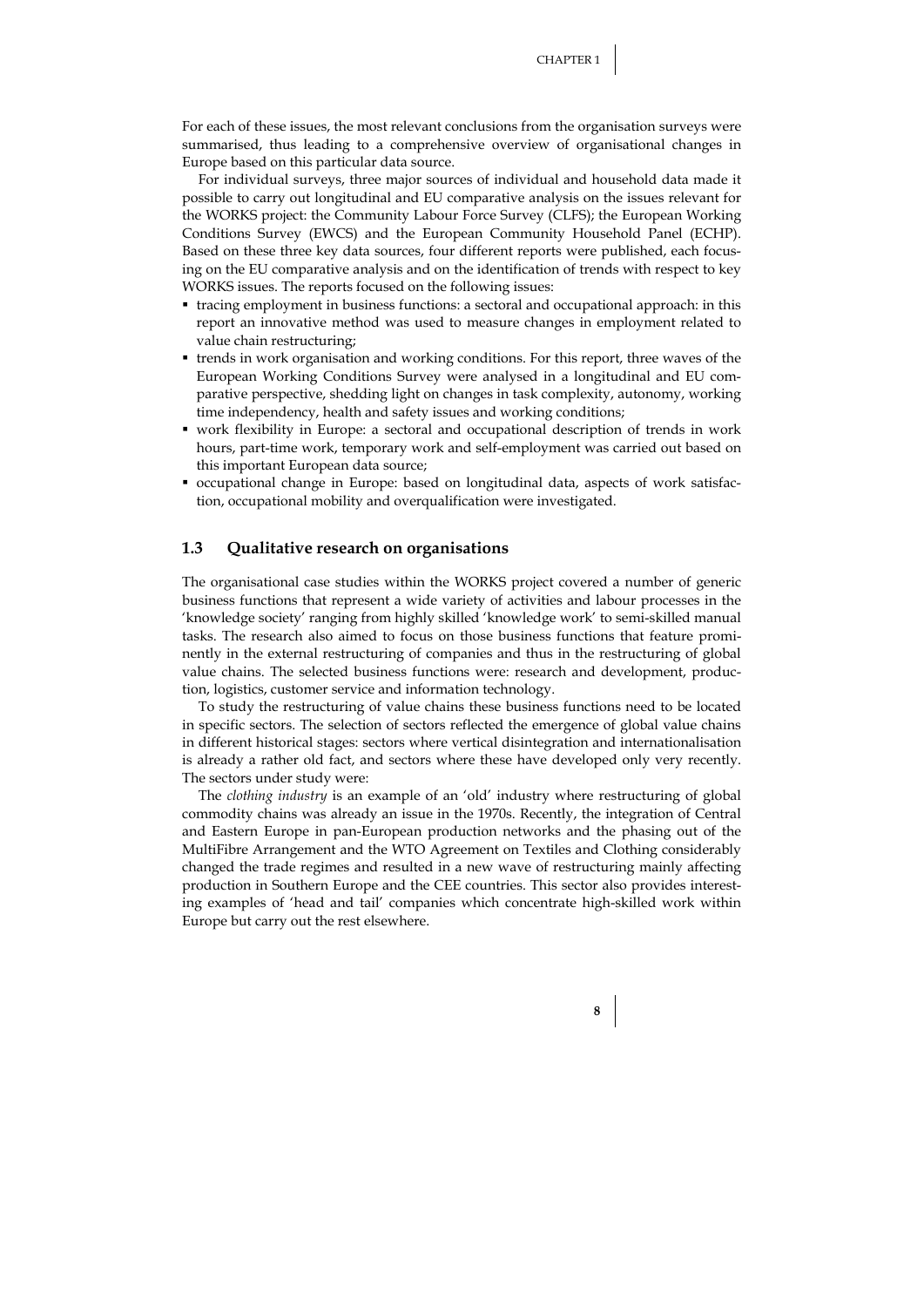The *food industry* is the largest manufacturing sector in terms of employment in the EU. It was subject to major restructuring after the completion of the single market in the European Union in the early 1990s which allowed companies to replace their country-bycountry organisation with a pan-European structure. In contrast with parts of the clothing industry, food production is by and large highly automated. Both industries are interesting as examples of buyer-centred value chains in which the demands of the retail trade play a pivotal role.

The *IT industry* is a growing industry that saw a major wave of restructuring during and after the boom years in the late 1990s and around 2000, partly associated with offshoring. Internationally, this has contributed to the emergence of a 'new breed of TNCs', global companies that supply services to other companies. To a large extent the IT service provider companies have grown through large outsourcing contracts that include the transfer of personnel from their public or private sector client organisations, a tendency highly relevant for the research questions of WORKS.

*Public sector organisations* and *services of general interest* are currently subject to farreaching restructuring because of liberalisation and privatisation policies and budgetary constraints. In these sectors the lengthening of value chains through large scale outsourcing is a very recent phenomenon. The consequences for the quality of work are highly influenced by traditional differences in the regulation of work between the public and private sectors.

Each business function located in a particular sector was studied in a range of countries with diverse employment and welfare regimes (liberal, conservative, socio-democratic, *etc.*). This made it possible to analyse the influence of institutional frameworks on the consequences of restructuring. Overall, 58 case studies were conducted in fourteen countries. The following overview shows the distribution of case studies.

|                                                | $R&D$ /design             | Production                | Logistics             | Customer<br>service               | <b>IT</b>                            |
|------------------------------------------------|---------------------------|---------------------------|-----------------------|-----------------------------------|--------------------------------------|
| Textiles/clothing                              | BE; FR; DE;<br>PT:IT      | $BE$ ; IT; PT;<br>HU; GR  | FR; DE; NL;<br>PT: HU |                                   |                                      |
| Food                                           |                           | GR; BG; IT;<br>NO: DK: UK | BE; NO; BG;<br>GR; UK |                                   |                                      |
| <b>IT</b>                                      | DE; AT; UK;<br>BE: FR: NO | DE; AT; HU;<br>BG:SE      |                       |                                   |                                      |
| Public sector<br>administration                |                           |                           |                       | AT: BE: BG:<br>HU; IT; UK;<br>SE. | BE; NL; UK;<br>FR; DE; NO;<br>SE; PT |
| Services of general<br>interest: post and rail |                           |                           |                       | $DE$ ; $AT$ ; $SE$ ;<br>NL; GR    |                                      |

#### **Table 1.1** Sample of case studies

For each case study, eight to ten interviews with management, key employees and shop stewards (in the selected business functions) were conducted. The interviews were complemented by company documents and other material that made it possible to produce a comprehensive picture. Researchers in the respective countries synthesised the individual case studies from the interview data. On the basis of the individual case study reports,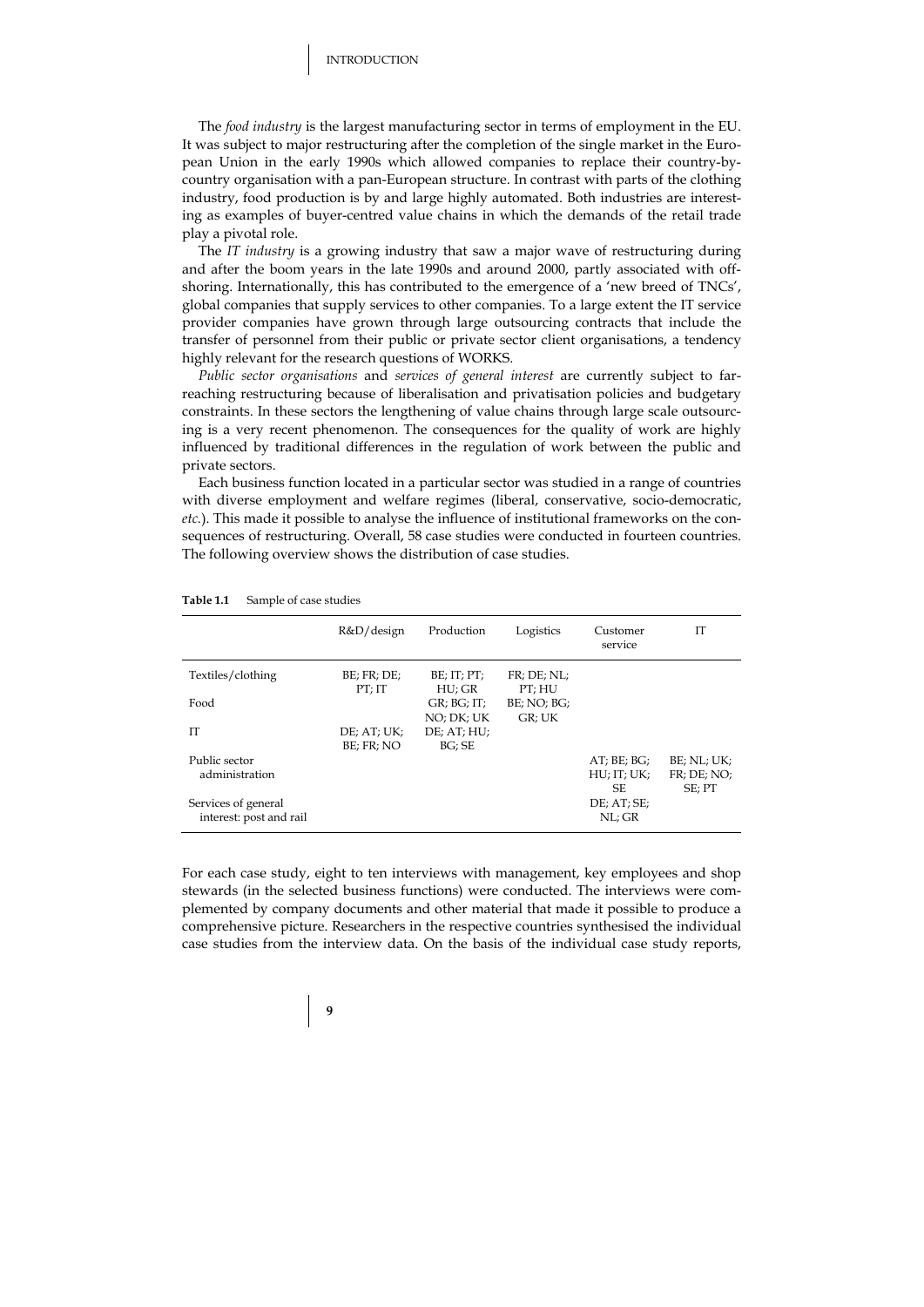comprehensive comparative analyses were carried out to compose this report. The authors of the report are deeply indebted to the researchers who carried out the case studies in the various countries and to the respondents who devoted their time to our research and helped us to understand the developments in their companies and sectors. For the presentation in this report, all company names have been changed to assure anonymity.

#### **1.4 Qualitative research on individuals**

The organisational case studies were complemented by case studies designed to investigate the impacts of changes at work on individuals and their households. Thirty of these occupational case studies were achieved in fourteen countries, between June 2006 and May 2007; in total 246 in-depth individual interviews were carried out, according to common interview guidelines elaborated in May 2006.

These occupational case studies are closely related to the organisational case studies that were carried out in a selected number of business functions, during the same time span. In the WORKS project, the concept of the 'business function' lies at the core of the qualitative empirical research, since these business functions provide the most useful unit of analysis for studying value chain restructuring and changes in work. In order to study changes in work at the individual level, individual workers were selected within specific occupational groups linked to key business functions.

| Business functions     | Sectors for organisational case<br>studies                                 | Occupational groups for occu-<br>pational case studies                      | Countries                        |
|------------------------|----------------------------------------------------------------------------|-----------------------------------------------------------------------------|----------------------------------|
| Research and<br>design | Clothing industry<br>Information and communication<br>technology (ICT)     | Designers in clothing<br>Researchers in ICT                                 | DE; FR; PT<br>AT; DE; FR;<br>NO. |
| Production             | Information and communication<br>technology (ICT) - software<br>production | IT professionals in software<br>production                                  | BG; DE; HU;<br><b>SE</b>         |
|                        | Food industry or clothing<br>industry                                      | Skilled production workers in<br>food or clothing                           | BE; DK; GR;<br>IT; NO; PT        |
| Logistics              | Food industry or clothing<br>industry                                      | Skilled logistics workers in<br>food or clothing                            | BE; BG; GR;<br>NL                |
| Customer services      | Public services or services of<br>general interest                         | Front-office employees in cus-<br>tomer relationships in public<br>services | AT; BE; DE;<br>HU; IT; SE;<br>UK |
| IT services            | IT service provision for public<br>organisations                           | IT consultants or professionals                                             | BE; NL; UK                       |

**Table 1.2** Selection of occupational groups in WORKS business functions

Six occupational groups were selected: designers in the clothing industry; researchers in information and communication technology; IT professionals in software development; production workers in food or clothing; logistics workers in food or clothing; front-office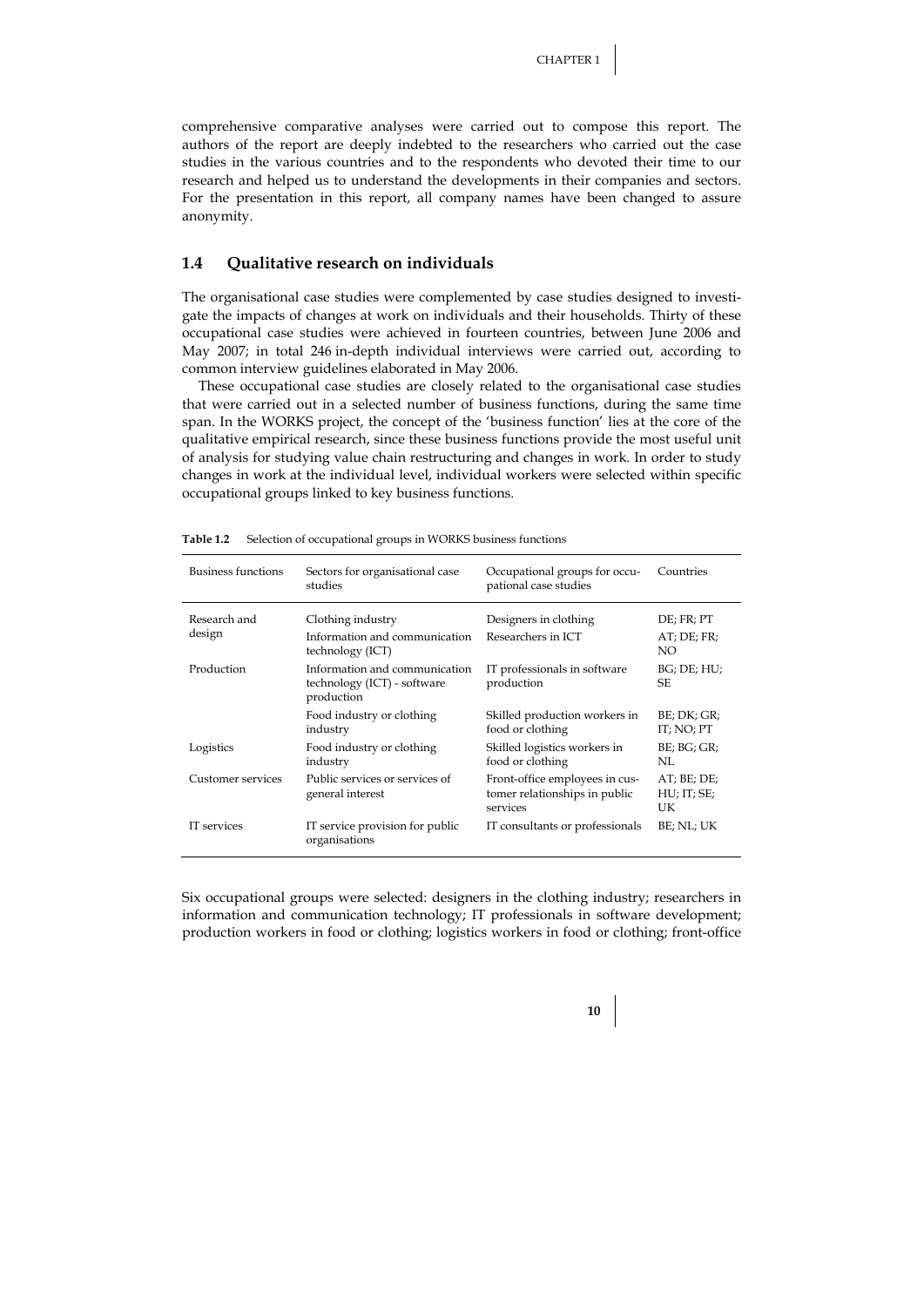employees in customer relationships in public services; IT consultants in IT service provision for public administration. Both groups of IT professionals (software developers and IT consultants) were regrouped in one single occupational group at the stage of synthesis and comparative analysis. In each occupational group, three to seven case studies were conducted in different countries, covering a variety of socio-economic and institutional contexts. Each case study relied on seven to nine in-depth individual interviews, including a biographical dimension.

The analysis of the interviews was structured around five themes that grouped together the WORKS research questions. These were: career trajectory, occupational identity, quality of work, knowledge and learning and work-life balance.

Particular attention was paid to gender issues. Gender was treated as a transversal theme in the analysis of changes in work at the individual level. The principle of gender mainstreaming (*i.e.* taking systematically into account the differentiated experiences of men and women in all items of data collection and analysis), formed one of the basic guidelines for the individual interviews.

## **1.5 The policy pillar**

A central task in WORKS is to examine what effect policy initiatives and regulation at various levels - international, European, national, regional, sectoral and company - actually have on work life and work experience. Especially relevant in this regard is the role of institutions in the determination, implementation and enforcement of policy. We began with the question: can we expect divergences in the ability to regulate changes in work due to restructuring according to different types of production or employment regimes, different types of industrial relations models, diverse institutional frameworks? Toward this end, all of the organisational case studies included a section on industrial relations and regulation of work. Within each company that was investigated, data was collected on the forms that worker representation took, which issues were negotiated, the role of workplace representation in restructuring (information, consultation, active intervention), the impact of European or national regulations and the pressures on regulations and institutions due to restructuring. Additional interviews with trade union representatives and works councillors were carried out where possible.

The research agenda motivating this line of inquiry was to examine what role the institutions and actors of industrial relations play in restructuring across value chain in diverse settings and across diverse institutional contexts. A further issue is what role workers*'* representatives have in tempering the effects at the workplace that result from this restructuring, including the terms and conditions of employment, fragmentation and segmentation, gender equality, training and skilling and quality of work life. Existing studies have shown that there are major challenges for existing institutions and forms of social dialogue to deal with current trends in restructuring and changes at work. Therefore, the case studies also investigated the impact of restructuring on the strategies or effectiveness of workers' representation and workers' voice.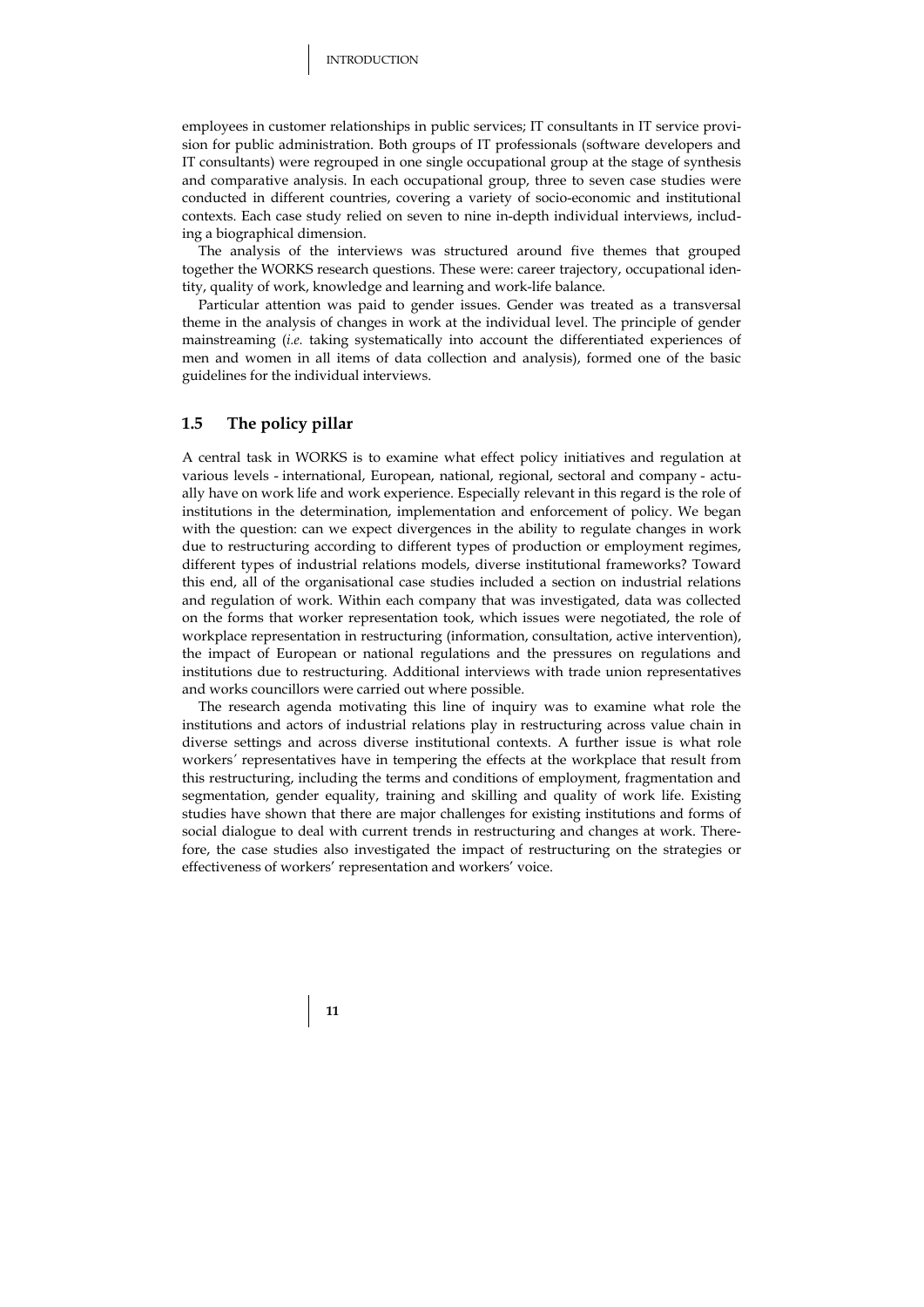### **1.6 This thematic report on changing careers and trajectories**

This thematic report focuses on changes in individual careers and trajectories, in a context of organisational changes, value chain restructuring and the development of a knowledge-based economy. It intends to integrate the results of occupational case studies, organisational case studies, and quantitative data collection and analysis. The report is structured in four chapters:

- Chapter 2 draws the conceptual framework for analysing the changes in individual trajectories, careers and occupations. Selected theories and concepts are reviewed and their empirical relevance regarding WORKS empirical findings is evaluated;
- Chapter 3 focuses on the work sphere and considers three main categories of change factors in the area of careers and trajectories: the role of market pressure as an upcoming driving force; the evolution of internal and external labour markets; the changing balance of individualisation and collective dimension in workforce management;
- Chapter 4 considers wider factors of change at the societal level, concerning changing values in the meaning of work and new trends in life courses and individual trajectories.
- a concluding chapter summarises the key trends, the threats and opportunities for the workers and the comparative dimension of the findings.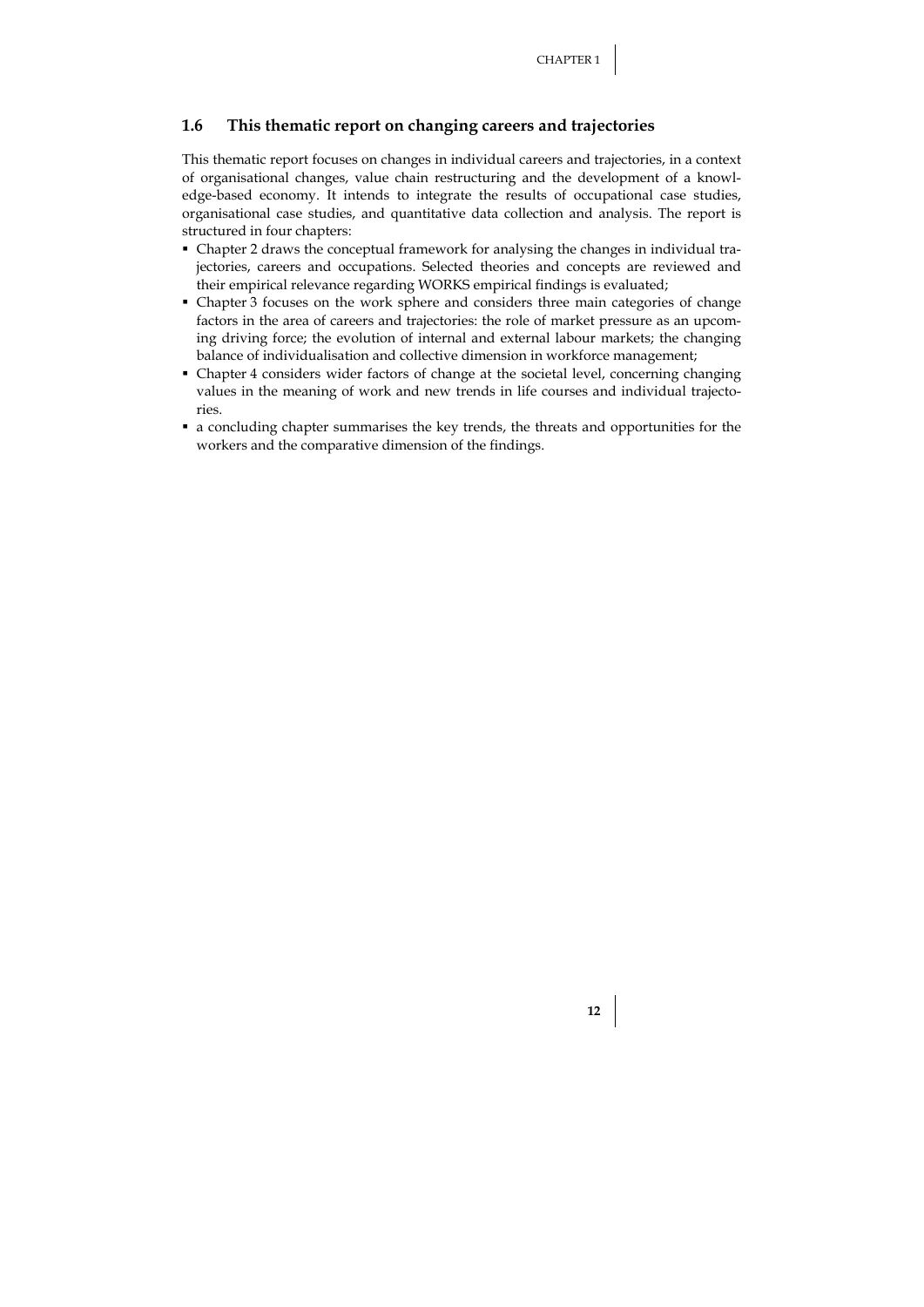## 2 Careers and occupational identities

*Concepts confronted to facts* 

This chapter draws the conceptual framework for analysing the changes in individual trajectories, careers and occupations. As the overall purpose of the report is to develop a prospective approach to these changes, the conceptual framework will be designed to go beyond the 'impact' approach towards a more prospective and innovative approach, raising and discussing hypotheses about the future evolutions of careers and occupational identities. The purpose is also to focus on the meanings of changes (restructuring, occupational evolution, *etc*.) for individuals.

The first section highlights a series of concepts that are used in the report: careers; trajectories; identities at work; occupations and occupational groups. The second and third sections review a selection of theories about careers (Section 2) and identities (Section 3), which were developed and commented at an early stage of the WORKS project (Valenduc, Vendramin, Flecker & Papouschek, 2006). These selected theoretical approaches are confronted with empirical results coming from case studies and quantitative data analysis. Frequent references are made to the synthesis reports of occupational case studies (Valenduc, Vendramin, Krings & Nierling, 2008) and organisational case studies (Flecker, Holtgrewe, Schönauer, Dunkel & Meil*,* 2008), which are the masterpieces of the results of qualitative research.

#### **2.1 Careers, trajectories, identities and occupations: some definitions**

#### **2.1.1 Careers and trajectories**

Career and trajectories could be understood as synonymous terms. Indeed, both terms describe the individual entry path into the labour market and the continuing path and steps in the work life. Each term however reflects a different research stream (Guerrero, Cerdin & Roger, 2004):

- *career* is the key word in a research stream related to *human resource management*, psychology and organisation theories; such theories mainly consider careers as individual paths within or between organisations. The main drivers for understanding new career models are managerial changes, such as the network firm, flat hierarchies, new forms of work organisation, business process reengineering;
- *trajectory* is the key word in a research stream related to the *labour market* and focusing on insertion, mobility, transitions and professional paths. In this approach, other drivers are privileged: increasing flexibility of the labour market, evolution of skills and training, job creation or destruction, security or precariousness. Changes in individual attitudes towards work play an important part in both approaches.

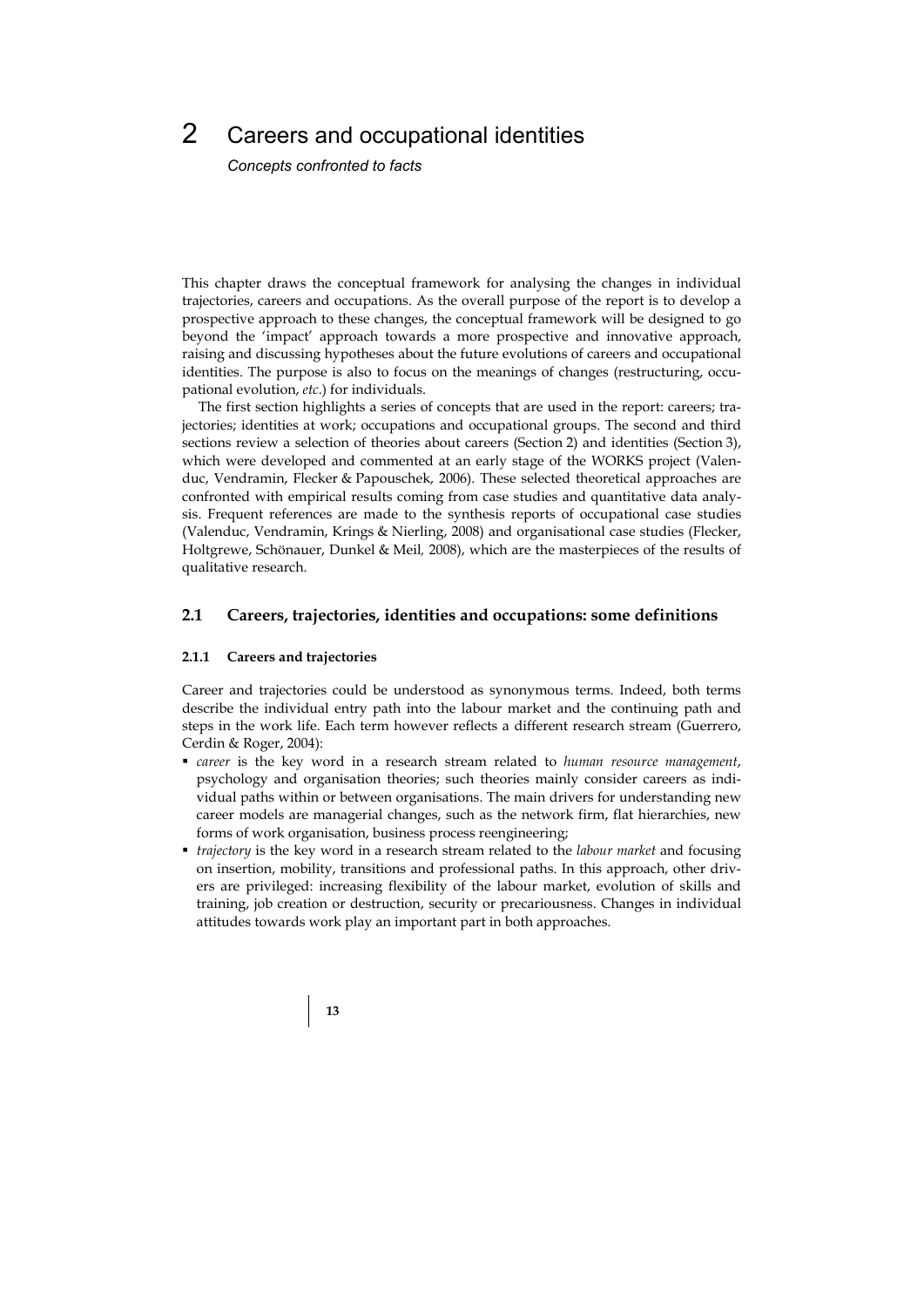The concepts of career and trajectory are partly overlapping, although they have different connotations: a career is intuitively supposed to be progressive, while trajectory is a more neutral term, describing progression as well as changing orientations or discontinuous steps, or no progression.

Careers and trajectories only concern work. However, individual choices related to work must be considered in a wider perspective, as a part of a life course. The concept of *life course* is linked to studies of narratives and biographies. 'A life course is an identified system of norms constructed by the society and proposed to the individuals like a way to organise their existence. It is a social fact, a social institution, and a whole of rules that organises a key dimension of the living. In particular, it defines age roles and transitions associated to typical ages' (Vendramin, 2008: 46; Guillaume, Lalive d' Epinay & Thomsin, 2005). This concept of life course will be used in Chapter 3 to interpret changes in careers and trajectories in a wider societal dimension.

#### **2.1.2 Identities**

In the WORKS conceptual framework, a distinction was made between *occupational identity* and *work identity*. Work identity is a broad concept that encompasses all work-related dimensions of the social identity of a worker. Many social scientists consider work as a consistent source of self-identity and as a crucial source of meaning in people's lives. Theories of social identities demonstrate that the formation of identity is the integration of two forms of identity, socially generated and individually constructed; in other words: a self-identity component and a social identity component (Dubar, 1996). Ellemers (2003) suggests that the work group provides the basis for shared social identity at work. Sainsaulieu (1977) defines work identity as the way different groups at work identify themselves as regards peers, superiors and others groups. Work identity is built upon specific collective representations.

Occupational identity is constructed by a community of workers in the light of the responses of others and workplace interaction (Abbott, 1988). It is closely related to the characteristics of an occupational group, or to a specific profession. Occupational identities are shaped by the socialisation process of training and qualification. They are also linked to interrelations between changing occupations and changing organisations; they are a part of social identities that are shaped by concrete work experiences. Several components of the occupational identity can be distinguished (Becker, 1971), and each occupational identity is a variable mix of these components:

- commitment to work or to specific tasks: attachment to a set of tasks and the feeling to be able of handling them and to engage in these activities;
- commitment to a workplace or a specific organisation, including various aspects such as positions in the organisation, link with a work location, feeling of belonging to an organisation;
- occupational title or ideology: names of occupations, titles of recognised professions or names of hierarchical positions carry a great deal of symbolic meaning. The symbolic meaning of an occupational title is also in many ways influenced by cultural and historical aspects of an occupation, and occupational cultures might therefore be a crucial element in how workers identify themselves with their work;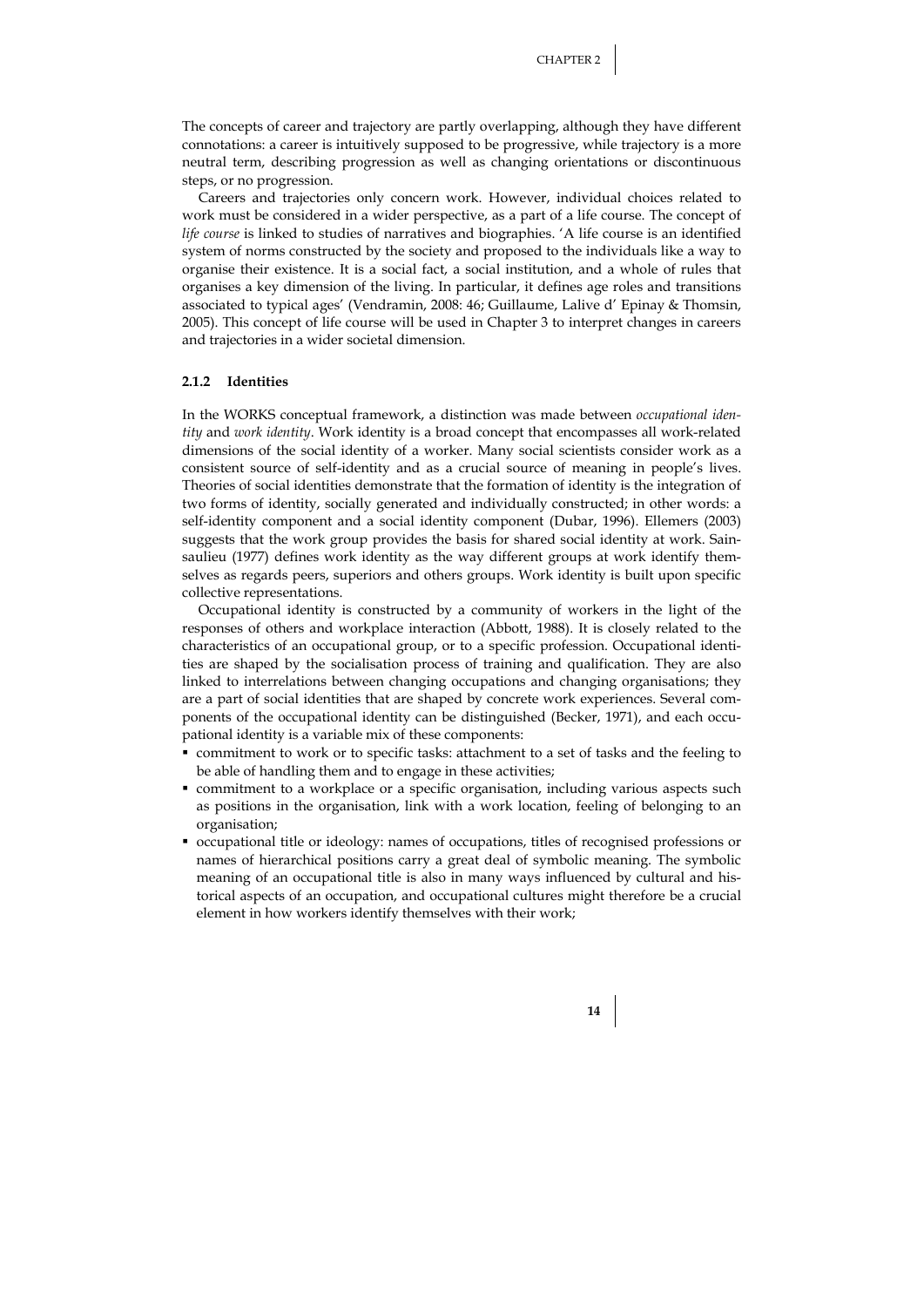position in society: workers evaluate their satisfaction both internally and externally; occupational identity also contains implicit references to the position and recognition in society.

In the WORKS empirical research, occupational identities were an important item in the occupational case studies. The method of semi-narrative and semi-structured individual interviews allowed for a detailed investigation of occupational identities, but also for broader insights and perspectives about work identities. In the identification of trends, this empirical material can feed meaningful thoughts and hypotheses concerning the evolution of work identities and the place of work in social identities.

#### **2.1.3 Occupations and occupational groups**

The WORKS synthesis report on occupational case studies stresses that important changes in the labour market and in the managerial discourses have blurred the traditional boundaries of occupations and the entry routes into occupational groups. Occupations are increasingly linked with competences, lifelong learning and careers, in addition to the classical link between occupations and status.

Within WORKS, different meanings of 'occupations' are used in quantitative and qualitative research. In quantitative research, occupations are considered as socio-professional categories. They are mapped according to the ISCO nomenclature. It is a constrained choice: there is no other way to get statistics on occupations. This approach to occupations is useful to provide basic comparative and chronological data, when available. Practical difficulties were however encountered in quantitative mapping of the occupational groups and business functions concerned by qualitative research (Geurts, Coppin & Ramioul, 2007), as well as in identifying quantitative trends in occupational changes across Europe (Brynin & Longhi, 2007):

- the WORKS occupational groups cannot be isolated as such from existing data sets. Geurts *et al.* developed a specific method, cross-tabulating occupational categories with NACE codes, in order to calculate a 'proxy' of business functions and occupational groups;
- changes in occupations can only be analysed on the basis of first-level ISCO categories in the ECHP survey, whereas the WORKS occupational groups are defined at a more disaggregated level.

Qualitative research requires going beyond the definition of occupations as socio-professional categories. As stated by Dubar (2004: 94), 'an occupational group is neither a collection of individuals nor an administrative category (socio-professional categories). It is the result of a process that has to do with social organisation, the functioning of the labour market, and individual subjectivity (meanings of work). An occupational group is both a way of defining oneself and a social process.'

Among the various theories of occupations, the WORKS synthesis report on occupational case studies (Valenduc *et al.*, 2008: 13-17) has left aside the functionalist model, which relies on the distinction between regulated professions and other occupations. This model is not relevant regarding the occupations concerned in WORKS. Priority was given to the interactionist model, which can be defined by four basic principles (Dubar & Tripier, 2005: 90):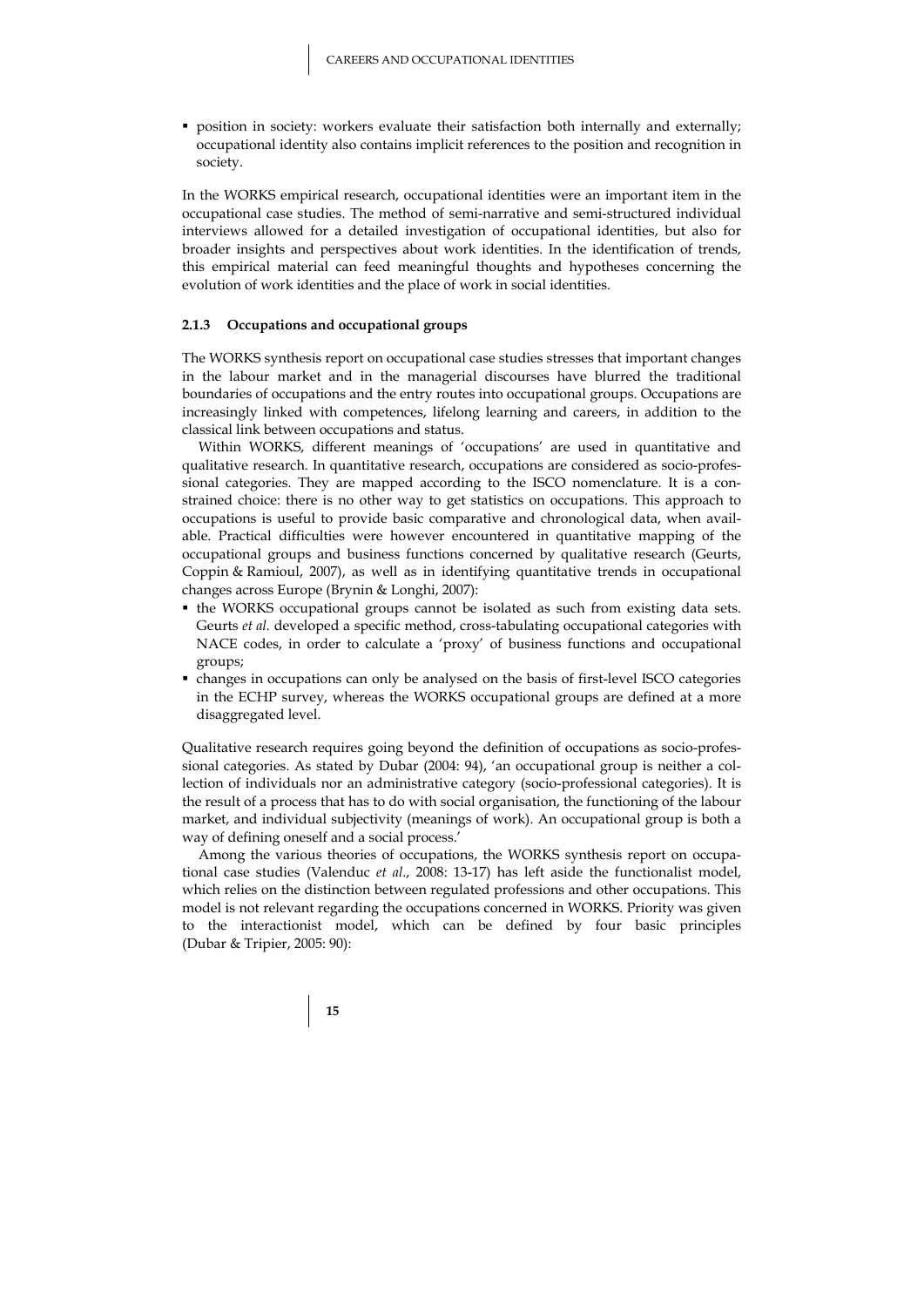- occupational groups are interaction processes, leading the members of a same activity to organise themselves, to defend their autonomy and territory and to protect themselves from competition;
- professional life is a biographical process, building up identities along the life cycle, from entry into active life to retirement, passing through a series of turning points;
- biographical processes and interaction mechanisms have interdependent relations. The dynamic of an occupational group depends on biographical trajectories (careers) of its members, which are influenced by interactions among them and with their environment;
- occupational groups look for recognition from their partners, develop an occupational rhetoric, and seek for legal protection. Some occupational groups succeed better than others, through their position in the division of labour and their capacity to make coalitions. However all are trying to get a protecting status.

The WORKS occupational case studies addressed seven occupational groups, which are analysed in six occupational monographs in Valenduc *et al.* (2008) - groups three and four below were regrouped in a single occupational monograph:

- 1. dress designers in the clothing industry: fashion designers, working either for brands, or for integrated companies, or for SMEs, under various work status; technical designers;
- 2. researchers in ICT: computer scientists, engineers and other scientists in both academic research and development-oriented research, in various research areas (networks, software engineering, search engines, multi-media technology);
- 3. software developers in ICT industry, together with the next group;
- 4. IT professionals in IT services for the public sector: a range of IT professionals covering IT managers, IT consultants, software project leaders, analysts programmers, system engineers, user support and maintenance, quality insurance and commercial activities (with a majority of project leaders and analysts);
- 5. production workers in the food or clothing industry: prototype stitchers in lingerie; production workers in a dress factory, a slaughterhouse, three frozen food factories, a brewery and a fish-farming factory;
- 6. logistics workers in the food or clothing industry: export operation employees in a brewery; logistics managers in food and beverage companies and clothing companies; warehouse managers, clerical employees and warehouse workers in food and beverage companies;
- 7. front-office employees in public administration, post or railway, working in sales centres, customer support centres, local contact offices, centralised contact offices or call centres.

At the final stage of synthesis and comparative analysis of occupational case studies, occupational groups were gathered in three clusters, according to their respective position in the value chain and their knowledge intensity (Figure 2.1 and Valenduc *et al.*, 2008: 163- 165):

 the first cluster includes *knowledge-based (creative) occupations*. It consists of R&D workers in ICT, designers (fashion designers and technical designers) and software professionals. There are several common aspects among those occupational groups, who can be characterised as creative knowledge-based workers, as far as creativity is understood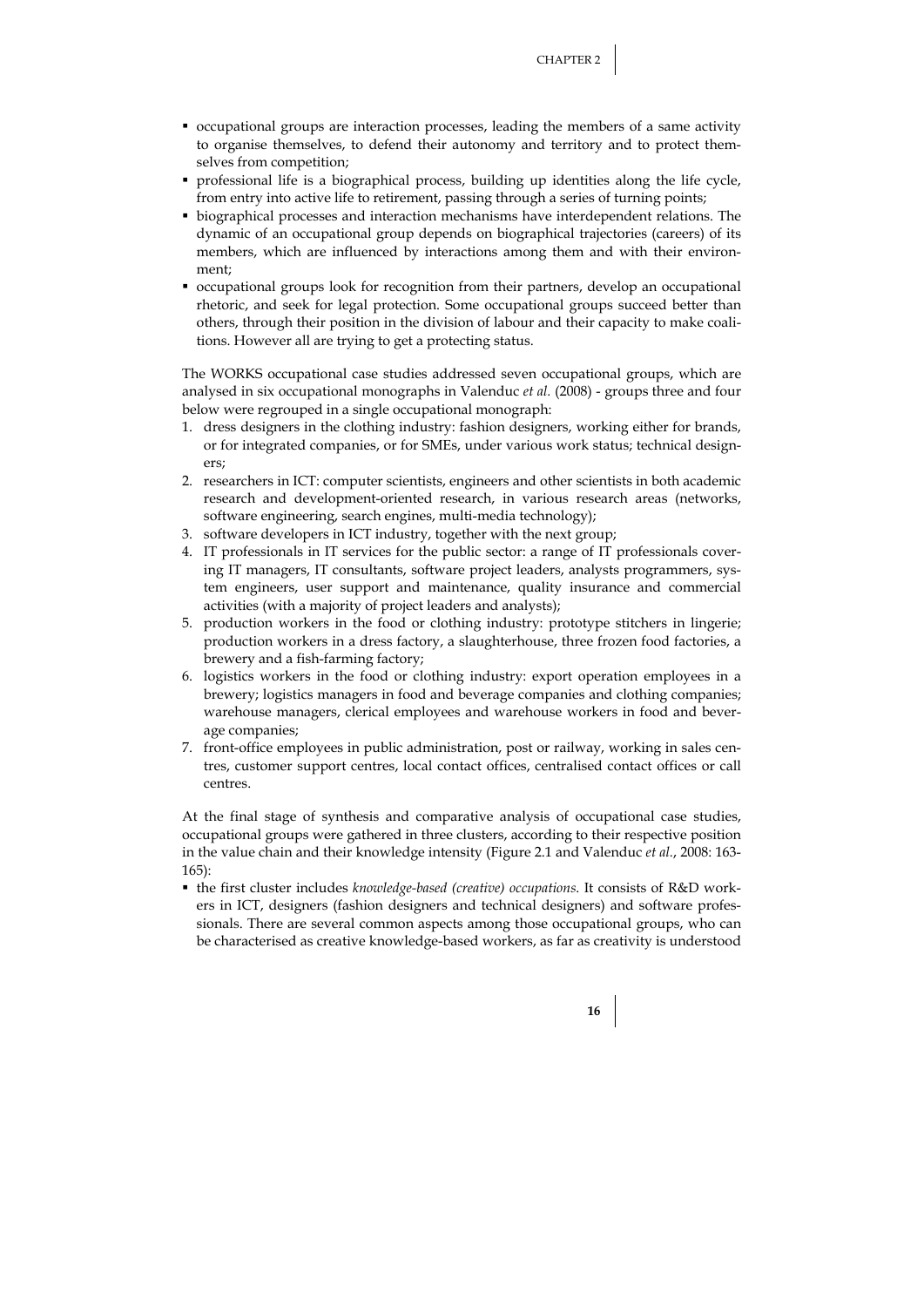in a broad meaning: aesthetical creativity, technical creativity, generation of IT knowledge;

- the second cluster consists of *manufacturing occupations*. It only contains the occupational group of production workers in manufacturing industries (food and clothing), characterised - at least in our sample of case studies - by a low knowledge intensity and a high standardisation of work processes;
- the third cluster consists of *service occupations* (front-office, back-office and management activities). It collects clerical employees as well as managers in logistics and front-office employees in public services. These groups dedicate their main activities to servicebased occupations. Logistics as well as customer relationships in public services got an increasing importance through global restructuring processes. Levels of knowledge intensity are different in this cluster. Among logistics workers, the knowledge issues for managers and clerical employees must be clearly distinguished; among front-office employees, knowledge intensity is very heterogeneous, depending on the contents of the service relationship.





In order to avoid abusive generalisations, the names of the clusters - knowledge-based occupations, manufacturing occupations, service occupations - have to be understood in relation to the composition of sample of occupational case studies, as described above.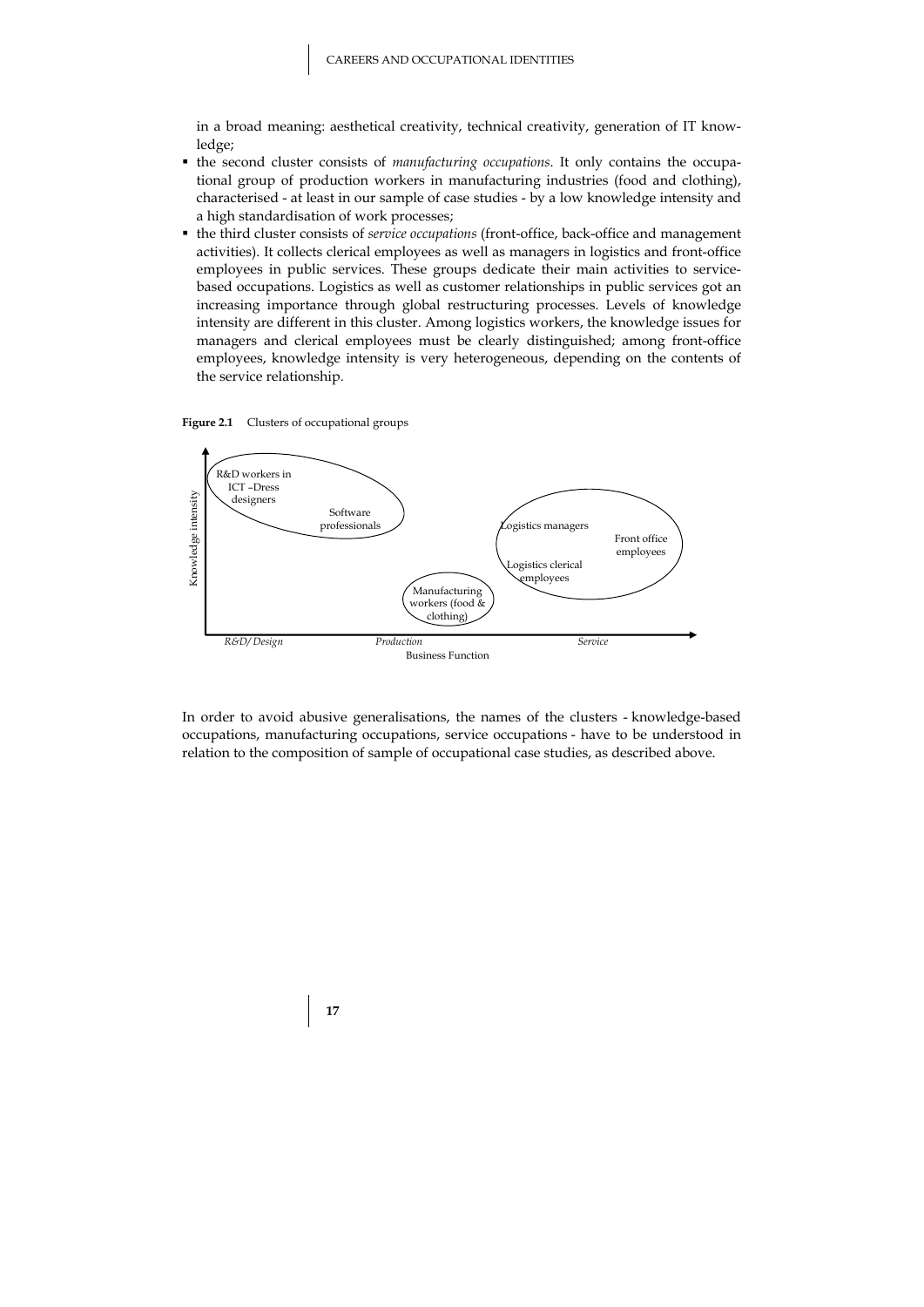### **2.2 Careers and identities: selected theories and their empirical relevance**

#### **2.2.1 Career anchors2**

The concept of *career anchor* (Schein, 1978/1990 & 1996) is defined as a combination of selfperceived abilities, motivations and needs, and attitudes resulting from interactions with organisations. Each individual builds up his or her career in reference to one or several career anchors, but career anchors only become structured after some initial work experience. Edgar Schein and his school of career studies at the MIT Sloan School of Management are often quoted as the starting point of career theories. In his successive publications, Schein proposes nine types of career anchors (seventh to ninth were added in the most recent publications):

- 1. technical or functional competence as a career driver;
- 2. managerial competence and increasing responsibilities or power;
- 3. security and stability, either within an organisation or within a local labour market;
- 4. autonomy and independence within organisations, or at the boarder of organisations;
- 5. creativity, innovativeness or entrepreneurship;
- 6. career as a pure individual challenge;
- 7. lifestyle as a career component;
- 8. service to others or dedication to a cause;
- 9. plurality of interests, voluntary variety of jobs.

Two assumptions are at the core of this theory:

- $\blacksquare$  individual career anchors remain rather permanent, despite organisational restructuring or mobility on the labour market. Once established in the first steps of the professional life, career anchors may remain strong and stable along a worker's life, even if drastic changes occur in the objective or the subjective career. The relative weight of the anchors can however evolve along a career;
- although career anchors are individual attributes, some occupations can be characterised by particular sets of career anchors. Clusters of anchors can also be used to draw career typologies.

The WORKS empirical material, *i.e.* mainly the results of occupational case studies, can provide an assessment of these hypotheses. A preliminary step is to map which career anchors are relevant for the different occupational groups. Table 2.1 distinguishes, for each occupational group, the anchors that are relevant for the whole group, the anchors that are relevant for only a part of workers within groups, and the anchors that are still relevant but strongly threatened.

 $\overline{2}$ 2 This theory is detailed and commented in the contribution of Valenduc *et al.* to Huws (2006: 122-123).

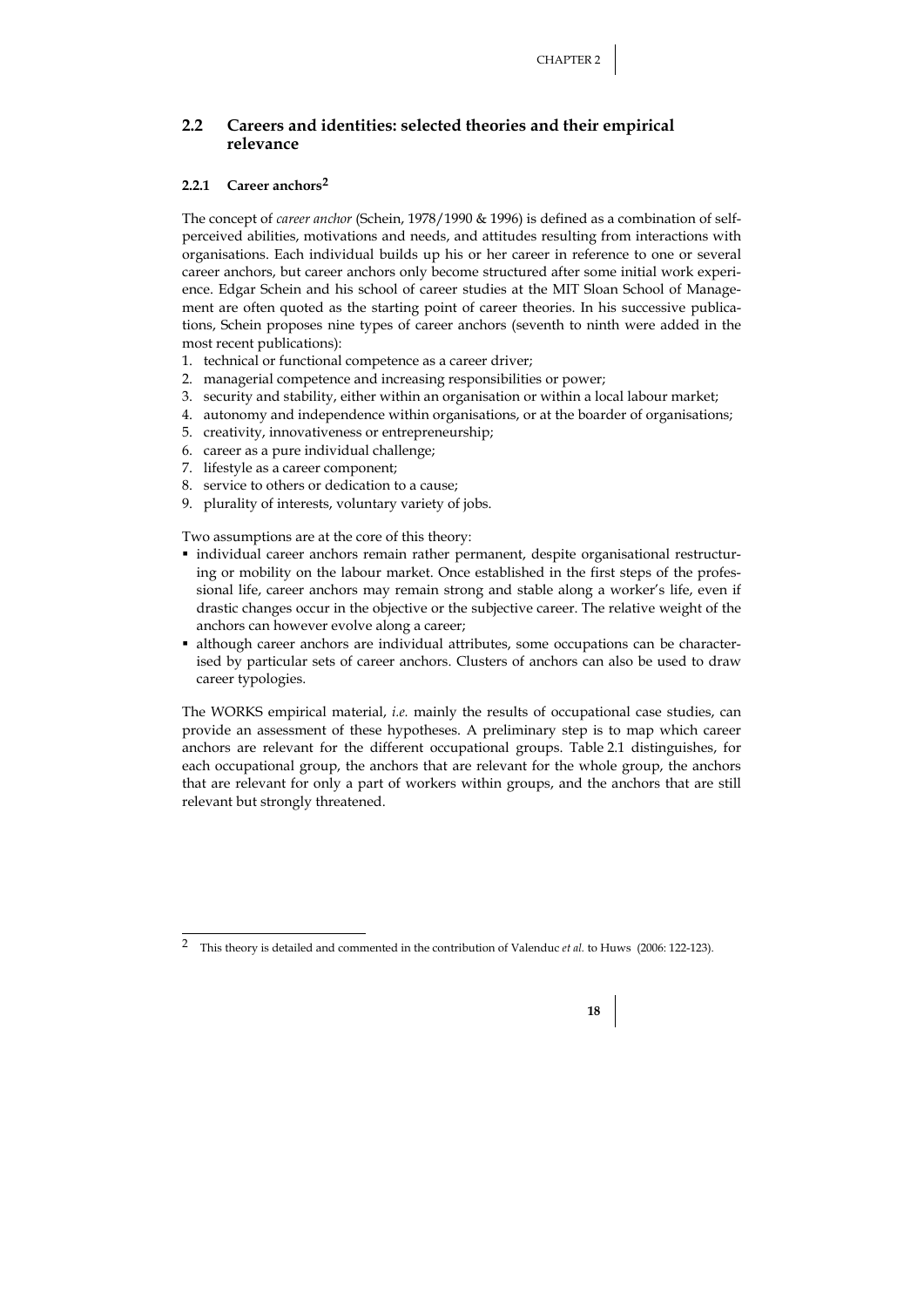|                                       | competence      | Technical Managerial<br>responsi-<br>bility | Security<br>stability<br>and | and inde-<br>pendence | entrepreneur- challenge<br>Autonomy Creativity or<br>ship | Pure |               | Lifestyle Service to Voluntary<br>others | variety                 |
|---------------------------------------|-----------------|---------------------------------------------|------------------------------|-----------------------|-----------------------------------------------------------|------|---------------|------------------------------------------|-------------------------|
| Knowledge-based occupations           |                 |                                             |                              |                       |                                                           |      |               |                                          |                         |
| Dress designers                       |                 |                                             |                              |                       |                                                           |      |               |                                          | $\widehat{\mathcal{F}}$ |
| ICT researchers                       |                 |                                             | $\widehat{\pm}$              |                       |                                                           |      |               |                                          |                         |
| Software professionals                |                 |                                             |                              |                       |                                                           |      | $\widehat{f}$ |                                          |                         |
| Manufacturing occupations             |                 |                                             |                              |                       |                                                           |      |               |                                          |                         |
| Food production workers               |                 |                                             | $\times$                     |                       |                                                           |      |               |                                          |                         |
| Clothing production workers           | $\bigoplus$     |                                             | ×                            |                       |                                                           |      |               |                                          |                         |
| Service occupations                   |                 |                                             |                              |                       |                                                           |      |               |                                          |                         |
| Logistic managers                     | $\widehat{\pm}$ |                                             |                              |                       |                                                           |      |               |                                          |                         |
| Logistic clerical workers             |                 |                                             | ×                            |                       |                                                           |      |               |                                          |                         |
| Front-office employees (core workers) |                 |                                             | $\ddot{}$                    |                       |                                                           |      |               |                                          |                         |
| Front-office employees (peripheral)   |                 |                                             |                              |                       |                                                           |      |               | $\begin{matrix} \pm \end{matrix}$        | $\widehat{f}$           |

Table 2.1 Career anchors in the different occupational groups **Table 2.1** Career anchors in the different occupational groups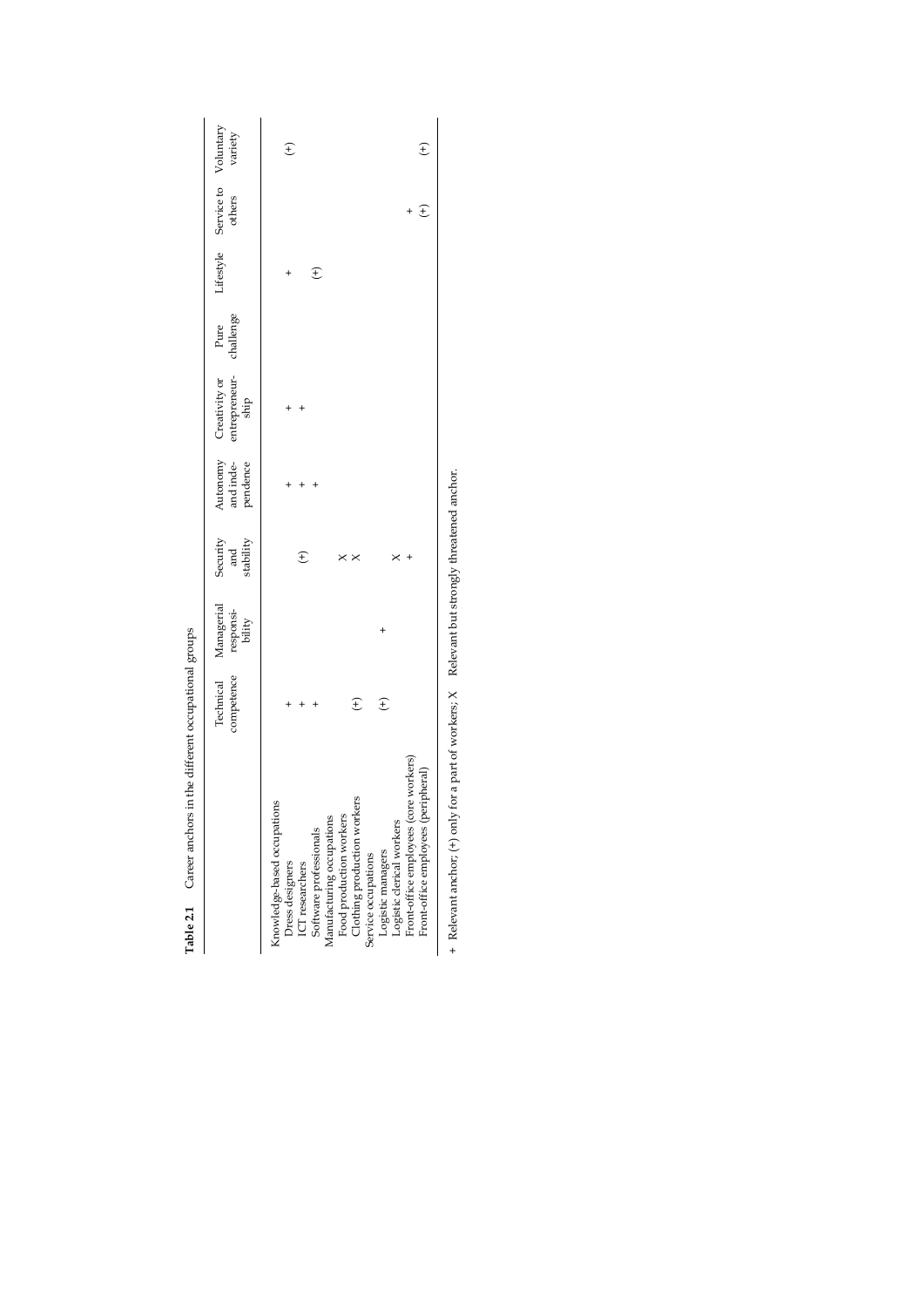This table indicates that Schein's career anchors are mainly relevant for the cluster of knowledge-based occupations, and to a lesser extent to the cluster of service occupations. It is not surprising, as most of initial studies of career anchors were carried out among professionals, executives and high-skilled employees.

The first assumption - career anchors are 'career invariants' despite restructuring or mobility - is rather confirmed by the results of occupational case studies. For the three groups of knowledge-based occupations, the mix of career anchors provides strong individual and collective references that the workers try to maintain throughout organisational turbulence or changes in their individual trajectories. The career anchor 'security and stability' is the most threatened by restructuring; however, workers attach a great importance to it and continuously struggle to limit insecurity or instability. The 7th to 9th career anchors, added in Schein's recent papers (1996), seem relevant in knowledge-based occupations and service occupations, but not dominant.

This finding could be interpreted in another way: the occupations who are able to better cope with restructuring are those who have a strong set of career anchors; and the occupations who are mostly threatened by restructuring are those who have a limited set of career anchors.

The second assumption - particular sets of anchors can characterise occupations or career profiles - is not confirmed by the WORKS empirical results. Anchors are particularly insufficient to characterise manufacturing occupations and service occupations. Only for knowledge-based occupations, the combination of career anchors provides a good description of values and self-perceived motivations in each occupational group. This finding highlights a limit of the theory of career anchors: the theory is too close to the functionalist definition of professions *versus* occupations, and therefore less relevant for occupations that are not professions (in the functionalist meaning of quasi-regulated professions).

#### **2.2.2 Organisational, protean and boundaryless careers3**

 $\overline{a}$ 

Several career theories are based on the opposition between organisational careers and new career models. The key point is that organisational careers are defined by company rules and models, formalised procedures of human resource management (HRM), or specific professional rules, while in new career models, a wide margin of initiative is left to individuals to build up their own career.

Two main models are proposed as alternatives to organisational careers: the *protean* career and the *boundaryless* (or nomadic) career.



<sup>3</sup> This theoretical debate is detailed and commented in the contribution of Valenduc *et al.* to Huws (2006: 123-128).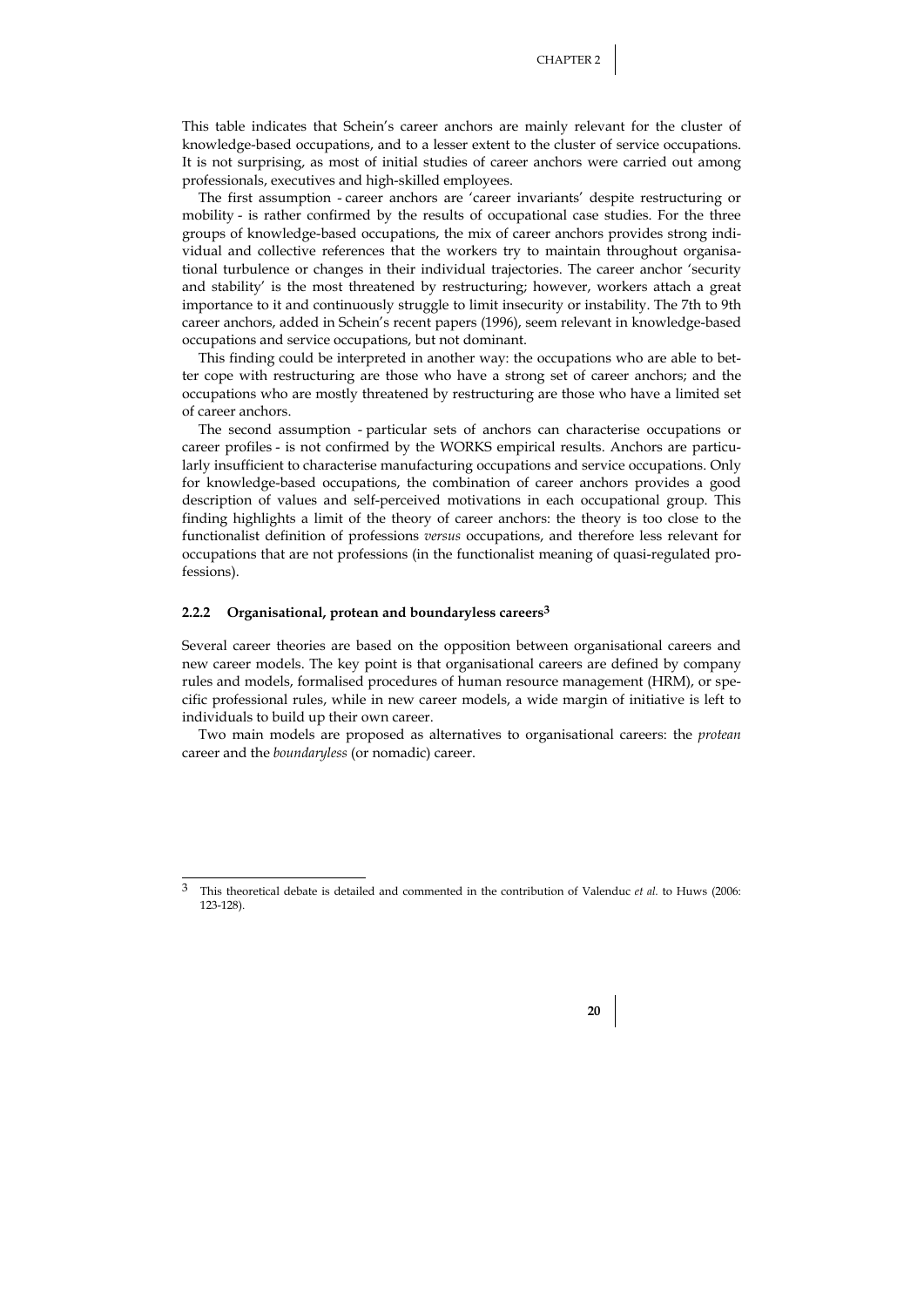The concept of protean<sup>4</sup> career (Hall & Moss, 1998) does not delineate a single career model, but rather a variety of models in which the career is not managed by the organisation, but by the individual himself. While an organisational career is a path, a protean career is a script (Alvarez, 2000). Other features of protean careers are:

- career is defined as a series of experiences (in work, education and training), transitions, and changes of identities all along the professional life;
- personal development relies on continued learning, and on the capacity to develop relational networks and to improve the job contents;
- the components of professional success are the learning capacity (instead of technical or functional competences in organisational careers), the employability (instead of job security in organisational careers) and professional fulfilment;
- in return, the enterprise is committed to propose jobs with responsibilities, access to information sources and opportunities for personal development.

The concept of protean career emphasises the role of psychological contracts. Two kinds of psychological contracts are mentioned in the literature (Galunic & Anderson, 2000; Guerrero *et al.*, 2004).

The *relational contract* is a long-term compromise, exchanging loyalty, performance and involvement against career progression, training opportunities, material and non-material advantages; it can be re-evaluated along time. The *transactional contract* is a short-term 'calculated commitment', including specific and negotiable obligations, merit remuneration or performance-related wages, encouragement to professional mobility and development of personal competencies.

The shift from relational contracts to transactional contracts is considered to be in line with employability, project work, networking and other current organisational changes.

The concept of *boundaryless career* or *nomadic career*, which is nowadays considered as a new paradigm in career theories (Arthur & Rousseau, 1996; Cadin, Bender & De Saint-Giniez, 2003), makes a step further in the individualisation of the career concept. Boundaryless careers are characterised by a strong emphasis on autonomy, empowerment and learning. The conceptual framework of boundaryless careers is more precisely formalised than the concept of protean career, and relies on three subconcepts:

- *weak environments:* in opposition to strong environments (unambiguous, intelligible, predicable), weak environments are characterised by instability, unpredictability and 'self-designing' organisations. Boundaryless careers are both a consequence of organisational changes and a condition of success of relevant 'self-designing organisational forms' in weak environments;
- *typology of 'knowing' competences*: three types of competences are at the core of the concept of boundaryless careers: knowing how (knowledge and know-how accumulated through professional experience or other experiences); knowing whom (business relationships, personal relationships, social networks, contacts); knowing why (individual identity and motivations, work culture, sense making, career anchors). Experiences in

 $\overline{A}$ Proteus was an ancient Greek divinity who did not want to give his prediction and who entered in several metamorphoses to escape from his predictive duties. The etymology of 'protean' refers to both unpredictability and metamorphosis.

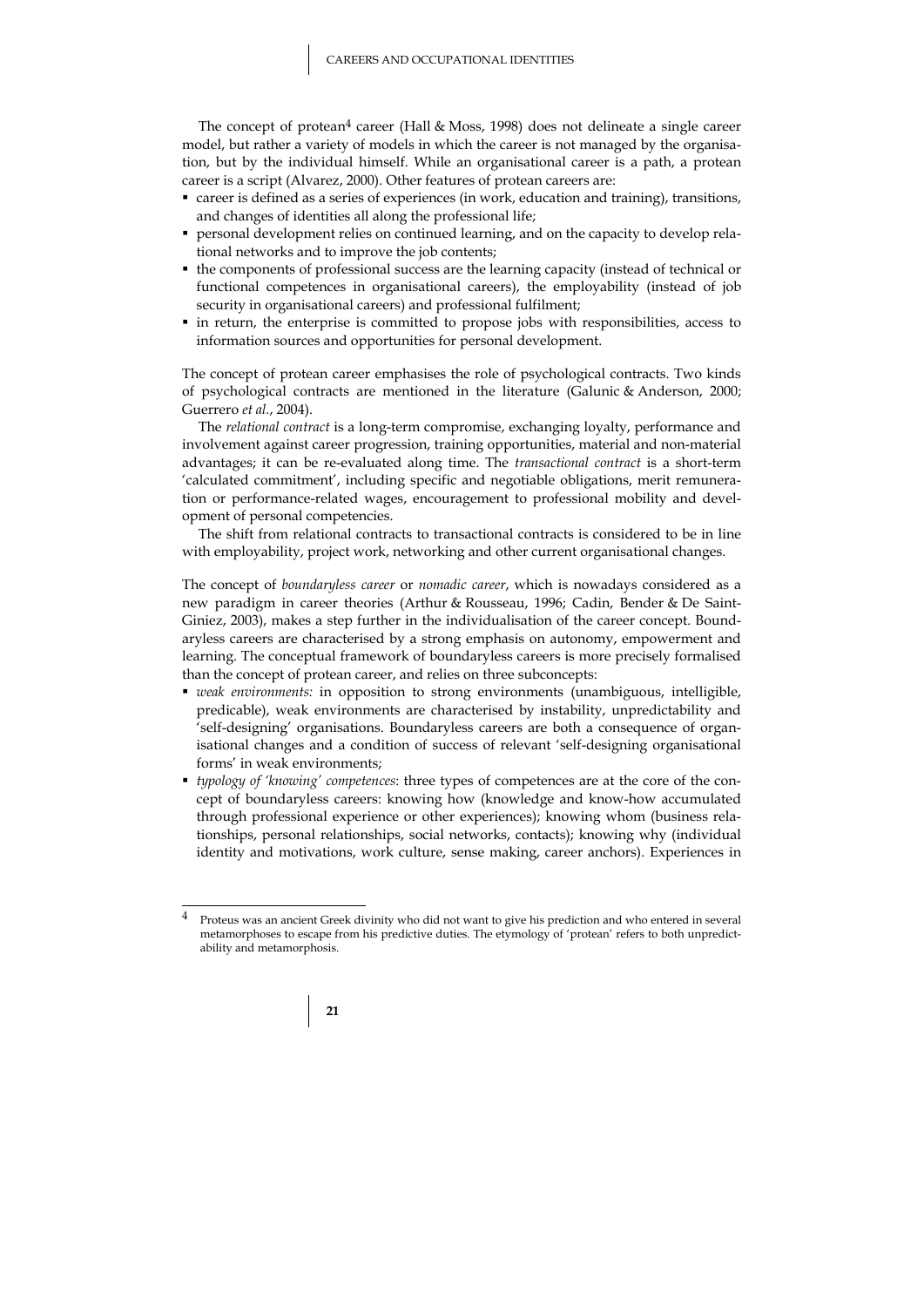the professional or personal areas are systematically interpreted as a process of accumulation and learning, building up the three 'knowing';

 *enactment*: although careers are an individual process of sense building (knowing why), the development of boundaryless careers also transforms organisations and specific labour markets, through its action in institutional arenas. The concept of enactment is borrowed from theories of symbolic interactionism.

Confusion must be avoided between, on the one hand, voluntary commitments in boundaryless careers, and on the other hand, 'nomadic' trajectories consisting of frequent changes of jobs and employers, resulting from the increasing flexibility of the labour market. The differentiation relies on the degree of liberty or constraint the worker has in his choices, and on the degree of control the worker has on the nomadic trajectory. Examples such as the interim worker, or the precarious worker, or the unemployed experimenting a series of transitional jobs, do not fit anyway the model of the boundaryless career, although they are nomads on the labour market.

The literature on boundaryless careers usually neglects this kind of constrained nomadic trajectories. Among the career theories considered in the WORKS conceptual framework, only the theory of career fields pays some attention to constrained nomadic trajectories (Iellatchitch, Mayrhofer & Meyer, 2003; Guerrero *et al.*, 2004: 115-131). This theory distinguishes four career types: company world (similar to organisational career), free floating professionalism and self-employment (related to protean or boundaryless careers), and *chronic flexibility*: career including frequent changes of jobs, either within an organisation or between organisations, or from employee to self-employed and *vice versa*, or between different work status. There is no specialised professional expertise, but rather polyvalent skills; the key resource is to adapt to changing occupational environments.

To what extent do the WORKS empirical results feed the debate on organisational *versus* boundaryless careers? The WORKS occupational case studies provide very relevant findings, concerning varieties of organisational, protean and boundaryless careers; they are complemented by the results of organisational case studies, which help to frame certain findings of the occupational approach. The quantitative findings on occupational mobility also bring something new in the debate on career models and trends.

Several varieties of organisational careers are found in the occupational case studies: a *hierarchical* version, a *technical* version and a *multi-organisational* version.

*Hierarchical organisational careers* are the most classical - but nevertheless still the most frequent in the studied sample, even among knowledge-based occupations.

In ICT research, the linear career from university to research, and eventually further to R&D departments of private companies, getting increasing R&D management responsibilities, is the dominant model in all studied countries. There are however few levels in this standard career path.

In software development and IT consultancy, organisational careers are also very frequent, following a step-by-step progression: programmer, analyst, project leader, team manager, area manager, and further into managerial tasks; when reaching upper levels, international mobility may be required. After mergers, the bigger size of merged companies can allow for a more developed organisational chart, offering more career opportunities, but often at the detriment of the 'small is beautiful' work atmosphere; this kind of career is however less likely to be developed in small companies, where flat hierarchies are very frequent. As the career proceeds, more 'soft' skills (communication, team man-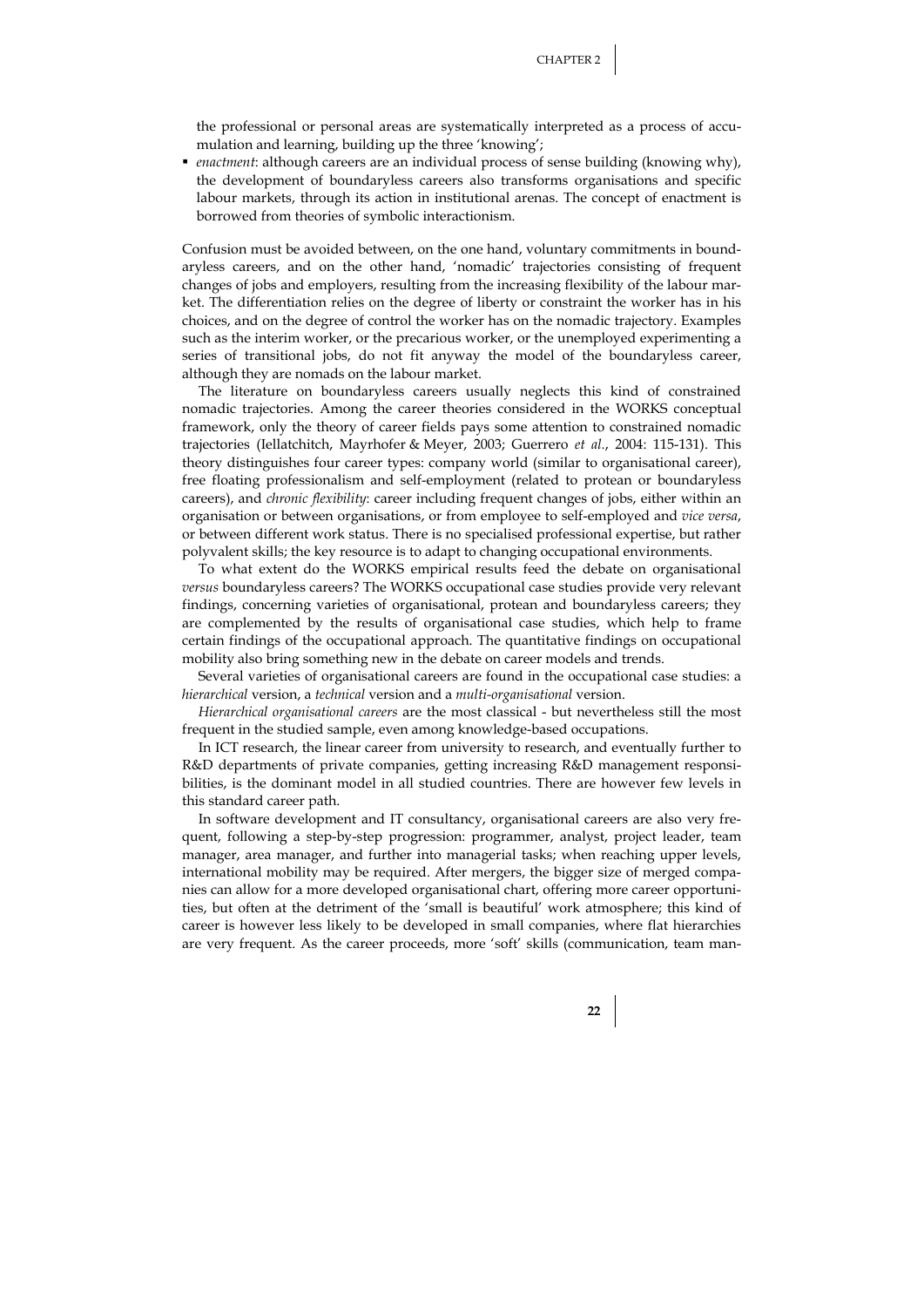agement, financial management, foreign languages, *etc*.) must be added to IT skills, which have nevertheless to be continuously updated. Increasing responsibilities are the leading thread of this career model.

Among service occupations, hierarchical careers were found in the cases of logistic managers, as well as among front-office employees belonging to the 'core' workers and experiencing 'light' forms of restructuring,5 *i.e.* intra-organisational restructuring without major threaten to their job security. In this latter case, restructuring leads to both more polyvalence and more opportunities for oblique career progression, *i.e.* jointly upwards and sideways.

Few opportunities for hierarchical organisational career were mentioned for the observed manufacturing occupations. Restructuring often leads to 'hollowing out the internal career paths', by eliminating intermediate hierarchical levels in the organisation of production plants (Flecker *et al.*, 2008: 72). In low-skilled work, progression is only possible either through recognition of acquired experience, or through occupational changes driven by reorganisation or restructuring, for example the shift from production tasks to logistics (Flecker *et al.*, 2008: 74).

A generic and recurrent gender issue has to be mentioned about organisational careers: the glass ceiling, *i.e.* the limitation of women access to upper hierarchical positions. Organisational and occupational case studies confirm the existence of the glass ceiling in organisational careers, mainly in the ICT sector.

*Technical organisational careers* were found in several occupational groups: technical designers in the clothing industry; ICT researchers evolving as high level experts instead of getting R&D management responsibilities; software professionals evolving towards more complex and specialised technical tasks. Increasing expertise is the leading thread of this career model. The commitment to the company is linked to the expectation of a continuing challenging job, from the technological point of view. Besides knowledge-based occupations, only one case of quasi-technical career was found among the cluster of manufacturing workers: clothing production workers converted, after restructuring, into prototype stitchers associated to the dress design process (Flecker *et al.*, 2008: 16-17, 24 & 26-27).

*Multi-organisational careers* represent a very significant trend in several occupational groups. They concern employees developing their career in successive steps by moving from a company to another, in order to achieve better positions within organisations, but through a limited number of changes and with the clear purpose to progress within organisations - not to become boundaryless. Such careers are found among dress designers, for whom changing company is the better way to get a carrier progression, from assistant designer to designer, chief designer, head of design department; as such positions are rather rare and recruitment is based on accumulated experience, designers have to move where better organisational positions are available, also according to the reputation of brands and companies. Despite changes of employers, such careers can provide rather secure employment conditions. Similar scenarios exist among software profession-

<sup>5</sup> 5 The synthesis of occupational case studies of front-office employees distinguishes 'light' restructuring, mainly concerning job contents, distribution of tasks, and customer-oriented skills and flexibility, without significant statutory change for employees, and 'strong' restructuring, including statutory changes and internal or external transfer of personnel to subsidiaries or to service providers. The same organisations can develop both kinds of restructuring, respectively for 'core' and 'peripheral' workforce.

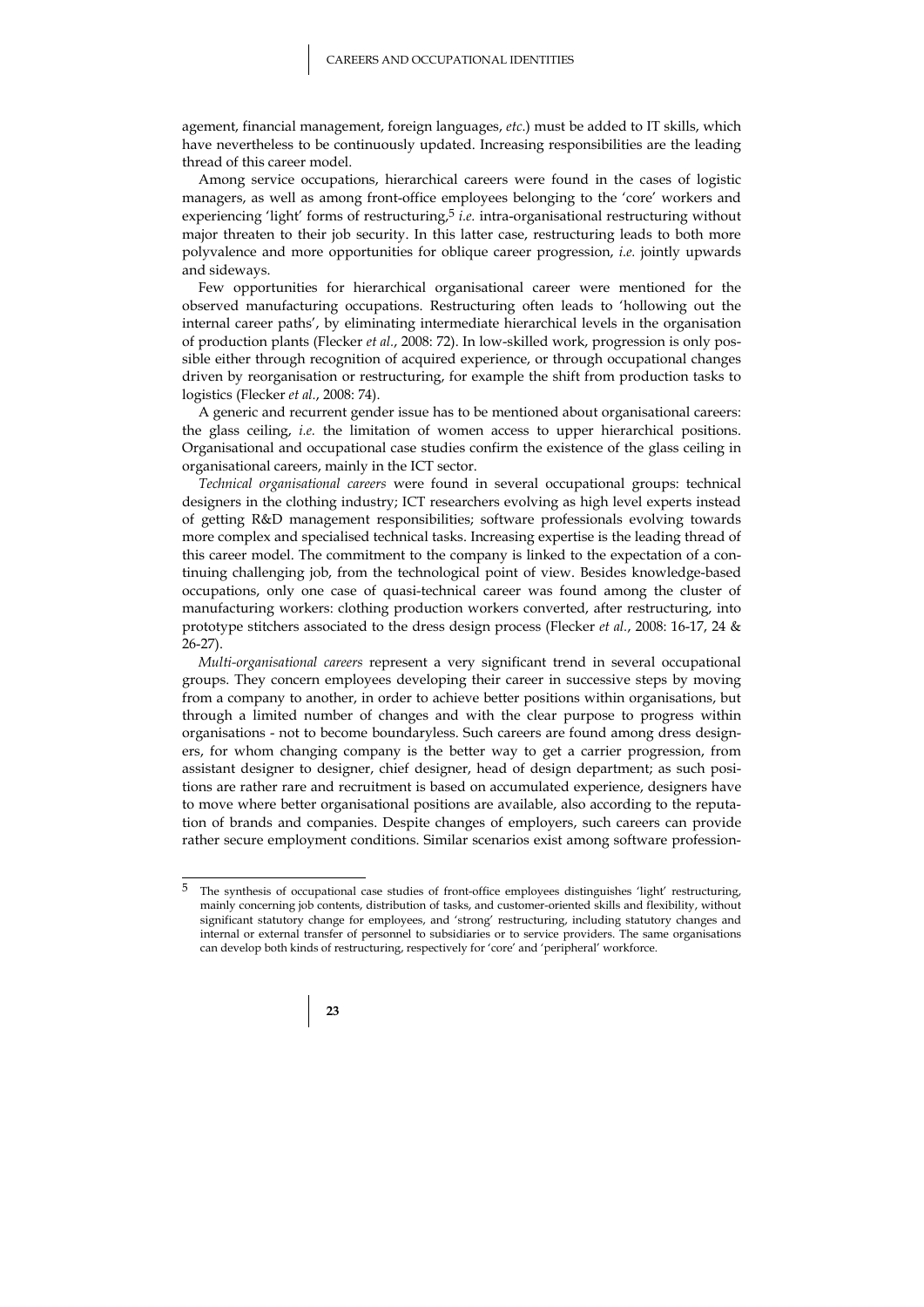als and ICT researchers. Changing company is a way to get a more stimulating job or a better salary, while pursuing an organisational career progression, either hierarchical or technical, in a favourable labour market context. For software professionals, some institutional settings may foster multi-organisational careers in case of restructuring, when negotiated provisions allow moving to subsidiaries or to service providers in order to avoid redundancies. In the case of front-office employees facing 'strong' restructuring, negotiated institutional settings can also support continued careers after outsourcing or privatisation. New entrants in core jobs (not in peripheral jobs) in customer services, for example in restructured administrations or utilities, do not believe anymore that they would have a pure organisational career, but they however hope that the new organisational structures will still open career opportunities - if not upwards, at least sideways. However, in these cases, the feeling of insecurity increases significantly: 'this is not anymore a job for life', said several interviewees, even if they could continue another career path in another parent company or public-private partnership.

This model of multi-organisational career is in-between the classical organisational career and the protean career. Rules are given by organisations, but individuals have a margin of initiative, depending on their position on the labour market. Their purpose is to achieve an organisational career, but their values are those of the protean career: continuous learning, valorisation of experience, and promotion of individual employability.

Is this visible in quantitative data? In their WORKS study of quantitative data on occupational changes, Brynin and Longhi (2007: 39-43) consider a range of factors explaining occupational mobility in European countries. Through analysis of the European Community Household Panel (ECHP) survey,6 they develop an analysis of overqualification, *i.e.* the feeling of workers to have a higher qualification than required for the job they are doing. They come to the conclusion that overqualification is a driver for occupational mobility towards other organisations where the job better matches the education level. Multi-organisational careers, as named here, are a way to cope with overqualification.

*Boundaryless careers* were only found among dress designers and software professionals. Dress designers present two profiles of boundaryless careers: artistic and entrepreneurial; they do net exclude each other. In the artistic profile, the designer has a passionate vocation for creative design, wants to work only with 'interesting' people and is not motivated by following any professional or organisational guidelines. The occupational identity is summarised in the 'portfolio' (the book gathering one's best personal creations), which is also the skills passport and the CV. Nomadic careers are accepted as a necessity to achieve artistic goals. In the entrepreneurial profile, the purpose of the designers is to create their own atelier or their own brand, after gaining experience from working as an employee or a freelancer for several companies. At a moment, they consider that they meet the conditions to start their own business: knowledge, available money, network of relationships, and clients; in other words: knowing how, knowing

<sup>6</sup> The purpose of this analysis is to look at individual-level change over time, to measure the extent of flux but also to assess both its antecedents and its effects. The data are mostly from the ECHP, which contains information on individuals and households in fifteen European countries: Austria, Belgium, Denmark, Finland, France, Germany, Greece, Ireland, Italy, Luxembourg, the Netherlands, Portugal, Spain, Sweden and UK. Collection of the ECHP started in 1994 with twelve countries; Austria, Finland and Sweden joined in waves 2, 3 and 4 respectively. The dataset contains only eight waves of data since its collection stopped in 2001.

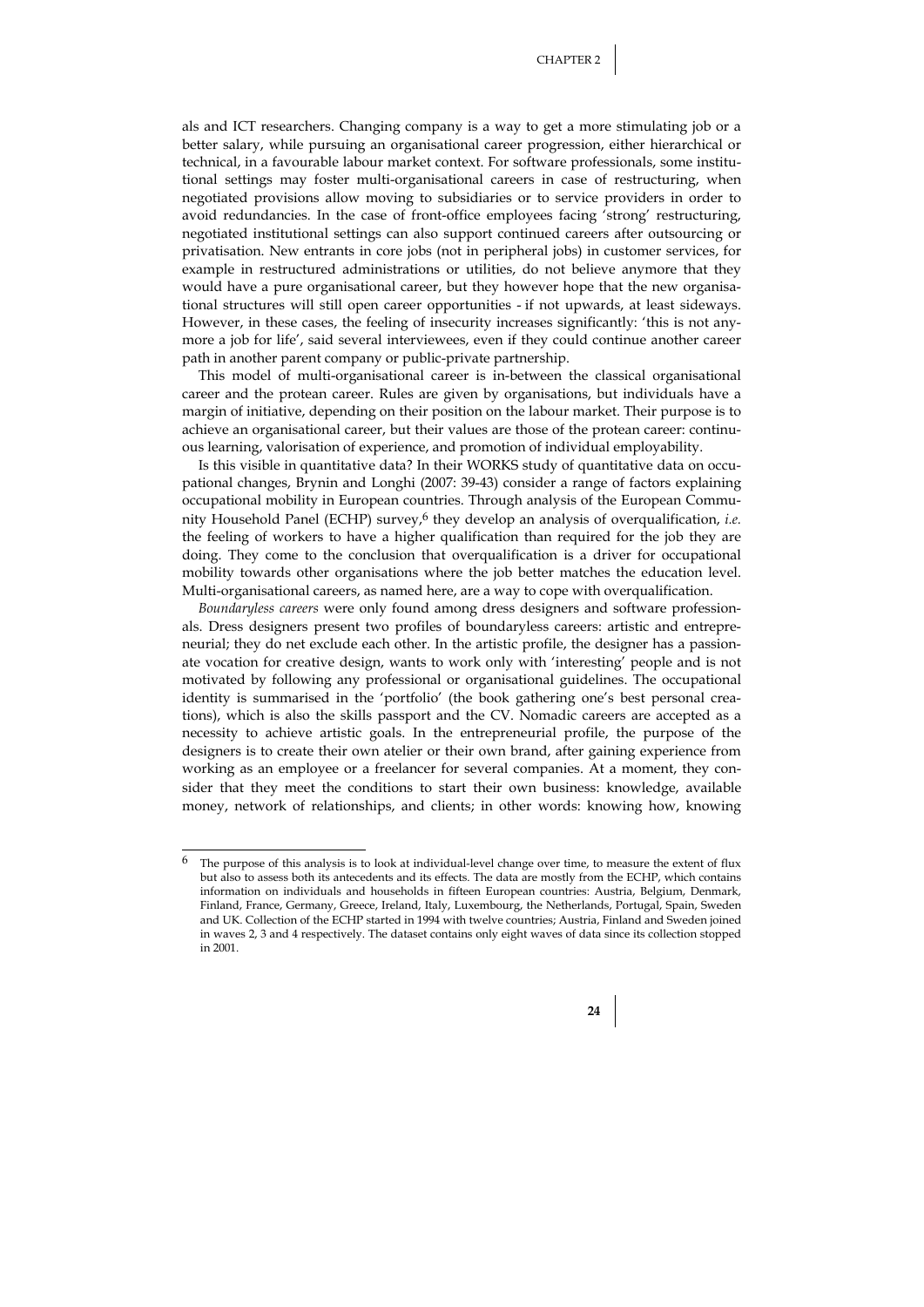whom, knowing why. The concepts of weak environments and enactment are also relevant in these career profile.

Among software professionals, boundaryless careers were not so frequent as expected according to the literature, and they cannot be considered as representative of ICT careers. Boundaryless careers in software include reorientations, return to training, career breaks, migrations, alternating periods of unemployment, freelancer or employee, attempts to create one's own company, mobility between companies. Although knowledge building and social networks are essential, such careers do not completely fulfil the conceptual model of boundaryless career, particularly the conditions of weak organisational environments and the enactment process.

Do specific features of work organisation in IT occupations foster boundaryless careers? Several authors think so; they establish an explicit link between the development of boundaryless careers and organisational changes, particularly project-based work organisation. Project work is identified as a powerful incentive for boundaryless careers (Guerrero, 2001; Tremblay, 2003; Valgaeren, 2005). According to these authors, project work concentrates several favourable features to boundaryless careers: commitments are linked to projects, not to organisations; knowledge is a key resource; work experience is based on accumulation and learning; networks and communities of practices play an important role.

The findings of WORKS occupational case studies are not so clear-cut. Project work does not necessarily need boundaryless careers; project work is also found in organisational careers, for instance in large companies: this confirmed by the occupational monographs of software professionals and ICT researchers (Valenduc *et al.*, 2008). There is indeed a renewal of the model of organisational careers, which is also incorporating new values and new forms of career capital based on knowledge and networks. This renewed model is increasingly attractive for the same target public as boundaryless careers. Moreover, weak environments are unstable equilibriums; they evolve towards stabilisation by defining new rules, more flexible and customised than in the past. New organisational rules are not only perceived as constraints, but also as resources for individuals (Valcourt & Tolbert, 2003).

In their attempt to quantify occupational changes, Brynin and Longhi (2007: 46-51) propose a particular focus on occupational mobility in IT professions, testing the hypothesis that IT careers might be more boundaryless than others; data are only available for Germany and UK, but in both cases, the authors' answer is negative. The respective percentages of stayers, leavers and joiners in IT occupations are quite similar to other occupations with comparable skills (engineering, accountancy, HR management). Interestingly, about one third of inflows at the level of IT manager or software analyst do not come from vertical mobility within IT professions, but from other occupations outside IT. According to the authors, this is an indicator that IT is attractive for organisational careers. Moreover, IT is attractive for workers who felt overqualified in the job they had before entering into IT.

Among the WORKS occupational case studies, boundaryless careers were mainly observed in countries (Bulgaria and the Netherlands) where the interviews took place in several companies of various sizes and various restructuring experiences.

Finally, the model of *chronic flexibility*, neglected by most of career theories, appears very widespread in occupational case studies.

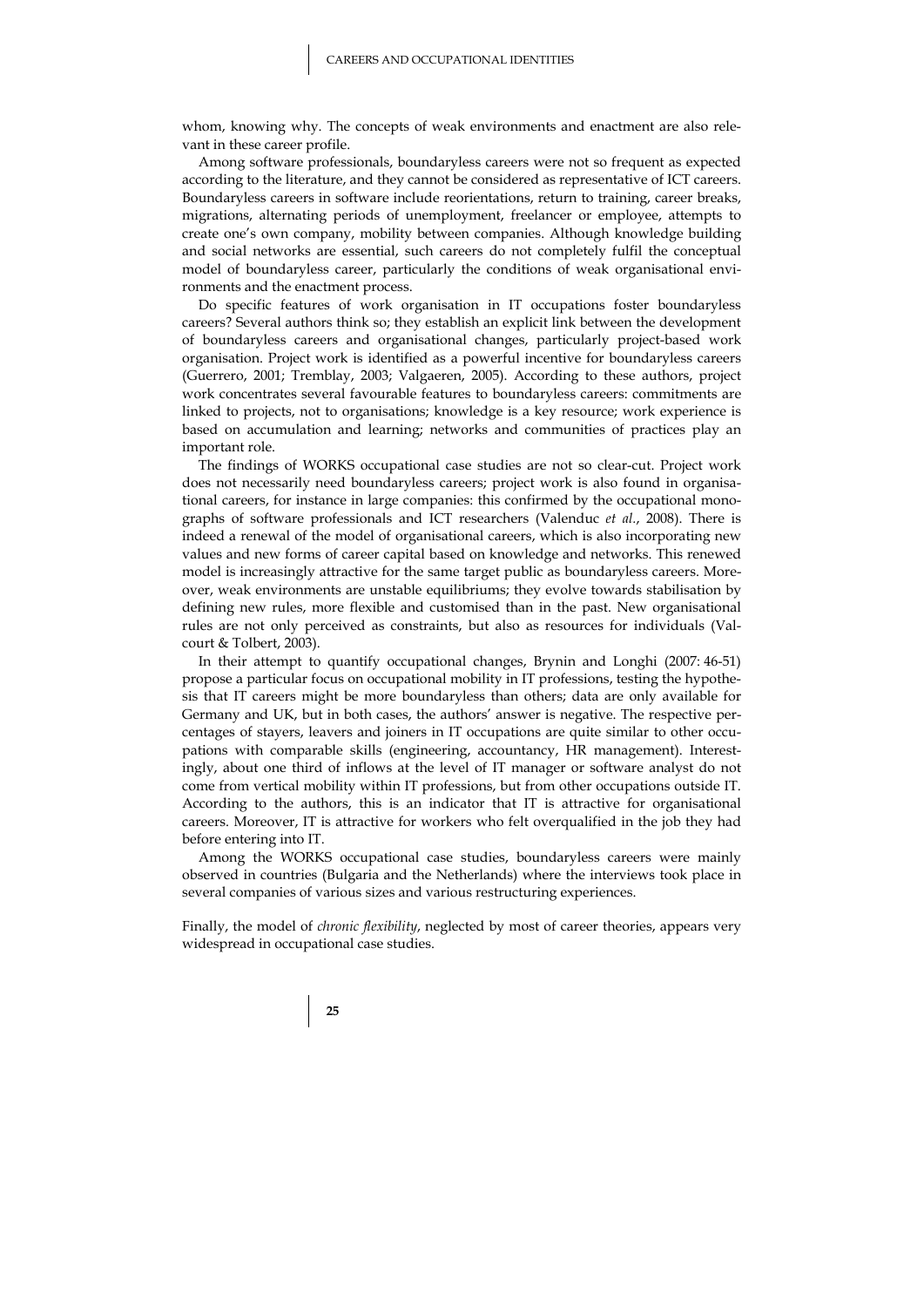Among dress designers, several fragmented careers are a mix of voluntary and constrained choices, and of successful and unsuccessful job experiences. The succession of status and/or employers is not only the result of personal choices. Fragmented careers often include renunciations: to more interesting jobs, to preferred work locations, to family formation.

Among software professionals, some interviewees, in several countries (Belgium, Bulgaria and the Netherlands), report individual experiences of constrained mobility, due to plant closure, company bankruptcy, collective dismissal after restructuring, *etc*. They were pushed into professional mobility. Their knowledge and skills portfolio was the critical factor to help them to find a new job, sometimes after some unsuccessful attempts. At the moment of the interview, most of them had found an anchor in an organisational career. So, flexibility did not become chronic for them.

Among manufacturing occupations, the work biography of the food workers can often be characterised as fragmentary. They often had several different jobs before the current one, in the food sector or elsewhere. Conversely, biographies of clothing workers do not correspond to the model of chronic flexibility: they have often a long experience in the sector and were partly trained in specific vocational training schemes, partly on the job. However, they do not expect significant advances regarding their career development; mostly they stay in the position in which they were hired.

In service occupations, insecure trajectories are very frequent in outsourced services, particularly in call centres. Most of interviewees do not perceive their current job as a career, but as an opportunity to find a job; their trajectory is often made of a succession of fixed-term jobs, in different sectors. Their job security is low. They however hope to be hired in more stable contracts. This career pattern illustrates contrasted trajectories of 'core' and 'peripheral' front-office employees. Core employees have rather standard organisational careers, even if progression opportunities become more restricted through restructuring. Peripheral employees have discontinuous work biographies, and expect stabilisation.

#### **2.2.3 Trajectories7**

1

The focus on trajectories highlights a series of transitional aspects that are not taken into account in career theories. The most critical - and the most studied - transitions concern entry routes into the labour market. Transitions may occur before starting a well identifiable career path, or during career reorientations. They are shaped by employment policies, by legislation, and by labour market institutions. There are several motivations behind the focus on transitions: to understand youth unemployment, which is a huge social and political problem;<sup>8</sup> to support employment policies; to understand to what extent initial trajectories in the labour market are a predictor of future career paths, or not.

adult unemployment rate (over 25 years), even in countries with low unemployment.



<sup>7</sup> Theoretical aspects are detailed and commented in the contribution of Valenduc *et al.* to Huws U (2006: 128-130). 8 In almost all European countries, the youth unemployment rate (under 25 years) is twice higher than the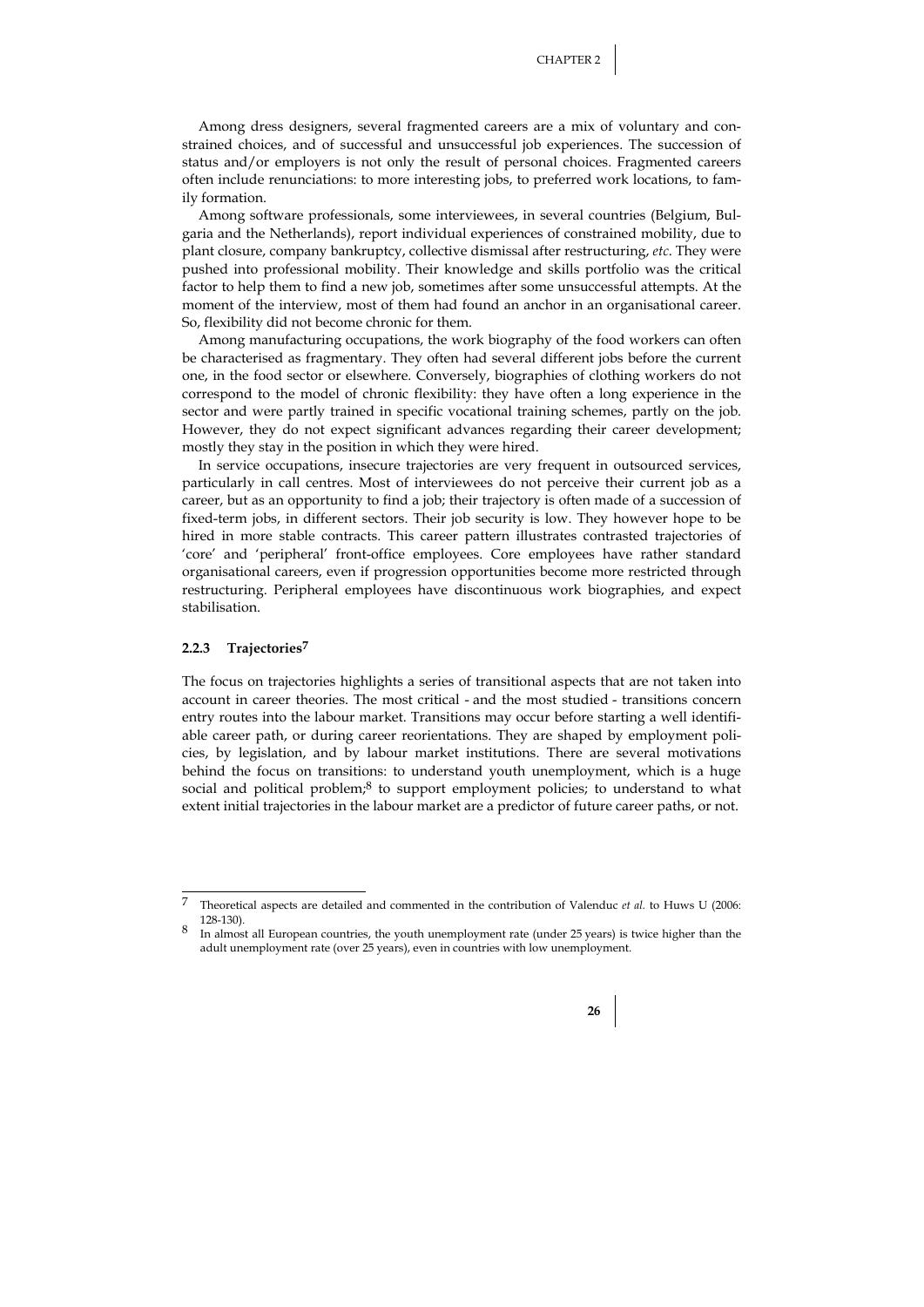According to literature (Gautié, 2003; Fournier & Bujold, 2005), trajectories in the labour market can be characterised by several features:

- *multiplications of transitions,* there is a significant increase in the number of transitions, either from employment to employment (eventually between different types of work contracts), or from employment to unemployment or *vice versa*. Unemployment is at the core of this trend in multiplication of transitions and makes them more risky. Transitions are not only frequent at the beginning of the professional trajectories;
- *emergence of transition phases*, chaining several transitions and leading to semi-structured transitional periods, frequently supported by public employment policies, for example: the insertion process from education to work; the insertion process of unemployed; the re-insertion process after job loss due to industrial restructuring;
- *diversification of trajectories*, due to several factors: multiplication of transitions, intertwined constraints of professional and family life, influence of lifelong training, differentiated wage progression, geographical mobility;
- *persistence of linear trajectories* from education (or vocational training, or apprenticeship) to work, not only in skilled industrial or service occupations, but also in craft occupations.

The WORKS quantitative findings on occupational mobility confirm the importance of transitions, though specific measurement of occupational mobility, based on secondary analysis of the European Community Household Panel (Brynin & Longhi, 2007: 33-45). The authors compute changes in occupations from year to year over seven years in a set of countries, for eight occupational categories (first level of the ISCO standard classification), through the measurement of the percentage of workers remaining in the same occupation over the seven years; 'remaining in the same occupation' means in the same company *and* in the same job. Occupational categories are broadly aggregated, so the measurement concerns transitions rather than careers - indeed, career measurement should require more disaggregated occupational levels. The highest levels of stability over seven years are observed among professionals (average percentage 75.4), skilled manufacturing workers (average 67.0) and technical occupations (average 56.2), although with important national variations (Table 2.2). Clerical and service occupations present contrasted pictures. Variations are generally larger between countries than between occupations in the same country (Huws & Dahlmann, 2007). Variations across countries are more difficult to interpret, because they may depend on variations between national systems of occupational definitions.

The authors also computed the percentages of occupational stability over three years instead of seven years; over this shorter period, stability is much higher: over 90 *per cent* in all countries, except UK, and in all occupations, except the elementary level.

When interpreted in terms of mobility rather than stability, these data reveal a rather high level of occupational mobility, concerning 25 *per cent* to 40 *per cent* of workers over seven years. Mobility covers however several meanings: moving upwards in a career progression; moving to another occupation because job dissatisfaction, overqualification or better opportunities; moving because difficulties on the labour market (fixed-term or casual contracts, job insecurity, job losses, transitions from unemployment, *etc*.). In order to

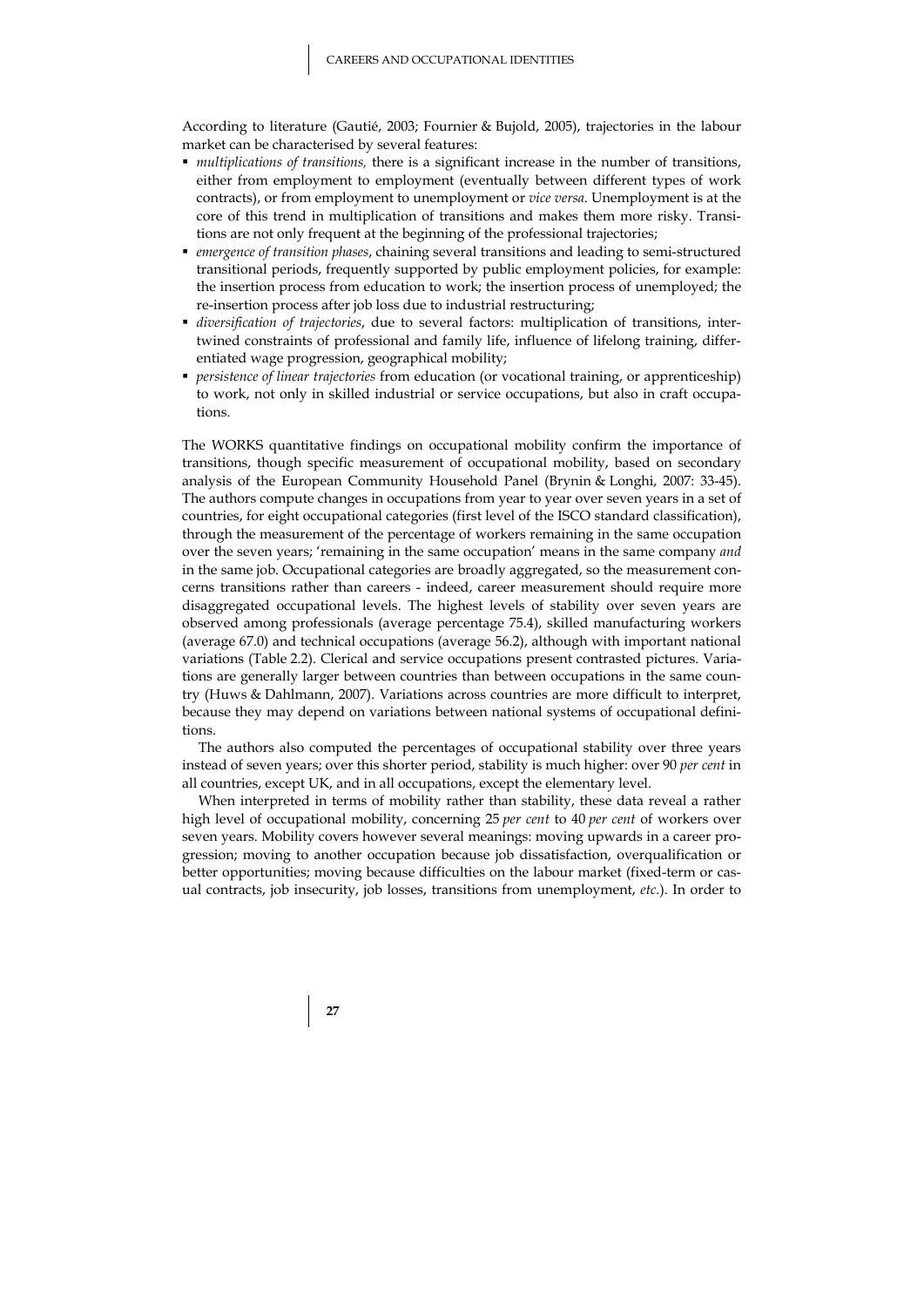get a better insight on mobility, Brynin and Longhi calculated the ratios of upwards, sideways and downwards mobility, using the same ECHP data (Table 2.3).<sup>9</sup>

Table 2.2 Percentage of workers remaining in the same occupation over seven years (ECHP data)

|                                                            | DF.  | DК   | NI.  | BF.  | FR   | UК   | IE.  | TТ   | GR   | ES   | PТ   |
|------------------------------------------------------------|------|------|------|------|------|------|------|------|------|------|------|
| Senior officials and managers                              | 44.6 | 77.0 | 52.9 | 50.3 | 82.1 | 63.8 | 71.2 | 43.0 | 49.2 | 52.4 | 38.3 |
| Professionals (engineering,<br>health, teaching, business) | 79.2 | 80.4 | 68.0 | 53.9 | 80.7 | 63.0 | 81.1 | 78.8 | 81.8 | 81.4 | 81.6 |
| Technicians and other associ-<br>ate professionals         | 73.7 | 76.1 | 56.5 | 39.5 | 78.4 | 52.2 | 52.9 | 43.4 | 44.2 | 59.2 | 41.7 |
| Office and customer service<br>clerks                      | 67.5 | 77.6 | 54.8 | 62.9 | 82.4 | 61.9 | 64.1 | 75.4 | 69.6 | 43.9 | 66.3 |
| Service workers and sales<br>workers                       | 63.2 | 70.8 | 45.0 | 48.6 | 78.7 | 60.6 | 54.8 | 54.9 | 62.8 | 62.2 | 52.8 |
| Skilled manufacturing and<br>agricultural workers          | 74.8 | 74.8 | 67.1 | 37.5 | 82.7 | 63.8 | 59.7 | 61.7 | 74.8 | 65.5 | 74.2 |
| Plant and machine operators<br>and assemblers              | 67.3 | 70.2 | 67.5 | 40.3 | 77.5 | 57.4 | 60.7 | 47.1 | 68.3 | 58.8 | 57.2 |
| Elementary occupations                                     | 54.7 | 58.2 | 38.2 | 20.0 | 73.6 | 37.0 | 43.5 | 35.2 | 51.4 | 48.5 | 44.4 |

*Source*: Brynin & Longhi, 2007: 35

**Table 2.3** Percentage of workers moving occupation across pairs of survey waves over seven years (ECHP data)

|                                                               | DE           | DK.                | NI.         | BE.                      | FR.                                                    | UK  | IE.         | TГ          | GR.         | ES.         | PТ    |
|---------------------------------------------------------------|--------------|--------------------|-------------|--------------------------|--------------------------------------------------------|-----|-------------|-------------|-------------|-------------|-------|
| Moving upwards<br>Staying in the same category<br>Moving down | 26.9<br>71.4 | 36.3<br>61.8<br>19 | 68.6<br>2.3 | 29.1 39.4<br>59.1<br>1.4 | 26.5 26.6 31.4 24.8 26.2 33.2 24.5<br>72.9 69.9<br>0.6 | 3.6 | 66.7<br>1.9 | 74.2<br>1.1 | 73.2<br>0.6 | 64.9<br>1.8 | -73.7 |

*Source*: Brynin & Longhi, 2007: 38

These data in Table 2.3 bring complementary explanations to Table 2.2. For instance, Belgium has the lowest rate of occupational stability, but the highest rate of upward occupational mobility; France has a high occupational stability, but less upward mobility and almost no downward mobility. In order to understand how far occupational mobility is driven by factors such as job insecurity, job dissatisfaction, or overqualification, Brynin and Longhi computed a probability model and came to the following conclusions:

 'occupational change is primarily associated with people in relatively advantages positions, who are still upwardly mobile. People with higher wages, or higher occupational status (professionals), have a lower probability changing occupation; (…)

 $\overline{9}$ 9 Technical details of the computing method are given in Brynin and Longhi (2007: 38-39).

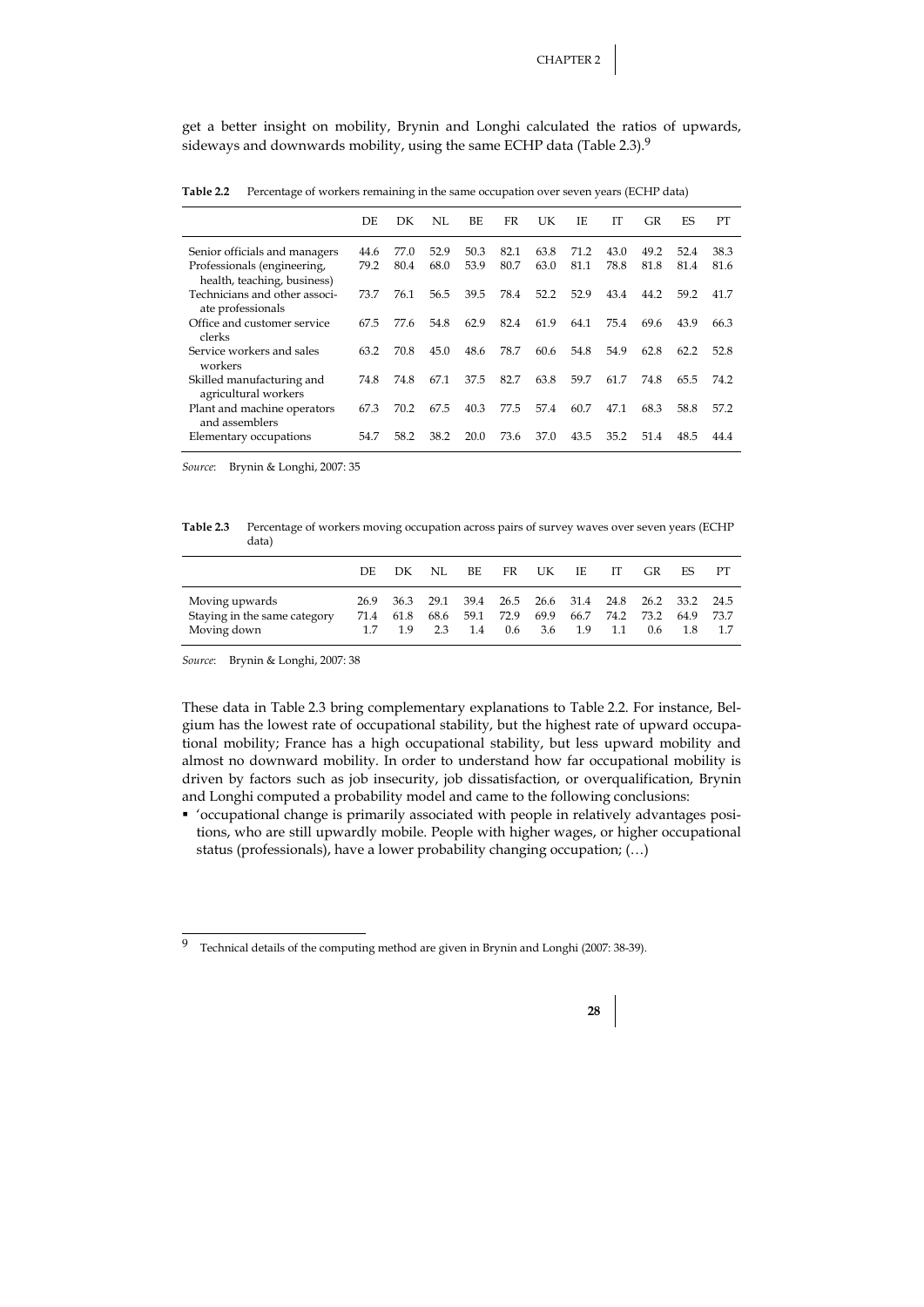- those who are relatively satisfied with their job seem to be less likely to change occupation, while those who feel overqualified and those with fixed-term or casual contracts are more likely to change; (…)
- overqualification is strongly associated with upward mobility in most countries, so that many people in fact move into better, more demanding jobs where they are no longer overqualified. However, in several countries, overqualified people move downwards; overqualification describes, for some people, a process of continuing job failure; (…)
- while most occupational changes consist of upward mobility, this is often from a low start: many people are in insecure jobs where they are overqualified and have low job satisfaction; most tend to work their way out of this situation during their careers. Some do not, and for these people things can get even worse over time.' (Brynin & Longhi, 2007: 40-43).

The WORKS occupational case studies also provide some interesting findings on trajectories and transitions.

Some occupational groups are characterised by rather linear transitions from the education system (including apprenticeship or specialised training after graduation) to work: dress designers, ICT researchers, software professionals, clothing production workers, and logistic managers. For some of them (fashion designers and software developers), transitions are frequent in the first stages of their career, as already described in their career profiles. Transitions phases are however not so long: for instance, in the sample of software professionals, half of interviewees have not known more than two successive employers.

Other forms of trajectories and transitions are found in other occupational groups. Food production workers have fragmented trajectories, including a succession of jobs in other sectors; their mobility is driven by reducing insecurity and getting better wages. Clerical employees in logistics have a similar profile, although at a generally higher education level. Their transitions have the same motivations. Sideways mobility is frequent: for example, from other business functions in the company towards logistics, after restructuring. Service employees have quite heterogeneous educational background, and experienced various jobs in various sectors. Call centre workers are often overqualified regarding the job they really do, and consider their job as a transition phase.

Nevertheless, a limitation is inherent to the empirical material collected though individual interviews: all interviewees were still employed after restructuring, even if not in the original company; precarious trajectories are not significantly represented in the sample.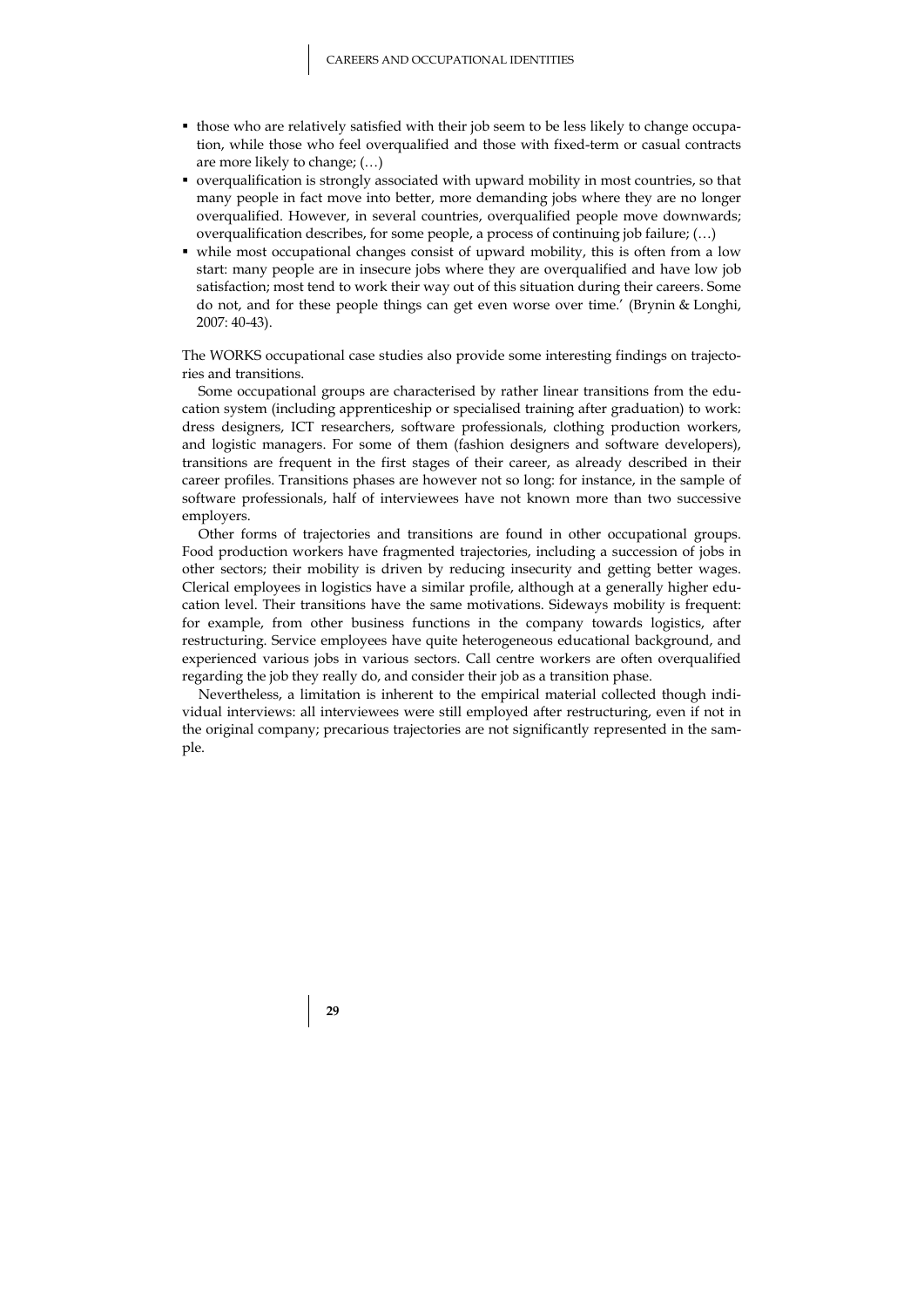#### **2.3 Identities at work: selected theories and their empirical relevance**

#### **2.3.1 Cultural models of identities at work10**

A key reference among theories of identities at work is the typology of Sainsaulieu (1977), revised twenty years later by the same author and others in *Les mondes sociaux de l'entreprise* (Francfort, Osty, Sainsaulieu & Uhalde, 1995).



## **High sociability**   $\left[\frac{\text{Fusion}'}{\text{Fusion}}\right]$   $\left[\frac{\text{Negotation}'}{\text{Type of identities}}\right]$ Entrepreneurial model Communities **Interactivity defined by rules**  Interactivity defined by rules model **Interactivity through work**  Interactivity through work Professional model Model of public service professionals Model of mobility Statutory model 'Retreat' Type of identities  $\bullet$  'Affinities' Type of identities

#### **Low sociability**



1

Sainsaulieu defines four basic types of identity: the *fusion* type, mainly concerning mass production workers, whose relationships are based on solidarity, and whose power relations are defined by hierarchy; the *negotiation* type, specific to professionals and executives, whose relationships are characterised by cognitive richness and debate, and who prefer leaders than hierarchy; the *affinities* model, concerning groups searching for social rise and building selective affinities, and for whose authority is accepted as project leaders; the *retreat* type, concerning those for whom work has only an instrumental purpose or

<sup>10</sup> Theoretical aspects are detailed and commented in the contribution of Valenduc *et al.* to Huws (2006: 133- 137).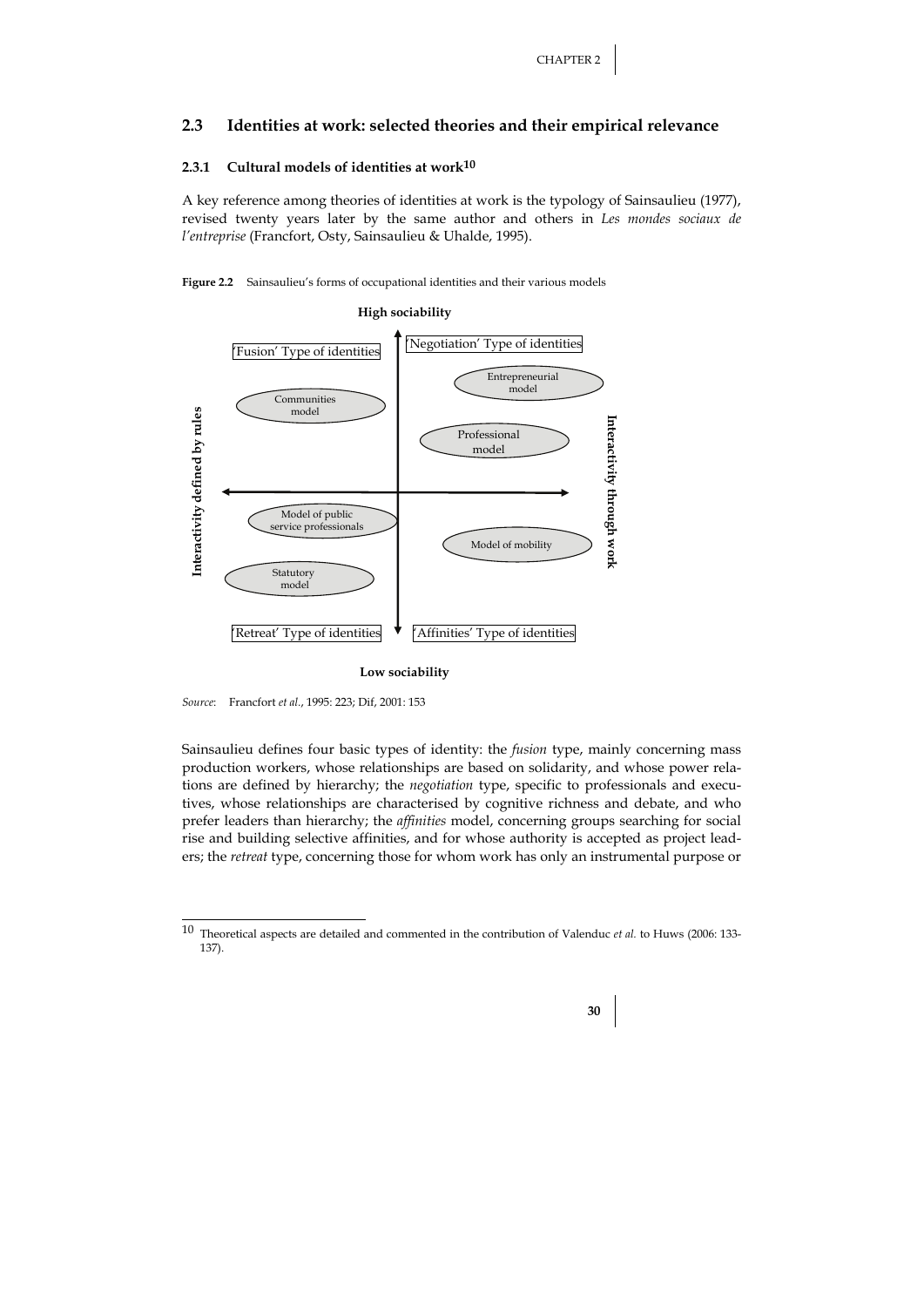who are at risk of marginalisation (because of low skills, age, status, ethnicity, *etc*.); relationships are atomised and hierarchical authority is needed for co-ordination.

The evolution of this typology over twenty years is particularly interesting, as it takes into account a long wave of organisational and occupational changes. This evolution is also commented by Dif (2001: 152-153) and Dubar (2000: 124-128).

- The decline of the *fusion type*, linked to industrial restructuring, has led to the development of a *community model.* Workers are highly attached to colleagues, to their formal occupational status and working conditions within the organisation. Beyond traditional production workers, this model also concerns wider categories of employees having accumulated a long working experience within public and private organisations, and having survived important organisational and structural changes. These groups, who were traditionally based on a high level of solidarity and relational interactivity, are breaking down into smaller communities. In other words, the community model results from the fragmentation of the fusion type.
- The evolution of the *negotiation type* of occupational identities entailed a splitting up into two models, however both characterised by high sociability and high level of interactions at work. The *professional model* concerns high-skilled employees and professionals, in areas closely related to high-tech and innovation. They are attached to relational values based on a well-done job, autonomy, self-learning, trust and solidarity between members of the occupational group. The second trend concerns the emergence of a new dynamic category of individuals (managers, executives, sales engineers, commercial employees) whose competencies allow them to invest in change management and to participate in change, while being well integrated within the organisation as a whole. Sainsaulieu named this new form of occupational identity *entrepreneurial model* or *corporate identity model*.
- The *retreat type* has been also split in two models. The first trend is an extension of the retreat identities characterised as administrative or regulatory (interactions defined by rules and low sociability), towards wider categories of individuals destabilised by technological change or organisational change, and at risk of marginalisation or exclusion. They use the routine of the established administrative regulations as means of protection against change and potential exclusion. Sainsaulieu names this trend the *statutory model*. The second trend consists of the emergence of a new category of customer service employees, directly confronted with clients or citizens, and involved in counselling activities. Interaction with users is at the core of their occupational identity. It is named *model of public service professionals*. In Figure 2.2, it is positioned higher on the scale of sociability, and is less in retreat than the statutory model.
- Finally, the *affinities type* of occupational identities has evolved towards a *model of mobility*. Convergent trends, such as rarefaction of career promotions, flat organisational structures and flexible work organisation (notably teamwork or project work), have fostered the emergence of a new generation of mobile workers, particularly among specialised technicians, executives, young graduates. They tend to secure their socio-professional promotion through individual strategies founded on occupational mobility, labour market flexibility and project-based career. Their relational network is primarily focused on the achievement of their individual career projects, rather than on the group or the organisation.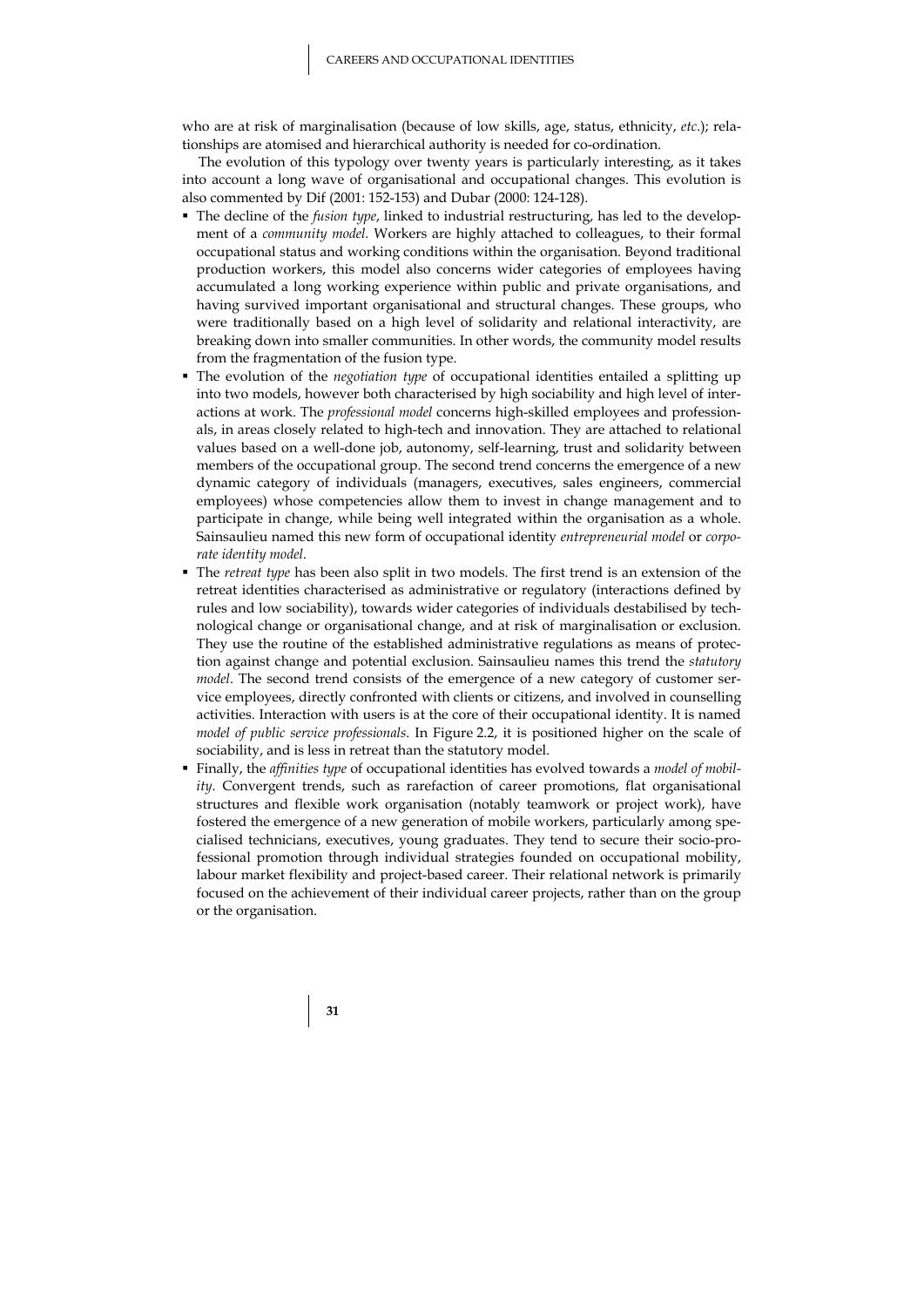Dubar adds several comments on this typology and modifies the names of the models, but without deeply altering their contents (Dubar, 2000: 124-128). He characterises the declining communities model as 'categorial' identities: instrumental relation to work, passive adaptation to changes, occupations threatened by restructuring; this model can result in blocked identities. He characterises the emerging professional and entrepreneurial models as corporate or promotional identities. He renames the mobility model into network identity or identity of independence, emphasising that it is the only case where precariousness has a positive connotation: a kind of 'identifying precariousness', as a continuous exploration of an occupation through short-term but meaningful work experiences. Finally, he considers that exclusion or marginalisation processes are increasingly important among retreat identities; he suggest to extend the concept of retreat to situations of precariousness, combining an instrumental relation to work (work as a necessity to survive) and an exteriority relation to employment (trapped in peripheral labour markets).

Can the WORKS empirical material be interpreted using this theoretical model? Indeed, all models mapped in Figure 2.2 are found in the occupational case studies, and the transformations of the initial model are also well confirmed.

The transformation of the fusion type into the communities model is confirmed in the cluster of manufacturing occupations. Successive waves of restructuring have weakened the traditional forms of solidarity. Fragmentation of work leads to splitting up workers' identities (the categories of Dubar). Adaptation to changes is mainly passive, as workers and workers' organisations are not involved, and rarely consulted, in the restructuring processes. The consequences of fragmentation of work are also described in the WORKS thematic report on flexibility: 'Most workers in production experience a fragmentation of tasks, while higher workloads leave little time for the informal contacts that traditionally compensate for the strains'. Hence, collective identities and senses of belonging erode together with the experience-based knowledge of the respective production processes in a similar way as Sennett (2008) describes it 'what once [was] a trade has now been transformed into a number of loosely coupled tasks to be performed by trained hands and bodies undermining the historical occupational identity', as Gorm Hansen reports for Danish slaughterhouse workers (Gorm Hansen, 2007: 9; Flecker *et al.*, 2008).

It is worthwhile to point out here the convergence between changes in identities, from fusion to communities and categories, and the fragmentation of social relations. The decline of traditional solidarity and the fragmentation of work can also push some workers in manufacturing occupations into retreat identities, particularly the statutory model: once destabilised by changes and threatened by marginalisation, the last refuge is to retreat behind regulatory protections and to accept routine as a compromise for survival.

The professional and entrepreneurial models are mainly found among knowledgebased occupations, as well as among logistic managers in service occupations; but the mobility model is also very present in knowledge-based occupations, particularly among dress designers and software developers.

The formation of identities of several dress designers, ICT researchers, software professionals and logistic managers is well described by common features of the professional model, such as the focus on professional competences, the motivation for achieving objectives, the emphasis on self-learning, the importance of agreeable work relationships, the innovative inclination, *etc*. However, the corporate dimension of this identity model is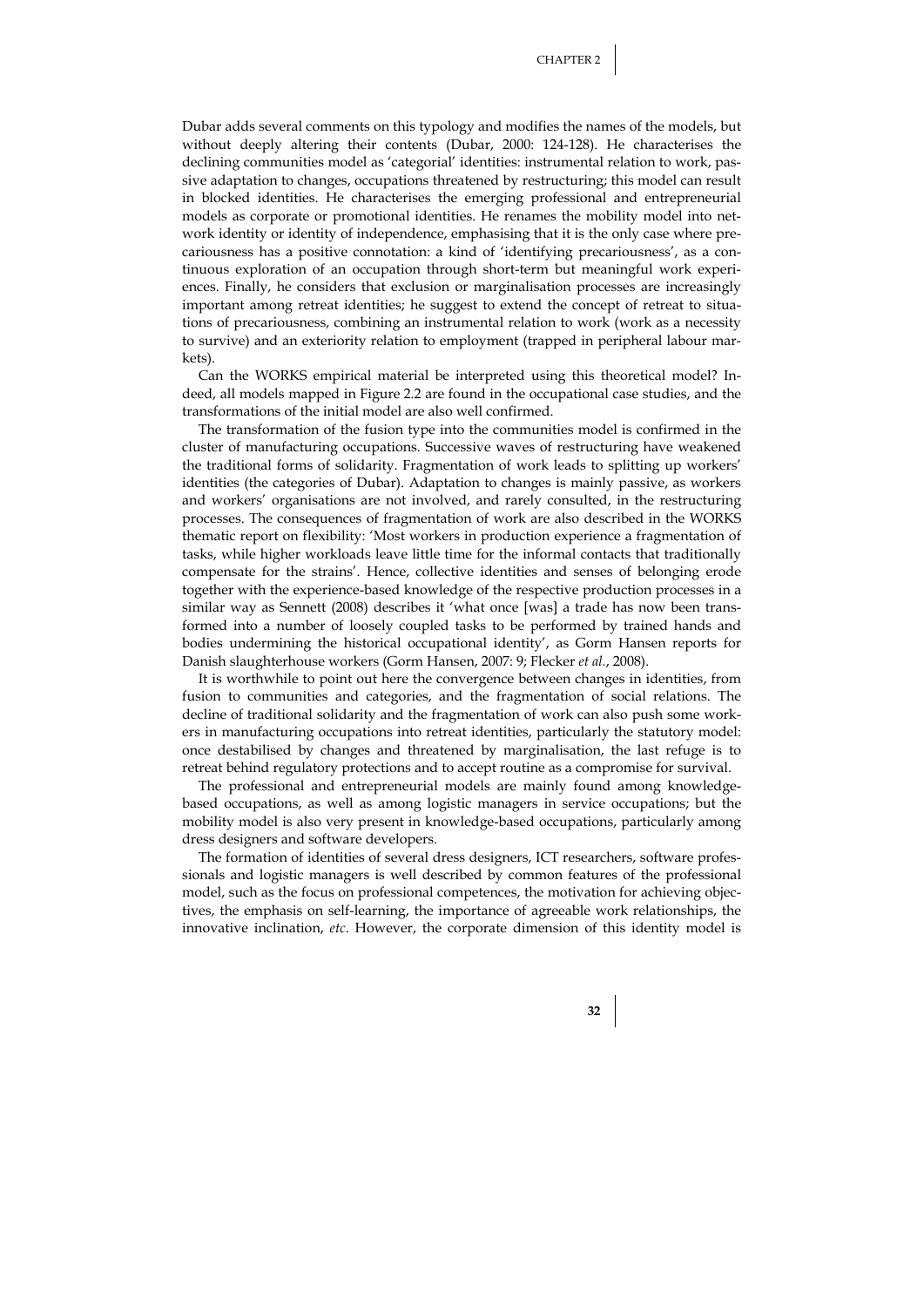weakening. Restructuring usually weakens the feeling of belonging to an organisation, and in counterpart reinforces the professional or entrepreneurial dimension. Entrepreneurial identities were mainly found among dress designers; nevertheless, in their case, there are blurring boundaries between the models of entrepreneurship and the model of mobility (network identities), which are much more overlapping than in Sainsaulieu's typology. The key point is their positioning on the 'sociability' axis.

The cluster of service occupations illustrates the evolution of the retreat type of identities. On the one hand, the model of public service professionals is emerging, as a result of two trends. The first trend is a substitution to either the statutory or the communities model, as a retreat strategy to cope with restructuring. In the cases of postal or railway services, restructuring (*i.e.* privatisation and or transfer to subsidiaries) entailed a loss of the fusion identities, which historically characterised post and railways. Workers replace this lost identity by a substituted identity as commercial worker or customer service worker. The same phenomenon occurred with restructuring of municipal services (in Austria and UK). The second trend is found among new entrants in restructured public services, and among civil servants experiencing a 'light restructuring' from back-office to front-office (Belgian and Hungarian cases); these workers develop a positive relation to work, emphasising individual fulfilment in the customer service relationship.

On the other hand, service occupations are also characterised by a core-periphery model, where peripheral workers are not put in work situations where they could positively develop an identity of public service professionals. This is the case of most of outsourced call centre workers, at least in the Austrian and Italian cases. They are rather concerned by Dubar's extension of the retreat identity towards marginalisation identity.

The case of clerical employees in logistics is rather different, as they are back-office workers. Restructuring of logistics leads to a decreasing identification with their companies and a decline of the former communities model. These employees are often pushed to find a refuge in the statutory model.

As a conclusion, it is important to highlight that no occupational group corresponds to a single model of identity formation. Several identities are present in each occupational group. Only two occupational groups could be characterised by a dominant identity: the former fusion identities among manufacturing workers (but declining and undergoing fragmentation); the professional model among ICT researchers (dominant but in competition with the entrepreneurial model and the network identity of the mobility model).

#### **2.3.2 Identities and adaptation or resistance to restructuring11**

In a worldwide context of value chain restructuring, the question whether occupational identities foster adaptation or resistance is particularly relevant.

According to Uhalde (2005), restructuring is a threat to occupational identities, but it can also reveal their resistance capacities. Professionals and high-skilled workers do very rarely adopt the retreat model of Sainsaulieu or the blocked identity of Dubar. They make a distinction between work itself and the organisation, between themselves and the system; the organisation is perceived as rather independent from work. Thinking so, they

<sup>11</sup> The theoretical aspects of this debate are detailed in the contribution of Valenduc *et al.* to Huws (2006: 137- 140)

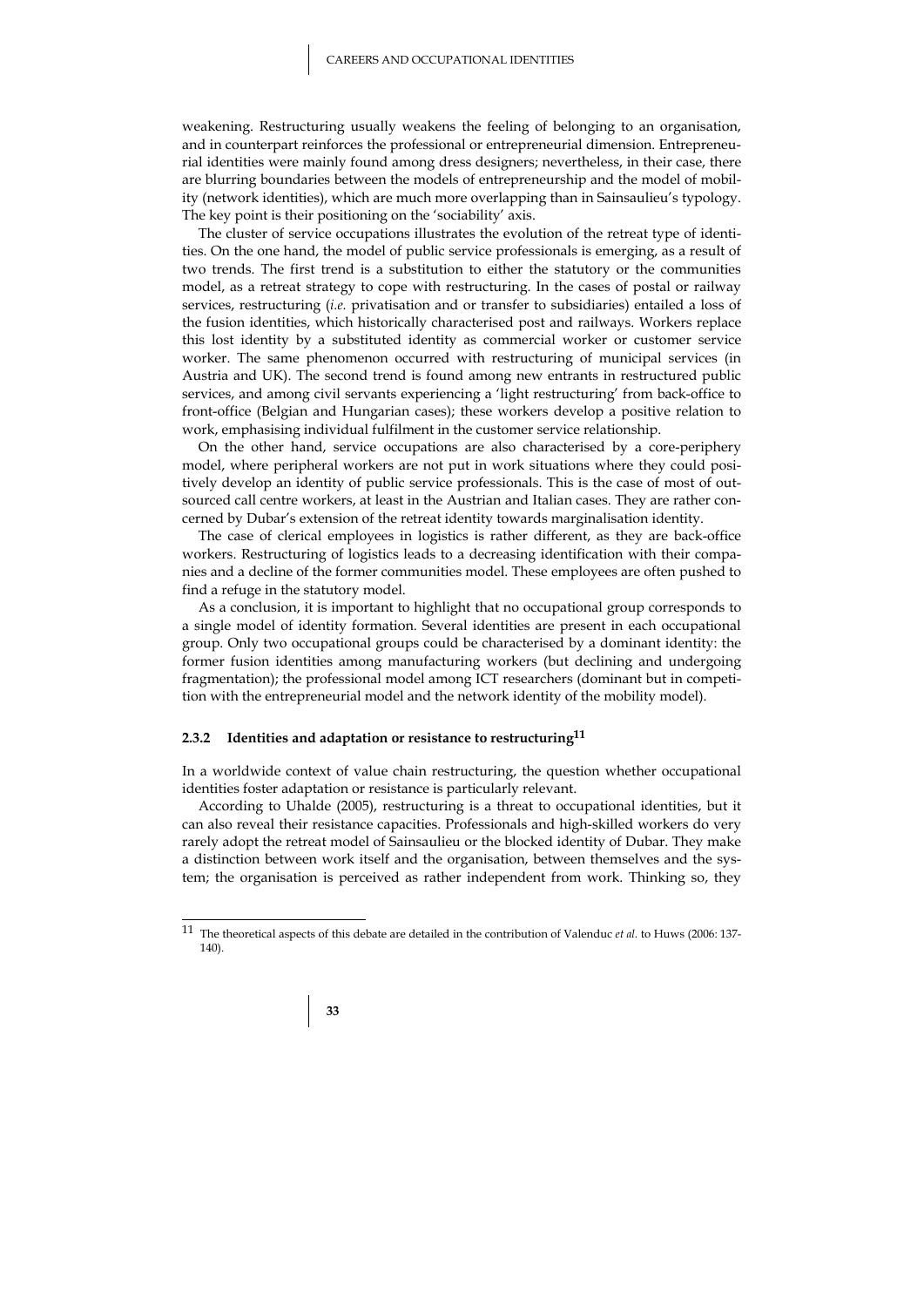preserve continuity in their occupational identity, throughout restructuring processes. Even if they disagree with the new forms of organisation, they stick to their occupational identity and to other external references, for instance recognition by the clients.

This hypothesis could explain why huge forms of restructuring, such as in the clothing industry or the software industry, are not affecting so much the occupational identities of dress designers or software professionals. They express their disagreement with increasing market pressure, acceleration of rhythms, standardisation of methods, but they keep identifying themselves with the professional model, looking for other forms of professional recognition: peers, clients, communities of practice, *etc*. Conversely, the fusion type of identities is much more sensitive to restructuring, as shown in the cluster of manufacturing occupations.

Ellemers develops another approach to adaptation or resistance and suggests a triple hypothesis (Ellemers, 2003: 198): 'Those members of an organisation who identify more strongly with the present culture are more likely to feel threatened by impending organisational change; such identity threat is an important source of resistance to change, or at least as important as other more instrumental considerations; to the extent that the change process addresses identity concerns, this may alleviate feelings of threat and hence reduce (or even eliminate) resistance tendencies'.

In order to check this hypothesis, the issue of resistance to change should be compared between change process that address identity problems, and those that neglect or forget them. Occupational and organisational case studies do not provide such a clear evidence, because identity problems are rarely anticipated in restructuring strategies: they are managed a posteriori. Some arguments favourable to Ellemers' hypothesis can be found in the case of those railway or postal workers who moved from the communities model towards the statutory model of identities, as a manifestation of their reluctance to restructuring. Nevertheless, other workers, in similar situations and even in the same companies, moved to the less retreated model of public service professional, in order to adapt themselves to the new organisation.

Other authors highlight a substantial difference between those who have a job that meets their expectations (target trajectories) and those who have an unsatisfactory job and are currently seeking a better job (trajectories with transition expectations) (Fullin, 2004). The first are more sensitive to identity threats and might be resistant to change, because their fear loosing job satisfaction. The latter try to construct their own occupational identity despite employment instability; instability can represent a resource in the process of identity definition as it allows them not to identify with the job and to look ahead. In this sense, instability is used instrumentally. This attitude was only clearly found in the occupational group of fashion designers, and among software professionals engaged in boundaryless careers. However, when future prospects are too vague or when the waiting period is too long, individuals cannot manage instability in such a way and they keep their distance from the job; this leads to frustration, as for instance in the case of peripheral customer service workers.

To end up with this overview of hypotheses related to identities and resistance to change, some authors (Gouldner, 1957; Hannerz, 1990) distinguishes the 'cosmopolitan' and 'local' occupational culture. In the cosmopolitan occupational culture, workers are familiar with transnational labour markets; they often travel or stay abroad; at work, they interact with people of different national and cultural backgrounds, about specialised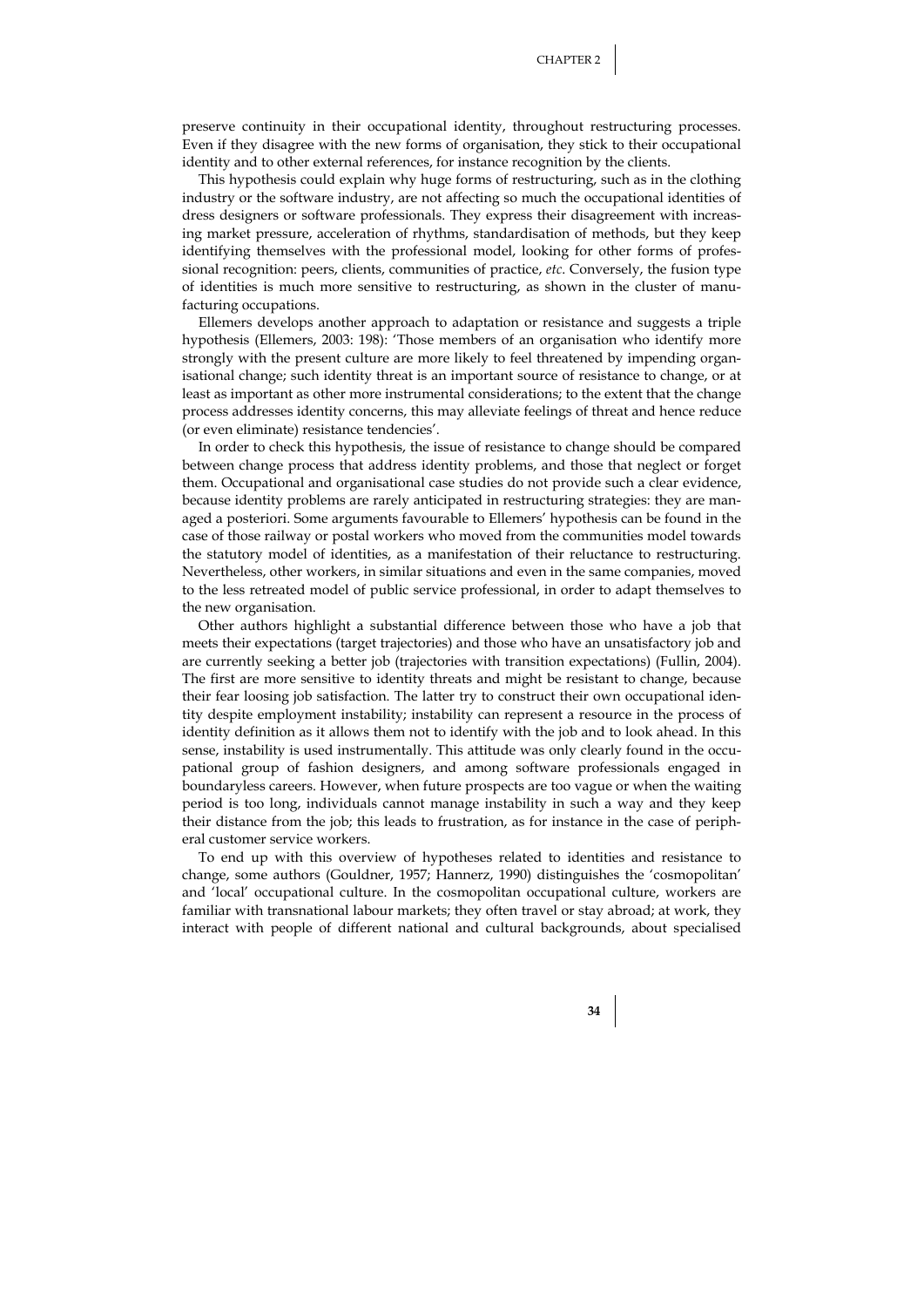issues; they are confronted to the need to reach common understanding. They are more able to deal with worldwide restructuring processes than the workers who have a local occupational culture. But again, as regards the WORKS case studies, this hypothesis still leads to the same distinction: knowledge-based occupations and, to a lesser extent, logistic managers on the one hand; manufacturing occupations and front-office employees on the other hand, and logistic clerical workers in-between.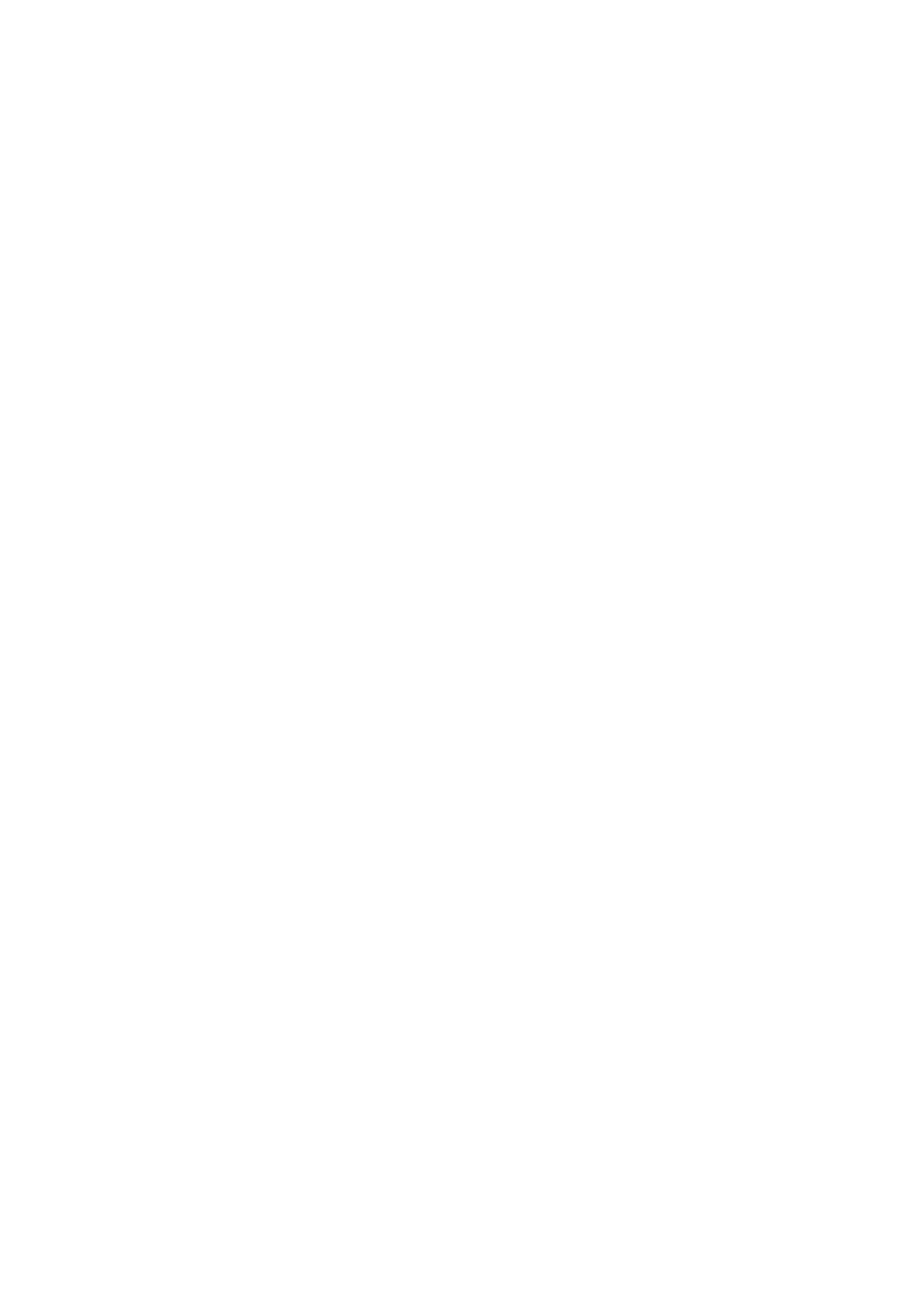# 3 Careers, occupational identities and changes in the work sphere

This chapter draws an overview of changes in the work sphere, related to organisational restructuring, that have impacts on careers and occupational identities. The first section addresses the role of the increasing market pressure, which is perceived by a lot of workers as a strong driver for occupational changes. The second section considers the changes in workers' trajectories due to the evolving roles of internal and external labour markets. The third section concerns changes in workforce management, leading to growing individualisation and to a weakening of the traditional collective dimension.

While the preceding chapter was following the thread 'concepts confronted to facts', this chapter has a more inductive structure. It is mainly based on a comparative overview and discussion of WORKS empirical results.

### **3.1 Changes in economic driving forces: the role of market pressure**

Market-driven strategies and market dependency exert an increasing influence on careers and occupational identities. Among the various aspects of value chain restructuring, the rapidity, frequency and volume of information exchanges has increased all across the value chains, from design to market and customer services. This is not only due to the worldwide diffusion of internet-based communication systems, but also to more reactive management methods and generalised labour flexibility.

In general terms, the WORKS empirical material confirms that market pressure is present in all business functions across the value chain, although with different levels of intensity. Market pressure is perceived as new in some occupational groups, such as researchers and dress designers; in the past, market constraints were obviously not absent from these occupations, but not so systematically. In manufacturing occupations, the main manifestation of market pressure is a speeding-up of just-in-time processes. In software production and consultancy, 'customisation' becomes a key word and illustrates how software production becomes a demand-pull rather than technology-push activity. In front-office occupations, business processes are reorganised according to client-centred strategies and methods. Logistics is at the crossroads of these trends.

The purpose of this section is to consider to what extent these trends have impacts on careers and trajectories, and what kind of impacts.

#### **3.1.1 General trends: closer to markets, closer to customers, and faster**

Organisational and occupational case studies highlight an increasing weight of the market constraints on work organisation.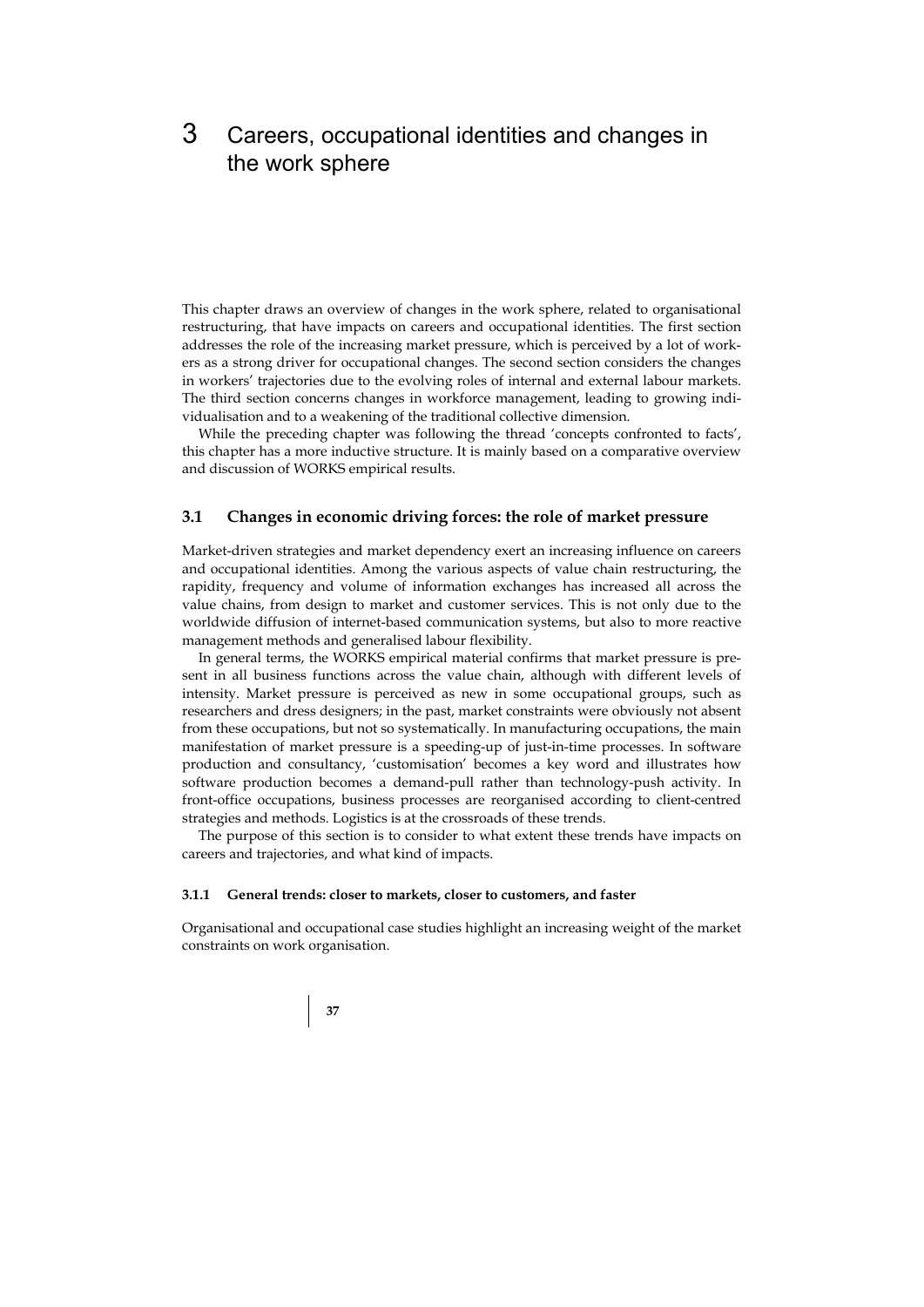This statement may appear contradictory to one of the findings of the quantitative approach, based on secondary analysis of the European Working Conditions Surveys (EWCS) of the Dublin Foundation (Greenan, Kalugina & Walkowiak, 2007: 43-56). In this analysis, the intensity of market constraints is studied as one of the determinants of the evolution of working conditions. Multi-level analysis of the survey waves of 1995, 2000 and 2005 do not reveal an increasing role of the market constraints during this ten-years period, at the European level. However, variations among countries are important and they are due to intra-country specific variables. These country specific variables are mainly related to the structure of employment: higher weight of market constraints is correlated to higher rate of service employment, higher proportion of part-time employment, and lower proportion of younger workers. 'The typical employee in a work station with intense market constraints is a middle-aged women (between 25-54) working in the private sector. She is self-employed or on unlimited work contract and her job involves working with computers and hierarchical responsibilities (…) Professionals, service workers and sales workers are professions where the market constraints are the higher.' (Greenan *et al.*, 2007: 52)

This survey analysis does not concern directly careers and trajectories, but more generally working conditions and the quality of working life. An important feature is that the weight of market constraints has to be carefully differentiated according to sectors and occupations.

Besides this background information from WORKS quantitative analysis, the integration of the findings of WORKS organisational and occupational case studies gives an overall pictures of the changes related to the various forms of market pressure that are encountered in the studied sectors.

In the *clothing industry*, 'the most conspicuous feature is the overall acceleration of business activities and workflows. Across the industry, the traditional pattern of seasonal collections has dissolved, and collections are continuously modified and updated. Thus fashion markets change faster, and retailers and distributors demand increasingly rapid responses. (…) Fashion becomes more short-cycled and the availability of ICT based merchandise information systems allows for feeding sales information immediately back into the production and design functions. Indeed, value chains contain loops of information feedback and knowledge circulation between customers and suppliers.' (Flecker *et al.*, 2008: 24 & 29). Acceleration cannot simply be passed on to subcontractors or outsourcing; it also affects the design and logistics functions. Acceleration is perceived as a challenge for occupational identities and careers of dress designers. Although market factors are not new in the designers' work - their products must anyway be sold - their work becomes increasingly sensitive to cost-oriented constraints and to continuous feedback from consumers preferences. The success or performance of designers is measured by sales figures of their products. Interviewees diversely appreciate this growing market pressure. Some of them consider the necessity to adapt their creativity to the cost-based demands and market feedback as a concession to make in order to continue their career and secure their position. Other opinions are much more critical, considering that something is going wrong in the evolution of fashion design, from artistic dream to market dependency; such critical attitudes often lead to the wish to change employer or to move to a freelance position. Other interviewees are more combative, they fight with the marketing or sales departments to impose their own ideas, and they are happy when they succeed. Anyway,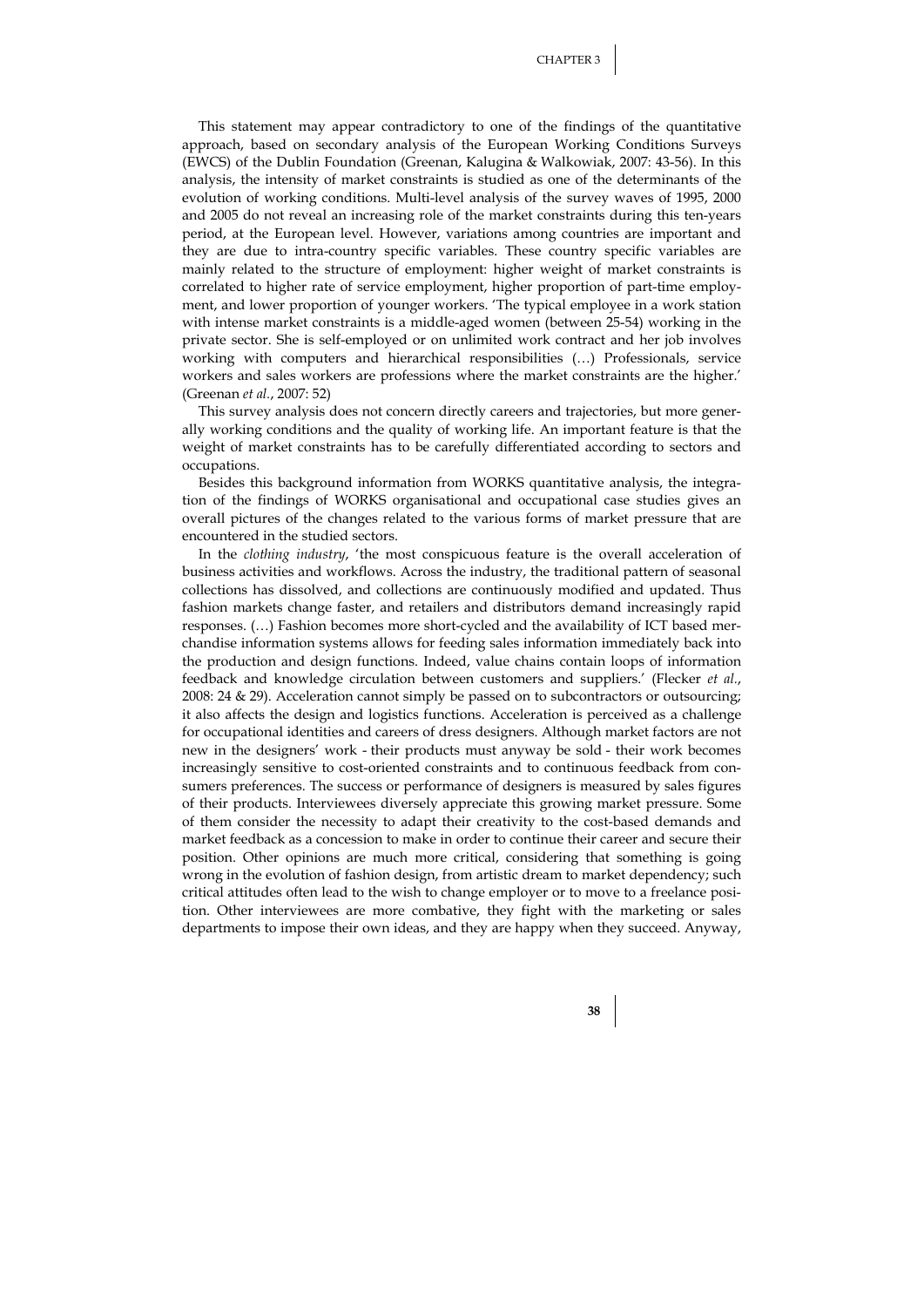increasing market pressure develops tensions in the occupational identities and career prospects (Valenduc *et al.*, 2008: 37-38).

Moreover, the increasing concern for integrated value chain management leads the designers to work more closely with the marketing, technical and sales departments in their company: The relative importance of these communication and co-ordination tasks however depends on the extent to which designers are integrated in the workflow, or working as freelancers. This trend in widening tasks and skills is also likely to concern other occupations in the next steps of the workflow, such as model makers, pattern cutters or prototype stitchers (De Bruyn & Ramioul, 2007).

In *ICT research and development*, the insisting market orientation also changes work orientations. 'If we assume a continuum of IT and software research between basic research and development of marketable products, all investigated R&D units have moved or been pushed towards the product development side. Although they represent a range of positions in a chain (or network) of innovation, they all are instances of complex articulations of technology push, market pull and iterative loops and incremental search processes between both sides' (Flecker *et al.*, 2008: 36). The move closer to markets and customers has two implications for careers. Functions such as marketing, communication and project acquisition have been added to the career profiles of researchers; and in some cases specific career paths have been created for specialists in these areas. So, in this case, the increasing market orientation leads to a diversification of career profiles. Nevertheless, market pressure is experienced as a challenge for the culture of researchers, not merely because of market proximity, but mainly because of a speeding-up process: market requirements lead to fragmentation of research tasks into short-term projects, with shorter deadlines and multiple intermediate deliverables. As regards the work culture of researchers, this short-term orientation is more problematic than the market orientation (Valenduc *et al.*, 2008: 54-55).

In *software development*, the increasing market orientation is reflected in a shift from purely technical tasks (programming, testing) to broader project management and implementation tasks. Career orientations are influenced by the strong occupational identity of software developers, based on their 'promethean' relationship to technology. This identity is now tempered by the market-driven orientation of the job contents. The new skills mix, combining IT skills and 'soft' skills with an increasing weight of communication or management skills, changes both the image and the identity of the developer. The 'complex problem-solving' orientation becomes more important than the fascination for technological pioneering. The occupational identity increasingly relies on the capacity to design and implement efficient solutions. Learning is another component of the occupational identity, which is empowered by market orientation. Private certifications, often resulting from an individual decision to acquire them by e-learning or self-training, give a recognition to individually generated occupational identities.

Although the growing weight of non-IT skills is a key element in the evolution of careers profiles and occupational identity, IT skills themselves are also concerned by global restructuring trends, such as standardisation. Standardisation transforms pieces of tacit knowledge into codified knowledge. Standardisation also concerns the relationships with customers and the quality criteria of the service relation (service level agreement standards). Many interviewees perceive standardisation as a threat for their own expertise. Expertise becomes easily transferred or shared, and specialists become more inter-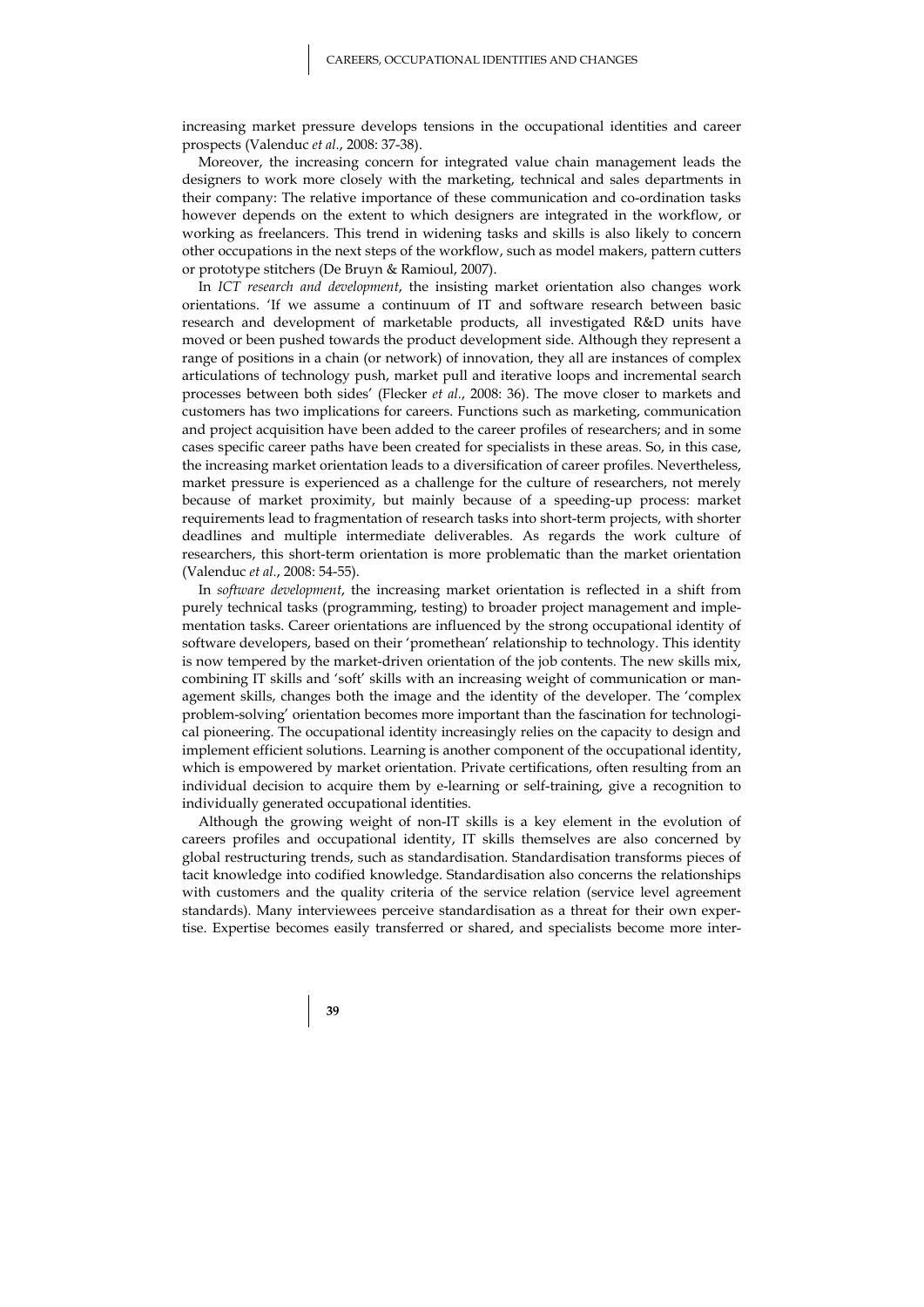changeable. As a result, standardisation can weaken the technological dimension of the occupational identity (Valenduc *et al.*, 2008: 85-87).

Blurring boundaries between software development and *IT consultancy* are a consequence of increasing market orientation. Although the business functions of software development and IT service provision for the public sector were clearly different in delineating the WORKS organisational case studies, the findings revealed that they concerned quite similar occupations. These occupations were merged in a single occupational group when drawing the synthesis and comparative analysis of occupational case studies. Common features of career profiles and occupational identities, in response to market pressure, are one of the reasons of this.

*Customer services in public administrations, post and railway* are obviously concerned by the expanding market orientation. 'The concept of customer care has evolved over the past years in a way it now involves both private companies and public-sector administrations. Work in the public sector was once well regarded relative to private-sector equivalents. (…) The quality of customer service is by definition critical for the legitimacy of public-sector privatisation and liberalisation, since losses in quality affect customers who are tenants, citizens and voters as well.' (Flecker *et al.*, 2008: 106) Moreover, customers may be regarded as a part of the value chain, because they are able to add value to the service. This process leads to increasingly marketable public services: 'the characteristics of service goods, like intangibility, perishability and simultaneous production and consumption, preclude specific options of restructuring (such as separating time and space of production and consumption) as well as opening options (such as communicating intangible information services via the Internet)' (Flecker *et al.*, 2008: 132).

The formalisation of the customer service function is a key trend in the current evolution of customer service occupations. Before restructuring, customer-related services were usually subordinated aspects of administrative tasks; now service tasks are at he core of full time jobs, with a range of additional tasks. Quality-oriented service models are implemented, instead of administration-oriented models.

Market orientation and structural institutional changes (privatisation, public-private partnerships, splitting into subsidiaries) are intertwined. Careers move from a single employer to a multi-employer configuration. The identification with one single organisation becomes less evident and the former collective work is increasingly replaced by independent ways of working, in which the customer relation (keeping the customer satisfied) is at the core of the job, as a source of motivation, pride, recognition and satisfaction at work. Helping people, providing good services and giving relevant information become a crucial part of the occupational identity, even for the peripheral employees in outsourced call centres. This behaviour could be seen as 'a sign for high job identification, which does not necessarily correspond with identification with an enterprise' (Schönauer, 2007b). Nevertheless, this common behaviour does not prevent strong career segmentation between core and peripheral workers in customer services. While core workers have job tenure, secured contracts or secured conversion after restructuring, peripheral workers often see their job as a transitory situation. They tend to limit identification and to establish a boundary between job and personal ambitions in helping people, which becomes a central motivation at work.

Here too, a speeding-up process is observable. It consists of continuous delivery of services (extended time affordability), accelerated deadlines for handling customers' files,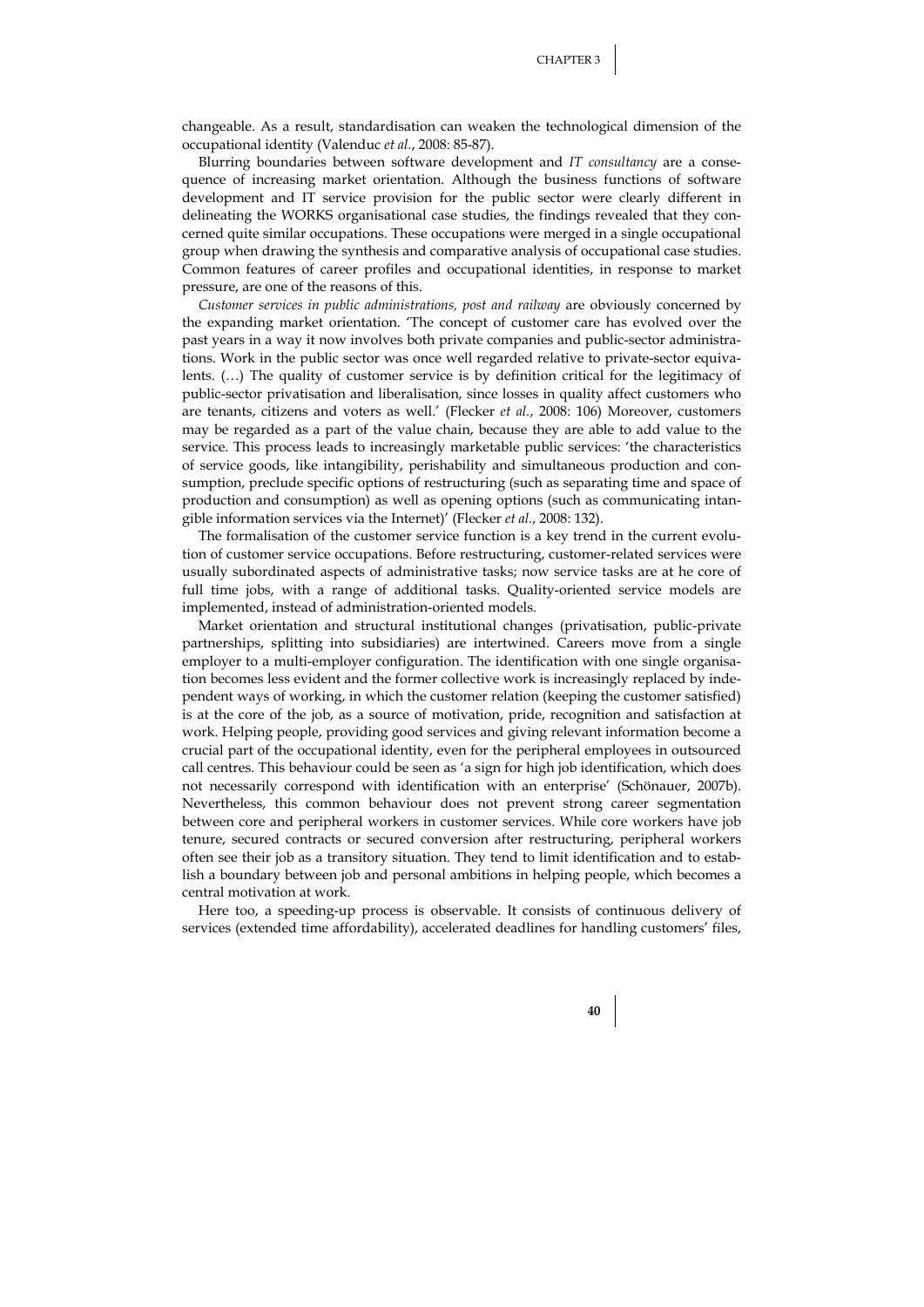quality benchmarks for service delivery, real time access to information via the internet, *etc*. This speeding-up process has important consequences on flexible working time, but little impact on occupational identities and career development. At the contrary, being speedy is often considered as a part of the new image of 'helping the customer'.

#### **3.1.2 Differentiated aspects among occupational groups**

The increasing market pressure affects trajectories and identities in all occupational groups, but in different ways and at different levels of intensity, concerning three aspects: their sensitiveness to market constraints; the new demands for skills; the feeling of insecurity.

The next table tries to map the sensitiveness of the different occupational groups towards various aspects of the market pressure: speeding-up processes; priority to market orientation (from supply-push from demand-driven); growing flexibility of production according to market demand; customer orientation aligned on market services.

|                             | Speeding-up<br>processes | Priority to market<br>orientation<br>(demand-driven) | Growing flexibility<br>of production<br>according to market | Priority to<br>customers as in<br>market services |
|-----------------------------|--------------------------|------------------------------------------------------|-------------------------------------------------------------|---------------------------------------------------|
| Dress designers             | $++$                     |                                                      |                                                             |                                                   |
| <b>ICT</b> researchers      |                          | $^{++}$                                              |                                                             | $\pm$                                             |
| IT professionals            |                          | $^{++}$                                              | $+$                                                         |                                                   |
| Logistics managers          | $++$                     |                                                      |                                                             |                                                   |
| Logistics clerks            |                          |                                                      | $^{++}$                                                     |                                                   |
| Clothing production workers | $++$                     |                                                      | $^{++}$                                                     |                                                   |
| Food production workers     |                          |                                                      | $^{++}$                                                     |                                                   |
| Front-office employees      | $\ddot{}$                |                                                      |                                                             | $++$                                              |

**Table 3.1** Sensitiveness of occupational groups to various forms of market pressure

In most occupational groups, the market pressure has created a *new demand for skills and qualification*. In addition to its own professional features, each occupational group has to extend individual competences towards new skills. This extension of skills beyond the traditional occupational boundaries is very often transferred to the individual responsibility of the worker, through self-training or on-the-job training. Designers or ICT researchers have to develop skills in marketing or management; software professionals have to develop skills in public relations; logistic managers develop a new professional work profile; front-office employees are expected to acquire communication skills, or to deal with conflict resolution.

Through these new demands, the identity of the workers, as well as the profiles of occupational groups, were partly affected:

- in some occupational groups, *i.e.* the dress designers in the first cluster and the whole cluster of manufacturing occupations, the occupational identity does not change so much, but new skills are integrated in the self-conception of the identity;
- in the third cluster of service occupations, front-office employees are particularly affected by the new skills requirements, which are perceived as more generic and less linked to their traditional identity (civil servant, postman, railwayman - the latter being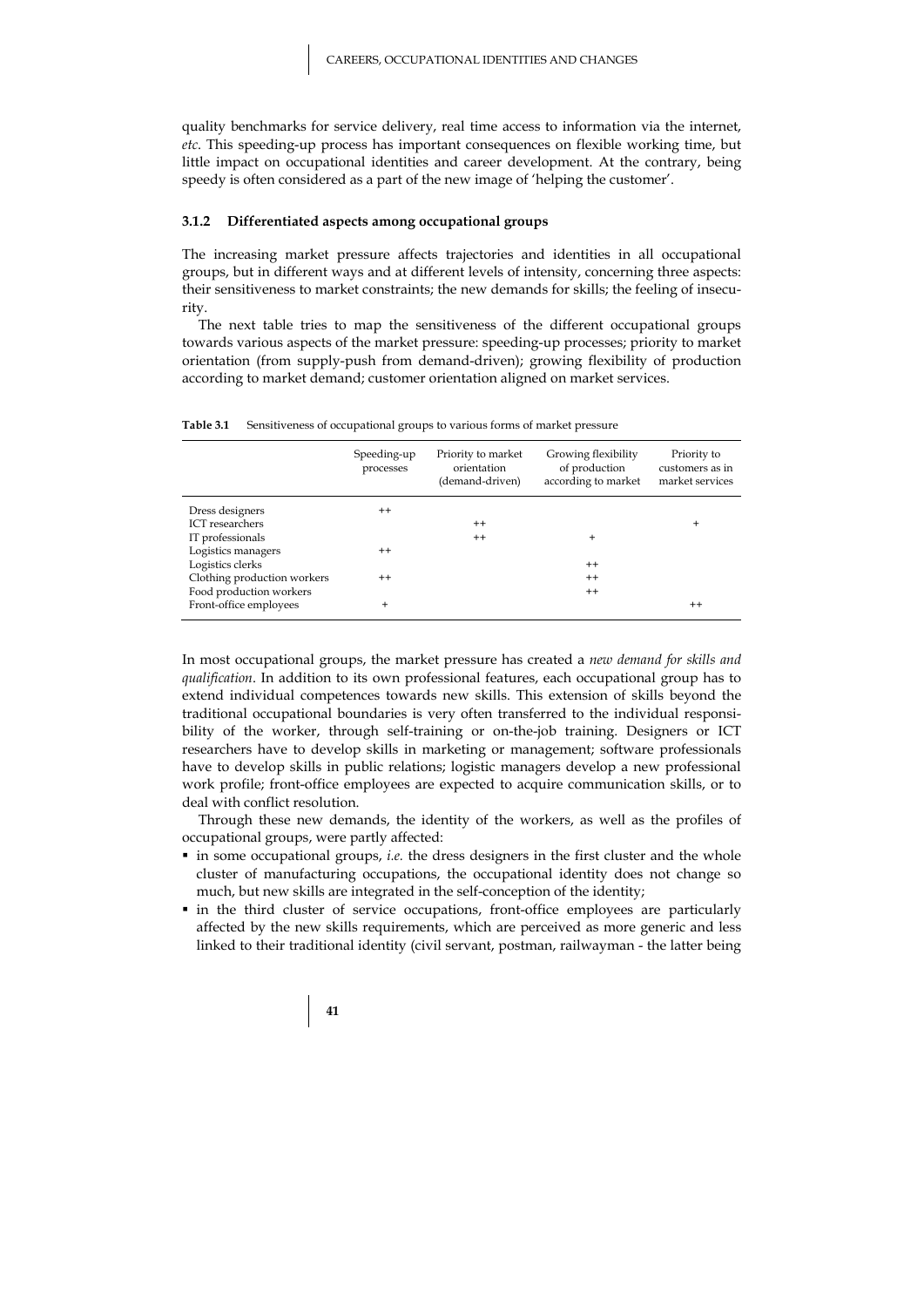moreover strongly gender-biased). Becoming a 'generic' customer service worker is perceived as a threat to the occupational identity, except for new entrants and for the peripheral workforce in call centres, who did not know this former identity;

 in other occupational groups, such as ICT researchers and logistics managers, the requirement for new skills or broadened skills caused a shift in occupational identities, weakening the traditional anchor of individuals in their core activity, but not threatening it.

The *feeling of insecurity* is another differentiated impact among occupational groups. The perceived insecurity must be distinguished from real precariousness - this latter issue is extensively studied in another WORKS thematic report on flexibility (Flecker *et al.*, 2008). In a context of restructuring, the feeling of insecurity can refer to a wide variety of risks or vulnerabilities for the workers: loosing their job; becoming de-skilled; falling in precariousness; not being able to keep up or to update their competences; being able to adapt to organisational or technological changes; coping with uncertainties in their working environment, worrying about the future, *etc*.

As a general trend, the common feeling of insecurity is important among production workers in the clothing or food sectors. Production workers are mainly worried about loosing their job or not being able to maintain the same working conditions (working in the same firm, maintaining the same pay, contract, working time, shifts, *etc*.).

Within service occupations, various perceptions of insecurity were encountered. Peripheral workers (mainly call centre workers) are more vulnerable to work precariousness which is often combined with fixed-term contracts and working conditions with a low level of autonomy. Most of front-office employees in railway and post feel that they have lost the formal job security they had before, even if they are still in open-ended work contracts; they often consider that their future is uncertain: if not about employment, at least concerning tasks and skills. Among front-office employees in reorganised administrations and clerical employees in logistics, the future of their work is the main source of feeling of insecurity - and in theses cases, the wording 'feeling of uncertainty' is more appropriate than insecurity.

Within knowledge-based occupations, employees often acknowledge that the job security is declining ('this is not anymore a job for life', as witnessed by several interviewees in several countries), but they seem less worried about constrained mobility from one firm to another and consequent changes. Generally, in case of restructuring, their higher skills, and the particular state of the labour market in their profession, give them more opportunities to find a new job, not only in other firms of the value chain, but also in other segments of the labour market. Feeling of insecurity however exist in cases of strong restructuring, including outsourcing and transfer of personnel, such as in the UK case of IT service provision for the public sector. This occupational case study reveal that workers are abandoning the occupation altogether because conditions have deteriorated do much, and also because restructuring is perceived as an individual threat. The question is whether this case is an exception or a sign of possible developments that may come in the future in other countries. Again, and obviously not only in the UK case, the feeling of uncertainty towards the future is quite common among knowledge-based occupations.

Summing up: the feeling of insecurity is a multi-facet feeling. In some cases, it relies on insecurity regarding the past and present situation, mainly the past experience of restructuring and the current situation on the labour market. In other cases, it is related to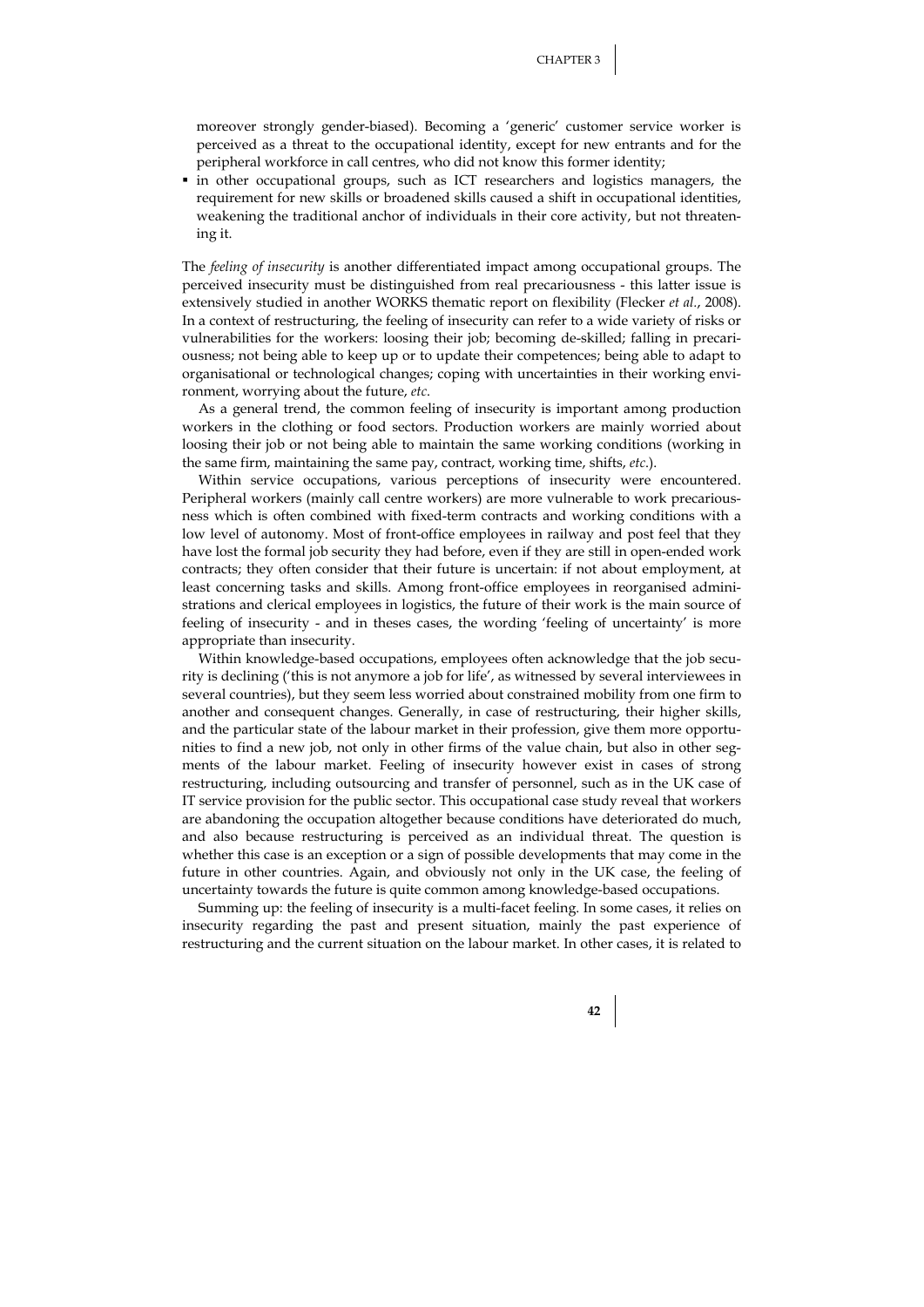uncertain future perspectives in a context of continuous restructuring, either at the individual level (competences, careers) or at the organisational level.

#### **3.2 Changes in labour markets and workers' trajectories**

#### **3.2.1 Core workers and peripheral workers: divergent trajectories**

Many scholars observe that outsourcing as well as atypical contracts have allowed enterprises to parcel out the workforce utilised in the productive cycle and to create two macro categories of workers, the *core workers* and the *peripheral workers*. Sometimes the former make up the strategic part of the workforce thanks to the functions they carry out and the skills they possess and make available. As a rule, these workers constitute a stable, permanent, nucleus. The latter macro category is made up, on the other hand, of less qualified workers, who often carry out highly rationalised tasks. As a rule, these workers are often temporary and in the payroll of subcontractors (Atkinson, 1987). But this rough model cannot be generalised. In some cases the internal nucleus is not the professional 'heart' of the organisation; rapidly spreading are those organisational models where higher profile staff - to whom core activities are entrusted - is external (Benner, 2002; Reyneri, 2002); and moreover in some organisations core and periphery are not so neatly segmented; often the one buffers the other, the one competes with the other (Rubery, 2006) The possibility for an enterprise to change the proportion between the fixed number of workers and the differing peripheral segments (from fixed-term contract workers to payroll staff at subsuppliers) outlines a further type of flexibility, known as the 'dualistic' kind (Salvati, 1988). While initially considered as a response to crises or to an acceleration of the changes underway, this segmentation of the work market has now been accepted as being structural.

The WORKS empirical findings - especially the organisational case studies - have confirmed the mentioned trends. The case studies in the food production industry show, for instance, a clear trend to outsource lower level work or at least keeping the most knowledge intensive work at the headquarters or original site. The same thing comes out from the case studies in clothing industry. All companies in the sample have gone through considerable downsizing (in most of cases companies have offered early retirement packages) and have gone through outsourcing of a sizeable part of the production. These parts are usually the easier ones. The subcontractors usually organise production in assembly lines with highly repetitive work.

However, these same case studies reveal a far *greater complexity in the restructuring underway and in the process leading to the segmentation of the workforce*, thereby recommending more caution in the implementation of approaches or models that are too schematic. Many workers who hold 'core' functions are not permanent workers; while, on the contrary, many permanent workers do not carry out 'core' functions. Thus, the model implies a broader articulation. An interesting case is represented by software development sector; here the peripheral nodes (subcontractors enterprises or single workers hired as collaborators or external consultants) are often highly qualified professionals (Holtgrewe & Meil, 2008).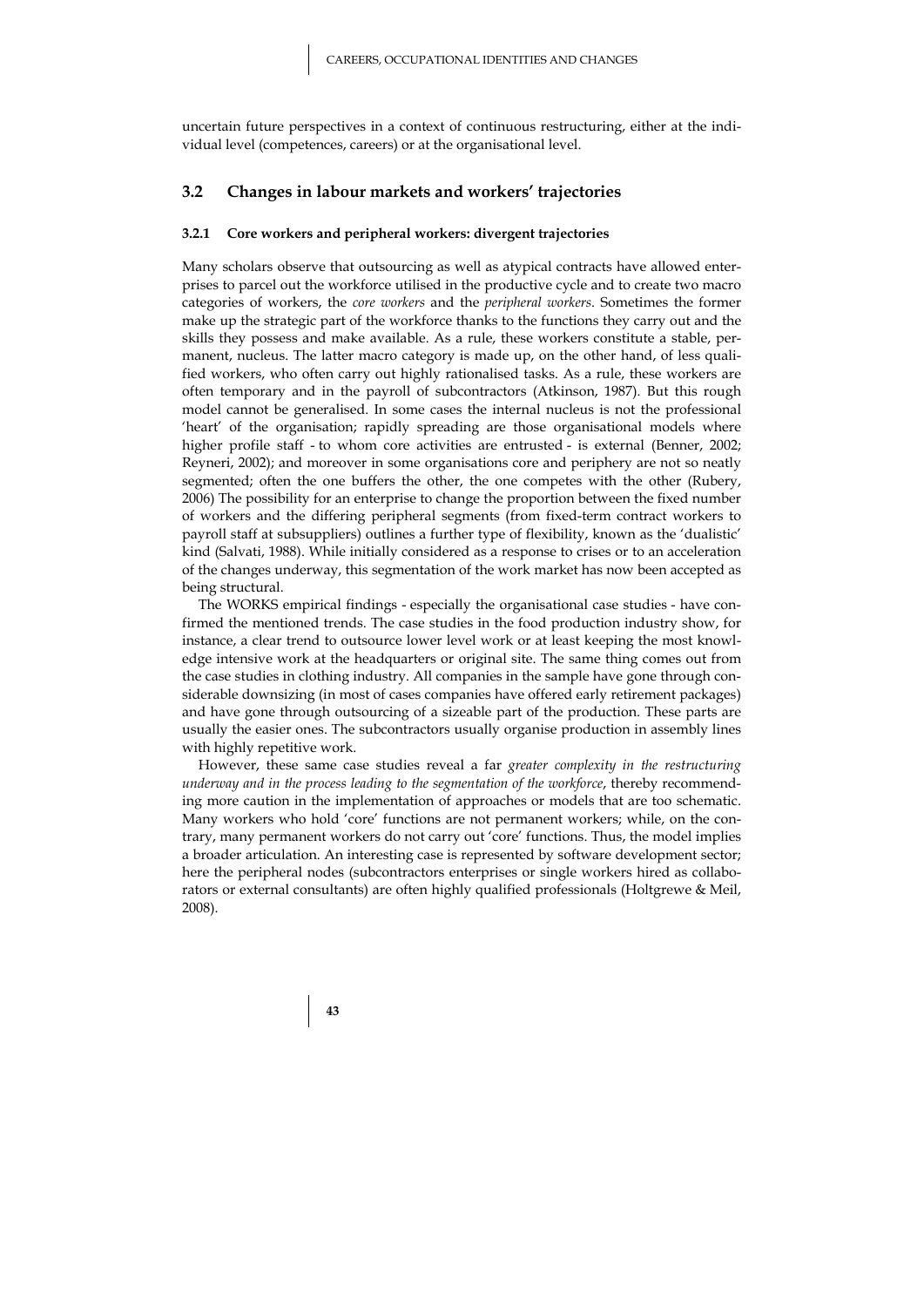#### **3.2.2 Internal labour market and career opportunities**

Restructuring modifies careers and trajectories by partly redefining the structures, characteristics and functions of both the internal and external labour markets. Leaner outfits imply shorter hierarchies and, consequently, lesser internal career opportunities.

The organisational case studies of the WORKS project highlight this phenomenon. A particularly interesting case is represented by public services and front-office employees. For instance, in the case study of the German railways, the ongoing division of the railway into several separate enterprises also leads to an increasing limitation of the internal labour market, and thus of career opportunities, as well as of a limitation of chances to change from one activity to another (services and sales for example) (Dunkel, 2007). Also in other cases, for core workers, changes are more frequently perceived as limitations, than as opportunities. Career opportunities become limited because there are fewer positions in upper and middle management, and they only become available when older workers go to retirement. Most often, their perspective is limited to 'horizontal mobility' as illustrated by the Belgian and Hungarian cases (Vandenbussche, 2007; Makó, Csizmadia & Illésy, 2007). Moreover, in public administration, opportunities are also hampered by the rigidity of career advancement schemes and by the practice of recruiting externally certain positions, especially the higher ranking ones. The Hungarian case mentions that top public managers, at the hierarchical level where the strategic decisions are made, are mainly recruited from outside the organisation; this practice is restricting the internal carrier opportunities.

#### **3.2.3 Stability and instability in internal labour markets**

Some functions of the internal labour market are changing. Several scholars argue that enterprises are not as keen to 'hoard up' specific skills (many of which are acquired in training courses or gained from the switchover from one company to the other) as to obtain from workers a proactive involvement, an almost total commitment, that would allow the organisation to cope with volatile demand and markets. In such a context, a key resource is the security of the job (Reyneri, 2002). Many companies continue to be confronted with the issue of 'retaining' workers they consider as being more useful to their production cycle (non only qualified workers but also those who show more willingness and commitment in sharing corporate targets and are more compliant with corporate demand and requirements) and of preventing from going elsewhere. To this end, worker loyalty and retention strategies have been outlined. Loyalty boosting techniques are many: besides stability clauses (or clauses establishing minimum duration of contracts), enterprises envisage training programmes, forms of involvement, *etc*. The security of the job becomes not only a key instrument for the construction of a 'team spirit' but also crucial in the identification with the enterprise and its targets. A secure job thus becomes the instrument that allows the enterprise to obtain maximum availability and a very high degree of flexibility in terms of functions, working hours, *etc*.

Such retention strategies were found in a limited number of case studies, mainly in the ICT sector (Flecker *et al.*, 2008: 47-63; Valenduc *et al.*, 2008: 73-98). They cannot be considered as representative of the occupational group of software professionals.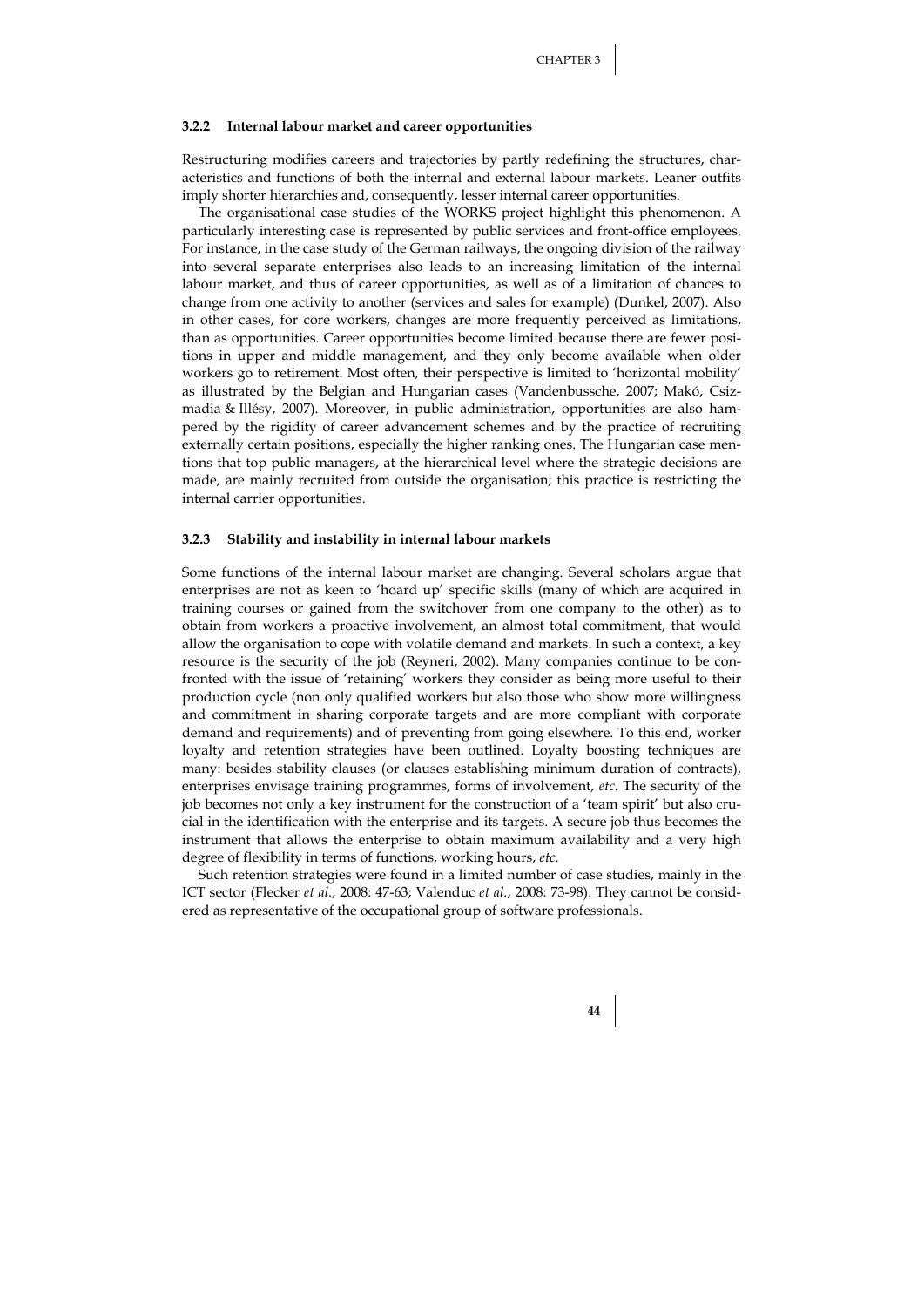The academic literature has, however, underlined above all the process of diversification of careers and trajectories; and in particular has underlined the differences emerging with the spreading of unstable occupations.

Workers having a stable relationship, *i.e.* those hired with an open-ended contract, maintain work trajectories and biographies that continue to be rather linear.12 This is confirmed by the occupational case studies of the WORKS project. While the initial phase often involves brief and unrelated stints, the working career of an individual successively develops along a coherent and standardised path within the same organisation (many respondents taking part in the occupational case studies declared they were long time employees at the firm). The situation was very different for those who were not employed on a stable or standard basis. Their trajectories featured discontinuity and were significantly fragmented. Though differentiated, these have lost the linearity of the traditional trajectories, and can be defined as the sum of bits of work, having different duration, sometimes coherent and sometimes incoherent, where intensive periods may be followed by unemployment. In addition, these job apportionments generally present a great variety of differences in terms of conditions, career prospects, job stability, professional opportunities, protection and rights. The outcome of such trajectories, however, cannot be taken for granted. The outcome may not necessarily be an open-ended contract. While a more stable relationship may be achieved, it may also be that this frenetic alternation of jobs continues over the years, contributing to define the trajectory itself. This situation has emerged clearly in the stories told not only by several front-office employees (Muchnik & Valenduc, 2008), who are often hired with atypical contracts, but also by production workers of the clothing or of the food industry (Nierling & Krings, 2008).

The careers of these workers are, in addition, fraught with difficulties. Some aspire to gain the stability that would allow them, once they are given an open-ended contract, to seek an internal career. While for some this is a prospect that cannot be barred before hand, for others the chances of a permanent job are inexistent or at best very poor (Reyneri, 1998). The latter are workers who will most likely be 'compelled' - for long periods depending on the combination of specific socio-personal and territorial factors - to a continuing 'nomadism' between one firm and another, from one job to another. In other words, not always are workers employed on a non-standard basis given 'point of entry', that is the opportunity to access the company they are operating for; not always is a specific trajectory organised for them. Of course, this also depends on the corporate strategy and on the reasons why the enterprise is relying on atypical contracts.

#### **3.2.4 Fragmentation of internal labour markets**

It was observed in the occupational case studies that some workers with unstable occupations actually prefer to gain stability in the market rather than within the company; in other words, they do not want to be hired as employees and prefer to work with atypical contracts or as freelancers (Semenza, 1999). Unlike what occurred within the Fordian model (that formalised all phases of the entry and permanence in the job market and

 $12$  The persistence of linear trajectories is more frequent among: skilled production workers (technician - foreman - lower management); administrative clerical workers; specialised craft workers (from wage-earner to independent craftsman and sometimes entrepreneur).

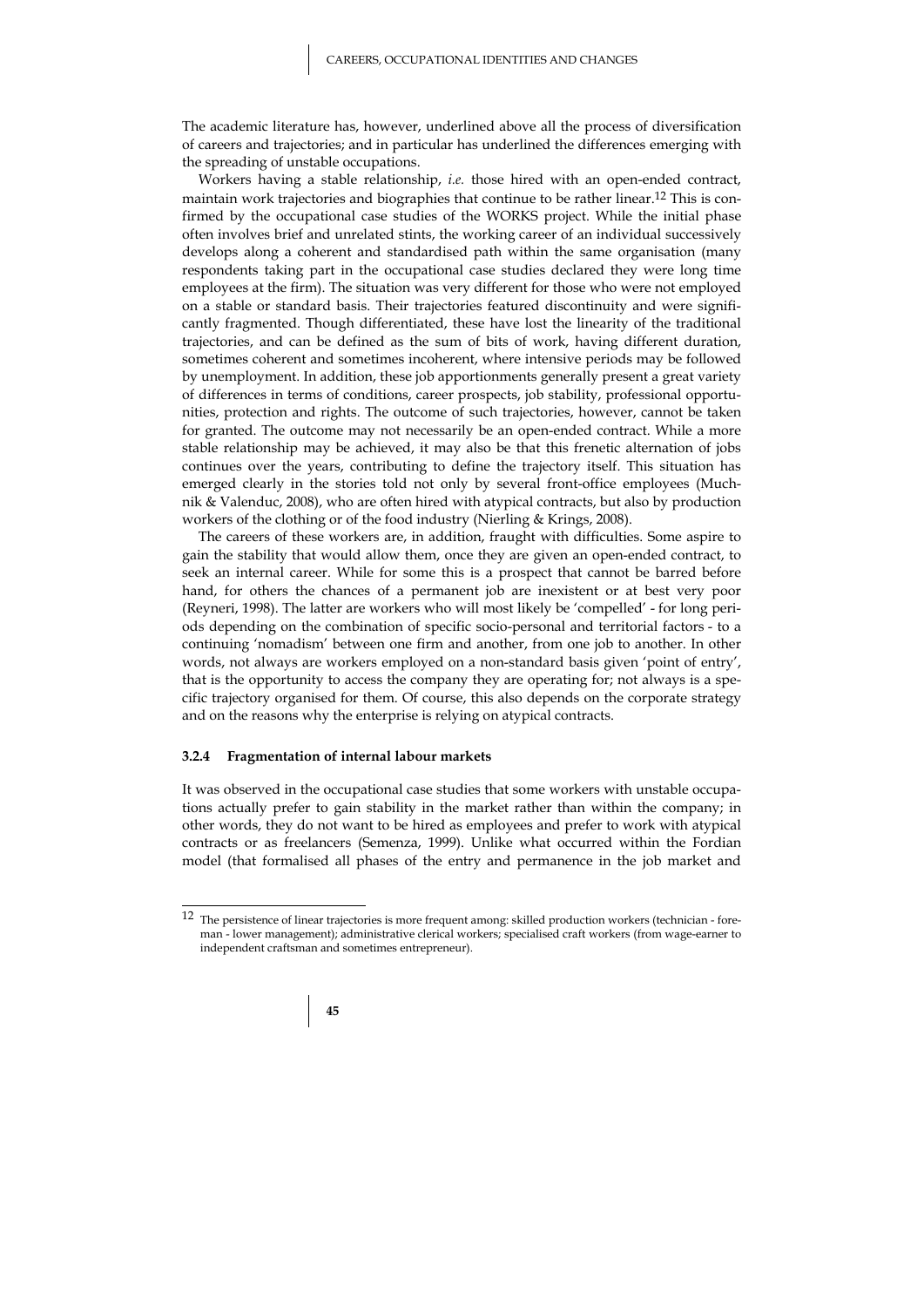standardised all risk protection mechanisms), in the post-Fordian scenario a growing number of individuals seek to construct their own occupational trajectory and professional career and seek their own protection schemes. For these workers there are two types of problems. On the one hand, even when they do succeed in reaching a strong professional position in the market, these workers are exposed to the market - an exposure that affects their trajectories, security, wealth. On the other hand, the possibility of 'being successful', of making a 'career' (external), depends on whether skills and experience are acknowledged by clients thereby enhancing the worker's contractual leverage. And this is something that does not occur for all professional profiles (Fullin, 2002 & 2004).

With regard to careers and trajectories, case studies of the WORKS project show that inequality in terms of opportunities sometimes depends on the position one occupies within the complex networks of enterprises: it depends on whether your employer is the parent company or one of its subcontractors. Should the latter occur, opportunities are poorer. Customer service offers an interesting example. In the case of Greek post and of its subsidiary, the parent company offers clearly delineated career paths, in which promotions are based on a specific set of criteria (years of service, performance, training). At the subsidiary, promotions are based mostly on supervisors' discretion (Gavroglou, 2007). In small and medium-sized enterprises, top positions as well as opportunities for internal mobility are fewer, but also regulations governing such issues are looser and depend on the management's discretion.

Likewise interesting is the example provided by call centres servicing the public administration. In the Italian and Austrian cases (Flecker *et al.*, 2008), there is a clear separation of staff: some work in the back-office and in the face to face support, some in the call centre. In these cases - internal as well as external - labour markets are completely separate and mobility between organisations is non-existent. Because of this, humanresource management acts totally independently. Core organisations offer long career trajectories, which involve significant rises of wages, while call centres offer hardly any possibilities for internal promotion. They have no multi-level hierarchies nor are they really interested in engaging staff over a longer period of time. In most cases, call centre work is seen as a transitional work, by employers as well as by employees - even though often it is not (Piersanti, 2007; Schönauer, 2007a).

The fragmentation of workforce generates inequalities in the access to information and training, in turn producing disparities in terms of possibilities to learn and grow, which has an impact on trajectories and careers. Among the WORKS empirical findings, leaner productive functions and their transfer elsewhere often lead to the reduction of investment in training for production workers (Pedaci, 2007). This policy can lead to the demise of important vocational training tradition as well as knowledge sharing (De Bruyn & Ramioul, 2007). Findings also highlight the 'liminal position' (Garsten, 1999) of workers with non-standard contracts; about their being within the productive cycle but with marginal positions within the organisations, about their marginal enjoyment of resources and services that are available in the structures they work in or for, such as training, for example.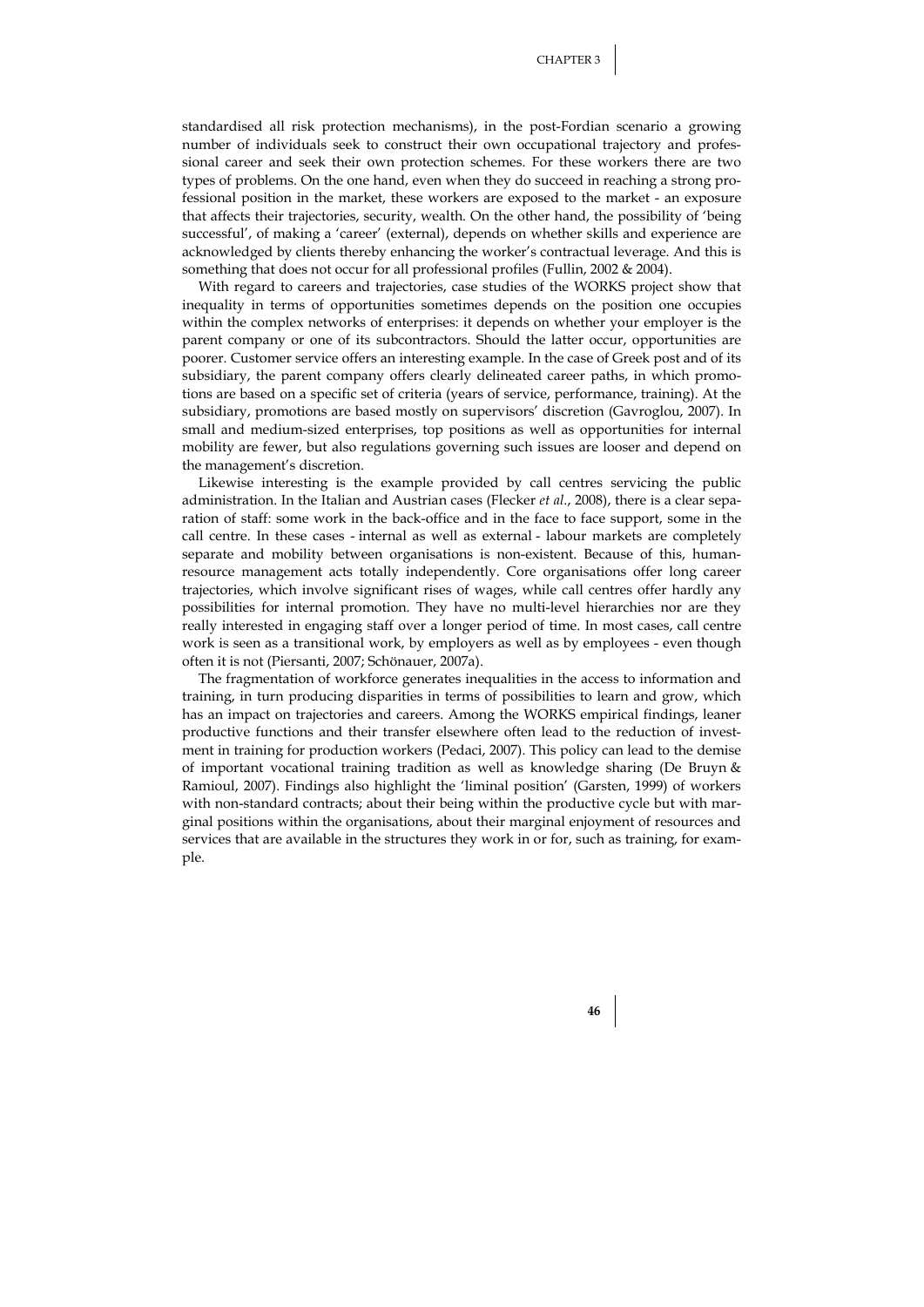### **3.3 Changes in workforce management: individualisation and collective dimension**

#### **3.3.1 Individualisation of human resource management and careers**

First of all, it is useful to explain briefly the different meanings of the concepts often used one for another: 'individualism' and 'individualisation' (Vendramin, 2004).

The notion of *individualism* is subject of several interpretations, notably in philosophy and sociology, and such interpretations are often fraught with value judgements. Individualism is often wrongly perceived as a form of egoism or indifference, or a deny of any collective reference. Individualism is not something new. It is a deep trend, a socio-cultural change in action for many centuries, but knowing an acceleration since some decades. Individualism is a feature of modernity, a part of a civilisation process. It is a victory of the individual, its recognition as an individual person and not only as a member of a group, a class, a lineage or whatever social space. It is an emancipating evolution, but the risks of increasing fragility must not be ignored (Corcuff, Ion & de Singly, 2005).

*Individualisation* refers to a social process of differentiation of individuals according to individual characters. This is both a voluntary and constrained process. Individualisation is a form of collective destiny (Beck, 2001). This differentiation process is observable in all life spheres, also at work:

- in human resource management, where individualising settings (appraisal, remuneration) are spreading, and in focusing the wage relation on the individual, until subjective mobilisation;
- in work situations, including various forms of flexibility, amplifying the diversity of status, professional trajectories, relations to employment;
- in the approach to skills, including the shift from the notion of qualification towards the notion of competence, and the growing weight of social competences;
- in the relation to work, including growing qualitative expectations and the search for a balance between engagements in various spheres (work, family, *etc*.); work is not an exclusive value anymore.

Individualisation also concerns social risks that lead to exclusion (Beck, 2001). In this section, it is the individualisation process that is analysed, and its links with restructuring in the shaping of career and trajectories.

The *individualisation of human resource management* is a common trend in companies. It is concretised in a series of settings that, all together, are shaping an increasingly fragmented work environment. Among these settings, the most relevant are (Boltanski & Chiapello, 1999; Vendramin, 2004):

- individual appraisals, which tend to become more qualitative, and hence increasingly linked to individual characteristics of workers and increasingly depending of the subjectivity of evaluators;
- pay systems relying on qualitative individual appraisals, while wages are at the core of collective bargaining;
- transformations of the subordination link and multiplication of work status;
- working by objectives, giving each individual targets to reach, independently from hazards in his direct work sphere;

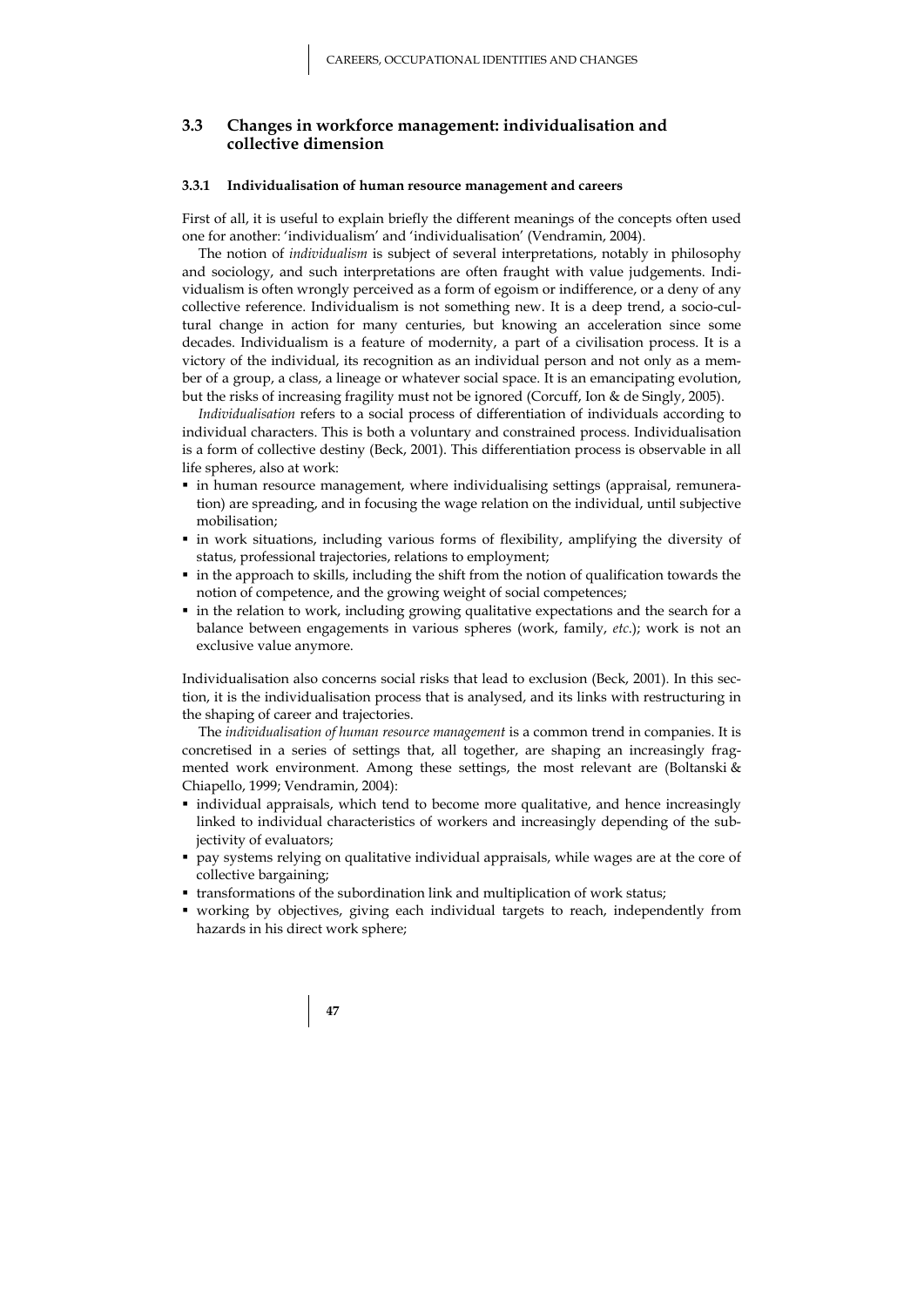- **Exercise isolation and intensification of work, reducing the spheres of social relationships at** work;
- individual approach instead of collective approach to qualifications, including an increasing weight of social and behavioural skills regarding know-how and technical skills;
- the limitation of the concept of job security to employability, drawing back on individuals the responsibility for their professional successes or failures;
- career instability and occupational mobility, which do not allow anymore individuals to involve themselves in a work collective and to strike up stable bonds;
- benchmarking of performances and competition among workers to reach the benchmarks;
- increasing use of freelance work and self-employment;
- valuation of individual over-investment in work;
- rise of values such as entrepreneurial spirit, independence, autonomy.

These transformations of human resource management are embedded in three contextual trends: critique of hierarchies and control; valuation of autonomy; mobilisation of full individual competences. At the beginning, these trends aimed at liberating the employee from organisational constraints and at allowing increasing individual fulfilment at work: nevertheless, these new management patterns also increased the pressure on work and put employees into competition.

As regards *career management*, the WORKS case studies reveal two ways of approaching individualisation: on the one hand, how individuals consider their progression in organisations or on the labour market; on the other hand, how organisations manage the differentiation of individuals.

The empirical material shows different degrees in individualisation. A first group gathers some dress designers and software experts, who consider that their career belongs to them, whatever would be the organisational frameworks. They are more numerous than other groups in the model of boundaryless or protean careers. The careers of most of dress designers and ICT researchers are shaped by individual evaluation. Both their organisational value and market value rely on their individual career assets: the portfolio (design book) of the designer, the publications list of the researcher. Their career assets are individual properties, although they were often acquired through teamwork; however, the recognition and valuation of these assets is an organisational matter, or at least a trade-off matter on specific professional labour markets. Organisations are forced to formalise a certain level of institutional recognition of career assets.

At a slightly lower grade of individualisation, the case of IT experts (developers or consultants) is significant. Their expertise is managed by companies as an individual human resource, for instance by the means of individualised wages, performance bonus, extrawage advantages, *etc*. However, recognition and valuation of this expertise is quite dependent on the supply, demand and shortage on the labour market, increasingly including the offshore labour market. At a lower degree, individual benchmarking, eventually correlated with performance-related pay, concerns several occupational groups, for example logistics managers, front-office employees.

In higher skilled professions (knowledge-based creative occupations and logistics managers), which have always been characterised by a significant individualisation of work relations, people often organise their work individually, following in most cases personal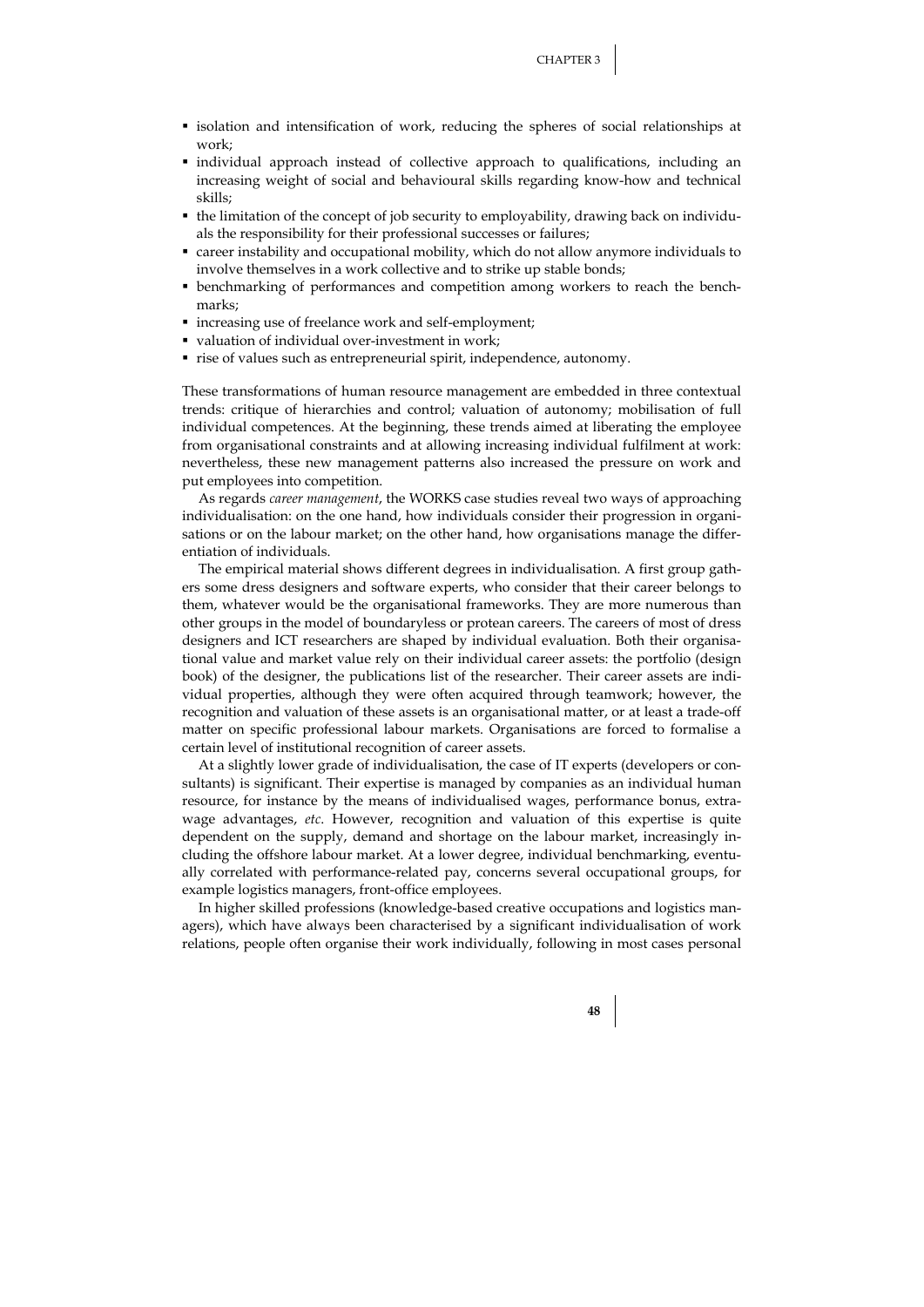rules and schedules. An increased autonomy in these professional segments led to a complete individualisation process, similar to work models of freelancers, advisers, *etc*. This confirms that the higher the quality of work, the broader the scope for individual choice.

Some *individualisation of training* is observable in the development of self-learning. Several occupations are concerned by self-learning: not only IT occupations, in which elearning is the leading edge of self-learning, but also some service occupations. The privatisation or fragmentation of public institutions also entails the collapse of former collective structures of internal vocational training; the responsibility of keeping up and updating skills is transferred to individuals or to small working teams. Even on-the-job training is concerned by individualisation: findings of case studies on manufacturing occupations underline that on-the-job training is losing its collective component and socialisation role.

There are more opportunities to take professional and career decisions individually in professions where the quality of work is higher (Valenduc *et al.*, 2008). In fact, knowledge workers, as most of the highly qualified workers, are more free in the labour market, they have more opportunities to learn autonomously and seize control of their career trajectories.

In essence, many of these workers widen their knowledge and skills completely autonomously, through self-training or on-the-job training. Furthermore, the restructuring and the dispersal of work along the value chain allowed many workers, especially those highly specialised, to broaden and improve their knowledge but also to have professional trajectories that allow them to acquire new competences, also those of other professional profiles. This happened to designers or researchers, who acquired marketing skills, to software professionals who applied their knowledge to public relations activities, logistics workers who became expert and qualified also in process management, *etc*. Software professionals in particular benefited from an ongoing exchange of training thanks to professional relations with other actors in the value chain (partners, customers, buyers, *etc*.). In fact, when mergers of different parts of the value chain took place (not just an outsourcing process), there was a new division of labour that led to the relocation of higher skilled tasks, an increased autonomy and responsibility on the job and more career opportunities. Skills development and training are characterised by a strong individualisation process. According to the case study results in the Netherlands, software professionals are considered as 'quasi self-employed', for autonomy in organisation and planning of tasks, autonomy in working time management, autonomy in learning (Bannink, Trommel & Hoogenboom, 2007).

In the cluster of manufacturing occupations, the introduction of new techniques and machinery did not increase skills (except in one case of upgrading of production workers to prototyping workers), nor enhanced career prospects; on the contrary, it only worsened the typical routine of industrial work, based mainly on rationalised activities and standardised tasks (Krings & Nierling, 2008). Also in the service occupation cluster, the growing use of ICT-tools led to a higher standardisation of tasks and knowledge: 'The net training is very much oriented on facts and routines; to be honest it's all about making it simple and cheap' (Swedish interview quoted by Tengblad & Sternälv, 2007a).

The *issue of autonomy* is perceived as critical in several occupations, but in different meanings. In some occupations that were characterised by a high degree of autonomy (dress designers and researchers, for example), current restructuring trends are perceived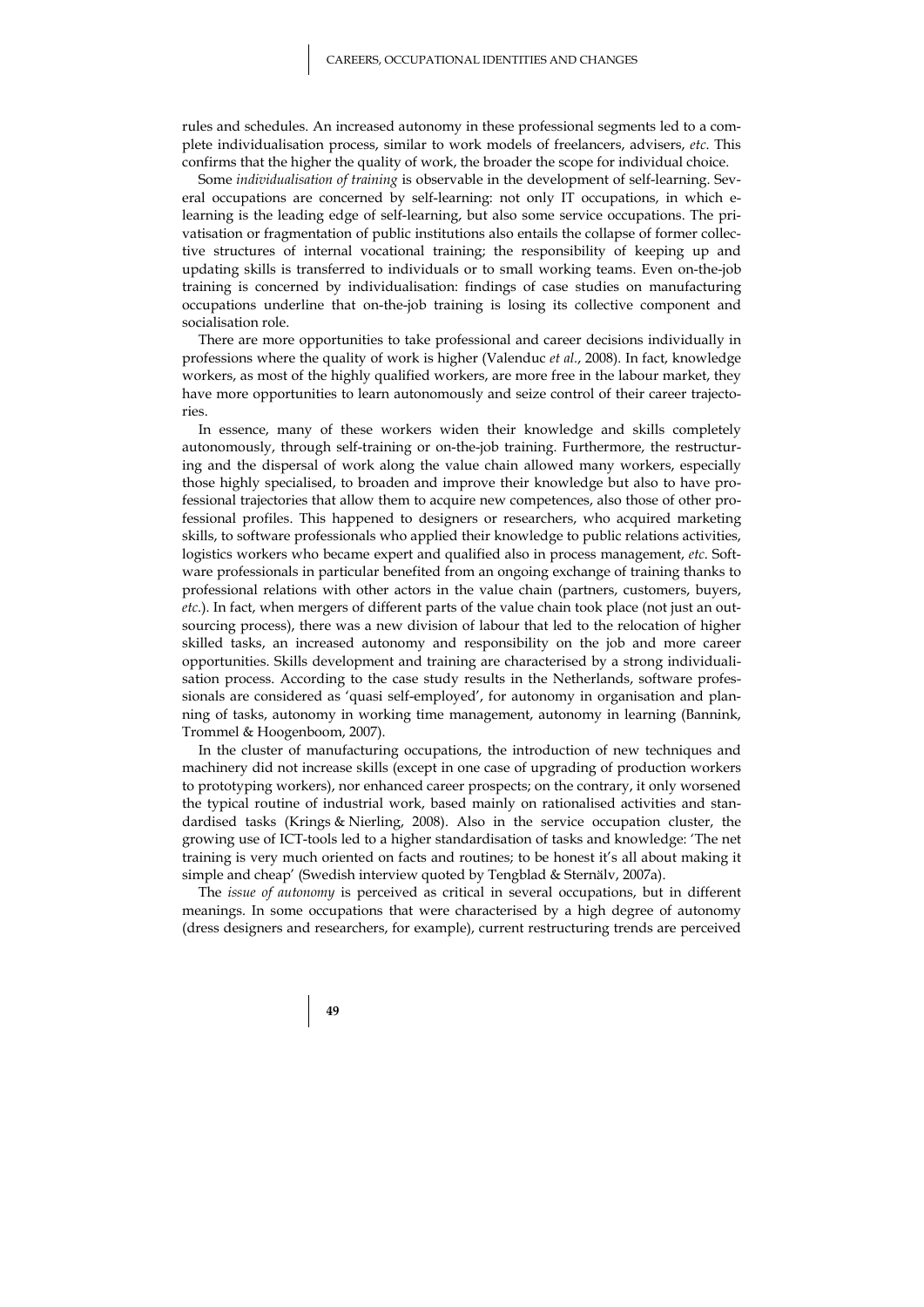as limiting the autonomy, by adding new constraints, notably market constraints. In other occupations, which had a low level of autonomy (public service employees, for example), the new customer orientation is perceived as increasing the autonomy, by fostering the personalisation of services and reducing the weight of bureaucratic rules.

While manufacturing workers of the industry and production and logistics workers follow a hetero-directed working model, subject to more vertical surveillance and that does not allow any individual choice during the different stages of the production process, among knowledge workers 'autonomy' is a distinctive variable.

In still other occupations, such as software development and logistics, the trend in global standardisation of working methods reduces the margin of autonomy, but employers often consider a basic level of autonomy as necessary for the quality of delivered services.

#### **3.3.2 Changes in collective framework and collective involvement**

Understanding changes in collective framework and involvement in work is a complex issue. On the one hand, figures regarding trade union affiliation are analysed as the concretisation of a decline in the social bond at work, largely attributed to the fragmentation of the labour market, the individualisation of human resource management and globalisation. However, what happens in the work sphere is not disconnected from other major changes that concern society as a whole, mainly changes in social critique as well as in the forms of social involvement.

#### *Decline of collective frameworks in companies*

 $\overline{a}$ 

Numerous studies and empirical surveys confirm the 'decline' of collective framework in companies. Trade unions are the first to be affected.13 Anyway, this does not forecast the coming of a de-unionised society or an inevitable marginal role of workers associations. At any rate, there is no doubt that the workers capacity of association and action as well as their capacity of representing their interests is weakening (Visser, 1994; Western, 1997; Cella, 1999; Carrieri, 2003). Also social protection systems are becoming weaker, especially the general regulations on employment conditions. There are many factors that contribute to this decline: qualitative and quantitative changes in the labour force, changes in production models and company policies concerning labour force, market internationalisation processes that imply a greater interdependence of economic systems at the international level (Accornero, 1997; Waddington, Hoffman & Lind, 1999). Other changes occur (but they are in part a consequence of mentioned changes); those concerning cultures, symbolic references, motivation, attitudes, positions; about this, literature reveals an 'atomistic disintegration' process, a 'haphazard identification' (Paci, 1992), an increased individualism. Therefore, the (objective and subjective) premises at the basis of

<sup>13</sup> See the comparative report of the WORKS project pillar 'Policy, institutions and social dialogue' (Meil *et al.*, 2006). The decline of union membership and density involves all EU countries, even if the picture is far more varied across the member states. Some exceptions can be found in those countries where trade unions have an important role in the management of social protection programmes for unemployed workers (European Foundation, 2006 & 2007a).

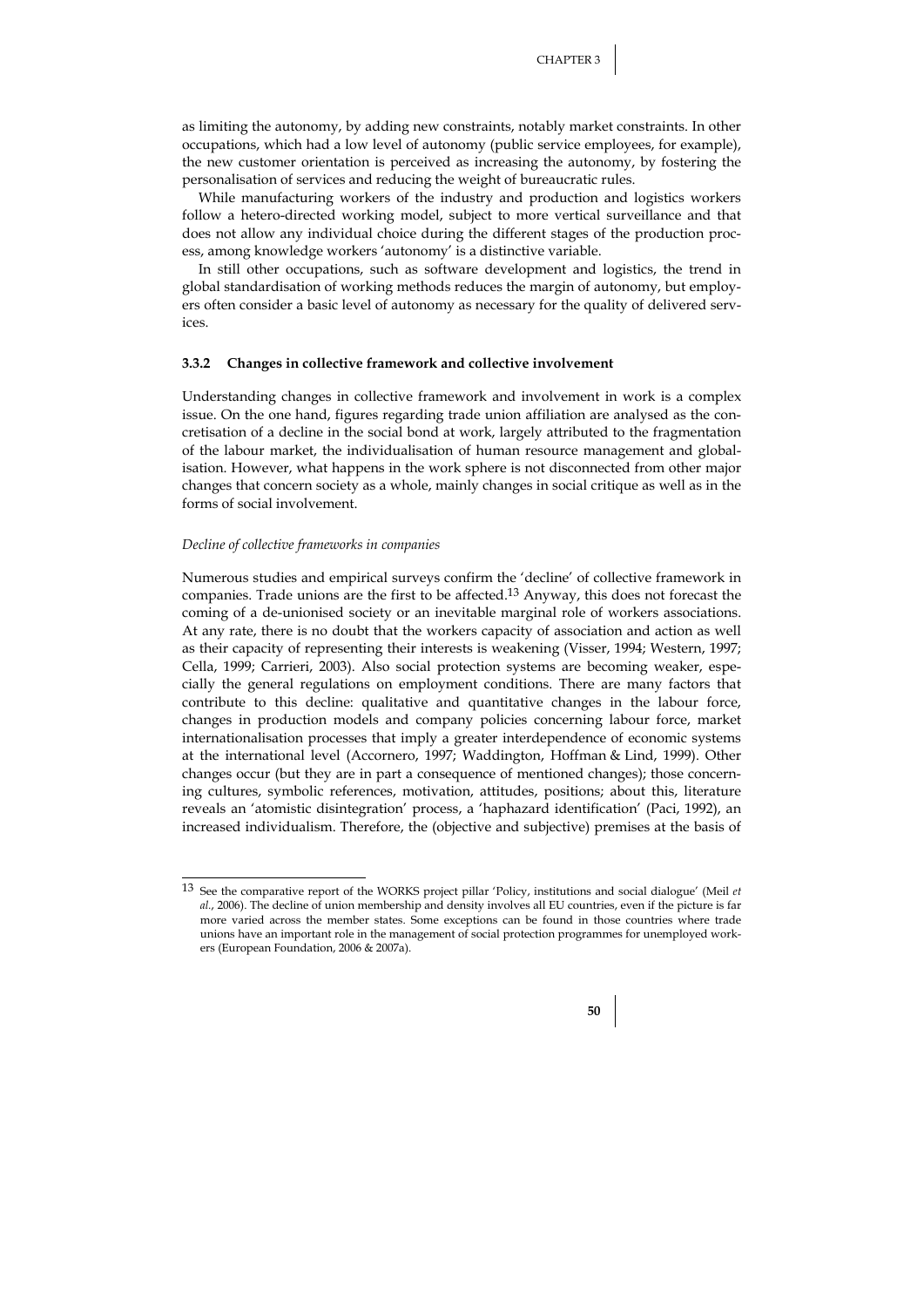collective identities, culture of solidarity and trade unions are crumbling. There is a decline in the importance of permanent workers in industries (especially big ones), who were at the core of trade unions policies and industrial relations during the Fordist-Keynesian era. Furthermore, the 'rejection of individualism' (Tannebaum, 1951), a central value of trade unions and, more in general, of collective action, is also declining. On the contrary, we are witnessing a coming back of individualism, self-entrepreneurship, 'soloist' worker, self-managing forms of social protection, that often attempt to conceal the return of a subordinate mindset and often leave scope to a more intense exploitation.

Company flexibility policies have an impact on the presence of strong 'collective protection' (Castel, 2003) and general regulation on working conditions; this is true in particular for policies adopted to streamline the company that usually imply the outsourcing of many business functions and lead to set up networks of firms, long chains of subcontractors. This means a downsizing of personnel and employees relocation. These restructuring processes spread the labour force working in the same value chain in many different territories and in many different working conditions. It has been noticed that work is 'de-concentrated' (Accornero, 1995). As a consequence, it is harder to organise and attract interests, to establish general regulations.14

WORKS organisational case studies - above all those concerning production and logistics in the clothing and food industry - confirm that the continuous restructuring of the value chain, with downsizing and relocation of business functions, limits the union's power of representation and bargaining, differentiates forms of regulations and levels of protection and lowers them for an important part of the work-force. For instance, some studies show how, in companies 'destination' of outsourcing, union density and generally unions' power, are much lower than in the 'source' firm, and regulations are weaker. On the other hand, it cannot be denied that many restructuring processes more or less explicitly aim at abandoning too strictly regulated firms, where there is a strong unions and industrial relations tradition, to find less constrained environments. This is evident in the organisational case studies in the food industry, in Bulgaria, Italy, Greece and Portugal.

In the case of the Italian company producing of frozen food, according to trade unions, behind the selection of subcontractors located in the South of Italy there is the will to 'exit' a territory that is more thoroughly regulated. This is an area, in fact, where agri-business collective bargaining at a provincial level produced an agreement that set a series of restrictions on the utilisation of manpower. Over the past few years, as a trade unionist explained, there has been 'an all-out assault on the industry-wide provincial agreement'. Many enterprises - principally multi-nationals - have threatened to close down their local establishments if trade unions did not loosen restrictions (or to be more precise: if they did not consent to the implementation of worse terms and conditions) (Pedaci, 2007).

In the case of the Greek company producing frozen vegetables, it can be noticed that the level of interests representation is much lower in its subsidiary in Bulgaria. There is no workers representation, while in the company based in Greece all production workers are represented (Gavroglou, 2007).

<sup>14</sup> About this issue, the 'capacity' of outsourcing process to limit union power, there is an extensive literature (see Doellgast & Greer, 2007; Marginson, Sisson & Arrowsmith, 2003; Murray, 1988; Amin, 1991; Regalia, 1977).

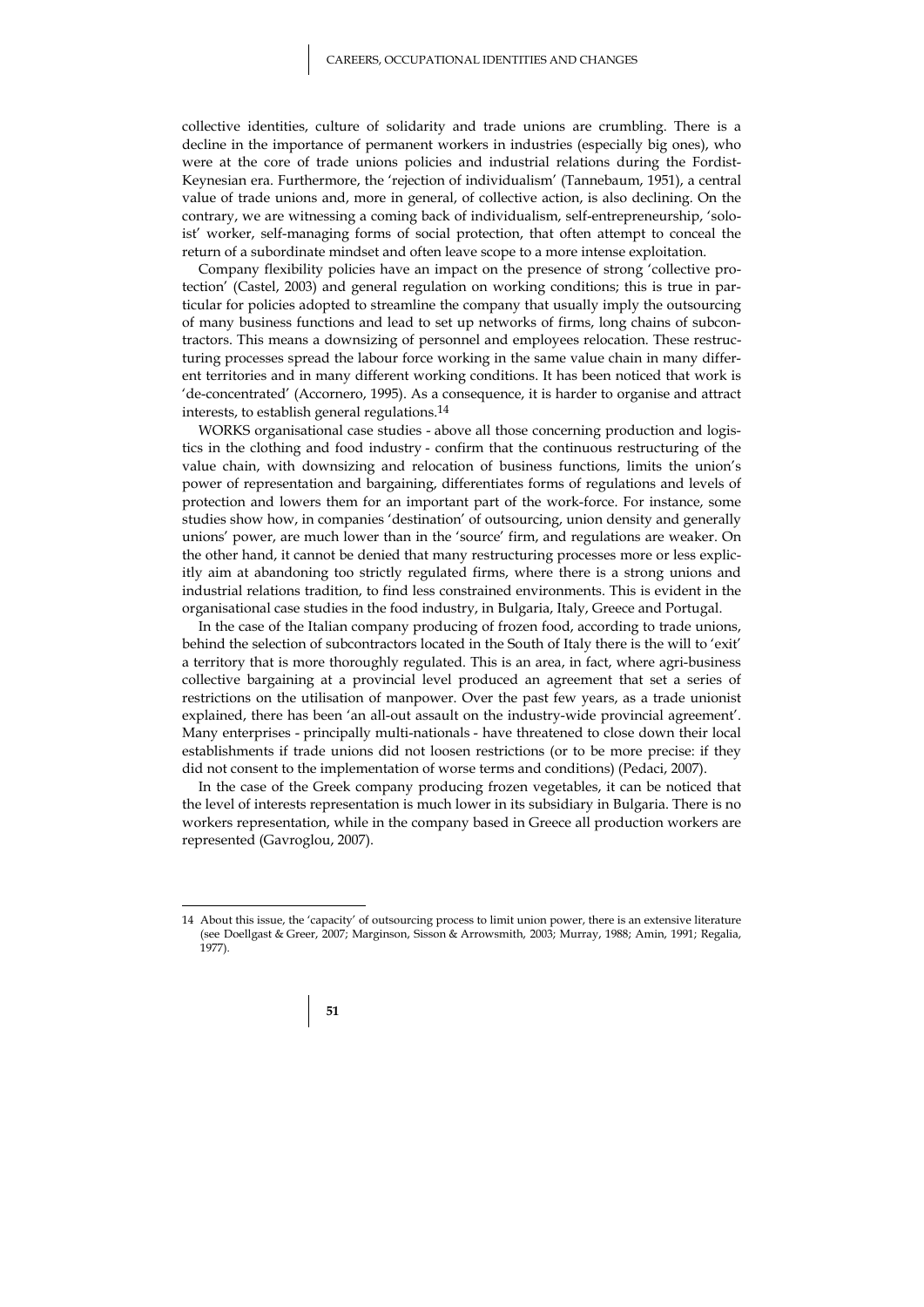A particular case is that of the textile Portuguese company. Here the downsizing and relocation of production led to disproportionate redundancies of union members who were concentrated among older workers and production workers. Hence, the company became non-union. This has brought HR management to an individualised small-business approach 'nowadays, because of the reduced number of workers and because they don't have manufacturing, they don't need representation. They can talk directly to the human resources manager or the head manager.' (Vasconcelos da Silva, Woll & Moniz, 2007: 17). Here, instead of official interest representation an informal commission has been established to deal with workplace issues.

However, other authors add to this approach through company strategies, the changes among the workforce itself (Thuderoz, 1995; Vendramin, 2004; Beck, 1998 & 2001). Their key hypothesis is that the social bond, solidarity and collective consciousness in the work field are not disappearing but that the forms and temporalities of the social bond within work are changing. They are closer to a logic of network, organised around projects, with subjective involvement of individuals. This is quite different from the communitarian logic that is at the core of the trade union institution and the traditional approaches of the social bond in the work field (Vendramin, 2004). Such approach to social bond at work fits well to the new industrial model (Veltz, 2003) characterised by the network enterprises, in which individuals work on projects, with a relation increasingly personal and subjective to work.

Trade unionism adapts itself to a new economic, organisational and technological framework. This is witnessed by the multiplication of negotiation levels (company, regional, national, European) and by wider negotiation areas (flexibility, training, quality of working life, environment). Trade unions must also adapt themselves to a new figure of employee, whose collective feelings and social engagements are different from feelings and engagement that were at the core of trade union action during a lot of years. The employee of the years 2000s is not that of the years 1970s. The employee of the years 2000s is also a woman. It is also important to rethink the nature of links, solidarity and collective engagement, together with the nature of linked employees.

The SPReW research, conducted at the European level, analyses the changes in the social patterns of relation to work. The research demonstrates a fragmentation and 'privatisation' of the relational motivation regarding work, this means that the relations of proximity are to some extent replacing the relations to a reference group (Vendramin, 2007).

### *Effects of de-standardisation of employment*

Identities, culture, collective involvement and working conditions regulations are strongly affected by the increased use of non-standard employment. With so many differences between countries, workers under these contracts can often be at the margins of the social protection systems; they are also apart from general regulations on work and working conditions (Accornero, 2006; Gallino, 2007).15 In many countries there is still a low institutionalisation of such forms of employment, in particular of the different collaboration contracts and external advice employment. In other words, there is a lack of formal rules



<sup>15</sup> See also European Foundation (2007b & 2008).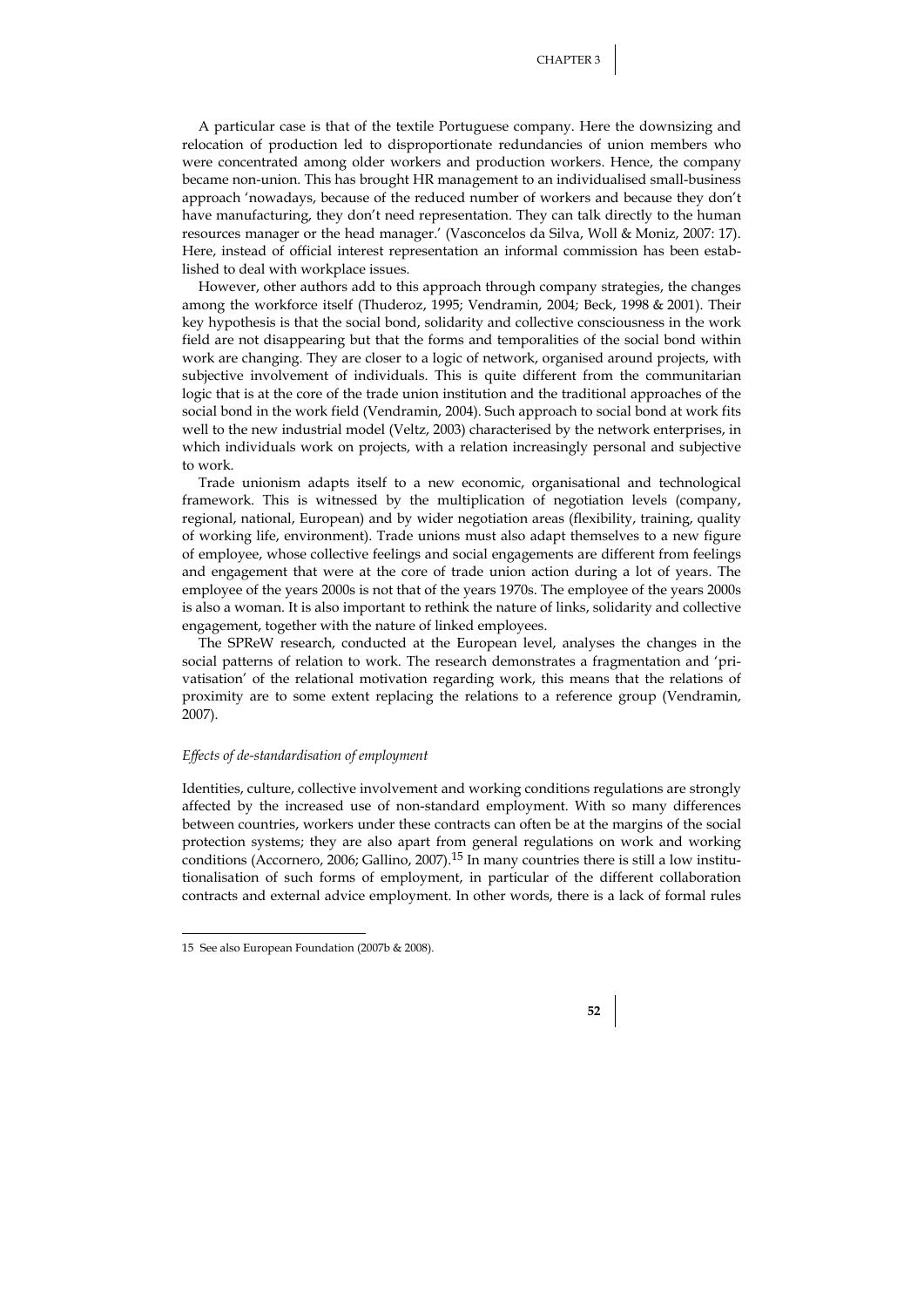(law or collective agreements) (Fullin, 2004). In such situations, the regulation of working conditions is mainly negotiated between employers and single worker.

This situation contributes to move away workers under non-standard contracts from collective involvement. The low social protection increases their weakness and makes it easier to blackmail them; a situation that hinders any kind of collective initiative (Bologna & Fumagalli, 1997; Leonardi, 2000). It is also important to take into account that, depending on their working position, workers behave differently on the job and with their employers. As various empirical surveys have detected,16 those with higher transition expectations17 tend not to care about improving their working conditions. Knowing/hoping that they will remain in that position for a short time, workers do not engage in initiatives aimed at improving pay, working time, *etc*. Finally, we should take into account that where there is a high turnover and work relations are short it is very hard to establish relations with colleagues; considering and organising collective actions is almost impossible even for those that feel this need.

WORKS empirical findings confirm these phenomena. Overall, the organisational and the occupational case studies shows that the majority of atypical workers are far from trade unions, collective identity and culture of solidarity. Most of them (in particular those with a high education level and those who perform creative and knowledge-based jobs) consider themselves as individual workers and perceive collective action as something that concerns other categories of workers and other situations. This can be noticed almost in all sectors and business functions. For example, this is clear in customer service, among front-office employees who work in a call centre. Both the Italian and Austrian reports (Piersanti, 2007; Schönauer, 2007a) on call centres work insist on weak co-operation, weak integration and identification with the group, low participation in collective actions. And this is linked to the different forms of contract: temporary contracts, shortterm contracts (Italy) or freelancers (Austria). In Italy, a low affiliation to trade unions is observed in call centres. In Austria, call centre employees were not allowed to elect a workers council because of their freelance contracts.

#### *Polarisation between occupational groups*

1

A very clear element revealed by WORKS empirical findings is the polarisation between sectors and occupational groups, which are extremely different as for presence/persistence of collective identity, cultures of solidarity, presence of workers representation, collective actions.

On the one side, there are *manufacturing workers* in industrial sectors (clothing and food industry); those who work in production or logistics, who still perform manual work, even though there are significant innovations and differences depending on other variables concerning organisation (size, position in the value chain, owner of the brand/subcontractor, *etc*.).

<sup>17</sup> According to literature on workers with non-standard jobs, people who have a (non-standard) job that does not meet their aspirations and interests have paths with transition expectations and aim at changing their work in the future. On the contrary, people who perform jobs that match their interests and aspirations and who do not want to change job are in stable work/market-oriented paths (Magatti & Fullin, 2002).



<sup>16</sup> See, for instance, Addabbo and Borghi (2001); Catania*,* Vaccaio and Zucca (2004).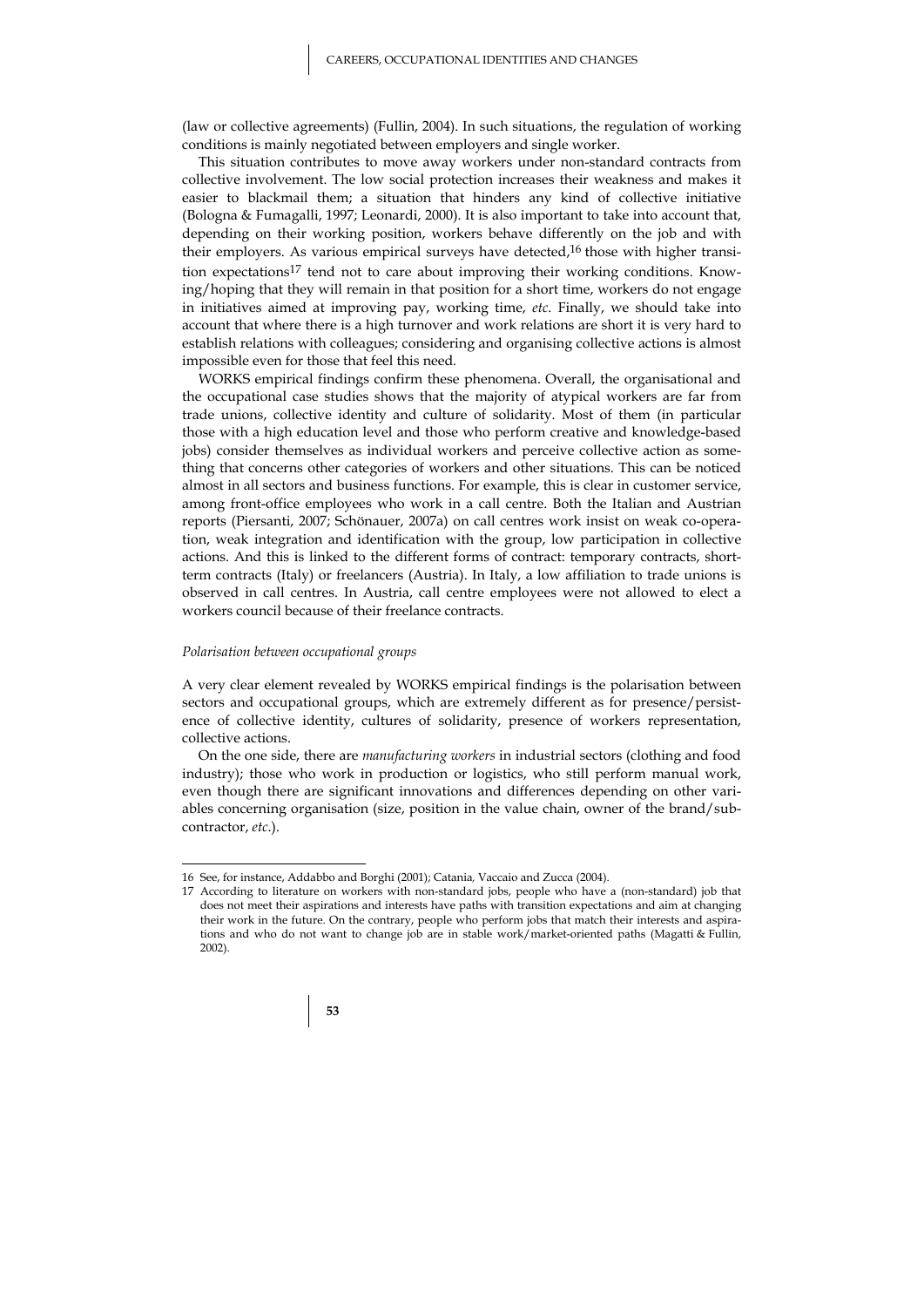On the other side, there are first of all employees who perform *knowledge-based (creative) occupations*; they are R&D workers in ICT, designers (fashion designers and technical designers), software professionals; these jobs can all be described as creative knowledgebased employment, as far as creativity is used in a broader meaning: aesthetical creativity, technical creativity, generation of IT knowledge. But there are also workers in *service occupations* (front-office, back-office and management activities). They are office employees as well as managers in logistics and front-office employees in public services; public service employment also includes workers who carry out rationalised activities, constrained by technical and organisational factors, such as call centre operators.

In the first group (manufacturing workers) a strong collective identity, culture of solidarity and strong workers representation can still be found. Even though in some cases these elements are declining, they are still significant for both work organisation and evoking a feeling of belonging, shaping identity, raising workers awareness (Valenduc *et al.*, 2008). In these occupational groups, social relations between colleagues are generally very important; they are characterised by co-operation and solidarity and they build up a strong collective feeling. Co-operation among workers includes different aspects. Colleagues are the main interlocutors for discussing and sharing possible problems related to the job. Knowledge and information are shared with colleagues; colleagues are the main source of knowledge to learn how to carry out a task or 'the tricks of the trade', or to find a solution to a specific problem concerning the carrying out of tasks, the functioning of a machine, *etc*. Co-operation (and solidarity) lead to join a trade union and participate in its activities. In fact, here union density is generally high. Nevertheless, some recent trends revealed by case studies must be highlighted: a lower participation of non-standard employees and immigrant workers in the young people trade union.

On the contrary, in the second group *(knowledge-based 'creative' occupations)* there is a low or nonexistent trade union affiliation and usually there is no workers representation or, it is present, it is an informal structure. A special case concerning workers in service occupations is that of public administration employees; they have a medium-high union density almost in all European countries (Meil *et al.*, 2006).18

Knowledge-workers in particular organise their work as if they were freelancers, they consider themselves as 'individual workers', as 'soloists'. An interesting example is that of the designers of the clothing industry. Fashion designers have an individualised conception of work meaning; they consider themselves as 'soloists'. So they reveal a low interest in unions and in workers councils even if their employment conditions and working conditions are sometimes rather bad. The labour contracts and collective agreements negotiated for the clothing sector are not considered as attractive.

The opportunity to negotiate working conditions individually is considered a guarantee of freedom, a sign of independence. They think that trade unions response and protection is unconvincing. Moreover, they raise other problems: skills assessment, decisionmaking autonomy, meritocracy instead of seniority privileges. Hence, in this situation

 $\overline{a}$ 



 $^{18}$  In this context, very interesting is the English case study on IT service provider in the public administration (Dahlmann, 2007), a case of outsourcing of the IT business function. Here trade unions were very strong and they were able to reshape the form of the restructuring process, minimising its impact on working condition. In particular, trade unions succeeded in keeping staff on the same terms and conditions and in obtaining a mobility clause for all staff, which basically means that they cannot be relocated to another office against their will.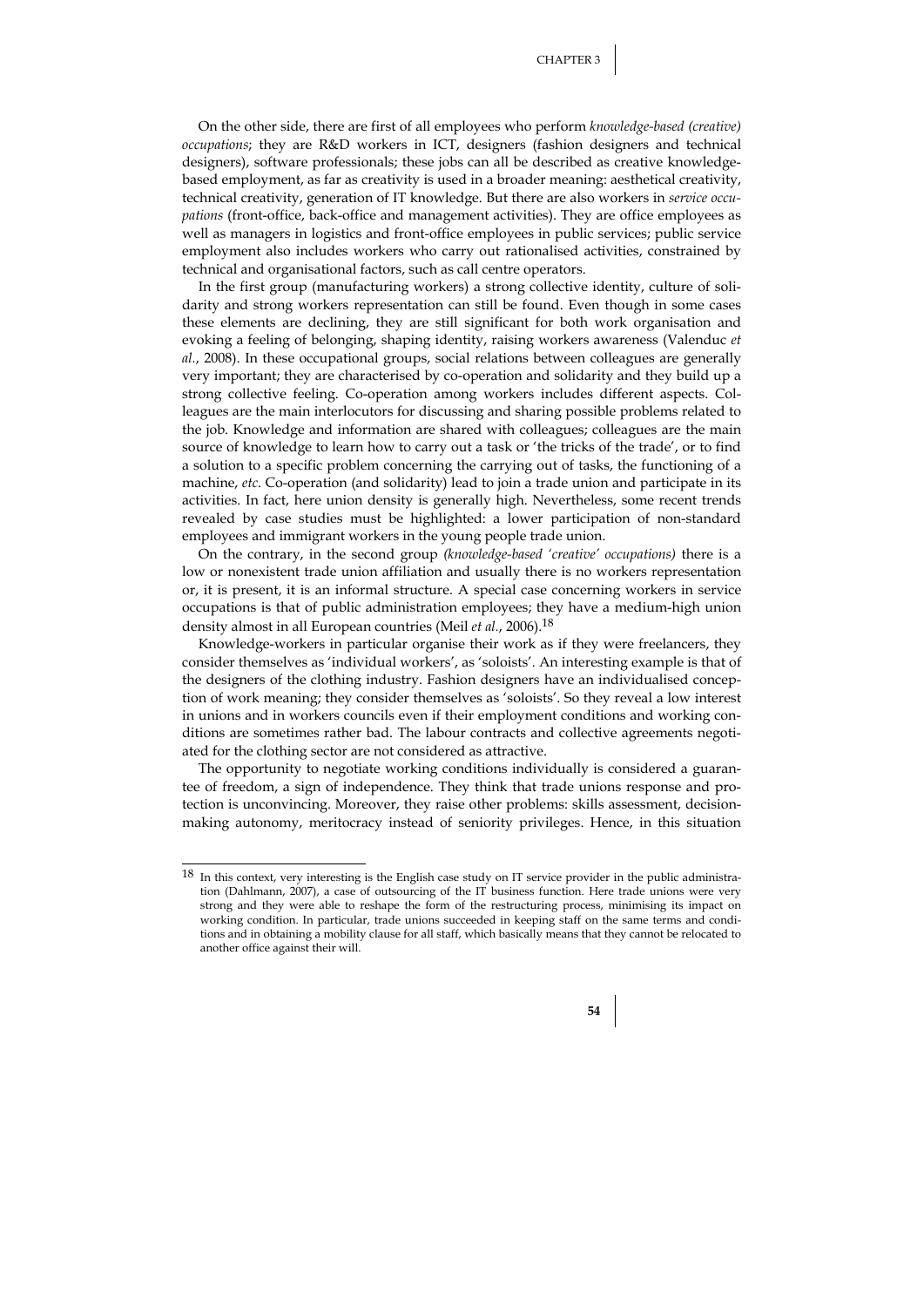there is a lack of collective action, at least a trade union or similar organisations action. Furthermore, in some cases also 'weak' collective action is scarce (share/discuss with colleagues work problems, *etc*.). Concerning this, also company policies must be taken into account, especially those promoting the involvement (or integration) of workers through direct participation, which means participation through trade union representation.

The organisational and the occupational case studies show the presence of alternative forms of association, which are often informal and limited to some groups of workers. And here we can also find a confirmation of the presence, in some occupational groups, of new particularistic and corporative approach. For example, in the Swedish/American company active in the development, production, implementation and maintenance of IT based business systems, 'about 50 *per cent* of the employees are organised in either SIF (a work place organisation that includes everybody regardless of education or profession) or two professional organisations; JUSEK (for system developers and economists) and the Swedish Association of Graduate Engineers' (Tengblad & Sternälv, 2007b: 15). In the software development sector for example, there is 'committee of representatives', that is a committee for dialogue and co-operation with the management. In the German business software case study, employees were initially represented by a committee of representatives that co-operated with management, and the establishment of a works council, in line with the German Work Constitution Act, was somewhat controversial in the company (Krings, Bechmann & Nierling, 2007). And a similar situation can be found at *the software company* in Hungary (Mako, Illéssy & Csizmadia, 2007) and in the software company in Bulgaria (Galev, 2007).

From some occupational case studies also emerged the presence of 'communities of practices'; communities for co-operation, the exchange of knowledge and methodological tools. Especially in the case of software developers, there is a 'brotherhood feeling' among workers; and this contributes to build up the occupational identity.19

### **55**

<sup>&</sup>lt;sup>19</sup> See in particular the Hungarian and the Swedish occupational case studies (Makó, Illésy & Csizmadia, 2007; Tengblad & Sternälv, 2007a).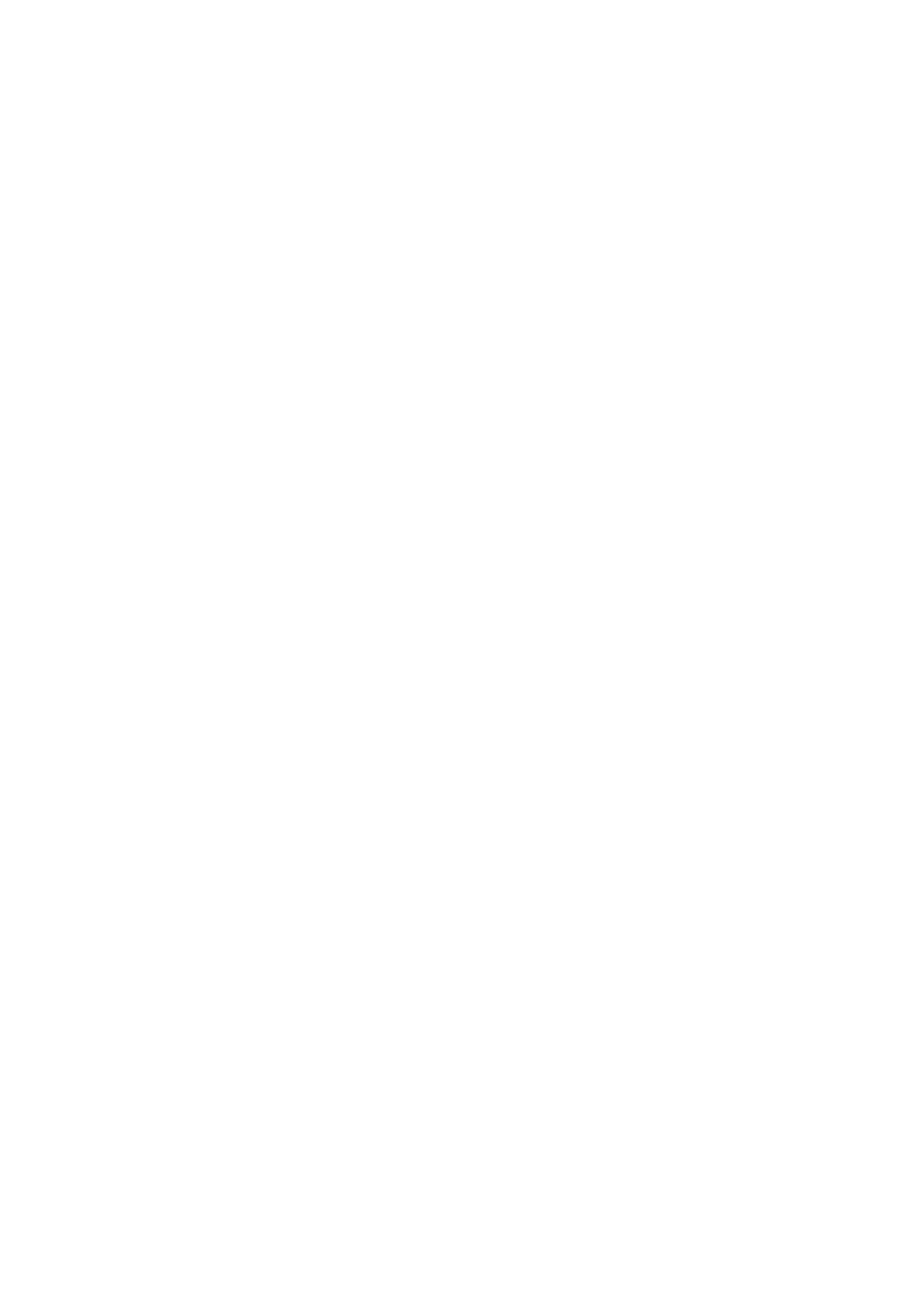This chapter deals with changes and trends that extend beyond the work sphere, in a wider societal scope. The first section addresses the changing meanings of work in society, and their influence on individual trajectories. The second section considers the place of work in a whole life course, taking into account the time dimension in careers and life courses.

### **4.1 Changing values in the meaning of work**

Work, as individual and societal feature and experience, has deeply changed, so the relation or orientation to work has also significantly changed. The debates about the central value of work or the distance to work, and the statements about differentiated attitudes of age groups or gender groups at work as well, are all elements that reveal the social concern about these societal mutations.

According to a literature overview carried out in the ongoing European SPReW project<sup>20</sup> (Vendramin, 2007: 10-13), three dimensions can be distinguished in the relation to work (Nicole-Drancourt & Roulleau-Berger, 2001; Riffault & Tchernia, 2002; Zoll, 1992). The *instrumental* dimension refers to the material expectations, the idea of income, the importance of payment and the possibilities of being promoted. The *social* dimension refers to the importance of the human relations at work. The *symbolic* dimension has to do with the opportunities to express oneself in an activity, the interest of the work, the feeling of success, the level of autonomy and the social usefulness. Symbolic and social dimensions are sometimes considered together as the *expressive* dimension of work, in a dual model of instrumental *versus* expressive relation to work.

There are different currents of thoughts regarding these three dimensions of the relation to work (Zoll, 1992; Smola & Sutton, 2002; Galland & Roudet, 2005). Some authors state that nowadays, there is no place anymore for the expressive dimension of work and that workers mainly develop an instrumental relation to paid work. Work tends to become simply a job. As workers cannot find enough satisfaction in their job, work becomes a 'transitional' value, because it makes it possible to achieve other goals: access to autonomy, access to a higher social position, quality of life, consumption, *etc*. Other authors, at the contrary, stress the increasing importance of post-materialists values and self-development at work. As regards both social and symbolic dimensions of work, the post-materialist thesis states that after stressing on economic and physical security, the modern societies pay more attention to the sense of belonging, individual experiment and

<sup>&</sup>lt;sup>20</sup> Generational approach to the social patterns of relation to work (SPReW) – FP6, Citizens and governance, CIT5-028408.

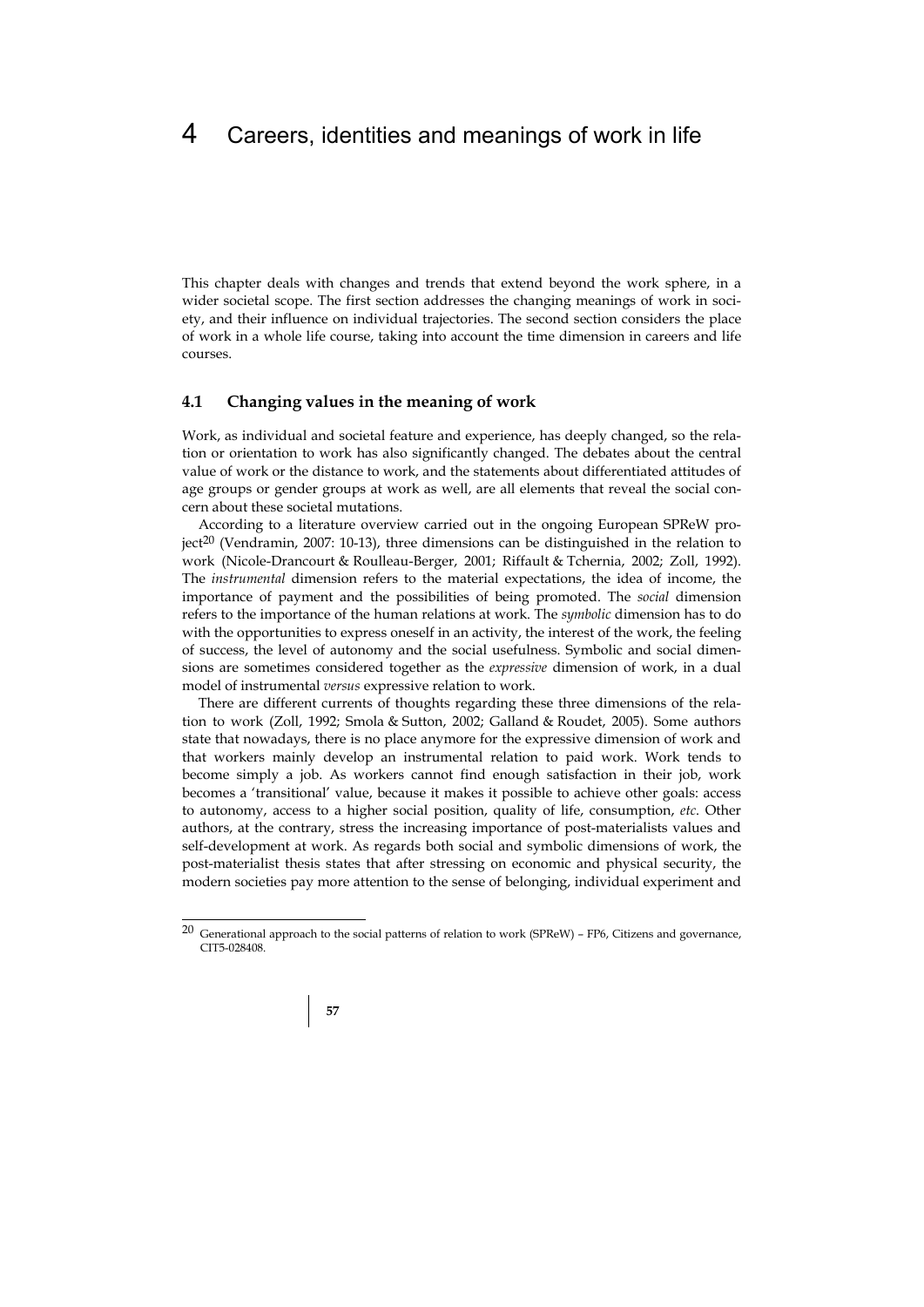quality of life. Young workers are particularly sensitive to these post-materialist values. Many young people also consider as crucial the access, throughout work, to social and professional recognition, to training opportunities and to self-development. All these aspects are playing a key role in their job appraisal.

At the European level, value surveys (European Value Survey, EVS) measure the relation to work of Europeans for twenty years. Researchers who analyse the EVS surveys often refer to a framework for analysis developed by Inglehart and Baker (2000), themselves referring to earlier works of Maslow. This framework for analysis distinguishes extrinsic or materialist orientations (wages, job security, prestige) from intrinsic or postmaterialist orientations, related to personal fulfilment. Surveys highlight an growing affirmation of post-materialist values overall in Europe, which give more relativity to what concerns material survival - providing for the needs - and give more room to what concerns personal development - expression of personal capabilities (Tchernia, 2005).

Both trends in increasing instrumental relation to work and expression of post-materialist values are not necessarily incompatible (Tchernia, 2005). Beyond the basic instrumental function of work, there is a room for subjective needs, self-expression and self-fulfilment. However, meeting both material and subjective needs does not seem possible in all jobs. Identification through work requires a significant autonomy, larger room for initiative and possible self-determination in the execution of work. This is possible in limited number of jobs, for example knowledge-based occupations. For many others, standard work does not provide opportunities anymore for identification in the current context of accelerated changes. So the current work situations can be interpreted as *a new balance between instrumental and expressive dimensions.* What has changed is not the reference to work but rather the relative weight of these dimensions.

The WORKS case studies feed the debate concerning instrumental *versus* expressive dimensions of work. However, occupational groups are not homogeneous from this point of view, and prudence is required in generalising dominant individual attitudes as an objective feature of an occupational group.

The instrumental relation to work is present in all occupational groups, but dominant in the cluster of manufacturing occupations. Nevertheless, even among manufacturing workers for whom the instrumental dimension is at the foreground, the social dimension is often at the background: good human relationships at work, good work atmosphere, *etc*.; the social dimension is perceived as important by workers who think they have no career prospects anymore.

The social dimension of work is expressed in several occupational groups, under various forms. The importance of good human relationships at work is stressed by many software professionals and service employees. Particularly the 'core' service employees appreciate sociability at work; as this group is not cemented by a strong occupational identity, the quality of the work atmosphere is a component to the identification to 'small groups' within restructured organisations. The 'small is beautiful' group atmosphere is also very present among software professionals; the quality of human relationships is often mentioned as a factor of retention in companies (when the atmosphere is positively appraised) or a factor of mobility (if the atmosphere is worsening).

The expressive dimension of work is more visible among creative occupations, and the particularly among dress designers; for most of them, work is a passion, and has a central place in their life. ICT researchers and software developers are less talkative about this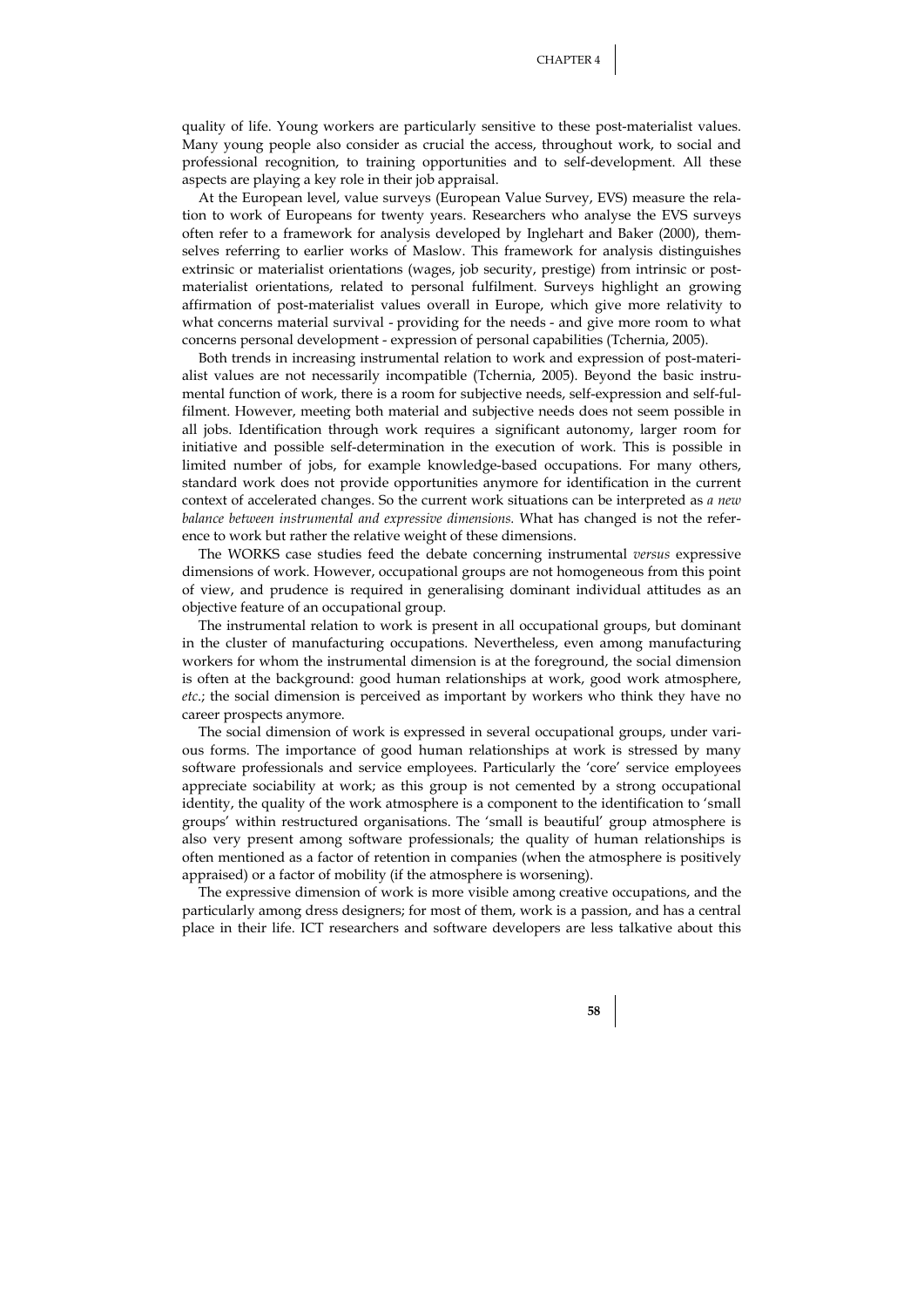expressive dimension, which is however frequently a leading thread in their career development. The expressive dimension is not restricted to creative occupations. Among service workers, the rising occupational identification as 'providing good service to customers' enhances the expressive contents of a series of tasks that were formerly perceived as purely administrative.

So, the WORKS empirical material does not confirm that current changes in work, particularly restructuring, standardisation, fragmentation, should limit the relation to work to its purely instrumental dimension. It rather confirms the compatibility of an instrumental relation to work and the expression of post-materialist values.

#### **4.2 Changes in life courses and individual trajectories**

As a result of the analyse of narrative interviews about the relation to work and its generational aspects, the European project SPReW has developed a typology of patterns of relation to work organised around two axis (Vendramin, 2008: 45-52). The *first axis* (Figure 4.1) makes a distinction as regard the nature of involvement in work, either more *pragmatic* either more subjective or *expressive*. These terms refer to well-known concepts in researches analysing work orientations: the three dimensions of work (instrumental, social and symbolic) or, according to other authors two dimensions, instrumental and expressive (including both symbolic and social). In such a distinction between pragmatic or reflexive involvement, we find also the differentiation between materialist orientations and post-materialist orientations. So, the first attitude is *pragmatic* and a strong *relation to employment* dominates it. It corresponds to the idea that work is necessary to encounter material and social obligations. However, work is not life; it is just a means. As it is a constraint, and because it takes a significant place in life, work must also be pleasant, this means working in a good atmosphere, feeling useful, having an interesting occupation, *etc*. In the *reflexive* involvement, *work plays a key role* in personal identities. It corresponds to the idea that work plays an essential role in the identity. Personal development is important, as well as creativity, initiative, knowledge development. At the opposite, bureaucracy is seen as alienating. Individuals are engaged in a search for meaning and the workplace is seen as a key place for this goal. The concept of involvement or attitude, as it is used here must be understood in a broad sense. It concerns not only representations to which individuals refer when they describe work but also to the place that individuals want to have in work and to their driving values.

In pragmatic involvement as well as in reflexive involvement, two different attitudes are possible; they are shaped by trajectories or individual life courses. This *second axis* of the typology referring to *life course* is important; the research shows that people are distributed into two groups: those who follow, more or less, a normative calendar (Guillaume *et al.*, 2005) that connects phases (education, work, independent living, starting a family, …) according to an institutionalised calendar and those who follow an individualised life course, either as a choice or a constraint, in a trajectory that is not always in line with dominant social norms and institutions. Crossing the two axis (pragmatic/reflexive involvement and standardised/individualised life course) leads to the characterisation of four types of patterns of relation to work (Figure 4.1).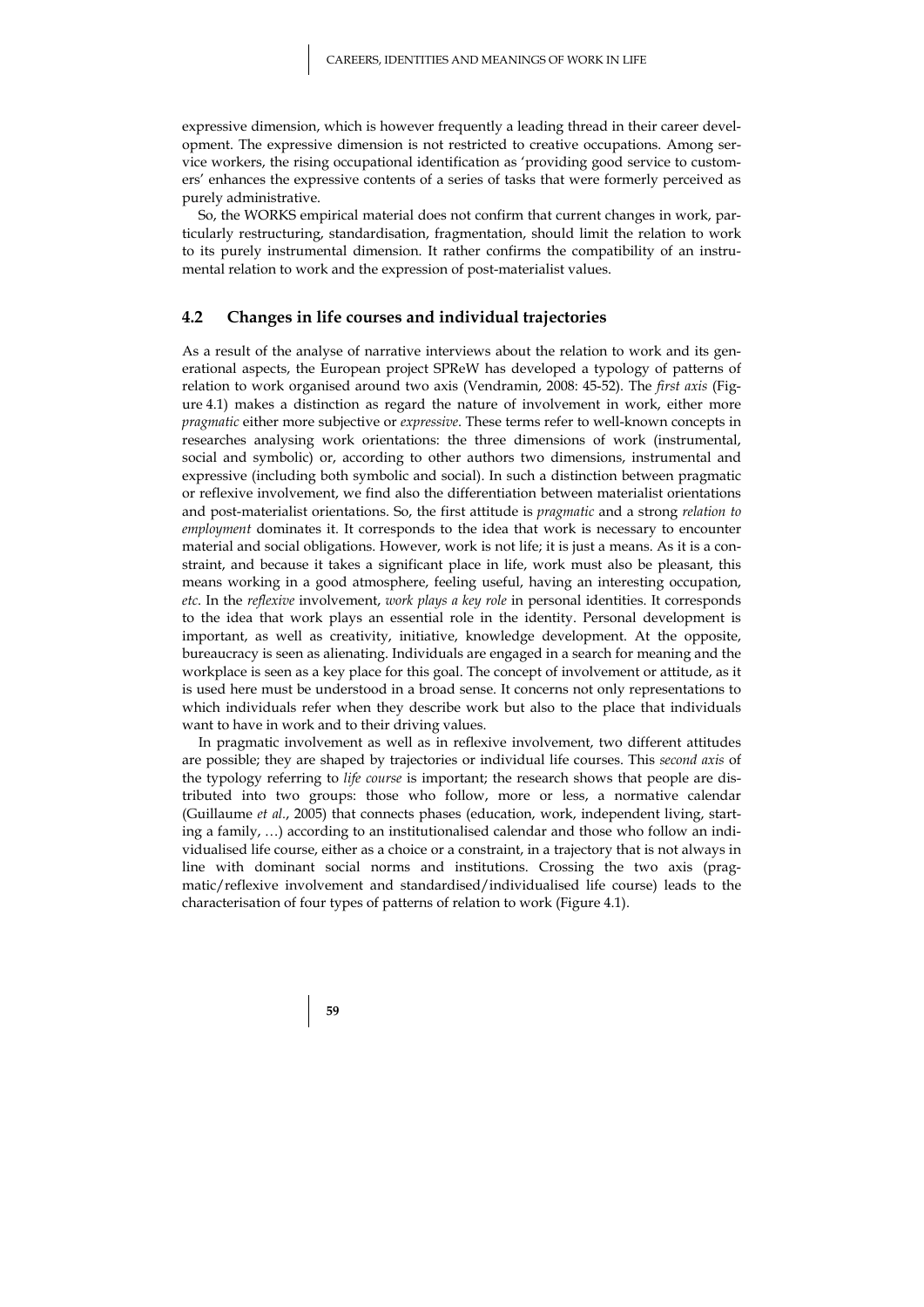|                                      | Pragmatic involvement in work   |                                                     | Reflexive involvement in work                |                                 |  |
|--------------------------------------|---------------------------------|-----------------------------------------------------|----------------------------------------------|---------------------------------|--|
| Standardised<br>life course          | ymen<br>요<br>5<br>Ĕ<br>ਜ਼       | I. Work is a constraint to<br>experiment positively | III. Work supports self-<br>development.     | Rel<br>lation                   |  |
| <b>Individualised</b><br>life course | dominates<br>≳<br>2<br>Relation | II. Work is a means to earn<br>money                | IV. Work is a cornerstone of the<br>identity | 5<br>lation<br>ent<br>ork<br>కె |  |

Figure 4.1 Typology of patterns of relation to work

*Source*: Vendramin, 2008: 52

These types are described as followed, they all suggest different attitudes regarding careers (Vendramin, 2008: 51):

- Type I: work is a constraint to experiment positively. The attitude is mainly pragmatic, however it is also necessary to have a pleasant job. Work is not life; it is a means to support other projects. Work and private life are clearly separated. Financial aspects in work are important but not determining. Stability is more important than salary or professional ambition. The social dimension of the work is extremely important (working in a good atmosphere, in a supporting team, …). These profiles are quite passive. Changes are possible to find a more stable and pleasant job. This type is transversal to age and many people in this type are already engaged in a private life (couple, children). Most of the low qualified are also in this group. Search for pleasure and security at work are the main characteristics. The life course is standardised. *Career attitude is rather passive, but open to change* in order to get more security on better work atmosphere;
- Type II: work is a means to earn money. The attitude is exclusively pragmatic. Work is necessary to encounter material needs. Work is necessary but peripheral in life and well separated from private life. There is a strong emphasis on the instrumental dimension of work. Working is a means, not an end in itself. There is no ambition regarding salary or status: just having enough for material needs. The social dimension of work is not a major concern. Those profiles are passive. The most important in job is to provide money for material needs. There is no homogeneity in this type. It appears as a 'residual' type. Distance to work and low subjective involvement in the activity are key characteristics. The life course is individualised. *The career attitude is passive;*
- Type III: work supports self-development. Work is a way to discover personal capabilities and aptitudes. Professional and private trajectories are built together. Salary has a secondary importance but social and symbolic dimensions of work are important. Stability is quite important to support family projects but is not essential (changes are possible). Colleagues and managers provide recognition. Self-development is important. Those profiles are proactive. This type is transversal to age, sectors and levels of qualifications. A key characteristic is the involvement in both professional and private life (family project). The life course is standardised. *Career attitude is proactive*;
- Type IV: work is a cornerstone of the identity. Involvement in work is highly subjective. Success in life is subordinated to success in work. The instrumental and symbolic dimensions of work are important. Stability and security are less important. Social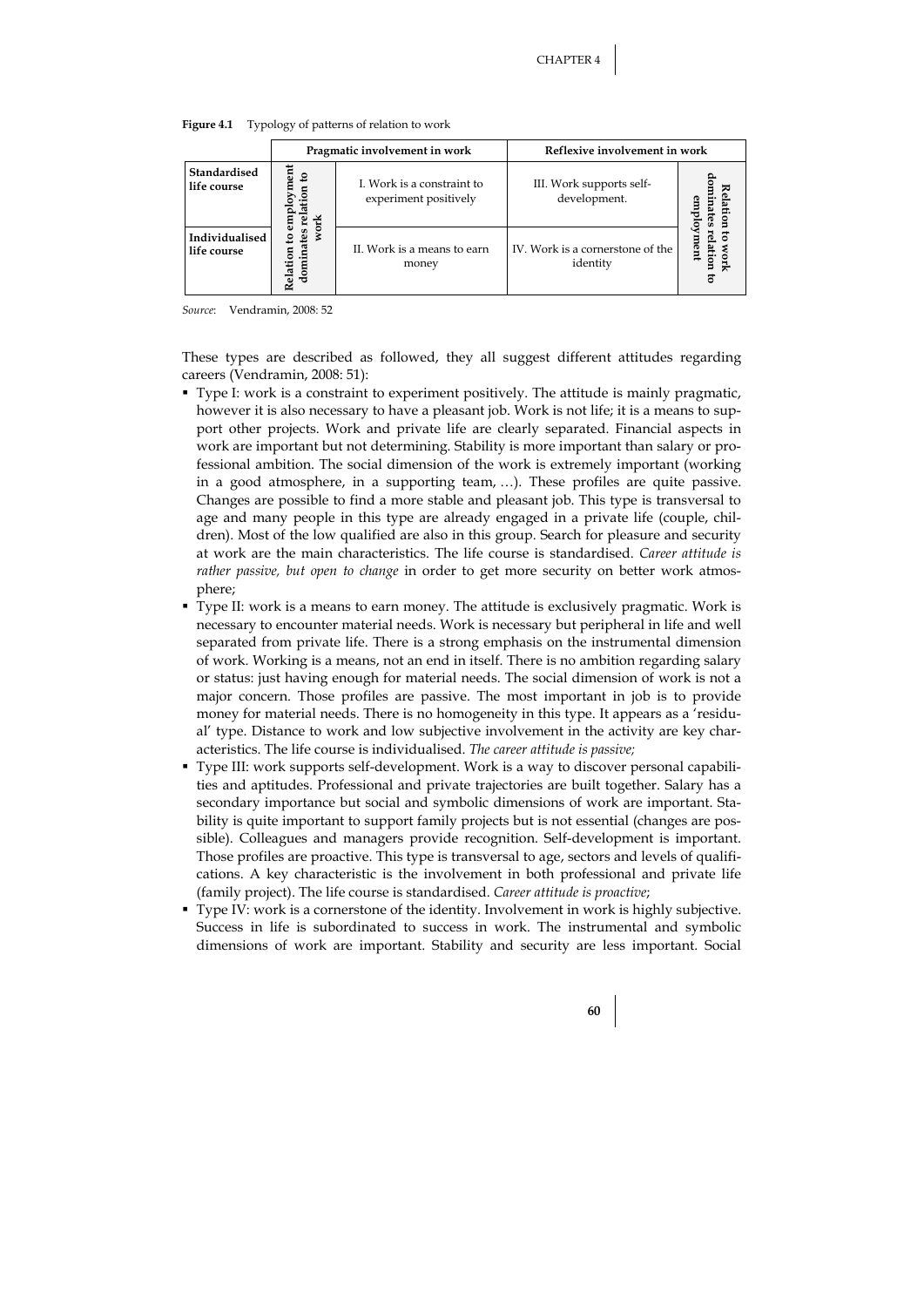dimension is not important. Critical distance to authority or colleagues. Search for excellence. Very proactive profiles. The part of young is important in this type. It also gathers mainly qualified workers A key characteristic is the identification between life and work. The life course is individualised. *Protean or boundaryless careers are preferred*.

According to the SPReW research, Type I is nowadays the dominant one. Type III is the second one and Types II and IV are more peripheral. The following trends seem to be emerging: there is no sectoral distribution between the types, all activity branches investigated are widespread within all types; age and levels of qualification seem more discriminating that gender; Type I gathers more profiles below thirty years old and above fifty years while the middle age group is more represented in Type III; the level of qualification seems higher in Type IV while low levels of qualification are concentrated in Type I.

The question is whether the biographical interviews of the WORKS occupational case studies can be interpreted by using the SPReW typology. A methodological precaution is necessary: the WORKS biographical interviews were not purely narrative, they were rather semi-directive, but including a biographical dimension, notably concerning insertion in the labour market, career development, occupational changes, learning paths, work-life balance and work-family balance. Information about individual life courses, collected in individual interviews, was aggregated in the reporting process: in a first step in the occupational case study reports, in a second step in the synthesis and comparative report. That is an important methodological difference with the direct exploitation of narrative material.

The four patterns of relation to work are relevant to describe the variety of combinations of life courses and relations to work, which were found in the biographical interviews. However, several patterns are present in each occupational group, and each pattern can be illustrated by several occupational groups. Expectations regarding careers and working conditions will be slightly different in each subgroups as well as the way of coping with restructuring.

Type IV (work as a cornerstone of the identity) was mainly found among fashion designers, and to a lesser extent among a minority of software developers. This pattern of relation to work is less affected by restructuring: people tend to compensate the drawbacks of restructuring by an individual overinvestment in work.

Type III (work supports self-development) is very frequent among all knowledgebased occupations (dress designers, ICT researchers, software professionals, and also logistics managers), although in competition with Type IV. The key differentiating point is the life course. Some interviewees evolved from Type IV, at the beginning or at a turning point of their career, to Type III, when they decide to reduce their level of risks. However, the interviews reveal that many individuals, and mostly women, have some difficulties to manage their work-life balance, particularly the work family balance, although they have a high job satisfaction and positively appraised working conditions.

Type I (work as a constraint to experiment positively) is very widespread in all occupational groups, even among some knowledge-based occupations (researchers or IT professionals is big organisations), and particularly important in service occupations. Interestingly, restructuring of service occupations can lead some individuals from Type II to Type I, thanks to a move from a bureaucratic environment to a customer service environment, even if they have lost their former level of job security.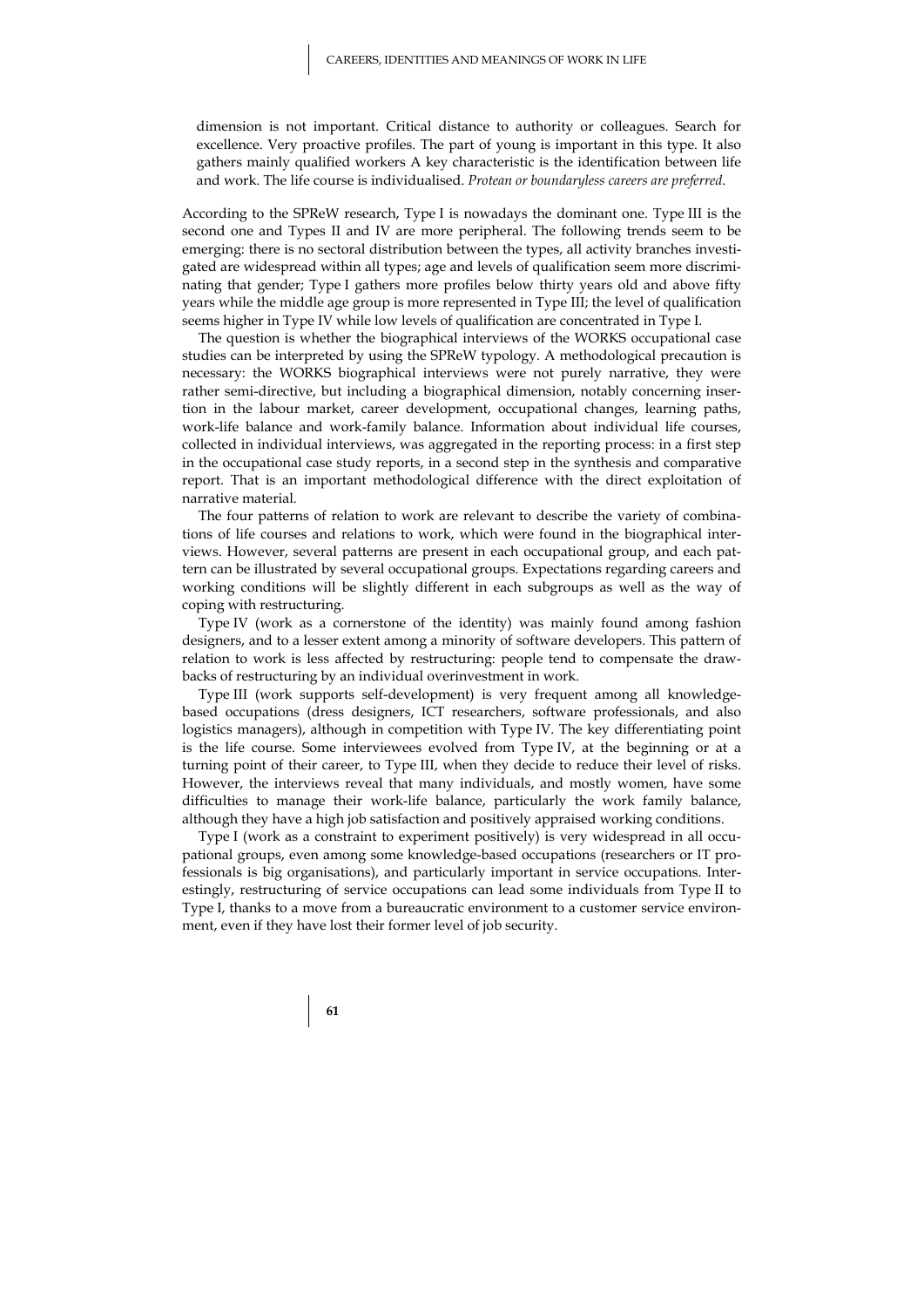Type II (work is a means to earn money) is mainly found in manufacturing occupations. Restructuring can draw individuals back from Type I into in Type II, such as mentioned in the occupational monograph on food and clothing production workers. The case of prototype stitchers is atypical, as the restructuring strategy offered them the opportunity to gain positive work experience through vocational conversion. Individuals responding to Type II pattern are characterised by a low and often decreasing job satisfaction, but also by a strict separation between work sphere and private sphere. Type II is also frequent among 'peripheral' service workers, at least those who are trapped in peripheral or atypical employment.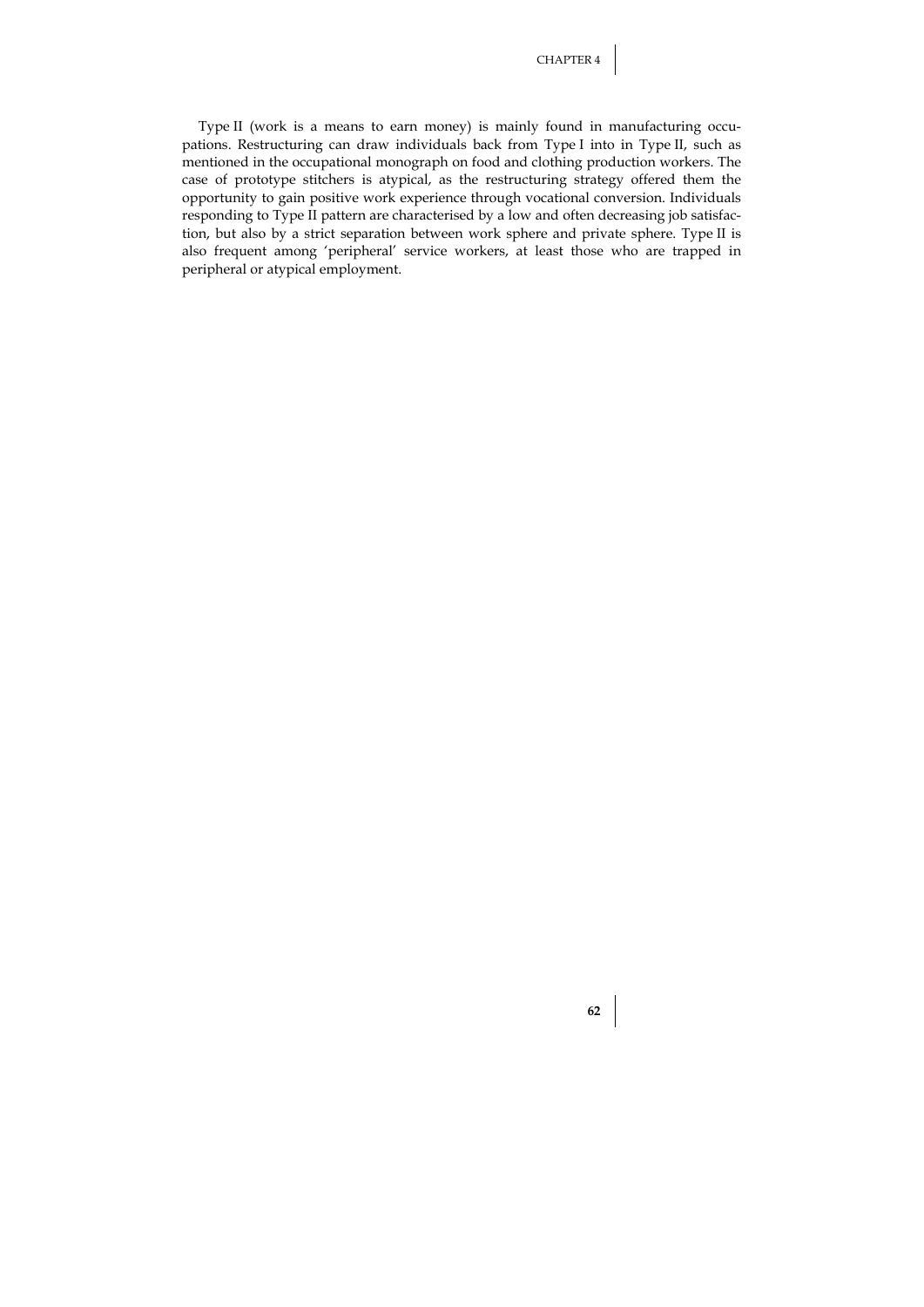### **5.1 Key trends in careers and trajectories**

In a context of accelerated organisational change, driven by a large variety of restructuring strategies, the evolution of careers, identities and trajectories is marked by diversification rather than upheaval.

The WORKS findings do not highlight an increasing dichotomy between *organisational careers and boundaryless careers*, as suggested by some authors. They rather confirm the hypothesis of a widening spectrum of career models. Various models of organisational careers are observed: hierarchical, technical, and multi-organisational, *i.e.* combining a certain level of mobility with organisational career purposes. Even when restructuring, organisations remain attractive, mainly for skilled professionals. Boundaryless careers are also diversified, encompassing boundaryless transitions, progressive paths towards entrepreneurship, and a small sample of quite nomadic careers, corresponding to the model described in the literature. Project work, which is a key organisational feature in knowledge-based occupations, does not necessarily foster boundaryless careers; it can be also organised within renewed models of organisational careers. Not all career choices are voluntary: case studies confirm the increasing importance of the career model of chronic flexibility, coupled with constrained mobility, which is mainly encountered among peripheral workers in service occupations, but also among other manufacturing or knowledge workers who experienced job losses as a consequence of restructuring. Anyway, there is nowadays an increasing level of individual risk in most of the careers, except in some public organisations. In order to cope with this increasing level of risks, workers try to stick to career anchors, which remain rather stable despite mobility, organisational change or restructuring. However, the relevance of the concept of career anchor seems limited to skilled occupations.

As regards *trajectories and transitions*, the findings confirm both the persistence of linear trajectories and fragmented trajectories. Fragmented trajectories, including 'sideways' mobility not only between companies, but also between occupations, characterise several occupational groups, including skilled employees. Linear trajectories, based on smooth transition from education to work and career progression, are however less linear than before and can include several bifurcations. Again, a dual model of stability against fragmentation does not fit the observations of organisational and occupational case studies.

The relevance of the proposed theoretical models of *identities at work* is confirmed by empirical evidence. Although several identities are present in each occupational group, some general trends can be sketched. The transformation of the fusion Type of identities, based on traditional solidarity, into a community model, relying on smaller groups sharing similar occupational status and working conditions, is mainly observable among production workers. Huge restructuring can also push production workers into retreat iden-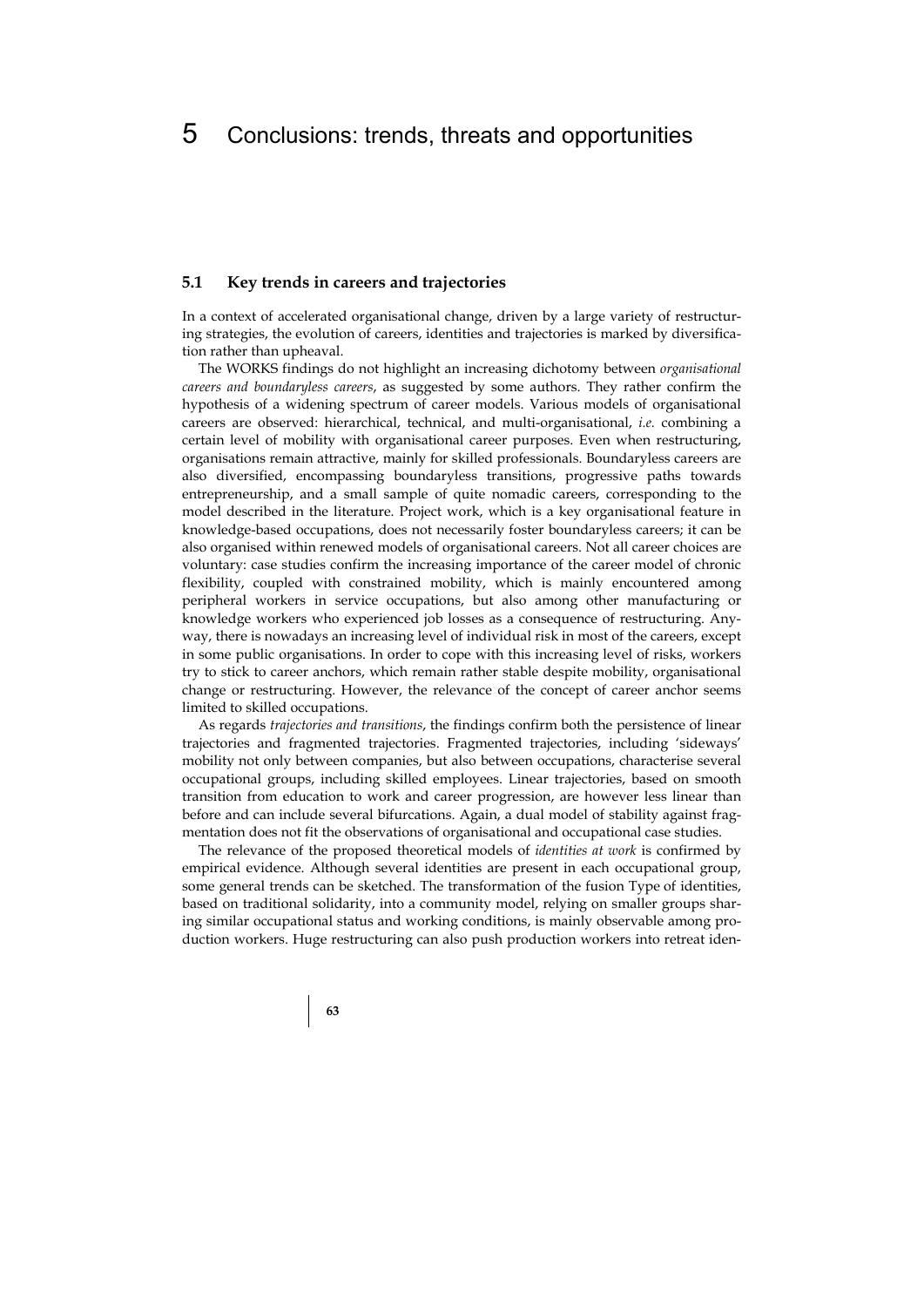tities, when their last refuge is to retreat behind regulatory protections and to accept routine as a compromise for survival. The professional and entrepreneurial models are mainly found among dress designers, ICT researchers, software professionals and logistics managers, but the mobility model is also present in these occupations. Restructuring usually weakens the feeling of belonging to an organisation, and in counterpart reinforces the professional or entrepreneurial dimension of workers' identities. The cluster of service occupations illustrates very well the emergence of the model of public service professionals, relying on the service relationship, as a substitution to either former fusion identities (post and railway, for example) or traditional retreat identities (civil servant). This model is however not generalised among service workers, as outsourcing and fragmentation generate precariousness among specific segments of peripheral service workers: those who are characterised by Dubar as combining an instrumental relation to work and an exteriority relation to employment.

Economic driving forces behind restructuring, particularly the *new forms of market pressure*, are also shaping career profiles and occupational trajectories. They create a new demand for skills and qualifications, beyond the core skills of each occupation, in areas such as marketing, communication, public relations, teamwork, project management, customer relationships, e-skills. The acquisition of such extended skills is often transferred to the individual responsibility of the worker, though self-training or on-the-job training. Career progression is often linked to the acquisition and updating of such skills. The new forms of market pressure also create a feeling of insecurity regarding the future. As the future evolution of economic context and company structures appears as uncertain for many workers, their individual perspectives are perceived as increasingly uncertain, concerning competences and careers as well as job security in the long-term. Even workers in organisational careers consider that their job is not anymore a job for life.

Changes in the *organisation of the internal and external labour markets* have diversified impacts on careers and trajectories. The segmentation of the labour market, according to a core/periphery model, is still observable, but the features of the core and peripheral segments are changing. In some occupations, for example software production or dress design, the peripheral segment may include high-skilled workers, looking for career development through mobility and taking risks; in other occupations, such as customer service, the peripheral segment develops precariousness. On the other hand, core functions are increasingly transferred to service providers, entailing a depletion of career opportunities in the core segment of the labour market. The organisation of the internal labour market is often affected by restructuring. Company downsizing, fragmentation of companies into clusters of subsidiaries, as well as flat organisational models, tend to restrict the hierarchical career paths, as fewer positions are available in middle management; in some cases it was however observed that opportunities for 'sideways' mobility were widening. Career opportunities depend on the position in the value chain structure, whether the employer is a parent company or a subcontractor. In some cases of outsourcing, either in call centres or in IT services, internal labour markets become totally disconnected and human resource managers act totally independently. Workforce fragmentation generates inequalities in access to information resources and training, in turn entailing disparities in learning opportunities, which have unequal impacts on careers and trajectories.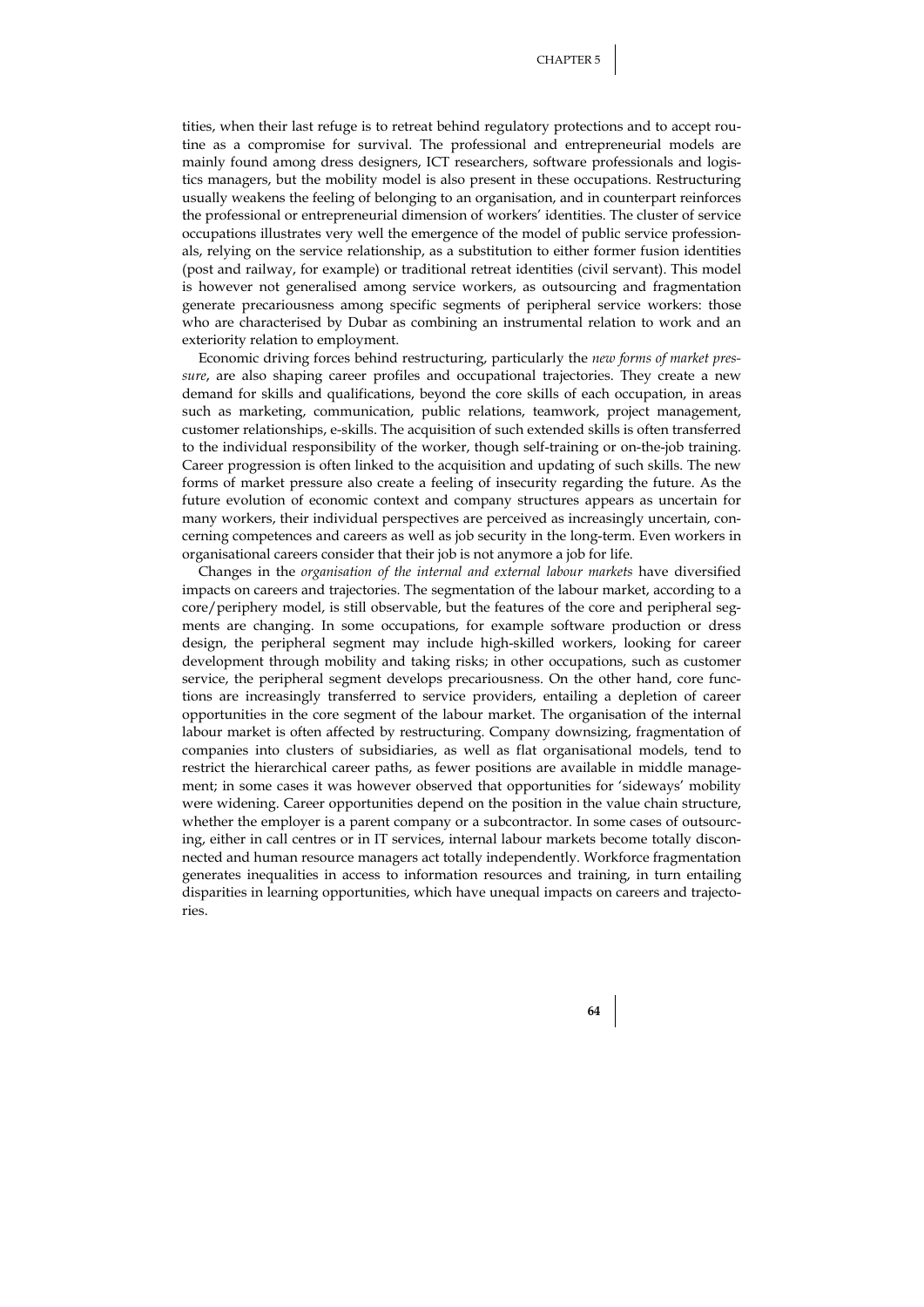Regarding the challenges of changing careers and trajectories, the *education level* is an important individual resource. In occupational groups where the education level is heterogeneous (front-office employees, clerical workers in logistics), education and training are decisive resources for adaptation to changes. In other occupational groups that are characterised by a homogeneous educational background (dress designers, ICT researchers, IT professionals), workers can stick to their professional skills to cope with the consequences of restructuring and reshape their future prospects. Conversely, in low-skilled groups, the margins of choice of workers are restricted.

There is a common and widespread trend in *individualisation of human resource management*. The individualisation process concerns career management, training and autonomy. In knowledge-based occupations, career management id often considered as a personal matter, based on individual career assets. However, the recognition and valuation of these assets depends either on company organisation, or on specific occupational labour markets. In all occupations, organisational changes entail a widespread use of electronic monitoring and benchmarking of individual performances, eventually correlated with individualised performance-related pay or bonus. Individualisation of training mainly relies on the development of self-training and e-learning.

Changes in *collective involvement* are a complex phenomenon. On the one hand, organisational changes and restructuring lead to a weakening of traditional forms of collective organisation, notably trade union affiliation and trade union power in collective bargaining. This trend was already highlighted about identities at work, with the decline of the 'fusion' identity and the rise of the 'communities' identity. Fragmentation of companies and subsidiaries increase disparities in the levels of collective representation and bargaining. On the other hand, the social bond, solidarity and collective consciousness are not disappearing; they are moving to changing and flexible patterns, adapted to network companies and project-based work organisation, which are currently observable in knowledge-based occupations. The research findings indicate a polarisation between sectors and occupational groups, concerning formation of workers' identities, culture of solidarity and collective organisation: at one end of the spectrum, production workers, who are still attached to declining forms of collective participation; at the other end of the spectrum, knowledge-based creative occupations and logistics managers, who are squeezed between individualisation and new forms of social bond at work; in-between, the others.

These trends are related to deeper changes at the societal level, concerning the *values attached to work* and the *place of work in life courses*.

The balance between the instrumental, social and symbolic dimensions of work is evolving. Beyond the basic instrumental function of work, and despite a threatening economic environment, there is nowadays more room for subjective needs, self-expression and self-fulfilment at work. The balance differs however among occupational groups.

Considering the place of work in life courses, two types of life courses can be distinguished: standardised life courses, following a normative calendar, and individualised life courses, either voluntary or constrained, following trajectories in discordance with dominant norms and institutions. If these two types of life courses are combined with two types of relation to work - pragmatic involvement or reflexive involvement in work - four patterns of relation to work can be distinguished. The combination of standardised life course and pragmatic involvement in work leas to the attitude 'work is a constraint to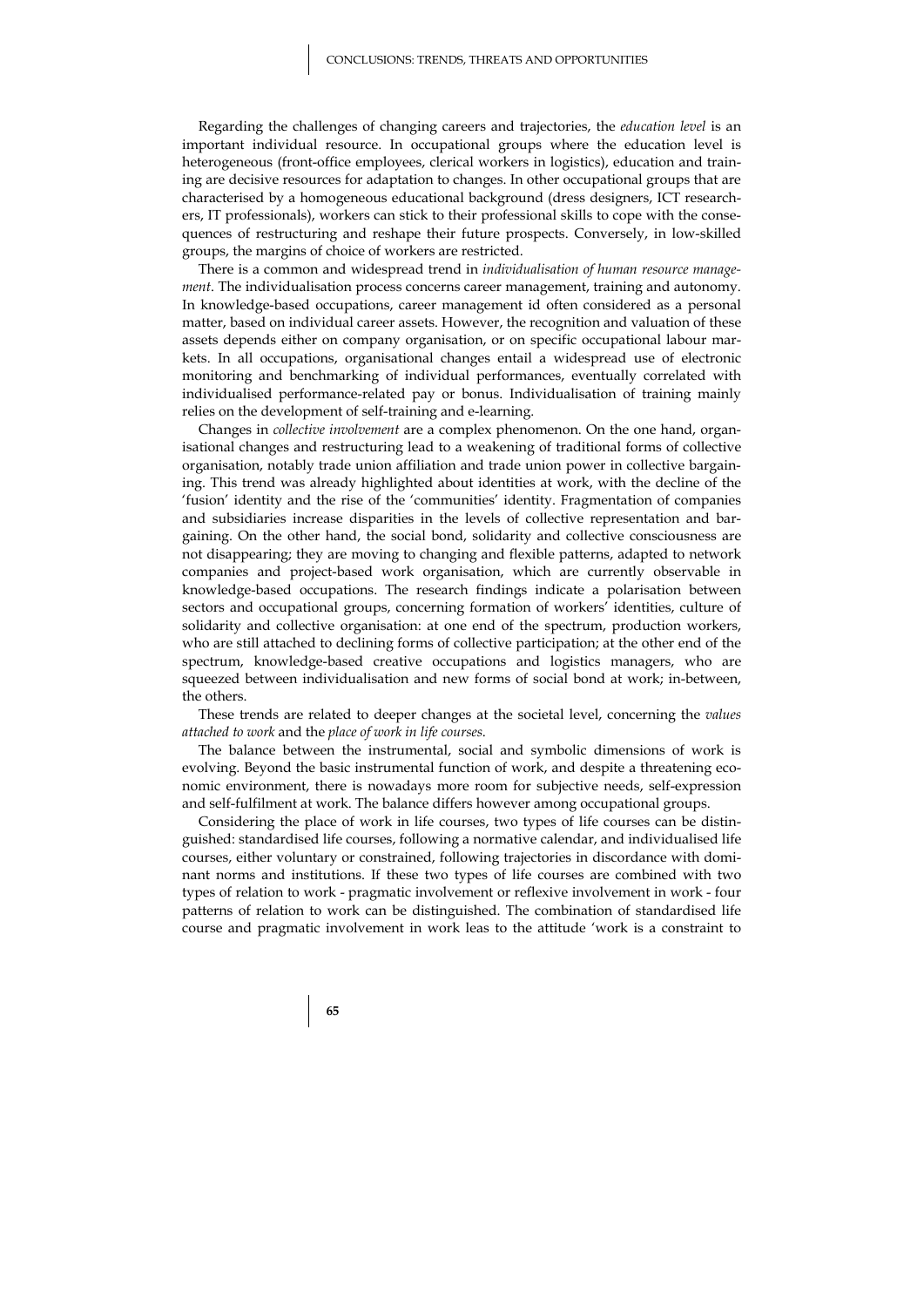experiment positively'. This attitude is quite widespread in all studied occupational groups, and particularly important in service occupations. The combination of individualised life course and pragmatic involvement in work leads the attitude 'work is a means to earn money', which was mainly observed among production workers and peripheral service workers; restructuring can push workers into this attitude, also characterised by decreasing job satisfaction and increasing feeling of insecurity. The combination of reflexive involvement in work and standardised life cause leads to the attitude 'works supports self-development', which is widespread among knowledge-based occupations, but in competition with the fourth attitude 'work is a cornerstone of the identity' (combination of reflexive involvement in work and individualised life course). Nevertheless, several patterns of relation to work are observed in each occupational group. Obviously, expectations regarding careers are correlated with the various combinations of life courses and involvement in work.

### **5.2 Beyond occupations: gender as a transversal issue for careers**

Gender is a transversal issue in careers and trajectories. The most important gender issues to be highlighted at this concluding stage are: the glass ceiling and other differences between men's and women's careers, the gendered occupational culture, the new skills requirements, and the work-life balance.

The *glass ceiling* is a typical feature of all types of organisational careers (hierarchical, technical, and multi-organisational). In IT research, development and consultancy, women's careers are often ceiled at the level of project manager or team manager. Case studies, particularly in the IT sector, often report tensions among employers and human resource managers regarding women's careers: discriminating discourses and behaviours coexist with open-minded attitudes, which consider gender balance as a part of diversity policies. In service occupations, women's careers are generally ceiled at the level of middle management, except in the UK case study. Among front-office employees, women and men often account for different career expectations and motivations: more women than men express a motivation for 'service' (caring for the client, looking for qualitative performance), while more men than women express the motivation for 'sales figures' (looking for quantitative performance). In boundaryless careers, only encountered among knowledge workers, women are more attracted by the entrepreneurial career path than by pure nomadic careers.

The various *occupational cultures* are strongly marked by gender. In knowledge-based creative occupations, work has a central place in individual identities and strongly influences the organisation of daily life. Trends towards a stronger orientation of women on professional biographies, such as men, can be observed in all countries. Depending on the national institutional patterns, the variety of working and living models differs strongly. When cultural and institutional settings foster more equality between men and women, renunciations to family life are less frequent on the female side. The increasing importance and visibility of women's work in skilled occupations, and their high identification with their profession, lead to an attenuation of the traditional differentiation of gender roles. At the contrary, among manufacturing occupations, traditional gender segregation and role models are steadily reproduced, in all observed cases and countries. Among service occupations, a wide variety of occupational cultures were observed. In public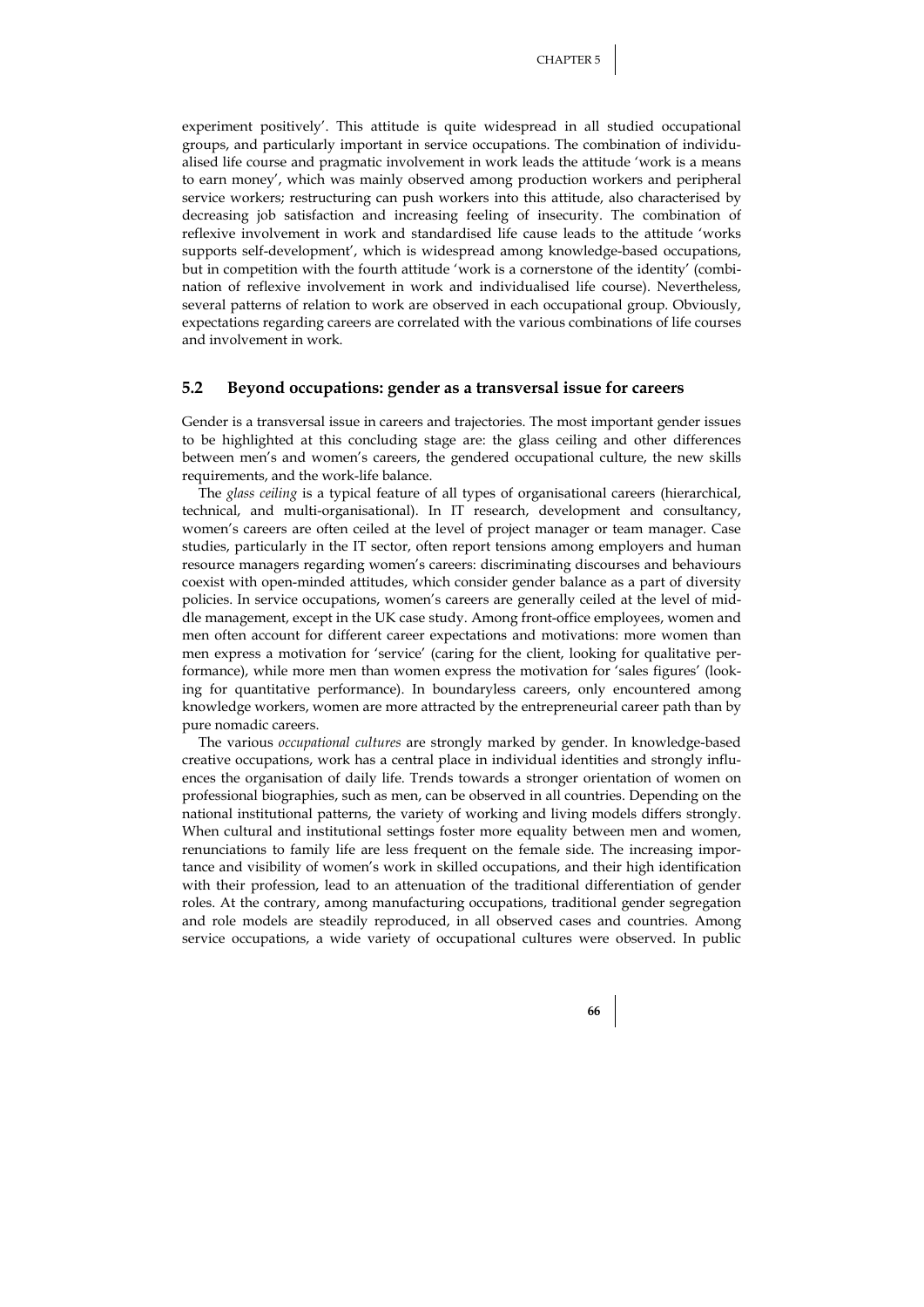services, the work culture is mainly that of the organisation the workers belong to: post, railway, regional administration, and municipal administration have distinct work cultures. The work culture of postmen and railwaymen was obviously gendered, but things are evolving with the feminisation of the service workforce and the increasing focus on commercial relationships. The 'service' culture is often associated to tacit skills of women although this is influenced by gender stereotypes. Recently recruited employees (men and women) do not share the culture of the former organisation and they identify themselves as service workers, pointing out the service relationship rather than the belonging to an organisation. In this case:

The *new skills requirements* are frequently favourable to women. In knowledge-based occupations, the widening of the skills portfolio, including more communication, language or management skills, offers favourable career opportunities for women, at least until a certain level (glass ceiling). In these occupations, women may have a broader skills portfolio than men, as they often have a twofold educational background. However, successful careers are also based on self-training, and women have generally less time than men for such personal investments. In former public services and public administrations, the long-standing tradition of open access to training is not disappearing, but weakening. In outsourced services (call centres), there is a strong gender segregation in employment status, and the most precarious status are disadvantaged in access to training. In production occupations, the traditional division of labour between men and women remains prevalent, as well as gender discriminations in access to company training. Generally, women in high-skilled occupations are much more independent in choosing their individual trajectory. Women in lower-skilled occupations are more dependent on company constraints and on the traditional gender roles.

The issue of *work-life balance* is shaped by the use of time, which is strongly differentiated among occupations. Project work, teamwork, and result-oriented work increase the blurring of boundaries between work and life. The classical female role is eroding among knowledge-based occupations, as shown by the diversity of working and living models in women's trajectories. This is a sharp contrast with manufacturing occupations and service occupations, where the boundaries between work and life are formally separated. However, flexible or atypical schedules (shift work, twilight work, and irregular working hours) lead to time management problems in households, which especially affect the work-life balance of women. Institutional settings determine to what extent the lack of social infrastructure has to be compensated individually.

#### **5.3 Restructuring and international comparisons**

For comparative purposes, which are important in European research, changes in careers and trajectories can be analysed either from a sectoral or from a national point of view. These changes are shaped by institutional settings, which may be either sector-specific or country-specific.

Concerning careers and trajectories, *institutional settings* at the sectoral level appear as more influent than national settings. The practical organisation of vocational training and the learning processes in companies are mainly sectoral features, and few differences were observed between countries in the same occupational group. Wage scales, as well as company practices of wage differentiation and individual appraisal, are another sectoral fea-

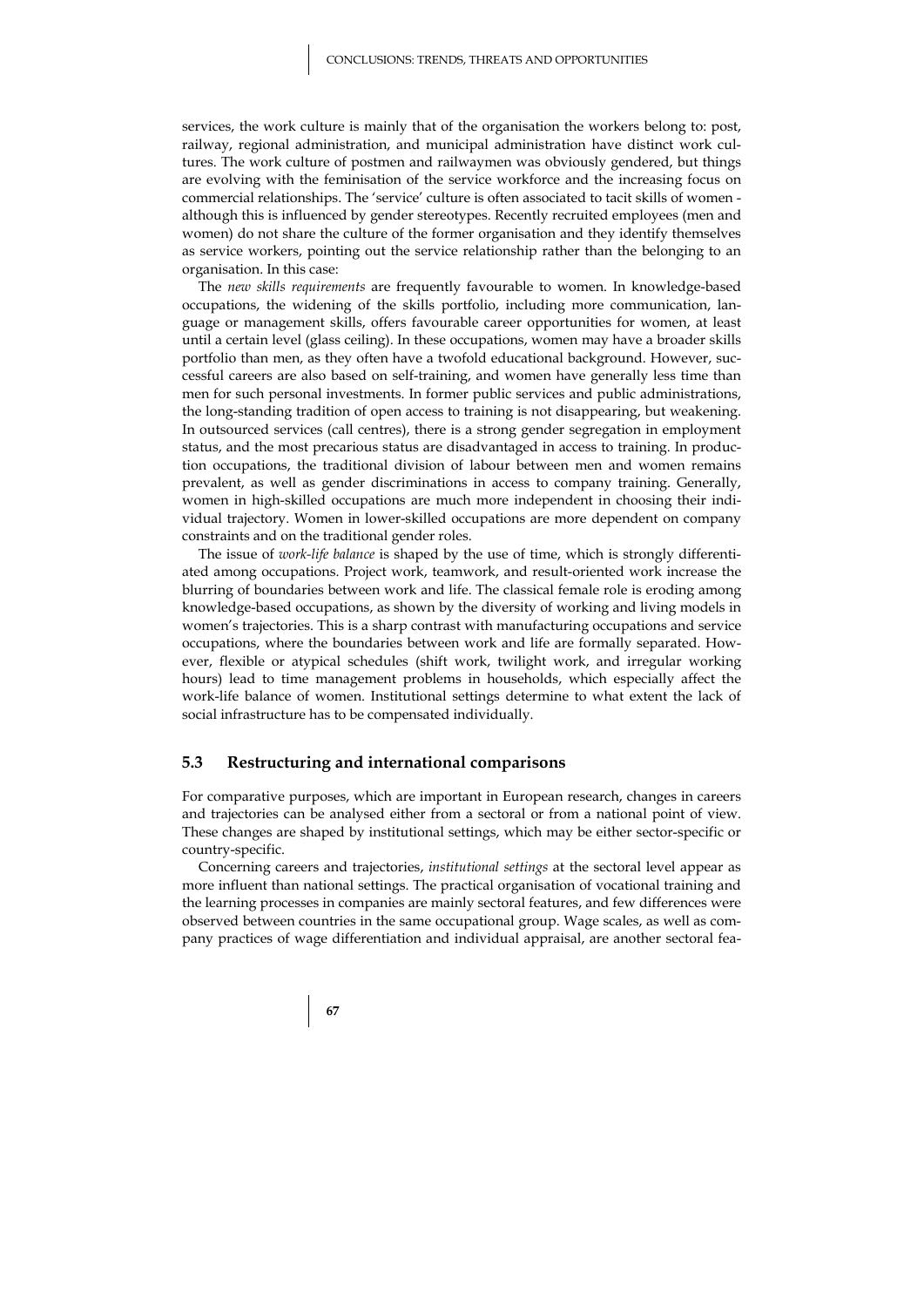ture. The organisation of the internal labour market within companies or organisations is closely linked to the nature of the economic activity, rather than to country-specific features, except in the case of privatisation processes of public services. Collective bargaining about workers' trajectories is influenced by both sectoral and national factors. In occupations and sectors with a strong collective representation, the national institutional settings are determinant, while in sectors with weaker collective representation (for example IT), less differentiation is observed between countries. Conversely, national institutional settings are much more influent than sectoral ones in the area of entry routes into the labour market. Transitions from education to work, the degree of precariousness of youth employment, the degree of mobility at the beginning of the career, and the regulatory framework of flexible working, are strongly influenced by national policies.

Nevertheless, the empirical findings concerning careers and trajectories do not allow for drawing clear-cut conclusions about inter-country comparisons, for practical reasons linked to the country distribution of case studies: different occupational groups cover different sets of countries. The methodological option was to care for country diversity in each occupational group.

Finally, is it possible to establish a causal relation between value chain restructuring and changes in individual careers and trajectories? The answer must be differentiated according to the various types of restructuring that were observed in our empirical material concerning careers and trajectories.

A first case of restructuring consists of reallocation of business functions in the international division of labour across the value chain. The clothing industry is a typical example. In this case, restructuring is hollowing out the careers opportunities of production workers, but reinforcing the relative weight of other business functions: design, prototyping and logistics. Careers of low or medium skilled production workers, who survived job losses, can be re-oriented towards prototyping or logistics. Careers and identities of dress designers are not threatened, but pushed into changes in scope and prospects.

A second case of restructuring consists of a new international division of labour within the same business function, in a context of huge business growth. This is the case of all observed occupations in the IT sector: researchers, software developers and consultants. Value chain restructuring entails several redistributive effects of international specialisation: some tasks are offshored, different roles are given to different subsidiaries in different countries, power relationships are changing within multi-national groups, service activities become more profitable than technical activities and in Europe the whole sector becomes demand-pull rather than technology-push. The influence of such a restructuring model on careers and trajectories was clearly described in this report. However, changes in careers and trajectories are at the crossroad of two streams of influence: on the one hand, the external driving forces of value chain restructuring; on the other hand, the intrinsic dynamics of the evolution of IT occupations. Interestingly, the careers of logistics managers are rather similar to several IT career paths, at the confluence of similar driving forces - as far as the small size of the sample authorises generalisations.

A third case of restructuring consists of privatisation of public organisations, which was observed in post and railway. The privatisation process entails a fragmentation into subsidiaries, a transfer of tasks to private partners and a stronger focus on customer satisfaction and commercial activities. This process presents both threats and opportunities for career development, and these threats and opportunities are perceived differently by for-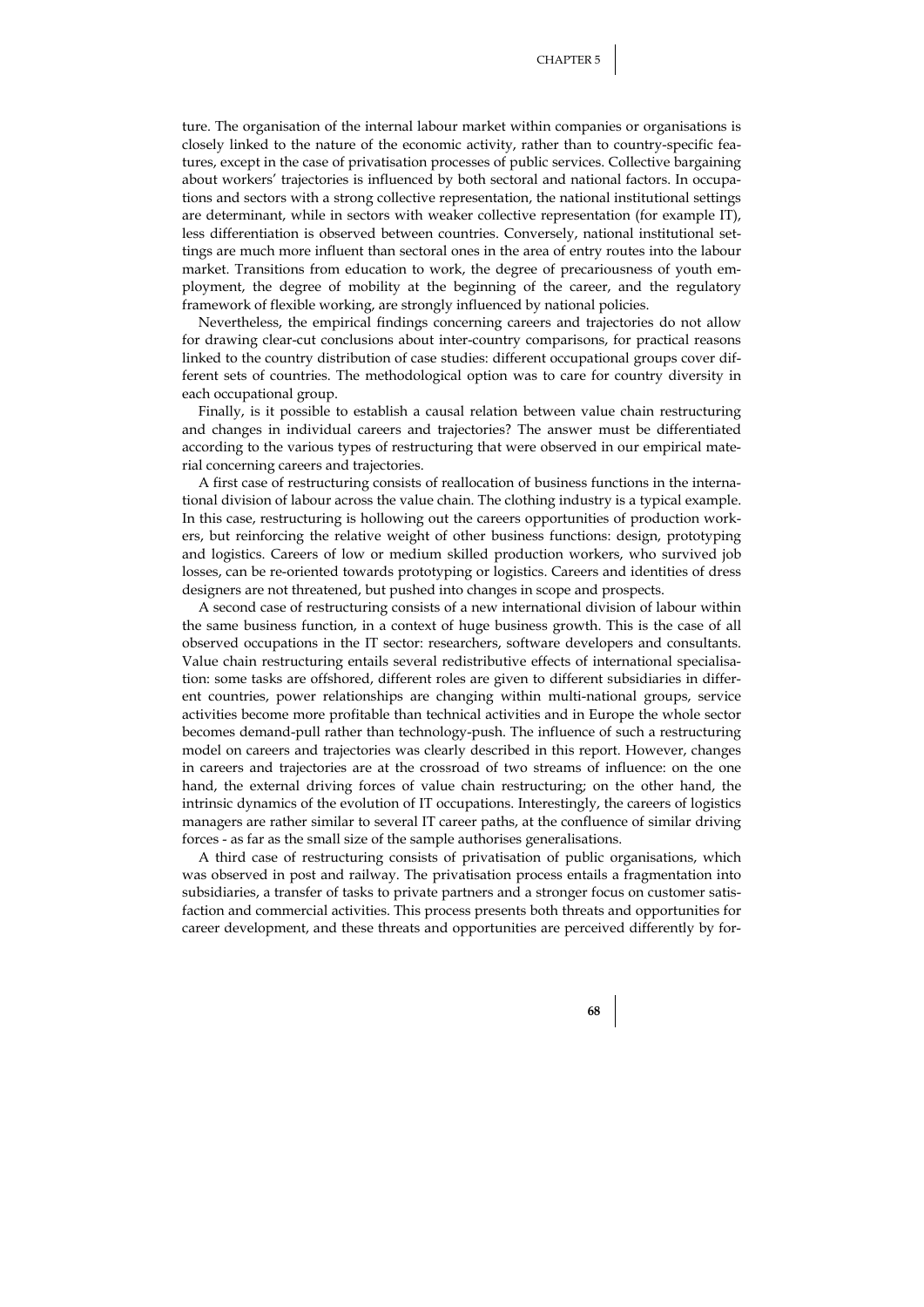mer public servants and new entrants. The privatisation process breaks the former organisational homogeneity and the established system of organisational careers, although transitional provisions are negotiated for the employees. The specialisation of subsidiaries changes the reference framework of identities at work. The new commercial orientation opens opportunities for service-oriented career paths. However, the balance between threats and opportunities is still subject to incertitude, as the future of the new organisational and institutional configurations is not clear.

A fourth case of restructuring concerns a range of externalisation or outsourcing processes: dual configurations of face to face and call centre services, secondment of services to citizens, outsourcing of IT functions, *etc*. In this type of restructuring, the key word for careers and trajectories is dualisation: between security or precariousness, long-term or short-term prospects, opportunities or restrictions to skills development, *etc*. Even if the classical core/periphery model is not anymore relevant in all cases, career opportunities clearly depend on the position of the employee in the dual segmentation of restructured organisations.

Finally, several case studies highlight smoother restructuring processes, closer to the notion of organisational change than to value chain restructuring: typically the cases of customer-oriented reorganisation of local or regional public services. In these cases, organisational changes are much more significant than occupational changes. The job contents and the identity at work of front-office employees are changing, but not so much their career opportunities. These cases were however interesting, as they provide a kind of reference group to assess the changes linked to huger forms of restructuring.

In very few words, we could conclude that restructuring is shaping the context of the evolution of careers and trajectories, but not determining the directions of change.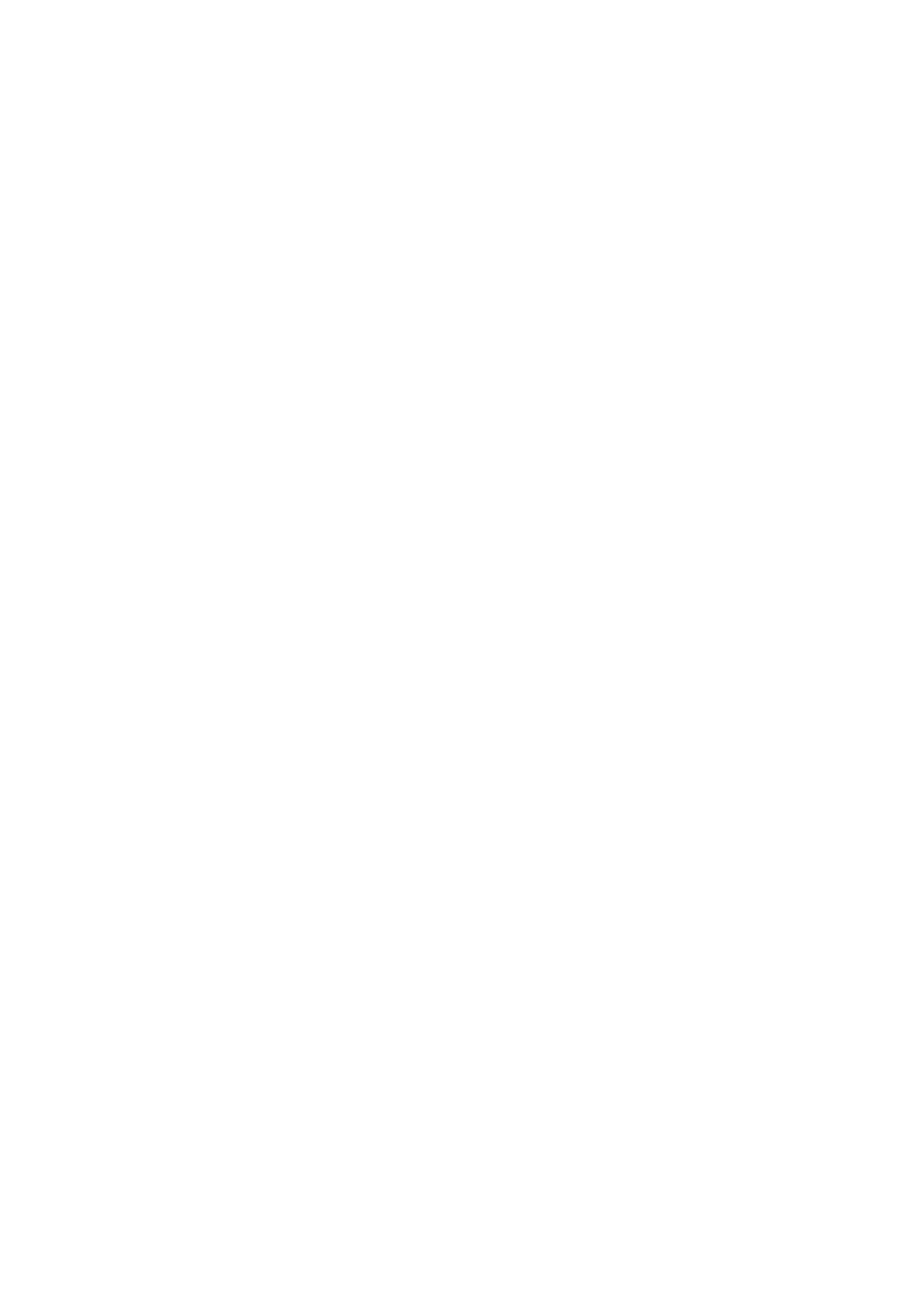## **Bibliography**

Abbott A. (1988), *The system of professions*, University of Chicago Press, Chicago.

Accornero A. (1995), *Il mondo della produzione* (The world of production), Il Mulino, Bologna.

Accornero A. (1997), *Era il secolo del Lavoro* (It was the century of Labour), Il Mulino, Bologna.

Accornero A. (2006), *San Precario lavora per noi* (St. Precarious works for us), Rizzoli, Milano.

- Addabbo T. & Borghi V. (2001), *Riconoscere il lavoro. Una ricerca sulle lavoratrici con contratti di collaborazione nella provincia di Modena* (Recognise work. A survey on collaborators of Modena province), Franco Angeli, Milano.
- Alvarez J.L. (2000), 'Theories of managerial action and their impact on the conceptualisation of executive careers', in M. Peiperl, M. Arthur, R. Goffe & T. Morris (eds.), *Career frontiers: new conceptions of working lives*, Oxford University Press, New York.
- Amin A. (1991), 'Flexible specialization and small firms in Italy: Myths and realities', in A. Pollert (ed.), *Farewell to Flexibility?,* Blackwell, Oxford.
- Arthur M.B. & Rousseau D.M. (1996), *The boundaryless career: a new employment principle for a new organizational era*, Oxford University Press, New York.
- Atkinson J. (1987), 'Flexibility or fragmentation? The United Kingdom labour market in the eighties', *Labour and Society*, vol. 12, n° 1, p. 87-105.
- Bannink D., Trommel W. & Hoogenboom M. (2007), *ICT: high demands, high flexibility. Occupational case study on software development services - the Netherlands*, Internal working paper, WORKS project.
- Beck U. (1998), 'Le conflit des deux modernités et la question de la disparition des solidarités' (conflicts between two modernities and the question of the disappearing of solidarities), *Lien social et politiques,* RIAC, n° 39, p. 15-25.
- Beck U. (2001 original édition 1986), *La société du risque, sur la voie d'une autre modernité?* (Risk society, towards a new modernity?), Aubier, Collection Alto, Paris.
- Becker H. (1971), *Sociological work. Method and substance,* Allen Lane The Penguin Press, London.
- Benner C. (2002), *Work in the new economy. Flexible labour markets in Silicon Valley*, Oxford University Press, Oxford/Blackwell.
- Bologna S. & Fumagalli A. (1997*), Il lavoro autonomo di seconda generazione* (The second generation autonomus work), Feltrinelli, Milano.
- Boltanski L. & Chiapello E. (1999), *Le nouvel esprit du capitalisme* (The new spirit of capitalism), Gallimard, Paris.
- Brynin M. & Longhi S. (2007), *The transformation of work? Occupational change in Europe,* WORKS report - D9.2.4, HIVA-K.U.Leuven, Leuven.

Cadin L., Bender A.F. & De Saint-Giniez V. (2003), *Carrières nomades: les enseignements d'une comparaison internationale* (Nomadic careers, learning from international comparison), Vuibert, Paris.

- Carrieri M. (2003), *Sindacato in bilico* (Trade union in unstable balance), Donzelli, Roma.
- Castel R. (2003), *L'insécurité sociale. Qu'est-ce qu'être protégé?* (Global insecurity. What is it to be protected?), Edition de Seuil, Paris.
- Catania D., Vaccaio C.M. & Zucca G. (eds.) (2004), *Una vita tanti lavori* (One life, many jobs), Franco Angeli, Milano.

Cella G.P. (1999), *Il sindacato* (The trade union), Laterza, Roma-Bari.

**71**

Corcuff P., Ion J. & de Singly F. (2005), *Politiques de l'individualisme, entre sociologie et philosophie*  (individualism politics, between sociology and philosophy), Textuel, Paris.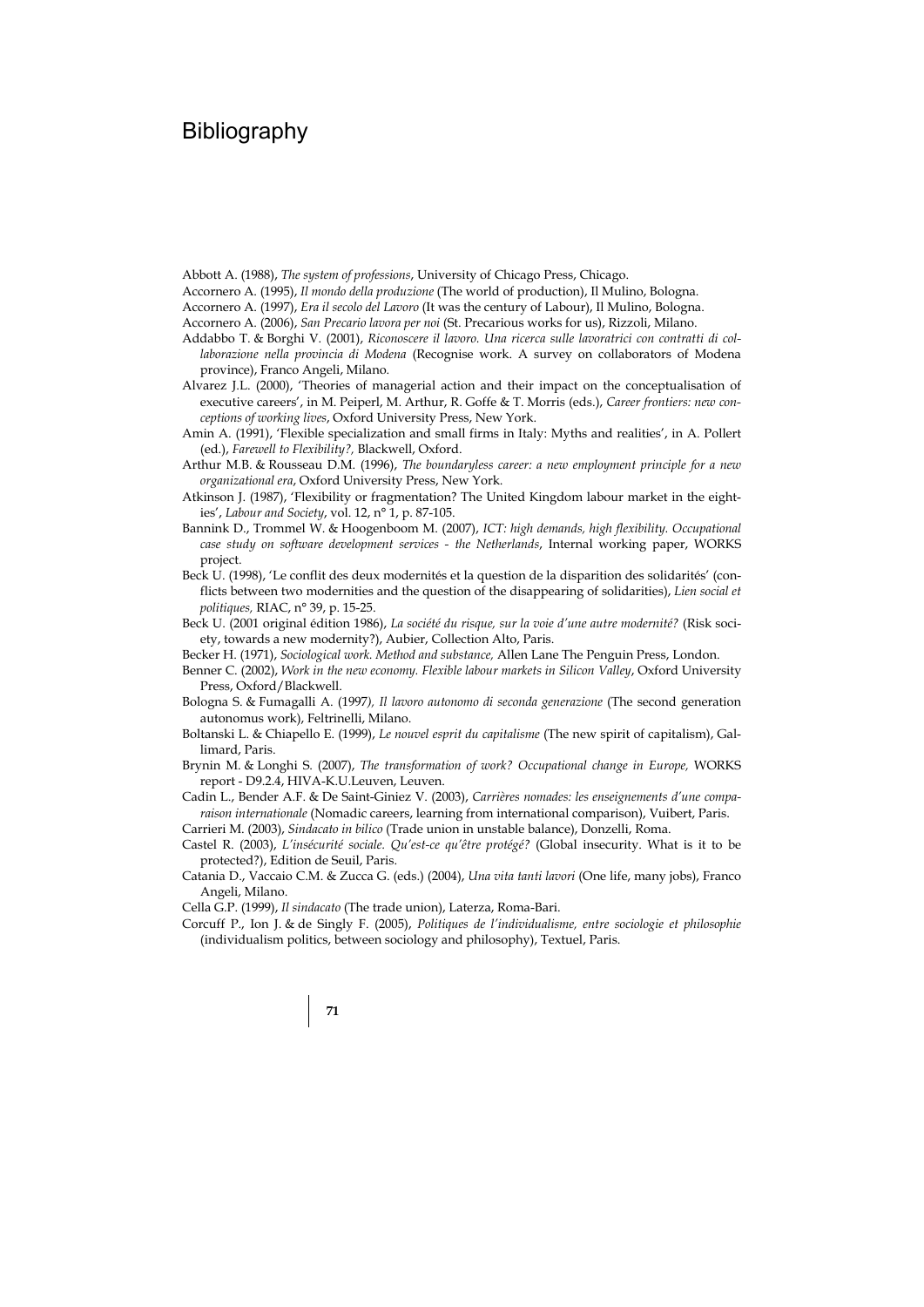BIBLIOGRAPHY

- Dahlmann S. (2007), *Organisational case study on IT service providers in public administration UK*, Internal working paper, WORKS project.
- De Bruyn T. & Ramioul M. (2007), *Wonderwear .Organisational case study of design in clothing*, Internal working paper, WORKS project.
- de Singly F. (2003), *Les uns avec les autres, quand l'individualisme crée du lien social (*One with others, when individualism creates social bond), Armand Colin, Paris.
- Dif M. (2001), 'Flexibility, mobility and vocational identities: development and implications in the French context', in G. Laske (ed.), *Project papers: vocational identity, flexibility and mobility in the European labour market (FAME)*, ITB-Arbeitspapiere 27, University of Bremen, p. 135-164 http://www.itb.uni-bremen.de/projekte/fame/fame.htm.
- Doellgast V. & Greer I. (2007), 'Vertical disintegration and the disorganisation of German industrial relations', *British Journal of Industrial Relations,* vol. 45, n° 1, p. 55-76.
- Dubar C. (1996), *La socialisation. Construction des identités sociales et professionnelles* (Socialisation, construction of social and professional identities)*,* Armand Colin (Masson), Paris.
- Dubar C. (2000), *La crise des identités, l'interprétation d'une mutation* (Identities crisis, interpretating a mutation), PUF (Le lien social), Paris.
- Dubar C. (2004), 'Sociologie des groupes professionnels en France' (Sociology of professional groups in France), *Knowledge, Work & Society*, vol. 1, n° 1, L'Harmattan, Paris.
- Dubar C. & Tripier P. (2005 2ième édition), *Sociologie des professions* (Sociology of professions), Armand Colin (Collection U), Paris.
- Dunkel W. (2007), *Customer service employees in the German railways*. *Occupational case study Germany*, Internal working paper, WORKS project.
- Ellemers N. (2003), 'Identity, culture and change in organizations', in S. Haslam, D. van Knippenberg, M. Platow, D. van Knippenberg & N. Ellemers (eds.), *Social identity at work*, Psychology Press, New York, p. 191-203.
- European Foundation for the Improvement of Living and Working Conditions (2006), *Industrial relations in Europe 2006*, Office for Official publications of the European Communities, Luxembourg.
- European Foundation for the Improvement of Living and Working Conditions (2007a), *Industrial relations in the EU, Japan, US and other global economies, 2005-2006*, Office for Official publications of the European Communities, Luxembourg.
- European Foundation for the Improvement of Living and Working Conditions (2007b), *Approaches to flexicurity: EU models*, Office for Official Publications of the European Communities, Luxembourg.
- European Foundation for the Improvement of Living and Working Conditions (2008), *Flexibility and security over the life course*, Office for Official Publications of the European Communities, Luxembourg.
- Flecker J., Holtgrewe U., Schönauer A., Dunkel W. & Meil P. (2008), *Restructuring across value chains and changes in work and employment. Case study evidence from the clothing, food, IT and public sector*, WORKS report, HIVA-K.U.Leuven, Leuven.
- Flecker J., Holtgrewe U., Schönauer A. & Gavroglou S.P. (2009), *Value chain restructuring and company strategies to reach flexibility,* WORKS report, HIVA-K.U.Leuven, Leuven.
- Flecker J., Papouschek U. & Gavroglou S.P. (2006), 'New forms of work organisation and flexibility in the knowledge-based society', in U. Huws (ed.), *The transformation of work in a global economy: towards a conceptual framework 45-60*, HIVA-K.U.Leuven, Leuven, p. 45-60.
- Fournier G. & Bujold C. (2005), 'Non-standard career trajectories and their various forms', *Journal of career assessment*, vol. 13, n° 4, p. 415-438.
- Francfort I., Osty F., Sainsaulieu R. & Uhalde M. (1995), *Les mondes sociaux de l'entreprise* (The social worlds of the enterprise), Desclée de Brouwer, Paris.
- Fullin G. (2002), 'Instabilità del lavoro e vulnerabilità: dimensioni, punti di equilibrio ed elementi di fragilità' (Employment, instability and vulnerability: dimensions, balances, fragilities), *Rassegna Italiana di Sociologia*, n° 4, p. 553-586.

**72**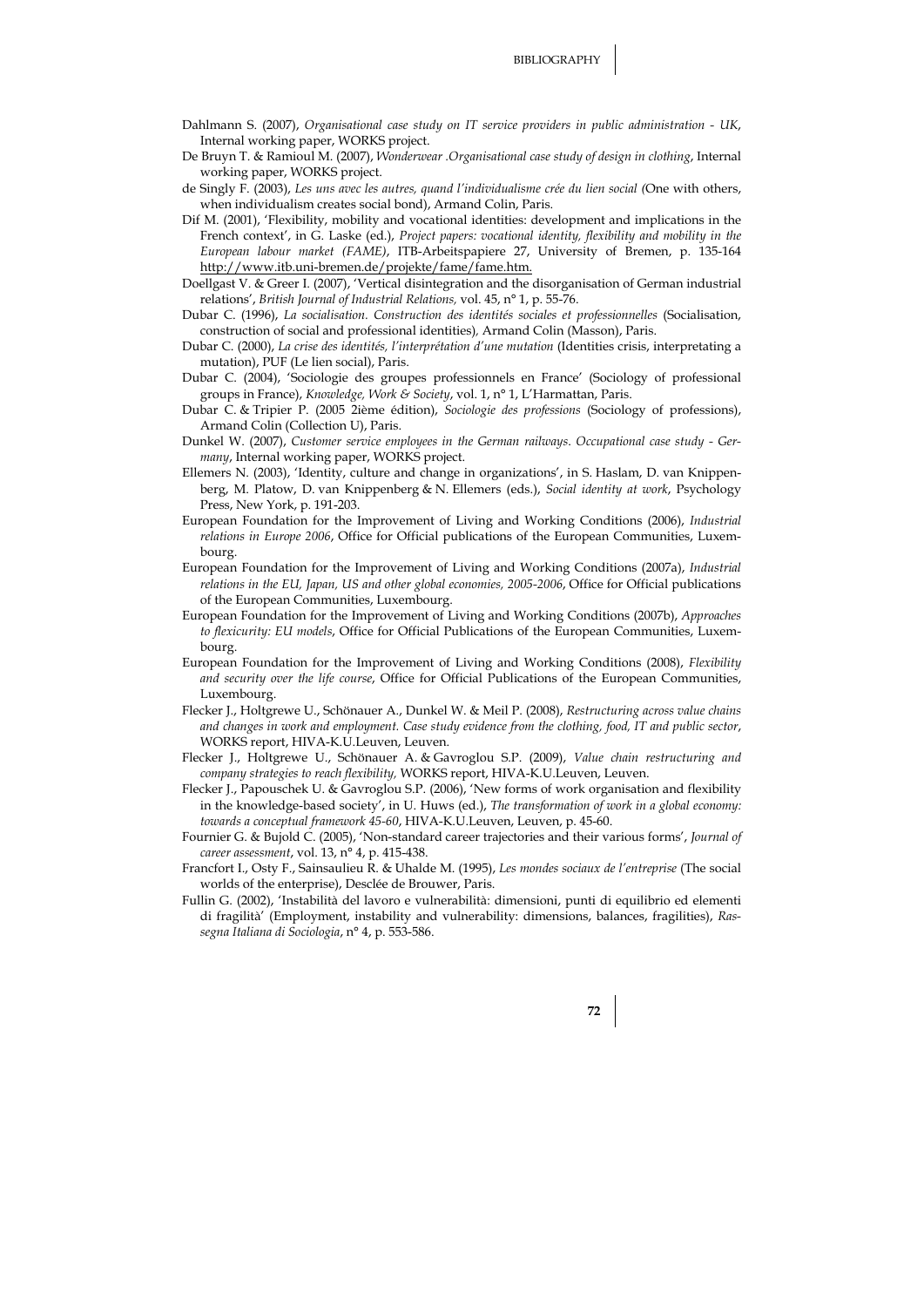Fullin G. (2004), *Vivere l'instabilità del lavoro* (How job instability is perceived), Il Mulino, Bologna.

Galev T. (2007), *SoftServ. Organisational case study on software development in the IT industry - Bulgaria,* Internal working paper, WORKS project.

Galland O. & Roudet B. (2005), *Les valeurs des jeunes*, La Découverte, Paris.

- Gallino L. (2007), *Il lavoro non è una merce* (Work is not like goods), Laterza, Roma-Bari.
- Galunic C. & Anderson E. (2000), 'From security to mobility: generalised investments in human capital and agent commitment', *Organization Science*, vol. 11, n° 1, p. 1-20.
- Garsten C. (1999), 'Betwixt and between: temporary employees as liminal subjects in flexible organisations', *Organization Studies*, vol. 20, n° 4, p. 601-617.
- Gautié J. (2003), 'Transitions et trajectoires sur le marché du travail' (Transitions and trajectories in the labour market), *Quatre Pages*, no. 59, Centre d'Etudes de l'Emploi, Paris.
- Gavroglou S.P. (2007), *Opting for vertical integration in an era of outsourcing. Organisational case study on production in the food industry - Greece,* Internal working paper, WORKS project.
- Geurts K., Coppin L. & Ramioul M. (2007), *The transformation of work? Tracing employment in business functions. A sectoral and occupational approach,* WORKS report - D9.2.1, HIVA-K.U.Leuven, Leuven.
- Gorm Hansen B. (2007), *Slaughterhouse work and the Babel effect. Occupational case study of production work in the food industry - Denmark*, Internal waking paper, WORKS project.
- Gouldner A.W. (1957), 'Cosmopolitans and locals: toward an analysis of latent social roles', *Administrative Science Quarterly*, vol. 2, n° 3, p. 281-306.
- Greenan N., Kalugina E. & Walkowiak E. (2007), *The transformation of work? Trends in work organisation,* WORKS report - D9.2.2, HIVA-K.U.Leuven, Leuven.
- Guerrero S. (2001), 'La contribution des TIC au développement des nouvelles carrières' (ICT contribution to the development of new careers), les Actes du 21ème congrès de l'AGRH *La GRH dans la société de l'information*, Université de Liège, p. 449-464.
- Guerrero S., Cerdin J.-L. & Roger A. (éds.) (2004), *La gestion des carrières, enjeux et perspectives* (Management of careers, challenges and prospects), Vuibert, Paris.
- Guillaume J.F., Lalive d'Epinay C. & Thomsin L. (2005), *Parcours de vie. Regards croisés sur la construction des biographies contemporaines* (Life courses: crossed approaches to the construction of contemporary biographies), Editions de l'Université de Liège, Liège.
- Hall D. & Moss J. (1998), 'The new protean career contract: helping organisations and employees to adapt', *Organizational Dynamics*, vol. 26, n° 3, p. 22-37.
- Hannerz U. (1990), 'Cosmopolitans and locals in world culture', in M. Featherstone (ed.), *Global culture, nationalism, globalization and modernity*, Sage Publications Ltd., London, p. 237-251.
- Holtgrewe U. & Meil P. (2008), 'Bringing research to the market. IT Research & Development', in J. Flecker, U. Holtgrewe, A. Schönauer, W. Dunkel & P. Meil (eds.), *Restructuring across value chains and changes in work and employment. Case study evidence from the clothing, food, IT and public sector*, WORKS report, HIVA-K.U.Leuven, Leuven, p. 31-45.
- Huws U. (2006), 'Conclusions, hypotheses and research questions', in U. Huws (ed.), *The transformation of work in a global knowledge economy: towards a conceptual framework,* WORKS report, HIVA-K.U.Leuven, Leuven, p. 179-207.
- Huws U. (2008), *The globalising glossary: a researcher's guide to understanding work organisation restructuring in a knowledge-based society*, WORKS report, HIVA-K.U.Leuven, Leuven (also available as internet tool).
- Huws U. & Dahlmann S. (2007), 'Global restructuring of value chains and class issues', Paper presented at the ISA Conference *Work and Employment: New Challenges,* Montreal, August 28-30, 2007.
- Iellatchitch A., Mayrhofer W. & Meyer M. (2003), 'Career fields: a small step towards a grand career theory?', *The International Journal of Human Resource Management*, vol. 14, n° 5, p. 728-750. Inglehart R. (1993), *La transition culturelle dans les sociétés avancées*, Paris, Economica.
- Inglehart R. & Baker W.E. (2000), 'Modernization, cultural change and the persistence of traditional value?', *American sociological review*, vol. 65, n° 1, p. 19-51.
	- **73**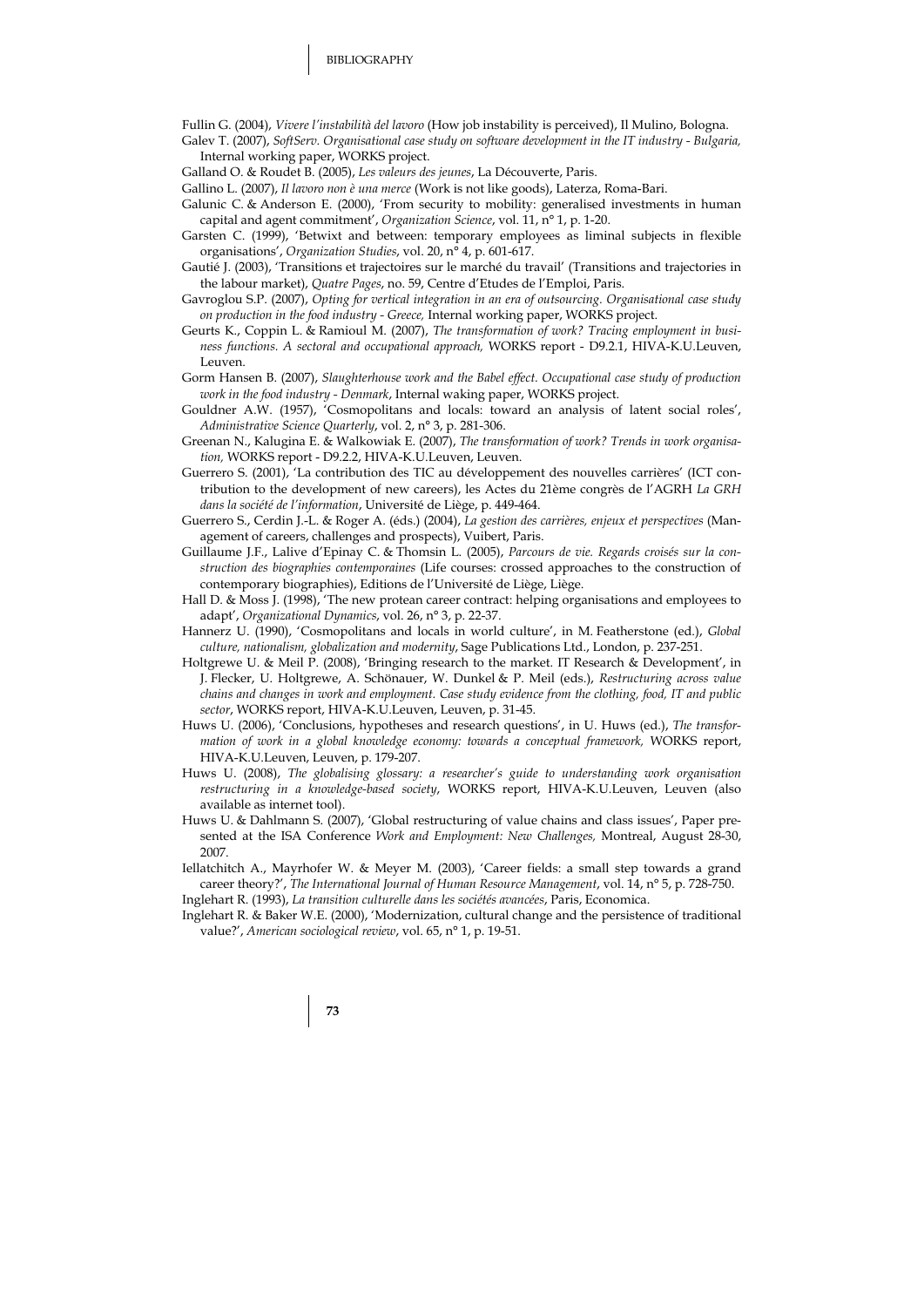BIBLIOGRAPHY

- Krings B.-J., Bechmann M. & Nierling L. (2007), *'Business-Software'. Organisational case study on software development in the IT industry - Germany,* Internal working paper, WORKS project.
- Leonardi S. (2000), 'Lavoro flessibile e crisi della rappresentanza sociale dei sindacati' (Flexible work and crisis of trade unions), *Democrazia e diritto*, n° 1.
- Magatti M. & Fullin G. (eds.) (2002), *Percorsi di lavoro flessibile* (Flexible work trajectories), Carocci, Roma*.*
- Makó C., Csizmadia P. & Illésy M. (2007), *Case study of front-office employees in unemployment services*, *Occupational case study - Hungary,* Internal working paper, WORKS project.
- Makó C., Illésy M. & Csizmadia P. (2007), '*Domainsoft Hungary Ltd.'. Occupational case study on software development services - Hungary,* Internal working paper, WORKS project.
- Marginson P., Sisson K. & Arrowsmith J. (2003), 'Between decentralization and europeanization: sectoral bargaining in four countries and two sectors', *European Journal of Industrial Relations,*  vol. 9, n° 2, p. 163-187.
- Meil P., Trommel W., Bannink D., Hoogenboom M., Moniz A., Woll T., Makó C., Csizmadia P., Illessy M., Balkmar D. & Linardos P. (2006), *Comparative report,* Internal working paper, WORKS project.
- Muchnik M. & Valenduc G. (2008), 'Occupational monograph. Front-office employees in customer relationships in public services', in G. Valenduc, P. Vendramin, B.-J. Krings & L. Nierling (eds.), *How restructuring is changing occupations? Case study evidence from knowledge-intensive, manufacturing and service occupations*, WORKS report, HIVA-K.U.Leuven, Leuven, p. 139-158.
- Murray F. (1988), 'The decentralisation of production. The decline of the mass collective worker?', in R.E. Pahl (ed.), *On work: historical, comparative and theoretical approaches,* Blackwell, Oxford.
- Nierling L. & Krings B.-J. (2008), 'Occupational monograph Production workers in the clothing and food industries', in G. Valenduc P. Vendramin, B.-J. Krings & L. Nierling (eds.), *How restructuring is changing occupations? Case study evidence from knowledge-intensive, manufacturing and service occupations*, WORKS report, HIVA-K.U.Leuven, Leuven, p. 99-118.
- Nicole-Drancourt C. & Roulleau-Berger L. (2001), *Les jeunes et le travail 1950-2000* (Youth and work 1950-2000), PUF, Paris.
- Paci M. (1992), *Il mutamento della struttura sociale in italiana* (The change of social structure in Italy), Il Mulino, Bologna.
- Pedaci M. (2007), *Outsourcing then insourcing: a 'failed' value chain restructuring. Organisational case study on production in the food industry – Italy*, Internal working paper, WORKS project.
- Piersanti M. (2007), *DVLA*. *Organisational case study on customer service in the public sector Italy,* Internal working paper, WORKS project.
- Ramioul M. & Huys R. (2007), *Comparative analysis of organisation surveys in Europe. Literature review of secondary analysis,* WORKS report - D8.2, HIVA-K.U.Leuven, Leuven.
- Regalia I. (1977), 'Conflitti di lavoro e relazioni industriali in Italia, 1968-1975' (Labour conflicts and industrial relations in Italy, 1968-1975), in C. Crouch & A. Pizzorno (eds.), *Conflitti in Europe. Lotte di classe, sindacati e stato dopo il '68*, Etas Libri, Milano.
- Reyneri E. (2002), *Sociologia del mercato del lavoro* (Sociology of labour market), Il Mulino, Bologna.
- Reyneri E. (1998), 'Le nuove forme di lavorno tra rischi di precarietà a bisogni di autonomia: note introduttive alla situazione italiana' (New forms of employment: between risk of precariousness and needs of autonomy), *Sociologia del lavoro*, n° 69.
- Riffault H. & Tchernia J.-F. (2002), 'Les Européens et le travail: un rapport plus personnel' (Europeans and work: a more personalised relation), *Futuribles*, n°227, p. 69-80.
- Rubery J. (2006), *Segmentation theory thirty years on*, European Work and Employment Research Centre, University of Manchester, Manchester,

vxu.se/ehv/cafo/iwplms/papers/rubery\_segmentation.doc.

Sainsaulieu R. (1977), *Identité au travail, les effets culturels de l'organisation* (Work identity, structural effects of organisation), Presses de la Fondation Nationale des Sciences Politiques, Paris.

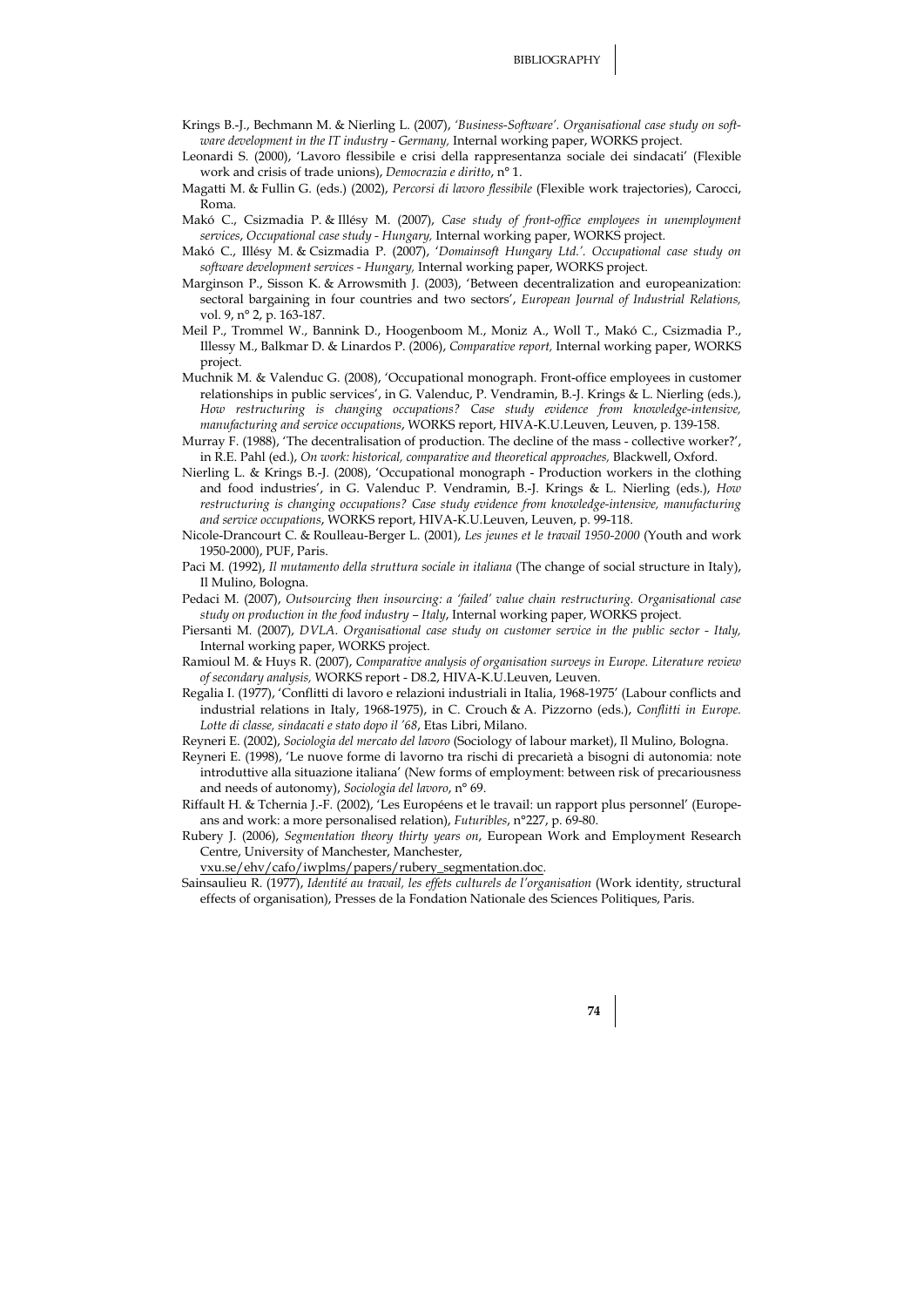Salvati M. (1988), 'Mercato del lavoro e relazioni industriali. Note in margine al dibattito su flessibilità e occupazione' (Labour market and industrial relations. Notes about flexibility and employment), *Politica economica*, n° 1, p. 3.

Schein E.H. (1978/1990), *Career anchors*, Pfeiffer Inc., San Diego.

Schein E.H. (1996), *Career anchors revisited: implications for career development in the 21th Century*, Working paper MIT Sloan School of Management, Society for Organizational Learning.

Schönauer A. (2007a), *'Citylife' - Property management for council housing. Organisational case study on customer service in the public sector - Austria*, Internal working paper, WORKS project.

- Schönauer A. (2007b), *Customer service employees of housing services in Vienna. Occupational case study - Austria,* Internal working paper, WORKS project.
- Semenza R. (a cura di) (1999), *Nuove forme di lavoro autonomo* (New forms of freelance work), Rapporto di ricerca, Ires Lombardia, Milano.
- Sennett R. (2008), *The Craftsman*, Yale UP, Newhaven, Conn.
- Smola K.W. & Sutton C.D. (2002), 'Generational differences: revisiting generational work values for the new millennium', *Journal of organizational behavior*, vol. 23, n° 4, p. 363-382.
- Tannenbaum F. (1951), *A philosophy of labor*, Knopf, New York.
- Tchernia J.-P. (2005), 'Les jeunes européens, leur rapport au travail' (Young Europeans and their relation to work), in O. Galland & B. Roudet, *Les valeurs des jeunes*, La Découverte, Paris, p. 205- 228
- Tengblad P. & Sternälv P. (2007a), *Occupational case study on software development services Sweden*, Internal working paper, WORKS project.
- Tengblad P. & Sternälv P. (2007b), *INIT. Organisational case study on software development in the IT industry - Sweden,* Internal working paper, WORKS project.
- Thuderoz C. (1995), 'Du lien social dans l'entreprise' in Revue française de sociologie', XXXVI, p. 325-354.
- Tremblay D.G. (2003), *Nouvelles carrières nomades et défis du marché du travail: une étude dans le secteur multi-média* (New nomadic careers and challenges of the labor market: a study in the multimedia sector), *Revue de Carriérologie,* vol. 9, n° 2, p. 255-280.
- Uhalde M. (2005), 'Crise de modernisation et dynamique des identités dans les organisations' (Modernisation crisis and dynamic of identities within organizations), *Revue de l'Ires,* vol. 45, n° 1, p. 135-154.
- Valcourt M. & Tolbert P.S. (2003), 'Gender, family and career in the era of boundarylessness: determinants and effects of intra- and inter-organisational mobility', *The international journal of human resource management*, vol. 14, n° 5, p. 768-787.
- Valenduc G., Vendramin P., Flecker J. & Papouschek U. (2006), 'New career trajectories and occupational identities', in Huws U. (ed.), *The transformation of work in a global knowledge economy: towards a conceptual framework*, WORKS report, HIVA-K.U.Leuven, Leuven.
- Valenduc G., Vendramin P., Krings B.J. & Nierling L. (2008), *How restructuring is changing occupations. Case study evidence from knowledge-intensive, manufacturing and service occupations*, WORKS report, HIVA-K.U.Leuven, Leuven.
- Valgaeren E. (2005), *Loopbanen van mannen en vrouwen in de ICT-sector* (Careers of men and women in the ICT sector), Limburgs Universitair Centrum, Hasselt.
- Vandenbussche I. (2007), *Front-office employees in regional public services to citizens. Occupational case study - Belgium*, Internal working paper, WORKS project.
- Vasconcelos da Silva A., Woll T. & Moniz A.B. (2007), *Texitom shirt maker company .Organisational case study on production in the clothing industry - Portugal*, Internal working paper, WORKS project.
- Veltz P. (2003), 'Le travail et l'individu au risque des réseaux' (Work and individuals at the risk of networks), in P. Moati, *Nouvelle économie, nouvelles exclusions?*, Éditions de l'Aube, p. 87-103.
- Vendramin P. (2004), *Le travail au singulier. Le lien social à l'épreuve de l'individualisation* (Singular work. Social bond facing individualization), Académia Bruylant/L'Harmattan collection (Sciences & enjeux), Louvain-la-Neuve/Paris.

**75**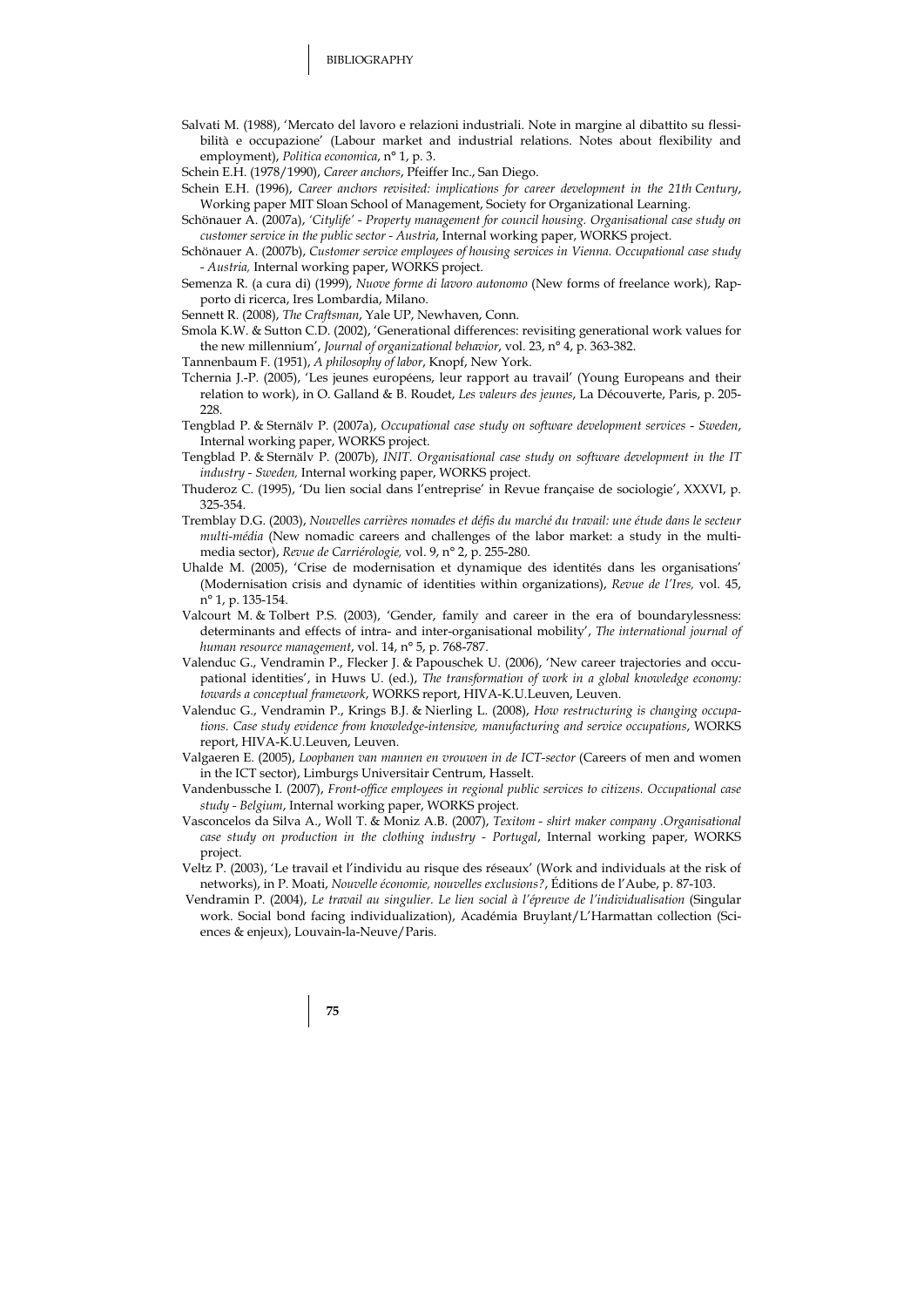- Vendramin P. (eds.) (2007), *Generational approach of the social patterns of relation to work: state of the art*, European Commission, EUR22702, Brussels.
- Vendramin P. (eds.) (2008), *Changing social patters of relation to work Qualitative approach through biographies and group interviews*, SPReW Deliverable 3.
- Visser J. (1994), 'Mutamenti sociali ed organizzativi del sindacato nelle democrazie avanzate' (Social and organisational changes of trade unions in advanced democracies), *Giornale di diritto del lavoro e delle relazioni industriali*, n° 62.
- Waddington J., Hoffman R. & Lind J. (1999), 'Sindacato europeo in transizione?' (European trade unions in transition?), *Assistenza sociale*, n° 2.
- Western B. (1997), *Between class and market: postwar unionisation in the capitalist democracies*, Princeton University Press, Princeton.
- Zoll R. (1992), *Nouvel individualisme et solidarité quotidienne* (New individualism and everyday solidarity), Kimé, Paris.